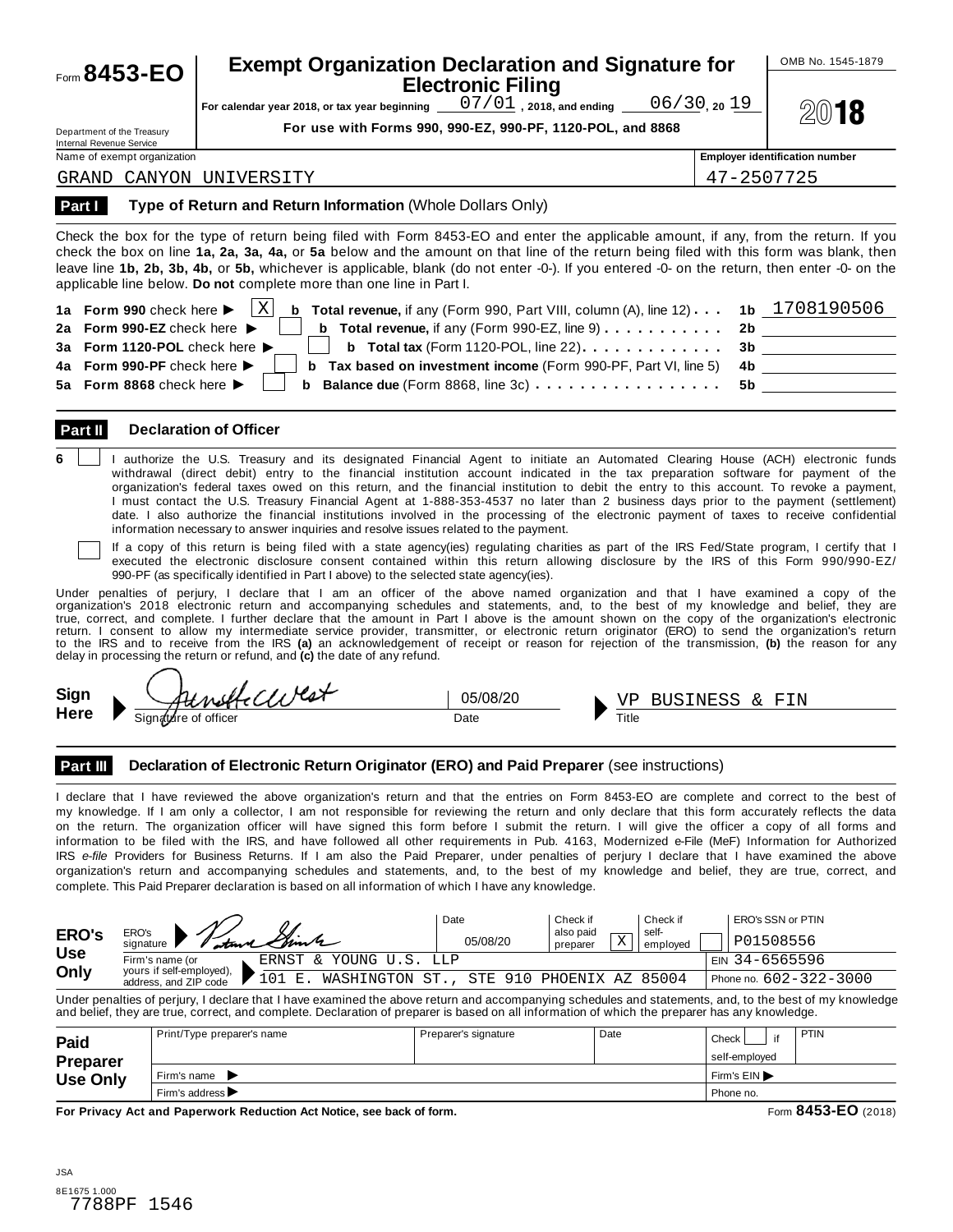| ∙orm | ומג |  |
|------|-----|--|
|      |     |  |

# **Return of Organization Exempt From Income Tax**<br>section 501(c), 527, or 4947(a)(1) of the Internal Revenue Code (except private foundations)

Form  $\mathbf{990}$  Under section 501(c), 527, or 4947(a)(1) of the Internal Revenue Code (except private foundations)  $\boxed{2018}$ 

|                                        |                   | Form フフリ                                               |                                                                                                                                                                            |                                                                           | Under section 501(c), 527, or 4947(a)(1) of the internal Revenue Code (except private foundations)<br>Do not enter Social Security numbers on this form as it may be made public. |                             |                          |                 |            |                |                                                        |          |                                            | (C) IV<br>Open to Public |             |
|----------------------------------------|-------------------|--------------------------------------------------------|----------------------------------------------------------------------------------------------------------------------------------------------------------------------------|---------------------------------------------------------------------------|-----------------------------------------------------------------------------------------------------------------------------------------------------------------------------------|-----------------------------|--------------------------|-----------------|------------|----------------|--------------------------------------------------------|----------|--------------------------------------------|--------------------------|-------------|
|                                        |                   | Department of the Treasury<br>Internal Revenue Service |                                                                                                                                                                            |                                                                           | Information about Form 990 and its instructions is at www.irs.gov/form990.                                                                                                        |                             |                          |                 |            |                |                                                        |          |                                            | Inspection               |             |
|                                        |                   |                                                        | A For the 2018 calendar year, or tax year beginning                                                                                                                        |                                                                           |                                                                                                                                                                                   |                             | 07/01, 2018, and ending  |                 |            |                |                                                        |          | $06/30$ , 20 19                            |                          |             |
|                                        |                   |                                                        | C Name of organization                                                                                                                                                     |                                                                           |                                                                                                                                                                                   |                             |                          |                 |            |                | D Employer identification number                       |          |                                            |                          |             |
|                                        |                   | $B$ Check if applicable:                               | GRAND CANYON UNIVERSITY                                                                                                                                                    |                                                                           |                                                                                                                                                                                   |                             |                          |                 |            |                |                                                        |          |                                            |                          |             |
|                                        | Address<br>change |                                                        | Doing Business As                                                                                                                                                          |                                                                           |                                                                                                                                                                                   |                             |                          |                 |            |                | 47-2507725                                             |          |                                            |                          |             |
|                                        |                   | Name change                                            | Number and street (or P.O. box if mail is not delivered to street address)                                                                                                 |                                                                           |                                                                                                                                                                                   |                             |                          |                 | Room/suite |                | E Telephone number                                     |          |                                            |                          |             |
|                                        |                   | Initial return                                         | 3300 W. CAMELBACK ROAD                                                                                                                                                     |                                                                           |                                                                                                                                                                                   |                             |                          |                 |            |                | $(855)$ 428-5673                                       |          |                                            |                          |             |
|                                        |                   | Terminated                                             | City or town, state or province, country, and ZIP or foreign postal code                                                                                                   |                                                                           |                                                                                                                                                                                   |                             |                          |                 |            |                |                                                        |          |                                            |                          |             |
|                                        | Amended<br>return |                                                        | PHOENIX, AZ 85017                                                                                                                                                          |                                                                           |                                                                                                                                                                                   |                             |                          |                 |            |                | G Gross receipts \$ 1,708,650,621.                     |          |                                            |                          |             |
|                                        | pending           | Application                                            | <b>F</b> Name and address of principal officer:                                                                                                                            |                                                                           | <b>BRIAN MUELLER</b>                                                                                                                                                              |                             |                          |                 |            |                | H(a) Is this a group return for<br>subordinates?       |          |                                            | Yes                      | $X \mid$ No |
|                                        |                   |                                                        | SAME AS C ABOVE                                                                                                                                                            |                                                                           |                                                                                                                                                                                   |                             |                          |                 |            |                | H(b) Are all subordinates included?                    |          |                                            | <b>Yes</b>               | No          |
|                                        |                   | Tax-exempt status:                                     | Χ<br>501(c)(3)                                                                                                                                                             | $501(c)$ (                                                                | $\rightarrow$ $\blacktriangleleft$                                                                                                                                                | (insert no.)                | $4947(a)(1)$ or          |                 |            | 527            |                                                        |          | If "No," attach a list. (see instructions) |                          |             |
|                                        |                   | Website: WWW.GCU.EDU                                   |                                                                                                                                                                            |                                                                           |                                                                                                                                                                                   |                             |                          |                 |            |                | $H(c)$ Group exemption number $\triangleright$         |          |                                            |                          |             |
| Κ                                      |                   | Form of organization:                                  | $\vert$ X<br>Corporation                                                                                                                                                   | Trust                                                                     | Association                                                                                                                                                                       | Other $\blacktriangleright$ |                          |                 |            |                | L Year of formation: $2014$ M State of legal domicile: |          |                                            |                          | ΑZ          |
|                                        | Part I            | Summary                                                |                                                                                                                                                                            |                                                                           |                                                                                                                                                                                   |                             |                          |                 |            |                |                                                        |          |                                            |                          |             |
|                                        | 1                 |                                                        | Briefly describe the organization's mission or most significant activities: GCU IS A PREMIER CHRISTIAN UNIVERSITY,                                                         |                                                                           |                                                                                                                                                                                   |                             |                          |                 |            |                |                                                        |          |                                            |                          |             |
|                                        |                   |                                                        | EDUCATING PEOPLE TO LEAD AND SERVE BY PROVIDING POST-SECONDARY                                                                                                             |                                                                           |                                                                                                                                                                                   |                             |                          |                 |            |                |                                                        |          |                                            |                          |             |
| Governance                             |                   |                                                        | EDUCATION SERVICES ON ITS TRADITIONAL ARIZONA CAMPUS AS WELL AS ONLINE                                                                                                     |                                                                           |                                                                                                                                                                                   |                             |                          |                 |            |                |                                                        |          |                                            |                          |             |
|                                        | 2                 |                                                        | Check this box $\blacktriangleright$   if the organization discontinued its operations or disposed of more than 25% of its net assets.                                     |                                                                           |                                                                                                                                                                                   |                             |                          |                 |            |                |                                                        |          |                                            |                          |             |
|                                        | 3                 |                                                        |                                                                                                                                                                            |                                                                           |                                                                                                                                                                                   |                             |                          |                 |            |                |                                                        | 3        |                                            |                          | 7.          |
|                                        | 4                 |                                                        | Number of independent voting members of the governing body (Part VI, line 1b)                                                                                              |                                                                           |                                                                                                                                                                                   |                             |                          |                 |            |                |                                                        | 4        |                                            |                          | 7.          |
|                                        | 5                 |                                                        | Total number of individuals employed in calendar year 2018 (Part V, line 2a)                                                                                               |                                                                           |                                                                                                                                                                                   |                             |                          |                 |            |                |                                                        | 5        |                                            |                          | 7,489.      |
|                                        | 6                 |                                                        | Total number of volunteers (estimate if necessary)                                                                                                                         |                                                                           |                                                                                                                                                                                   |                             |                          |                 |            |                |                                                        | 6        |                                            |                          | 0.          |
| Activities &                           |                   |                                                        |                                                                                                                                                                            |                                                                           |                                                                                                                                                                                   |                             |                          |                 |            |                |                                                        | 7a       |                                            | 6,864,545.               |             |
|                                        |                   |                                                        |                                                                                                                                                                            |                                                                           |                                                                                                                                                                                   |                             |                          |                 |            |                |                                                        | 7b       |                                            |                          | 745,755.    |
|                                        |                   |                                                        |                                                                                                                                                                            |                                                                           |                                                                                                                                                                                   |                             |                          |                 |            |                | <b>Prior Year</b>                                      |          |                                            | <b>Current Year</b>      |             |
|                                        | 8                 |                                                        | Contributions and grants (Part VIII, line 1h)                                                                                                                              |                                                                           |                                                                                                                                                                                   |                             |                          |                 |            |                |                                                        | $0$ .    |                                            | 362, 446, 935.           |             |
|                                        | 9                 |                                                        | Program service revenue (Part VIII, line 2g)                                                                                                                               |                                                                           |                                                                                                                                                                                   |                             |                          | <b>COPY FOR</b> |            |                |                                                        | 0        | 1,340,199,529.                             |                          |             |
| Revenue                                | 10                |                                                        | Investment income (Part VIII, column (A), lines 3, 4, and 7d)                                                                                                              |                                                                           |                                                                                                                                                                                   |                             | <b>PUBLIC INSPECTION</b> |                 |            |                |                                                        | 0.       |                                            | 5,180,737.               |             |
|                                        | 11                |                                                        | Other revenue (Part VIII, column (A), lines 5, 6d, 8c, 9c, 10c, and 11e)                                                                                                   |                                                                           |                                                                                                                                                                                   |                             |                          |                 |            |                |                                                        | 0.       |                                            |                          | 363,305.    |
|                                        | 12                |                                                        |                                                                                                                                                                            |                                                                           |                                                                                                                                                                                   |                             |                          |                 |            |                |                                                        | 0.       | 1,708,190,506.                             |                          |             |
|                                        |                   |                                                        | Total revenue - add lines 8 through 11 (must equal Part VIII, column (A), line 12)                                                                                         |                                                                           |                                                                                                                                                                                   |                             |                          |                 |            |                |                                                        | 0.       |                                            | 231,811,489.             |             |
|                                        | 13                |                                                        | Grants and similar amounts paid (Part IX, column (A), lines 1-3)<br><sub>11111</sub> , 11 <sub>11111</sub> , 11 <sub>1111</sub> , 11 <sub>111</sub>                        |                                                                           |                                                                                                                                                                                   |                             |                          |                 |            |                |                                                        | 0.       |                                            |                          | 0.          |
|                                        | 14                |                                                        |                                                                                                                                                                            |                                                                           |                                                                                                                                                                                   |                             |                          |                 |            |                |                                                        | 0.       |                                            | 190, 497, 072.           |             |
|                                        | 15                |                                                        | Salaries, other compensation, employee benefits (Part IX, column (A), lines 5-10)                                                                                          |                                                                           |                                                                                                                                                                                   |                             |                          |                 |            |                |                                                        | $\Omega$ |                                            |                          | 0.          |
| xpenses                                |                   |                                                        | 16a Professional fundraising fees (Part IX, column (A), line 11e)                                                                                                          |                                                                           |                                                                                                                                                                                   |                             |                          |                 |            |                |                                                        |          |                                            |                          |             |
| ш                                      |                   |                                                        | <b>b</b> Total fundraising expenses (Part IX, column (D), line 25)                                                                                                         |                                                                           |                                                                                                                                                                                   |                             | 866,331.                 |                 |            |                |                                                        |          |                                            |                          |             |
|                                        | 17                |                                                        | Other expenses (Part IX, column (A), lines 11a-11d, 11f-24e)                                                                                                               |                                                                           |                                                                                                                                                                                   |                             |                          |                 |            |                |                                                        | $0$ .    |                                            | 898, 210, 790.           |             |
|                                        | 18                |                                                        |                                                                                                                                                                            | Total expenses. Add lines 13-17 (must equal Part IX, column (A), line 25) |                                                                                                                                                                                   |                             |                          |                 | 0          | 1,320,519,351. |                                                        |          |                                            |                          |             |
|                                        | 19                |                                                        |                                                                                                                                                                            |                                                                           |                                                                                                                                                                                   |                             |                          |                 |            |                |                                                        | 0        |                                            | 387, 671, 155.           |             |
|                                        |                   |                                                        |                                                                                                                                                                            |                                                                           |                                                                                                                                                                                   |                             |                          |                 |            |                | <b>Beginning of Current Year</b>                       |          |                                            | <b>End of Year</b>       |             |
|                                        | 20                |                                                        |                                                                                                                                                                            |                                                                           |                                                                                                                                                                                   |                             |                          |                 |            |                |                                                        | О.       | 1,647,641,748.                             |                          |             |
|                                        | 21                |                                                        |                                                                                                                                                                            |                                                                           |                                                                                                                                                                                   |                             |                          |                 |            |                |                                                        | 0        | 1,259,970,593.                             |                          |             |
| <b>Net Assets or<br/>Fund Balances</b> | 22                |                                                        | Net assets or fund balances. Subtract line 21 from line 20 [11]                                                                                                            |                                                                           |                                                                                                                                                                                   |                             |                          |                 |            |                |                                                        | 0        |                                            | 387, 671, 155.           |             |
|                                        | Part II           | <b>Signature Block</b>                                 |                                                                                                                                                                            |                                                                           |                                                                                                                                                                                   |                             |                          |                 |            |                |                                                        |          |                                            |                          |             |
|                                        |                   |                                                        | Under penalties of perjury, I declare that I have examined this return, including accompanying schedules and statements, and to the best of my knowledge and belief, it is |                                                                           |                                                                                                                                                                                   |                             |                          |                 |            |                |                                                        |          |                                            |                          |             |
|                                        |                   |                                                        | true, correct, and complete. Declaration of preparer (other than officer) is based on all information of which preparer has any knowledge.                                 |                                                                           |                                                                                                                                                                                   |                             |                          |                 |            |                |                                                        |          |                                            |                          |             |

|                         |                            | Attreffellvest                                                                    |                                                  |                |               | 05/08/20           |        |  |
|-------------------------|----------------------------|-----------------------------------------------------------------------------------|--------------------------------------------------|----------------|---------------|--------------------|--------|--|
| Sign                    |                            | Sighature of officer                                                              |                                                  |                | Date          |                    |        |  |
| Here                    |                            | JUNETTE WEST                                                                      | VP.                                              | BUSINESS & FIN |               |                    |        |  |
|                         |                            | Type or print name and title                                                      |                                                  |                |               |                    |        |  |
|                         | Print/Type preparer's name |                                                                                   | Preparer's signature                             | Date           | Check         | PTIN<br>if         |        |  |
| Paid                    | PATRICK                    | SHIELDS                                                                           |                                                  | 05/08/20       | self-employed | P01508556          |        |  |
| Preparer<br>Use Only    | Firm's name                | ERNST & YOUNG U.S. LLP<br>►                                                       |                                                  |                | Firm's $EIN$  | 34-6565596         |        |  |
|                         | Firm's address l           |                                                                                   | 101 E. WASHINGTON ST., STE 910 PHOENIX, AZ 85004 |                | Phone no.     | $602 - 322 - 3000$ |        |  |
|                         |                            | May the IRS discuss this return with the preparer shown above? (see instructions) |                                                  |                |               | Χ<br>Yes           | No     |  |
|                         |                            | For Paperwork Reduction Act Notice, see the separate instructions.                |                                                  |                |               | Form 990 (2018)    |        |  |
|                         |                            |                                                                                   |                                                  |                |               |                    |        |  |
| <b>JSA</b><br>065 1.000 |                            |                                                                                   |                                                  |                |               |                    |        |  |
|                         | 7788PF 1546                |                                                                                   |                                                  |                |               |                    | PAGE 1 |  |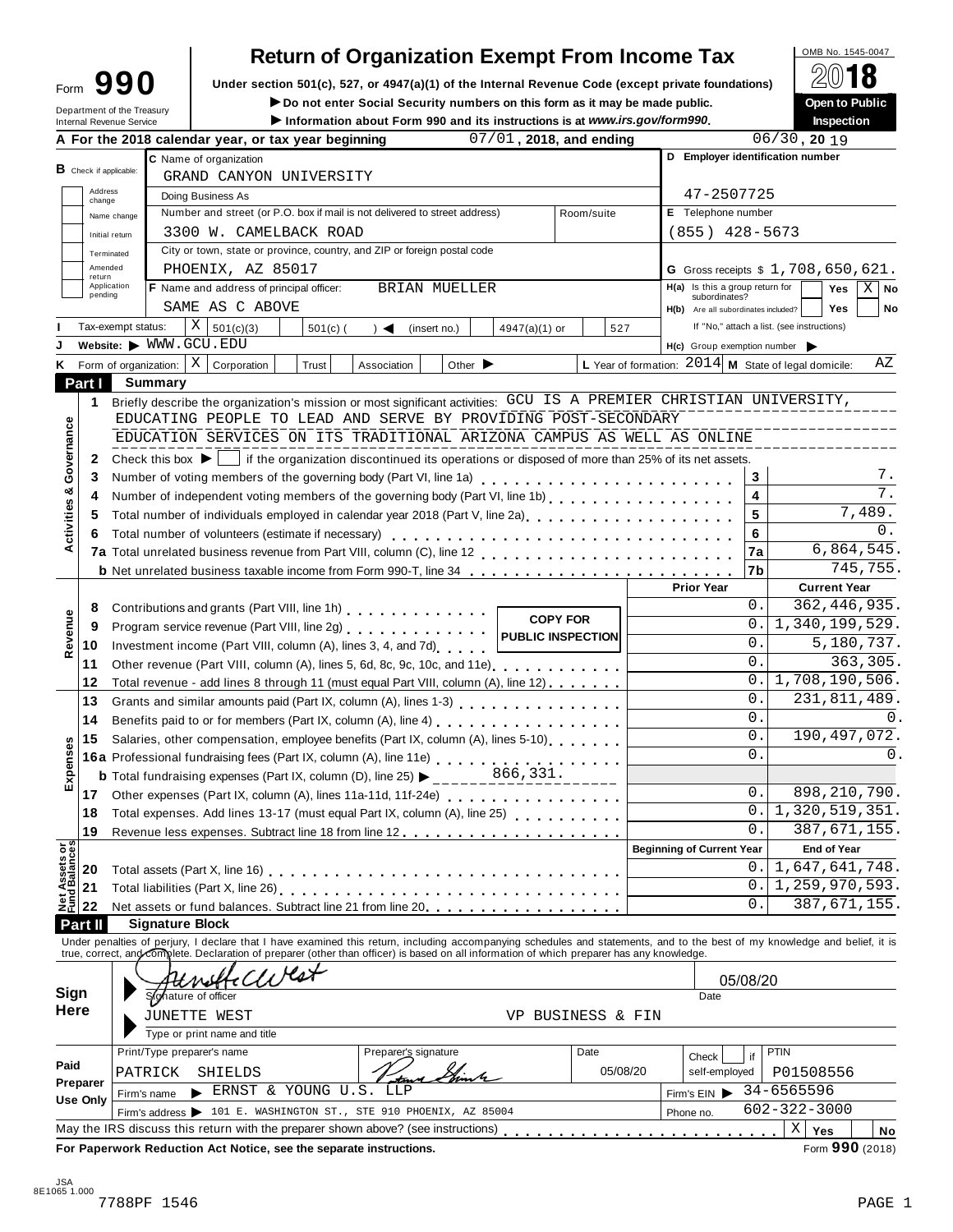|                 | Page 2<br>Form 990 (2018)                                                                                                          |
|-----------------|------------------------------------------------------------------------------------------------------------------------------------|
| <b>Part III</b> | <b>Statement of Program Service Accomplishments</b>                                                                                |
|                 | $\mathbf{X}$<br>Check if Schedule O contains a response or note to any line in this Part III                                       |
|                 | Briefly describe the organization's mission:                                                                                       |
|                 | GCU IS A PREMIER CHRISTIAN UNIVERSITY, EDUCATING PEOPLE TO LEAD AND                                                                |
|                 | SERVE BY PROVIDING POST-SECONDARY EDUCATION SERVICES ON ITS<br>TRADITIONAL ARIZONA CAMPUS AS WELL AS ONLINE.                       |
|                 |                                                                                                                                    |
|                 |                                                                                                                                    |
|                 | 2 Did the organization undertake any significant program services during the year which were not listed on the<br>X<br>Yes<br>No   |
|                 | If "Yes," describe these new services on Schedule O.                                                                               |
| 3               | Did the organization cease conducting, or make significant changes in how it conducts, any program                                 |
|                 | $\vert$ $\mathbb{X}\vert$ No<br><b>Yes</b>                                                                                         |
|                 | If "Yes," describe these changes on Schedule O.                                                                                    |
|                 | 4 Describe the organization's program service accomplishments for each of its three largest program services, as measured by       |
|                 | expenses. Section $501(c)(3)$ and $501(c)(4)$ organizations are required to report the amount of grants and allocations to others, |
|                 | the total expenses, and revenue, if any, for each program service reported.                                                        |
|                 |                                                                                                                                    |
|                 | 4a (Code:<br>) (Expenses $$1, 282, 224, 117$ . including grants of $$231, 811, 489$ . (Revenue $$$<br>$1,326,730,166.$ )           |
|                 | INSTRUCTIONAL PROGRAM SERVICES - INSTRUCTIONAL PROGRAM SERVICES                                                                    |
|                 | INCLUDE ALL ACTIVITIES DIRECTLY TIED TO THE EDUCATIONAL SERVICES                                                                   |
|                 | PROVIDED BY THE UNIVERSITY. GCU HAS APPROXIMATELY 100,000 ENROLLED                                                                 |
|                 | STUDENTS (ON CAMPUS AND ONLINE) IN UNDERGRADUATE, GRADUATE AND                                                                     |
|                 | DOCTORAL LEVEL PROGRAMS. GCU PROVIDES SCHOLARSHIPS, GRANTS AND                                                                     |
|                 | OTHER FINANCIAL ASSISTANCE TO ELIGIBLE STUDENTS BASED ON FINANCIAL                                                                 |
|                 | NEED AND ACADEMIC MEASURES.                                                                                                        |
|                 |                                                                                                                                    |
|                 |                                                                                                                                    |
|                 |                                                                                                                                    |
|                 |                                                                                                                                    |
|                 | ) (Expenses $$14,827,488$ . including grants of $$$<br>4b (Code:<br>o. )(Revenue \$<br>$13,469,463.$ )                             |
|                 | AUXILIARY ENTERPRISES - AUXILIARY ENTERPRISES REPRESENT VARIOUS                                                                    |
|                 | BUSINESS UNITS THAT OPERATE TO ENHANCE THE EDUCATIONAL EXPERIENCE                                                                  |
|                 | OF THE UNIVERSITY'S STUDENTS, INCLUDING AN ARENA, HOTEL,                                                                           |
|                 | RESTAURANTS, GOLF COURSE, AND CAMPUS/ONLINE SHOPS.                                                                                 |
|                 |                                                                                                                                    |
|                 |                                                                                                                                    |
|                 |                                                                                                                                    |
|                 |                                                                                                                                    |
|                 |                                                                                                                                    |
|                 |                                                                                                                                    |
|                 |                                                                                                                                    |
|                 |                                                                                                                                    |
|                 | ) (Expenses \$<br>including grants of \$<br>) (Revenue \$<br>4c (Code:                                                             |
|                 |                                                                                                                                    |
|                 |                                                                                                                                    |
|                 |                                                                                                                                    |
|                 |                                                                                                                                    |
|                 |                                                                                                                                    |
|                 |                                                                                                                                    |
|                 |                                                                                                                                    |
|                 |                                                                                                                                    |
|                 |                                                                                                                                    |
|                 |                                                                                                                                    |
|                 |                                                                                                                                    |
|                 |                                                                                                                                    |
|                 |                                                                                                                                    |
|                 | 4d Other program services (Describe in Schedule O.)                                                                                |
|                 | (Expenses \$<br>) (Revenue \$<br>including grants of \$<br>1,297,051,605.<br>4e Total program service expenses >                   |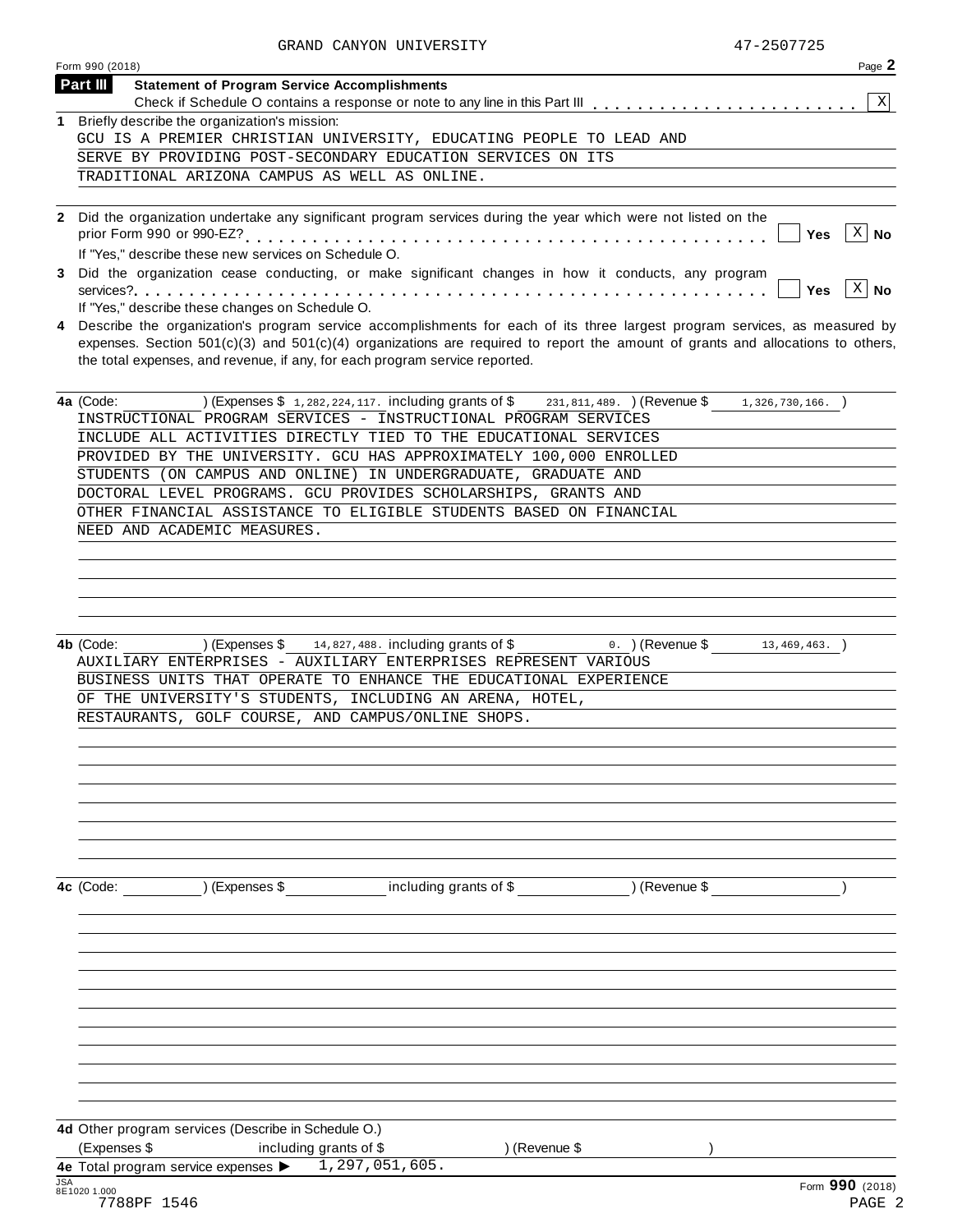GRAND CANYON UNIVERSITY 47-2507725

|              | Part IV<br><b>Checklist of Required Schedules</b>                                                                                                                                                                            |                        |             |    |
|--------------|------------------------------------------------------------------------------------------------------------------------------------------------------------------------------------------------------------------------------|------------------------|-------------|----|
|              |                                                                                                                                                                                                                              |                        | Yes         | No |
| 1            | Is the organization described in section $501(c)(3)$ or $4947(a)(1)$ (other than a private foundation)? If "Yes,"                                                                                                            |                        |             |    |
|              |                                                                                                                                                                                                                              | 1                      | Χ           |    |
| $\mathbf{2}$ | Is the organization required to complete Schedule B, Schedule of Contributors (see instructions)?                                                                                                                            | $\overline{2}$         | $\mathbf X$ |    |
| 3            | Did the organization engage in direct or indirect political campaign activities on behalf of or in opposition to                                                                                                             |                        |             |    |
|              | candidates for public office? If "Yes," complete Schedule C, Part I.                                                                                                                                                         | 3                      |             | Χ  |
| 4            | Section 501(c)(3) organizations. Did the organization engage in lobbying activities, or have a section 501(h)                                                                                                                |                        |             |    |
|              |                                                                                                                                                                                                                              | 4                      |             | X  |
| 5            | Is the organization a section $501(c)(4)$ , $501(c)(5)$ , or $501(c)(6)$ organization that receives membership dues,                                                                                                         |                        |             |    |
|              | assessments, or similar amounts as defined in Revenue Procedure 98-19? If "Yes," complete Schedule C, Part III                                                                                                               | 5                      |             | Χ  |
| 6            | Did the organization maintain any donor advised funds or any similar funds or accounts for which donors                                                                                                                      |                        |             |    |
|              | have the right to provide advice on the distribution or investment of amounts in such funds or accounts? If                                                                                                                  |                        |             | X  |
|              |                                                                                                                                                                                                                              | 6                      |             |    |
| 7            | Did the organization receive or hold a conservation easement, including easements to preserve open space,                                                                                                                    | $\overline{7}$         |             | Χ  |
|              | the environment, historic land areas, or historic structures? If "Yes," complete Schedule D, Part II.<br>Did the organization maintain collections of works of art, historical treasures, or other similar assets? If "Yes," |                        |             |    |
| 8            |                                                                                                                                                                                                                              | 8                      |             | Χ  |
| 9            | Did the organization report an amount in Part X, line 21, for escrow or custodial account liability, serve as a                                                                                                              |                        |             |    |
|              | custodian for amounts not listed in Part X; or provide credit counseling, debt management, credit repair, or                                                                                                                 |                        |             |    |
|              |                                                                                                                                                                                                                              | 9                      |             | X  |
| 10           | Did the organization, directly or through a related organization, hold assets in temporarily restricted                                                                                                                      |                        |             |    |
|              | endowments, permanent endowments, or quasi-endowments? If "Yes," complete Schedule D, Part V.                                                                                                                                | 10                     |             | Χ  |
| 11           | If the organization's answer to any of the following questions is "Yes," then complete Schedule D, Parts VI,                                                                                                                 |                        |             |    |
|              | VII, VIII, IX, or X as applicable.                                                                                                                                                                                           |                        |             |    |
|              | a Did the organization report an amount for land, buildings, and equipment in Part X, line 10? If "Yes,"                                                                                                                     |                        |             |    |
|              |                                                                                                                                                                                                                              | 11a                    | Χ           |    |
|              | <b>b</b> Did the organization report an amount for investments-other securities in Part X, line 12 that is 5% or more                                                                                                        |                        |             |    |
|              |                                                                                                                                                                                                                              | 11 <sub>b</sub>        |             | Χ  |
|              | c Did the organization report an amount for investments-program related in Part X, line 13 that is 5% or more                                                                                                                |                        |             |    |
|              |                                                                                                                                                                                                                              | 11c                    |             | Χ  |
|              | d Did the organization report an amount for other assets in Part X, line 15 that is 5% or more of its total assets                                                                                                           |                        |             |    |
|              | reported in Part X, line 16? If "Yes," complete Schedule D, Part IX.                                                                                                                                                         | 11d                    |             | Χ  |
|              | e Did the organization report an amount for other liabilities in Part X, line 25? If "Yes," complete Schedule D, Part X                                                                                                      | 11e                    | Χ           |    |
| f            | Did the organization's separate or consolidated financial statements for the tax year include a footnote that addresses                                                                                                      |                        |             |    |
|              | the organization's liability for uncertain tax positions under FIN 48 (ASC 740)? If "Yes," complete Schedule D, Part X                                                                                                       | 11f                    | Χ           |    |
|              | 12a Did the organization obtain separate, independent audited financial statements for the tax year? If "Yes," complete                                                                                                      |                        |             |    |
|              |                                                                                                                                                                                                                              | 12a                    |             | Χ  |
|              | <b>b</b> Was the organization included in consolidated, independent audited financial statements for the tax year? If                                                                                                        |                        |             |    |
|              | "Yes," and if the organization answered "No" to line 12a, then completing Schedule D, Parts XI and XII is optional                                                                                                           | 12 <sub>b</sub>        | Χ           |    |
| 13           | Is the organization a school described in section $170(b)(1)(A)(ii)?$ If "Yes," complete Schedule E.                                                                                                                         | 13                     | Χ           |    |
|              | 14a Did the organization maintain an office, employees, or agents outside of the United States?                                                                                                                              | 14a                    |             | X  |
|              | <b>b</b> Did the organization have aggregate revenues or expenses of more than \$10,000 from grantmaking,                                                                                                                    |                        |             |    |
|              | fundraising, business, investment, and program service activities outside the United States, or aggregate                                                                                                                    |                        |             |    |
|              | foreign investments valued at \$100,000 or more? If "Yes," complete Schedule F, Parts I and IV                                                                                                                               | 14b                    |             | Χ  |
| 15           | Did the organization report on Part IX, column (A), line 3, more than \$5,000 of grants or other assistance to or                                                                                                            |                        |             |    |
|              |                                                                                                                                                                                                                              | 15                     |             | Χ  |
| 16           | Did the organization report on Part IX, column (A), line 3, more than \$5,000 of aggregate grants or other                                                                                                                   |                        |             |    |
|              | assistance to or for foreign individuals? If "Yes," complete Schedule F, Parts III and IV                                                                                                                                    | 16                     |             | Χ  |
| 17           | Did the organization report a total of more than \$15,000 of expenses for professional fundraising services on                                                                                                               |                        |             |    |
|              | Part IX, column (A), lines 6 and 11e? If "Yes," complete Schedule G, Part I (see instructions)                                                                                                                               | 17                     |             | Χ  |
| 18           | Did the organization report more than \$15,000 total of fundraising event gross income and contributions on                                                                                                                  |                        |             |    |
|              |                                                                                                                                                                                                                              | 18                     |             | Χ  |
| 19           | Did the organization report more than \$15,000 of gross income from gaming activities on Part VIII, line 9a?                                                                                                                 |                        |             | Χ  |
|              |                                                                                                                                                                                                                              | 19                     |             | X  |
|              | 20a Did the organization operate one or more hospital facilities? If "Yes," complete Schedule H<br><b>b</b> If "Yes" to line 20a, did the organization attach a copy of its audited financial statements to this return?     | 20a<br>20 <sub>b</sub> |             |    |
|              |                                                                                                                                                                                                                              |                        |             |    |
| 21           | Did the organization report more than \$5,000 of grants or other assistance to any domestic organization or                                                                                                                  |                        |             |    |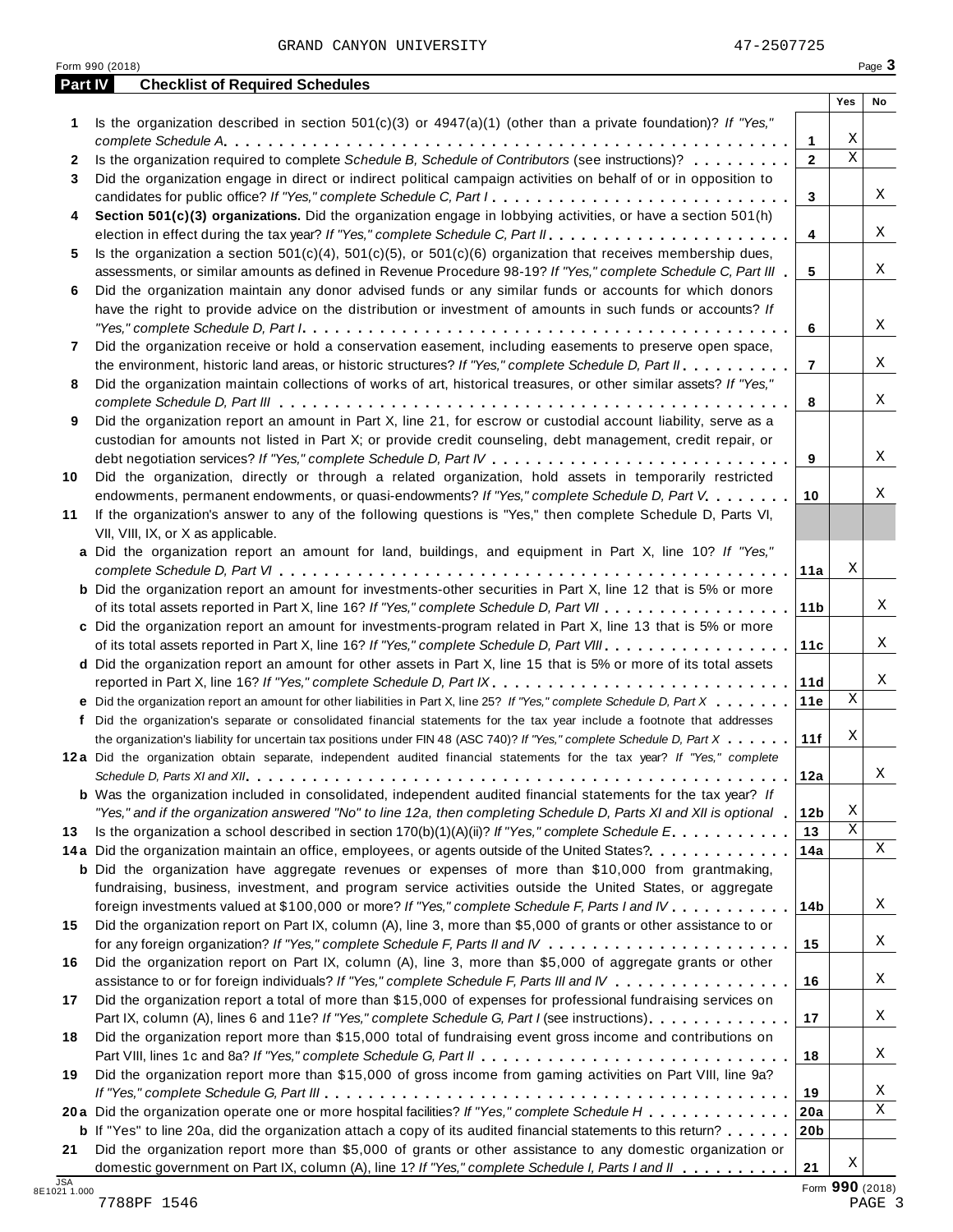GRAND CANYON UNIVERSITY 47-2507725

|               | Form 990 (2018)                                                                                                                                                                    |                 |                      | Page 4 |
|---------------|------------------------------------------------------------------------------------------------------------------------------------------------------------------------------------|-----------------|----------------------|--------|
| Part IV       | <b>Checklist of Required Schedules (continued)</b>                                                                                                                                 |                 |                      |        |
|               |                                                                                                                                                                                    |                 | Yes                  | No     |
| 22            | Did the organization report more than \$5,000 of grants or other assistance to or for domestic individuals on                                                                      |                 | Χ                    |        |
| 23            | Part IX, column (A), line 2? If "Yes," complete Schedule I, Parts I and III<br>Did the organization answer "Yes" to Part VII, Section A, line 3, 4, or 5 about compensation of the | 22              |                      |        |
|               | organization's current and former officers, directors, trustees, key employees, and highest compensated                                                                            |                 |                      |        |
|               |                                                                                                                                                                                    | 23              | Χ                    |        |
|               | 24a Did the organization have a tax-exempt bond issue with an outstanding principal amount of more than                                                                            |                 |                      |        |
|               | \$100,000 as of the last day of the year, that was issued after December 31, 2002? If "Yes," answer lines 24b                                                                      |                 |                      |        |
|               | through 24d and complete Schedule K. If "No," go to line 25a                                                                                                                       | 24a             |                      | Χ      |
|               | <b>b</b> Did the organization invest any proceeds of tax-exempt bonds beyond a temporary period exception?                                                                         | 24 <sub>b</sub> |                      |        |
|               | c Did the organization maintain an escrow account other than a refunding escrow at any time during the year                                                                        |                 |                      |        |
|               |                                                                                                                                                                                    | 24c             |                      |        |
|               | d Did the organization act as an "on behalf of" issuer for bonds outstanding at any time during the year?                                                                          | 24d             |                      |        |
|               | 25a Section 501(c)(3), 501(c)(4), and 501(c)(29) organizations. Did the organization engage in an excess benefit                                                                   |                 |                      |        |
|               | transaction with a disqualified person during the year? If "Yes," complete Schedule L, Part I                                                                                      | 25a             |                      | X      |
|               | <b>b</b> Is the organization aware that it engaged in an excess benefit transaction with a disqualified person in a prior                                                          |                 |                      |        |
|               | year, and that the transaction has not been reported on any of the organization's prior Forms 990 or 990-EZ?                                                                       |                 |                      |        |
|               |                                                                                                                                                                                    | 25b             |                      | X      |
| 26            | Did the organization report any amount on Part X, line 5, 6, or 22 for receivables from or payables to any                                                                         |                 |                      |        |
|               | current or former officers, directors, trustees, key employees, highest compensated employees, or                                                                                  | 26              | Χ                    |        |
| 27            | Did the organization provide a grant or other assistance to an officer, director, trustee, key employee,                                                                           |                 |                      |        |
|               | substantial contributor or employee thereof, a grant selection committee member, or to a 35% controlled                                                                            |                 |                      |        |
|               | entity or family member of any of these persons? If "Yes," complete Schedule L, Part III                                                                                           | 27              |                      | X      |
| 28            | Was the organization a party to a business transaction with one of the following parties (see Schedule L,                                                                          |                 |                      |        |
|               | Part IV instructions for applicable filing thresholds, conditions, and exceptions):                                                                                                |                 |                      |        |
|               | a A current or former officer, director, trustee, or key employee? If "Yes," complete Schedule L, Part IV.                                                                         | 28a             |                      | X      |
|               | <b>b</b> A family member of a current or former officer, director, trustee, or key employee? If "Yes," complete                                                                    |                 |                      |        |
|               |                                                                                                                                                                                    | 28b             | Χ                    |        |
|               | c An entity of which a current or former officer, director, trustee, or key employee (or a family member thereof)                                                                  |                 |                      |        |
|               | was an officer, director, trustee, or direct or indirect owner? If "Yes," complete Schedule L, Part IV                                                                             | 28c             |                      | Χ      |
| 29            | Did the organization receive more than \$25,000 in non-cash contributions? If "Yes," complete Schedule M                                                                           | 29              | Χ                    |        |
| 30            | Did the organization receive contributions of art, historical treasures, or other similar assets, or qualified                                                                     |                 |                      |        |
|               |                                                                                                                                                                                    | 30              |                      | X      |
| 31            | Did the organization liquidate, terminate, or dissolve and cease operations? If "Yes," complete Schedule N, Part I                                                                 | 31              |                      | X      |
|               | Did the organization sell, exchange, dispose of, or transfer more than 25% of its net assets? If "Yes,"                                                                            |                 |                      |        |
|               |                                                                                                                                                                                    | 32              |                      | Χ      |
| 33            | Did the organization own 100% of an entity disregarded as separate from the organization under Regulations                                                                         |                 | Χ                    |        |
| 34            | Was the organization related to any tax-exempt or taxable entity? If "Yes," complete Schedule R, Part II, III,                                                                     | 33              |                      |        |
|               |                                                                                                                                                                                    | 34              | Χ                    |        |
|               | 35a Did the organization have a controlled entity within the meaning of section 512(b)(13)?                                                                                        | 35a             |                      | Χ      |
|               | <b>b</b> If "Yes" to line 35a, did the organization receive any payment from or engage in any transaction with a                                                                   |                 |                      |        |
|               | controlled entity within the meaning of section 512(b)(13)? If "Yes," complete Schedule R, Part V, line 2                                                                          | 35 <sub>b</sub> |                      |        |
| 36            | Section 501(c)(3) organizations. Did the organization make any transfers to an exempt non-charitable                                                                               |                 |                      |        |
|               |                                                                                                                                                                                    | 36              |                      | Χ      |
| 37            | Did the organization conduct more than 5% of its activities through an entity that is not a related organization                                                                   |                 |                      |        |
|               | and that is treated as a partnership for federal income tax purposes? If "Yes," complete Schedule R, Part VI                                                                       | 37              |                      | Χ      |
| 38            | Did the organization complete Schedule O and provide explanations in Schedule O for Part VI, lines 11b and                                                                         |                 |                      |        |
|               | 19? Note. All Form 990 filers are required to complete Schedule O.                                                                                                                 | 38              | Χ                    |        |
| <b>Part V</b> | <b>Statements Regarding Other IRS Filings and Tax Compliance</b>                                                                                                                   |                 |                      |        |
|               | Check if Schedule O contains a response or note to any line in this Part V.                                                                                                        |                 |                      |        |
|               |                                                                                                                                                                                    |                 | Yes                  | No     |
|               | 341<br>1a Enter the number reported in Box 3 of Form 1096. Enter -0- if not applicable<br>1a                                                                                       |                 |                      |        |
|               | 0.<br><b>b</b> Enter the number of Forms W-2G included in line 1a. Enter -0- if not applicable $\ldots$ ,,,,,<br>1b                                                                |                 |                      |        |
|               | c Did the organization comply with backup withholding rules for reportable payments to vendors and                                                                                 |                 |                      |        |
|               |                                                                                                                                                                                    | 1c              | Χ<br>Form 990 (2018) |        |
| JSA           |                                                                                                                                                                                    |                 |                      |        |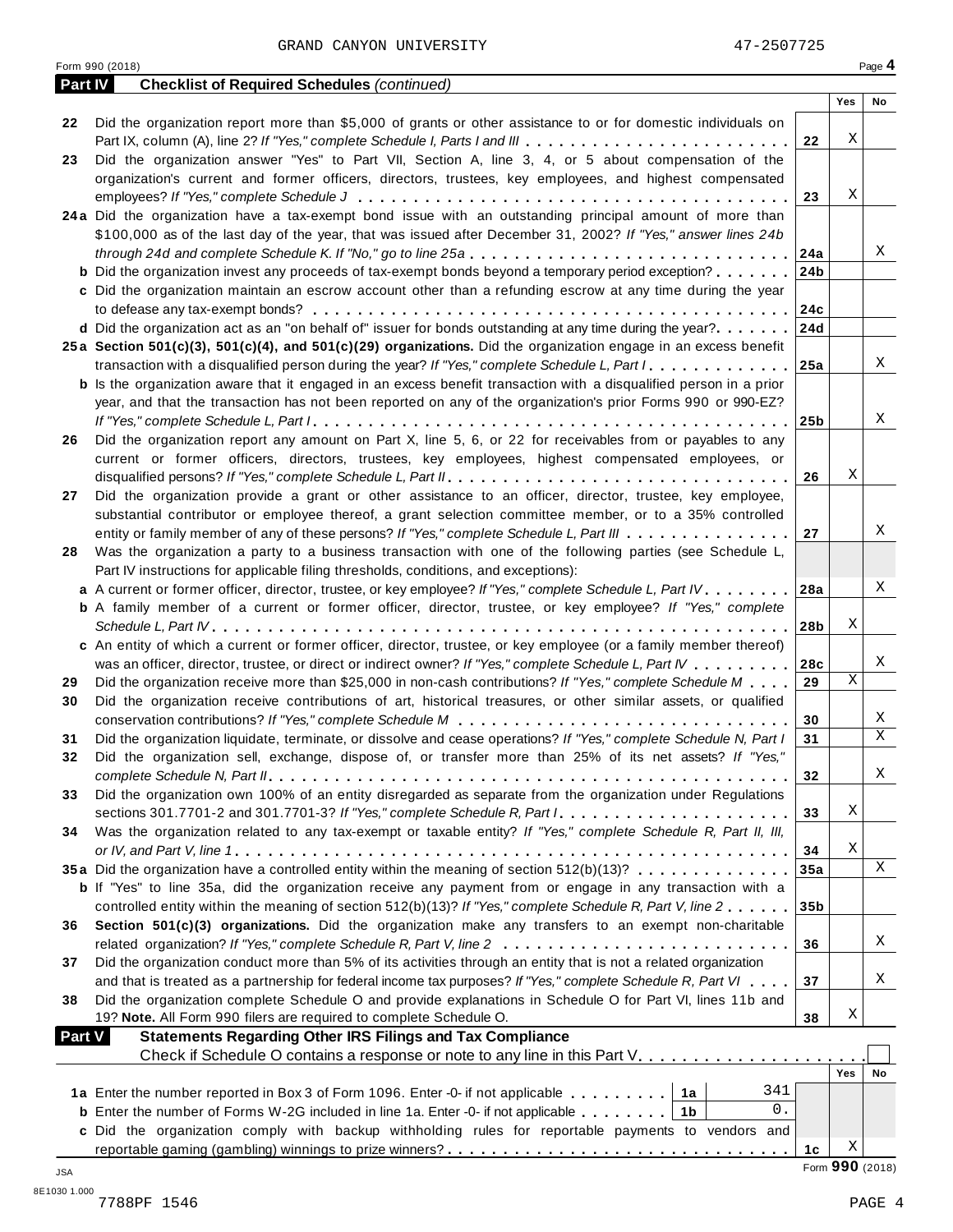|        | Form 990 (2018)                                                                                                                                              |     |     | Page 5 |
|--------|--------------------------------------------------------------------------------------------------------------------------------------------------------------|-----|-----|--------|
| Part V | Statements Regarding Other IRS Filings and Tax Compliance (continued)                                                                                        |     |     |        |
|        |                                                                                                                                                              |     | Yes | No     |
|        | 2a Enter the number of employees reported on Form W-3, Transmittal of Wage and Tax                                                                           |     |     |        |
|        | 7,489<br>Statements, filed for the calendar year ending with or within the year covered by this return. 2a                                                   |     |     |        |
|        | <b>b</b> If at least one is reported on line 2a, did the organization file all required federal employment tax returns?                                      | 2b  | Χ   |        |
|        | <b>Note.</b> If the sum of lines 1a and 2a is greater than 250, you may be required to e-file (see instructions).                                            |     |     |        |
|        | 3a Did the organization have unrelated business gross income of \$1,000 or more during the year?                                                             | 3a  | Χ   |        |
|        | <b>b</b> If "Yes," has it filed a Form 990-T for this year? If "No" to line 3b, provide an explanation in Schedule O                                         | 3b  | Χ   |        |
|        | 4a At any time during the calendar year, did the organization have an interest in, or a signature or other authority over,                                   |     |     |        |
|        | a financial account in a foreign country (such as a bank account, securities account, or other financial account)?                                           | 4a  |     | Χ      |
|        | <b>b</b> If "Yes," enter the name of the foreign country: $\blacktriangleright$                                                                              |     |     |        |
|        | See instructions for filing requirements for FinCEN Form 114, Report of Foreign Bank and Financial Accounts (FBAR).                                          |     |     |        |
|        | 5a Was the organization a party to a prohibited tax shelter transaction at any time during the tax year?                                                     | 5a  |     | Χ      |
|        | <b>b</b> Did any taxable party notify the organization that it was or is a party to a prohibited tax shelter transaction?                                    | 5b  |     | Χ      |
|        | c If "Yes" to line 5a or 5b, did the organization file Form 8886-T?                                                                                          | 5c  |     |        |
|        | 6a Does the organization have annual gross receipts that are normally greater than \$100,000, and did the organization                                       |     |     |        |
|        | solicit any contributions that were not tax deductible as charitable contributions?                                                                          | 6a  |     | Χ      |
|        | <b>b</b> If "Yes," did the organization include with every solicitation an express statement that such contributions or                                      |     |     |        |
|        |                                                                                                                                                              | 6b  |     |        |
|        | Organizations that may receive deductible contributions under section 170(c).                                                                                |     |     |        |
| 7      |                                                                                                                                                              |     |     |        |
|        | a Did the organization receive a payment in excess of \$75 made partly as a contribution and partly for goods                                                | 7а  | Χ   |        |
|        |                                                                                                                                                              | 7b  | Χ   |        |
|        | <b>b</b> If "Yes," did the organization notify the donor of the value of the goods or services provided?                                                     |     |     |        |
|        | c Did the organization sell, exchange, or otherwise dispose of tangible personal property for which it was                                                   |     |     | Χ      |
|        |                                                                                                                                                              | 7с  |     |        |
|        | 17d<br><b>d</b> If "Yes," indicate the number of Forms 8282 filed during the year $\dots \dots \dots \dots \dots$                                            |     |     | Χ      |
|        | e Did the organization receive any funds, directly or indirectly, to pay premiums on a personal benefit contract?                                            | 7е  |     | Χ      |
|        | f Did the organization, during the year, pay premiums, directly or indirectly, on a personal benefit contract?                                               | 7f  |     |        |
|        | If the organization received a contribution of qualified intellectual property, did the organization file Form 8899 as required?                             | 7g  |     |        |
|        | h If the organization received a contribution of cars, boats, airplanes, or other vehicles, did the organization file a Form 1098-C?                         | 7h  |     |        |
| 8      | Sponsoring organizations maintaining donor advised funds. Did a donor advised fund maintained by the                                                         |     |     |        |
|        | sponsoring organization have excess business holdings at any time during the year?                                                                           | 8   |     |        |
| 9      | Sponsoring organizations maintaining donor advised funds.                                                                                                    |     |     |        |
|        | a Did the sponsoring organization make any taxable distributions under section 4966?                                                                         | 9а  |     |        |
|        | <b>b</b> Did the sponsoring organization make a distribution to a donor, donor advisor, or related person?                                                   | 9b  |     |        |
|        | 10 Section 501(c)(7) organizations. Enter:                                                                                                                   |     |     |        |
|        |                                                                                                                                                              |     |     |        |
|        | <b>b</b> Gross receipts, included on Form 990, Part VIII, line 12, for public use of club facilities 10b                                                     |     |     |        |
| 11     | Section 501(c)(12) organizations. Enter:                                                                                                                     |     |     |        |
|        | 11a                                                                                                                                                          |     |     |        |
|        | b Gross income from other sources (Do not net amounts due or paid to other sources                                                                           |     |     |        |
|        | 11b                                                                                                                                                          |     |     |        |
|        | 12a Section 4947(a)(1) non-exempt charitable trusts. Is the organization filing Form 990 in lieu of Form 1041?                                               | 12a |     |        |
|        | 12b<br><b>b</b> If "Yes," enter the amount of tax-exempt interest received or accrued during the year                                                        |     |     |        |
| 13     | Section 501(c)(29) qualified nonprofit health insurance issuers.                                                                                             |     |     |        |
|        | a Is the organization licensed to issue qualified health plans in more than one state?                                                                       | 13а |     |        |
|        | Note. See the instructions for additional information the organization must report on Schedule O.                                                            |     |     |        |
|        | <b>b</b> Enter the amount of reserves the organization is required to maintain by the states in which                                                        |     |     |        |
|        | 13b<br>the organization is licensed to issue qualified health plans $\ldots \ldots \ldots \ldots \ldots \ldots \ldots$                                       |     |     |        |
|        | 13c                                                                                                                                                          |     |     |        |
|        | 14a Did the organization receive any payments for indoor tanning services during the tax year?                                                               | 14a |     | Χ      |
|        | <b>b</b> If "Yes," has it filed a Form 720 to report these payments? If "No," provide an explanation in Schedule $0 \cdot \cdot \cdot \cdot$                 | 14b |     |        |
| 15     | Is the organization subject to the section 4960 tax on payment(s) of more than \$1,000,000 in remuneration or                                                |     |     |        |
|        |                                                                                                                                                              | 15  |     | Χ      |
|        | If "Yes," see instructions and file Form 4720, Schedule N.                                                                                                   |     |     |        |
|        |                                                                                                                                                              | 16  |     | Χ      |
| 16     | Is the organization an educational institution subject to the section 4968 excise tax on net investment income?<br>If "Yes," complete Form 4720, Schedule O. |     |     |        |

Form **990** (2018)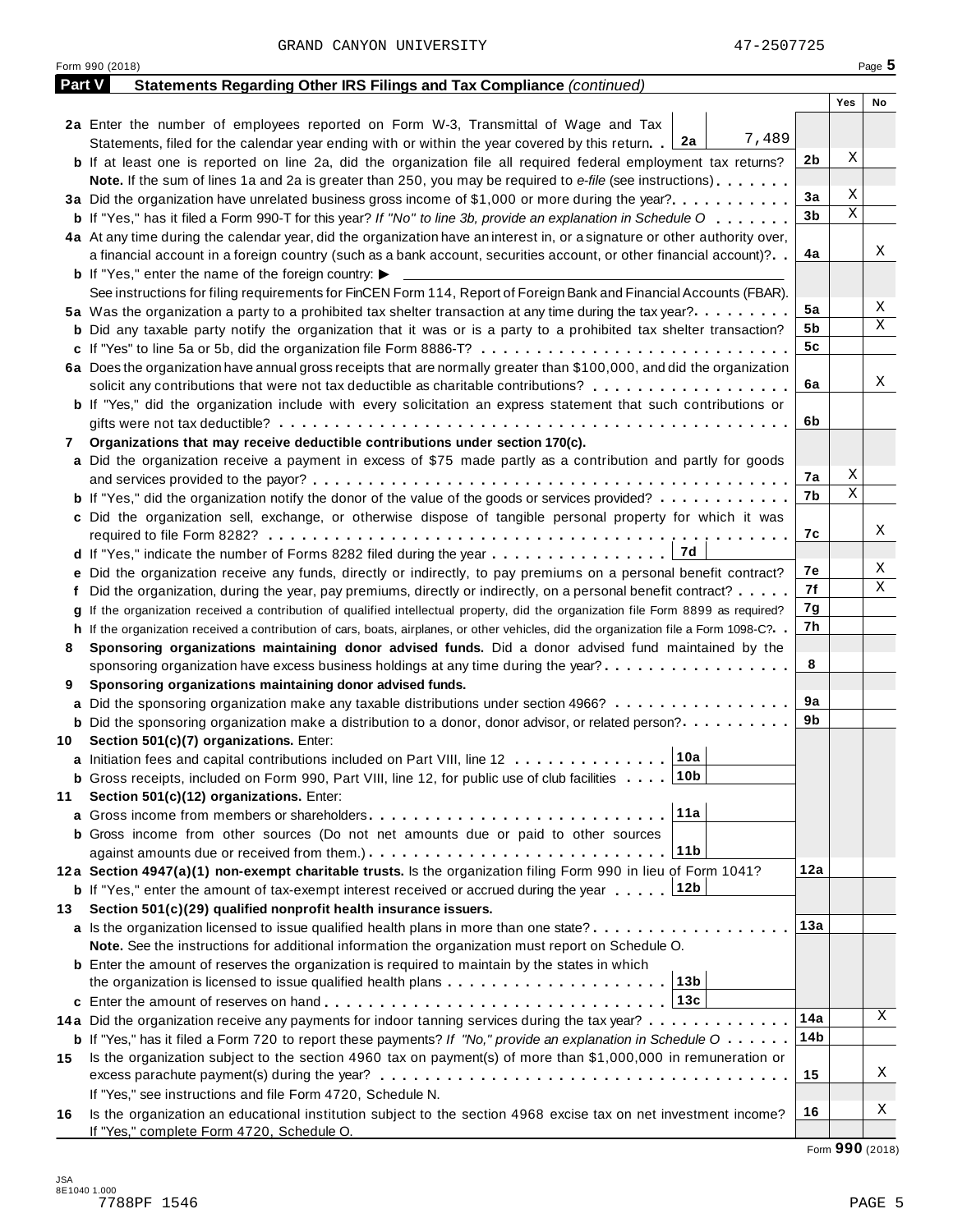|                | GRAND CANYON UNIVERSITY<br>Form 990 (2018)                                                                                                                                                                      | 47-2507725      |     | Page $6$ |
|----------------|-----------------------------------------------------------------------------------------------------------------------------------------------------------------------------------------------------------------|-----------------|-----|----------|
| <b>Part VI</b> | Governance, Management, and Disclosure For each "Yes" response to lines 2 through 7b below, and for a "No"                                                                                                      |                 |     |          |
|                | response to line 8a, 8b, or 10b below, describe the circumstances, processes, or changes in Schedule O. See instructions.                                                                                       |                 |     |          |
|                |                                                                                                                                                                                                                 |                 |     | X        |
|                | <b>Section A. Governing Body and Management</b>                                                                                                                                                                 |                 |     |          |
|                |                                                                                                                                                                                                                 |                 | Yes | No       |
|                | 1a<br>1a Enter the number of voting members of the governing body at the end of the tax year                                                                                                                    |                 |     |          |
|                | If there are material differences in voting rights among members of the governing body, or<br>if the governing body delegated broad authority to an executive committee or similar                              |                 |     |          |
|                | committee, explain in Schedule O.                                                                                                                                                                               |                 |     |          |
|                | 1b<br>Enter the number of voting members included in line 1a, above, who are independent                                                                                                                        |                 |     |          |
| 2              | Did any officer, director, trustee, or key employee have a family relationship or a business relationship with                                                                                                  |                 |     |          |
|                |                                                                                                                                                                                                                 | 2               |     | Χ        |
| 3              | Did the organization delegate control over management duties customarily performed by or under the direct                                                                                                       |                 |     |          |
|                | supervision of officers, directors, or trustees, or key employees to a management company or other person?                                                                                                      | 3               |     | Χ        |
| 4              | Did the organization make any significant changes to its governing documents since the prior Form 990 was filed?                                                                                                | 4               |     | Χ<br>X   |
| 5              | Did the organization become aware during the year of a significant diversion of the organization's assets?                                                                                                      | 5               | Χ   |          |
| 6              |                                                                                                                                                                                                                 | 6               |     |          |
| 7a             | Did the organization have members, stockholders, or other persons who had the power to elect or appoint                                                                                                         |                 |     |          |
|                |                                                                                                                                                                                                                 | 7a              | X   |          |
| b              | Are any governance decisions of the organization reserved to (or subject to approval by) members,                                                                                                               |                 |     |          |
|                |                                                                                                                                                                                                                 | 7b              |     | Χ        |
| 8              | Did the organization contemporaneously document the meetings held or written actions undertaken during                                                                                                          |                 |     |          |
|                | the year by the following:                                                                                                                                                                                      |                 | Χ   |          |
|                |                                                                                                                                                                                                                 | 8a              | Χ   |          |
| b              |                                                                                                                                                                                                                 | 8b              |     |          |
| 9              | Is there any officer, director, trustee, or key employee listed in Part VII, Section A, who cannot be reached at<br>the organization's mailing address? If "Yes," provide the names and addresses in Schedule O | 9               |     | Χ        |
|                | Section B. Policies (This Section B requests information about policies not required by the Internal Revenue Code.)                                                                                             |                 |     |          |
|                |                                                                                                                                                                                                                 |                 | Yes | No       |
|                | 10a Did the organization have local chapters, branches, or affiliates?                                                                                                                                          | 10a             |     | Χ        |
| b              | If "Yes," did the organization have written policies and procedures governing the activities of such chapters,                                                                                                  |                 |     |          |
|                | affiliates, and branches to ensure their operations are consistent with the organization's exempt purposes?                                                                                                     | 10 <sub>b</sub> |     |          |
| 11 a           | Has the organization provided a complete copy of this Form 990 to all members of its governing body before filing the form?                                                                                     | 11a             | X   |          |
| b              | Describe in Schedule O the process, if any, used by the organization to review this Form 990.                                                                                                                   |                 |     |          |
| 12a            | Did the organization have a written conflict of interest policy? If "No," go to line 13                                                                                                                         | 12a             | X   |          |
|                | <b>b</b> Were officers, directors, or trustees, and key employees required to disclose annually interests that could give                                                                                       |                 |     |          |
|                |                                                                                                                                                                                                                 | 12 <sub>b</sub> | X   |          |
| c              | Did the organization regularly and consistently monitor and enforce compliance with the policy? If "Yes,"                                                                                                       |                 |     |          |
|                |                                                                                                                                                                                                                 | 12c             | X   |          |
| 13             | Did the organization have a written whistleblower policy?                                                                                                                                                       | 13              | Χ   |          |
| 14             | Did the organization have a written document retention and destruction policy?                                                                                                                                  | 14              | Χ   |          |
| 15             | Did the process for determining compensation of the following persons include a review and approval by                                                                                                          |                 |     |          |
|                | independent persons, comparability data, and contemporaneous substantiation of the deliberation and decision?                                                                                                   |                 |     |          |
| a              |                                                                                                                                                                                                                 | 15a             | X   |          |
| b              |                                                                                                                                                                                                                 | 15 <sub>b</sub> | Χ   |          |
|                | If "Yes" to line 15a or 15b, describe the process in Schedule O (see instructions).                                                                                                                             |                 |     |          |
| 16а            | Did the organization invest in, contribute assets to, or participate in a joint venture or similar arrangement                                                                                                  |                 |     |          |
|                |                                                                                                                                                                                                                 | 16a             |     | Χ        |
|                | <b>b</b> If "Yes," did the organization follow a written policy or procedure requiring the organization to evaluate its                                                                                         |                 |     |          |
|                | participation in joint venture arrangements under applicable federal tax law, and take steps to safeguard the                                                                                                   |                 |     |          |
|                |                                                                                                                                                                                                                 | 16 <sub>b</sub> |     |          |
|                | <b>Section C. Disclosure</b>                                                                                                                                                                                    |                 |     |          |
| 17             | List the states with which a copy of this Form 990 is required to be filed ▶ CO, FL, MD, MA, MT, NC, OH, OR, SC, VA,                                                                                            |                 |     |          |
| 18             | Section 6104 requires an organization to make its Forms 1023 (1024 or 1024-A if applicable), 990, and 990-T (Section 501(c)                                                                                     |                 |     |          |
|                | (3)s only) available for public inspection. Indicate how you made these available. Check all that apply.                                                                                                        |                 |     |          |
|                | $\vert x \vert$<br>Own website<br>Another's website<br>Upon request<br>Other (explain in Schedule O)                                                                                                            |                 |     |          |
| 19             | Describe in Schedule O whether (and if so, how) the organization made its governing documents, conflict of interest policy, and                                                                                 |                 |     |          |
|                | financial statements available to the public during the tax year.                                                                                                                                               |                 |     |          |

**20** Inflaticial statements available to the public during the tax year.<br>State the name, address, and telephone number of the person who possesses the organization's books and records<br>JUNETTE WEST 3300 W. CAMELBACK ROAD PHOENIX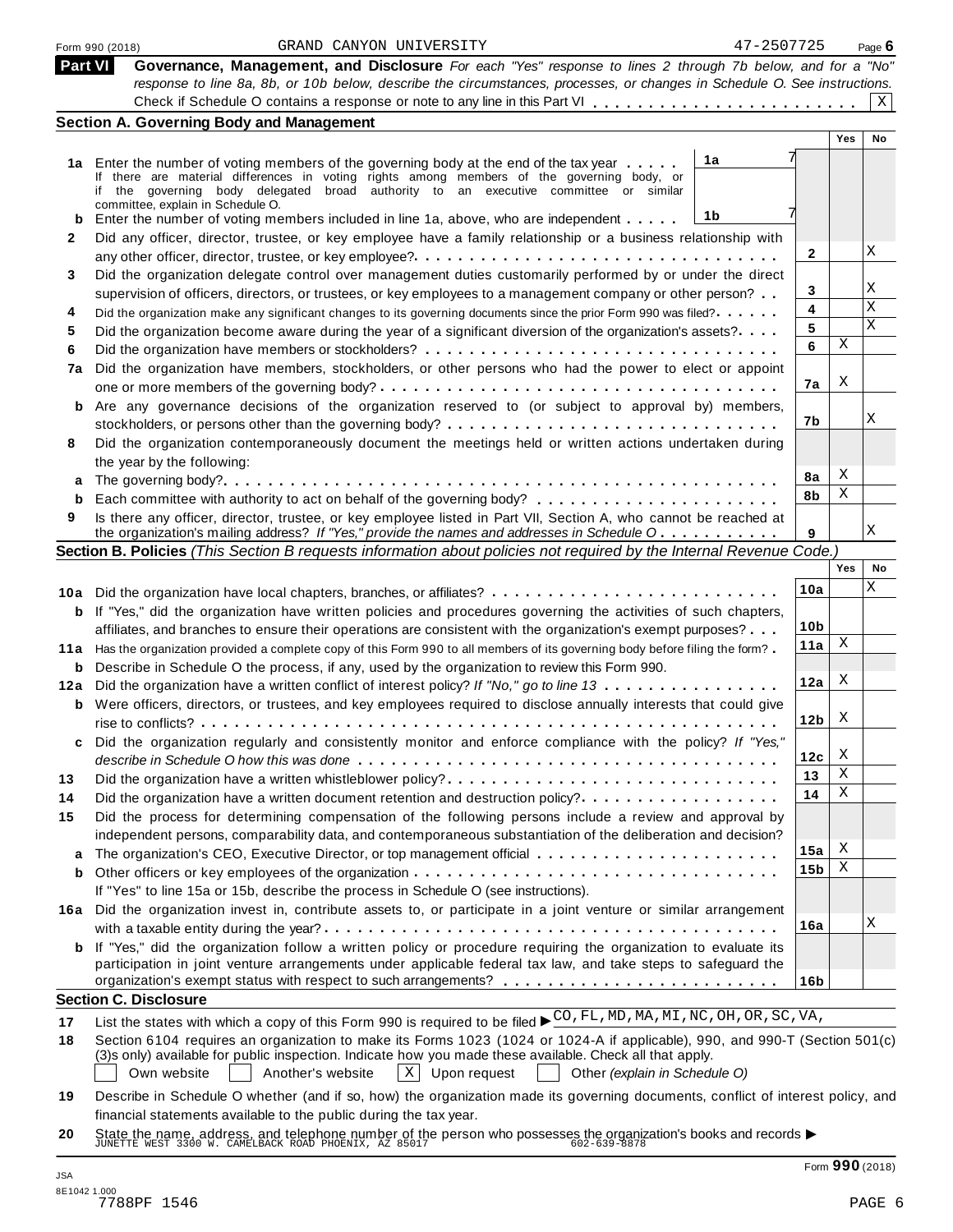| <b>Part VIII</b> Compensation of Officers, Directors, Trustees, Key Employees, Highest Compensated Employees, and<br>Independent Contractors |
|----------------------------------------------------------------------------------------------------------------------------------------------|
|                                                                                                                                              |
| Section A. Officers, Directors, Trustees, Key Employees, and Highest Compensated Employees                                                   |

**1a** Complete this table for all persons required to be listed. Report compensation for the calendar year ending with or within the organization's tax year.

anization's lax year.<br>● List all of the organization's **current** officers, directors, trustees (whether individuals or organizations), regardless of amount of<br>nnensation Enter -0- in columns (D) (E) and (E) if no compensa compensation. Enter -0- in columns (D), (E), and (F) if no compensation was paid.

• List all of the organization's **current** key employees, if any. See instructions for definition of "key employee."<br>● List the experientials five expect highest expressed explores (other than an efficer director of

**Example in the organization's current** key employees, if any. See instructions for definition of key employee.<br>• List the organization's five **current** highest compensated employees (other than an officer, director, trust who received reportable compensation (Box 5 of Form W-2 and/or Box 7 of Form 1099-MISC) of more than \$100,000 from the

organization and any related organizations.<br>• List all of the organization's **former** officers, key employees, and highest compensated employees who received more than<br>\$1.00.000 of reportable componention from the erganiza \$100,000 of reportable compensation from the organization and any related organizations.

% List all of the organization's **former directors or trustees** that received, in the capacity as a former director or trustee of the organization, more than \$10,000 of reportable compensation from the organization and any related organizations.

List persons in the following order: individual trustees or directors; institutional trustees; officers; key employees; highest compensated employees; and former such persons.

Check this box if neither the organization nor any related organization compensated any current officer, director, or trustee.

| (A)<br>Name and Title         | (B)<br>Average<br>hours per<br>week (list an <sub>'</sub><br>hours for<br>related<br>organizations<br>below dotted<br>line) | Individual trustee<br>or director | (C)<br>Position<br>(do not check more than one<br>box, unless person is both an<br>officer and a director/trustee)<br>Highest compensated<br>employee<br>Former<br>Officer<br>Key employee<br>Institutional trustee |   | (D)<br>Reportable<br>compensation<br>from<br>the<br>organization<br>(W-2/1099-MISC) | (E)<br>Reportable<br>compensation from<br>related<br>organizations<br>(W-2/1099-MISC) | (F)<br>Estimated<br>amount of<br>other<br>compensation<br>from the<br>organization<br>and related<br>organizations |       |               |
|-------------------------------|-----------------------------------------------------------------------------------------------------------------------------|-----------------------------------|---------------------------------------------------------------------------------------------------------------------------------------------------------------------------------------------------------------------|---|-------------------------------------------------------------------------------------|---------------------------------------------------------------------------------------|--------------------------------------------------------------------------------------------------------------------|-------|---------------|
| (1) WILL GONZALEZ             | .50                                                                                                                         |                                   |                                                                                                                                                                                                                     |   |                                                                                     |                                                                                       |                                                                                                                    |       |               |
| CHAIRMAN OF THE BOARD         | .10                                                                                                                         | X                                 |                                                                                                                                                                                                                     | Χ |                                                                                     |                                                                                       | 5,000.                                                                                                             | 0.    | 0.            |
| (2) DON ANDORFER              | .50                                                                                                                         |                                   |                                                                                                                                                                                                                     |   |                                                                                     |                                                                                       |                                                                                                                    |       |               |
| <b>DIRECTOR</b>               | .10                                                                                                                         | Χ                                 |                                                                                                                                                                                                                     |   |                                                                                     |                                                                                       | 5,000                                                                                                              | 0.    | 0.            |
| (3) PEGGY CHASE               | .50                                                                                                                         |                                   |                                                                                                                                                                                                                     |   |                                                                                     |                                                                                       |                                                                                                                    |       |               |
| <b>DIRECTOR</b>               | .10                                                                                                                         | Χ                                 |                                                                                                                                                                                                                     |   |                                                                                     |                                                                                       | 5,000.                                                                                                             | 0.    | 0.            |
| (4) LUPITA HIGHTOWER          | .50                                                                                                                         |                                   |                                                                                                                                                                                                                     |   |                                                                                     |                                                                                       |                                                                                                                    |       |               |
| <b>DIRECTOR</b>               | .10                                                                                                                         | Χ                                 |                                                                                                                                                                                                                     |   |                                                                                     |                                                                                       | 5,000.                                                                                                             | $0$ . | $\mathsf 0$ . |
| (5) MARION KELLY              | .50                                                                                                                         |                                   |                                                                                                                                                                                                                     |   |                                                                                     |                                                                                       |                                                                                                                    |       |               |
| <b>DIRECTOR</b>               | .10                                                                                                                         | Χ                                 |                                                                                                                                                                                                                     |   |                                                                                     |                                                                                       | 5,000                                                                                                              | 0.    | $\mathsf 0$ . |
| (6)FRED MILLER                | .50                                                                                                                         |                                   |                                                                                                                                                                                                                     |   |                                                                                     |                                                                                       |                                                                                                                    |       |               |
| <b>DIRECTOR</b>               | .10                                                                                                                         | Χ                                 |                                                                                                                                                                                                                     |   |                                                                                     |                                                                                       | 5,000.                                                                                                             | 0.    | 0.            |
| $(7)$ JIM RICE                | .50                                                                                                                         |                                   |                                                                                                                                                                                                                     |   |                                                                                     |                                                                                       |                                                                                                                    |       |               |
| <b>DIRECTOR</b>               | .10                                                                                                                         | Χ                                 |                                                                                                                                                                                                                     |   |                                                                                     |                                                                                       | 5,000.                                                                                                             | 0.    | 0.            |
| (8) BRIAN MUELLER             | 20.00                                                                                                                       |                                   |                                                                                                                                                                                                                     |   |                                                                                     |                                                                                       |                                                                                                                    |       |               |
| PRESIDENT                     | .10                                                                                                                         |                                   |                                                                                                                                                                                                                     | Χ |                                                                                     |                                                                                       | 150,219.                                                                                                           | 0.    | 278.          |
| (9) HENRY RADDA               | 40.00                                                                                                                       |                                   |                                                                                                                                                                                                                     |   |                                                                                     |                                                                                       |                                                                                                                    |       |               |
| PROVOST                       | .10                                                                                                                         |                                   |                                                                                                                                                                                                                     | Х |                                                                                     |                                                                                       | 125,128.                                                                                                           | 0.    | 850,803.      |
| (10) BRIAN ROBERTS            | 40.00                                                                                                                       |                                   |                                                                                                                                                                                                                     |   |                                                                                     |                                                                                       |                                                                                                                    |       |               |
| CAO/GENERAL COUNSEL/SECRETARY | .10                                                                                                                         |                                   |                                                                                                                                                                                                                     | X |                                                                                     |                                                                                       | 146,857.                                                                                                           | 0.    | 853,929.      |
| (11) JUNETTE WEST             | 40.00                                                                                                                       |                                   |                                                                                                                                                                                                                     |   |                                                                                     |                                                                                       |                                                                                                                    |       |               |
| VP BUSINESS & FIN./TREASURER  | .10                                                                                                                         |                                   |                                                                                                                                                                                                                     | Χ |                                                                                     |                                                                                       | 44,040.                                                                                                            | 0.    | 7,457.        |
| (12) DAN MAJERLE              | 40.00                                                                                                                       |                                   |                                                                                                                                                                                                                     |   |                                                                                     |                                                                                       |                                                                                                                    |       |               |
| HEAD BASKETBALL COACH         | 0.                                                                                                                          |                                   |                                                                                                                                                                                                                     |   | Χ                                                                                   |                                                                                       | 806,132.                                                                                                           | 0.    | 8,764.        |
| (13) ANDREW STANKIEWICZ       | 40.00                                                                                                                       |                                   |                                                                                                                                                                                                                     |   |                                                                                     |                                                                                       |                                                                                                                    |       |               |
| HEAD BASEBALL COACH           | 0.                                                                                                                          |                                   |                                                                                                                                                                                                                     |   | Χ                                                                                   |                                                                                       | 121,001.                                                                                                           | 0.    | 8,857.        |
| (14)                          |                                                                                                                             |                                   |                                                                                                                                                                                                                     |   |                                                                                     |                                                                                       |                                                                                                                    |       |               |
|                               |                                                                                                                             |                                   |                                                                                                                                                                                                                     |   |                                                                                     |                                                                                       |                                                                                                                    |       |               |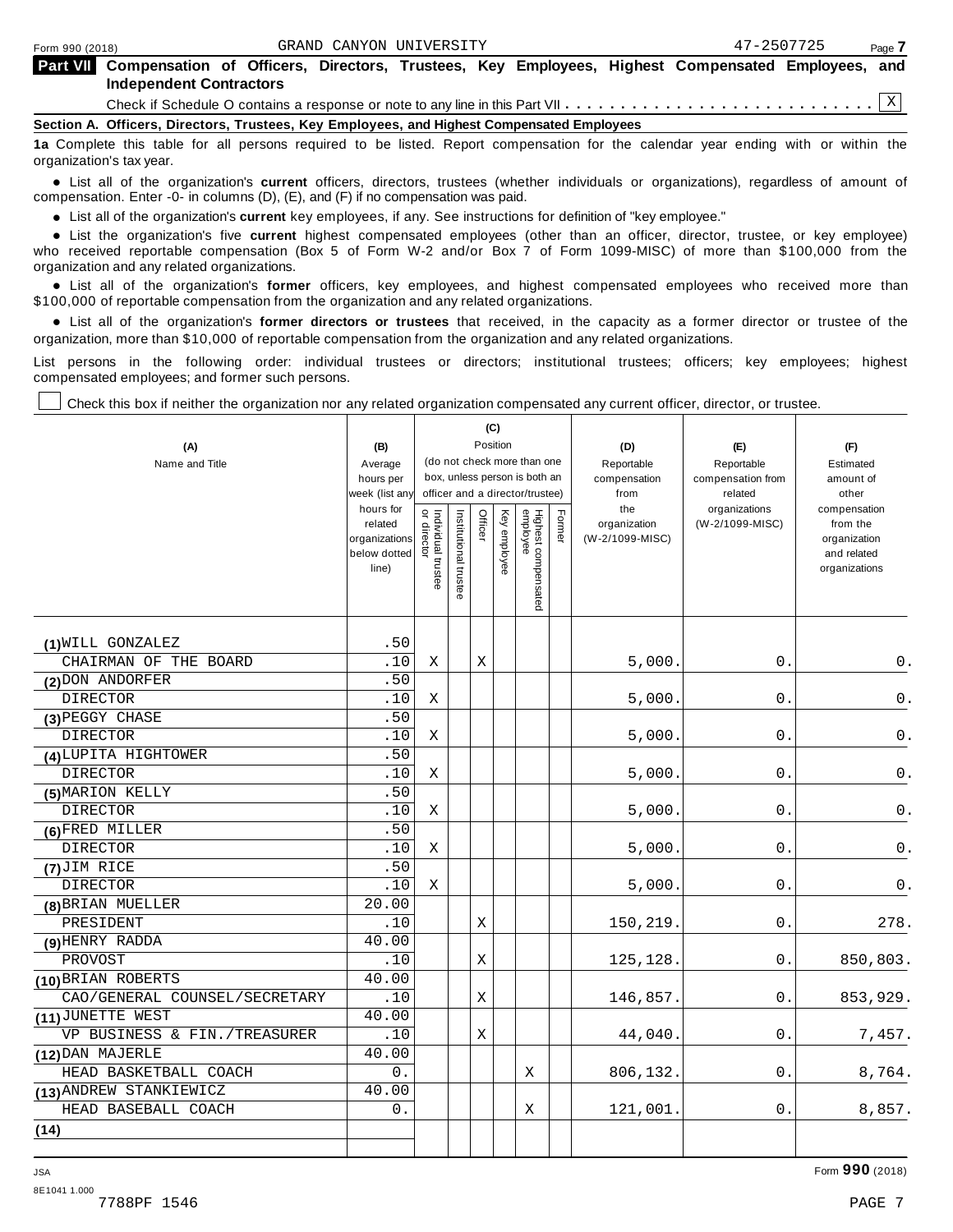#### GRAND CANYON UNIVERSITY 47-2507725

| <b>Part VII</b><br>Section A. Officers, Directors, Trustees, Key Employees, and Highest Compensated Employees (continued)                                                                                                                                                |                                                            |                                   |                       |                 |              |                                                                                                 |        |                                           |                                                   |                     |                                                          |     |
|--------------------------------------------------------------------------------------------------------------------------------------------------------------------------------------------------------------------------------------------------------------------------|------------------------------------------------------------|-----------------------------------|-----------------------|-----------------|--------------|-------------------------------------------------------------------------------------------------|--------|-------------------------------------------|---------------------------------------------------|---------------------|----------------------------------------------------------|-----|
| (A)<br>Name and title                                                                                                                                                                                                                                                    | (B)<br>Average<br>hours per<br>week (list any<br>hours for |                                   |                       | (C)<br>Position |              | (do not check more than one<br>box, unless person is both an<br>officer and a director/trustee) |        | (D)<br>Reportable<br>compensation<br>from | (E)<br>Reportable<br>compensation from<br>related |                     | (F)<br>Estimated<br>amount of<br>other<br>compensation   |     |
|                                                                                                                                                                                                                                                                          | related<br>organizations<br>below dotted<br>line)          | Individual trustee<br>or director | Institutional trustee | Officer         | Key employee | Highest compensated<br>employee                                                                 | Former | the<br>organization<br>(W-2/1099-MISC)    | organizations<br>(W-2/1099-MISC)                  |                     | from the<br>organization<br>and related<br>organizations |     |
|                                                                                                                                                                                                                                                                          |                                                            |                                   |                       |                 |              |                                                                                                 |        |                                           |                                                   |                     |                                                          |     |
|                                                                                                                                                                                                                                                                          |                                                            |                                   |                       |                 |              |                                                                                                 |        |                                           |                                                   |                     |                                                          |     |
|                                                                                                                                                                                                                                                                          |                                                            |                                   |                       |                 |              |                                                                                                 |        |                                           |                                                   |                     |                                                          |     |
|                                                                                                                                                                                                                                                                          |                                                            |                                   |                       |                 |              |                                                                                                 |        |                                           |                                                   |                     |                                                          |     |
|                                                                                                                                                                                                                                                                          |                                                            |                                   |                       |                 |              |                                                                                                 |        |                                           |                                                   |                     |                                                          |     |
|                                                                                                                                                                                                                                                                          |                                                            |                                   |                       |                 |              |                                                                                                 |        |                                           |                                                   |                     |                                                          |     |
|                                                                                                                                                                                                                                                                          |                                                            |                                   |                       |                 |              |                                                                                                 |        |                                           |                                                   |                     |                                                          |     |
|                                                                                                                                                                                                                                                                          |                                                            |                                   |                       |                 |              |                                                                                                 |        |                                           |                                                   |                     |                                                          |     |
|                                                                                                                                                                                                                                                                          |                                                            |                                   |                       |                 |              |                                                                                                 |        |                                           |                                                   |                     |                                                          |     |
|                                                                                                                                                                                                                                                                          |                                                            |                                   |                       |                 |              |                                                                                                 |        |                                           |                                                   |                     |                                                          |     |
|                                                                                                                                                                                                                                                                          |                                                            |                                   |                       |                 |              |                                                                                                 |        |                                           |                                                   |                     |                                                          |     |
| 1b Sub-total                                                                                                                                                                                                                                                             |                                                            |                                   |                       |                 |              |                                                                                                 |        | 1,428,377.                                | 0.                                                |                     | 1,730,088.                                               |     |
| c Total from continuation sheets to Part VII, Section A                                                                                                                                                                                                                  |                                                            |                                   |                       |                 |              |                                                                                                 |        | $0$ .                                     | 0.                                                |                     |                                                          | 0.  |
| 2 Total number of individuals (including but not limited to those listed above) who received more than \$100,000 of                                                                                                                                                      |                                                            |                                   |                       |                 |              |                                                                                                 |        | 1,428,377.                                | 0.                                                |                     | 1,730,088.                                               |     |
| reportable compensation from the organization $\blacktriangleright$                                                                                                                                                                                                      |                                                            | 5.                                |                       |                 |              |                                                                                                 |        |                                           |                                                   |                     | Yes                                                      | No. |
| Did the organization list any former officer, director, or trustee, key employee, or highest compensated<br>3<br>employee on line 1a? If "Yes," complete Schedule J for such individual                                                                                  |                                                            |                                   |                       |                 |              |                                                                                                 |        |                                           |                                                   | 3                   |                                                          | Χ   |
| 4 For any individual listed on line 1a, is the sum of reportable compensation and other compensation from the<br>organization and related organizations greater than \$150,000? If "Yes," complete Schedule J for such                                                   |                                                            |                                   |                       |                 |              |                                                                                                 |        |                                           |                                                   |                     |                                                          |     |
| Did any person listed on line 1a receive or accrue compensation from any unrelated organization or individual<br>5.                                                                                                                                                      |                                                            |                                   |                       |                 |              |                                                                                                 |        |                                           |                                                   | 4                   | Χ                                                        |     |
| for services rendered to the organization? If "Yes," complete Schedule J for such person<br><b>Section B. Independent Contractors</b>                                                                                                                                    |                                                            |                                   |                       |                 |              |                                                                                                 |        |                                           |                                                   | 5                   |                                                          | х   |
| Complete this table for your five highest compensated independent contractors that received more than \$100,000 of<br>$\mathbf 1$<br>compensation from the organization. Report compensation for the calendar year ending with or within the organization's tax<br>year. |                                                            |                                   |                       |                 |              |                                                                                                 |        |                                           |                                                   |                     |                                                          |     |
| (A)<br>Name and business address                                                                                                                                                                                                                                         |                                                            |                                   |                       |                 |              |                                                                                                 |        | (B)<br>Description of services            |                                                   | (C)<br>Compensation |                                                          |     |
| <b>ATTACHMENT</b><br>-1                                                                                                                                                                                                                                                  |                                                            |                                   |                       |                 |              |                                                                                                 |        |                                           |                                                   |                     |                                                          |     |
|                                                                                                                                                                                                                                                                          |                                                            |                                   |                       |                 |              |                                                                                                 |        |                                           |                                                   |                     |                                                          |     |
|                                                                                                                                                                                                                                                                          |                                                            |                                   |                       |                 |              |                                                                                                 |        |                                           |                                                   |                     |                                                          |     |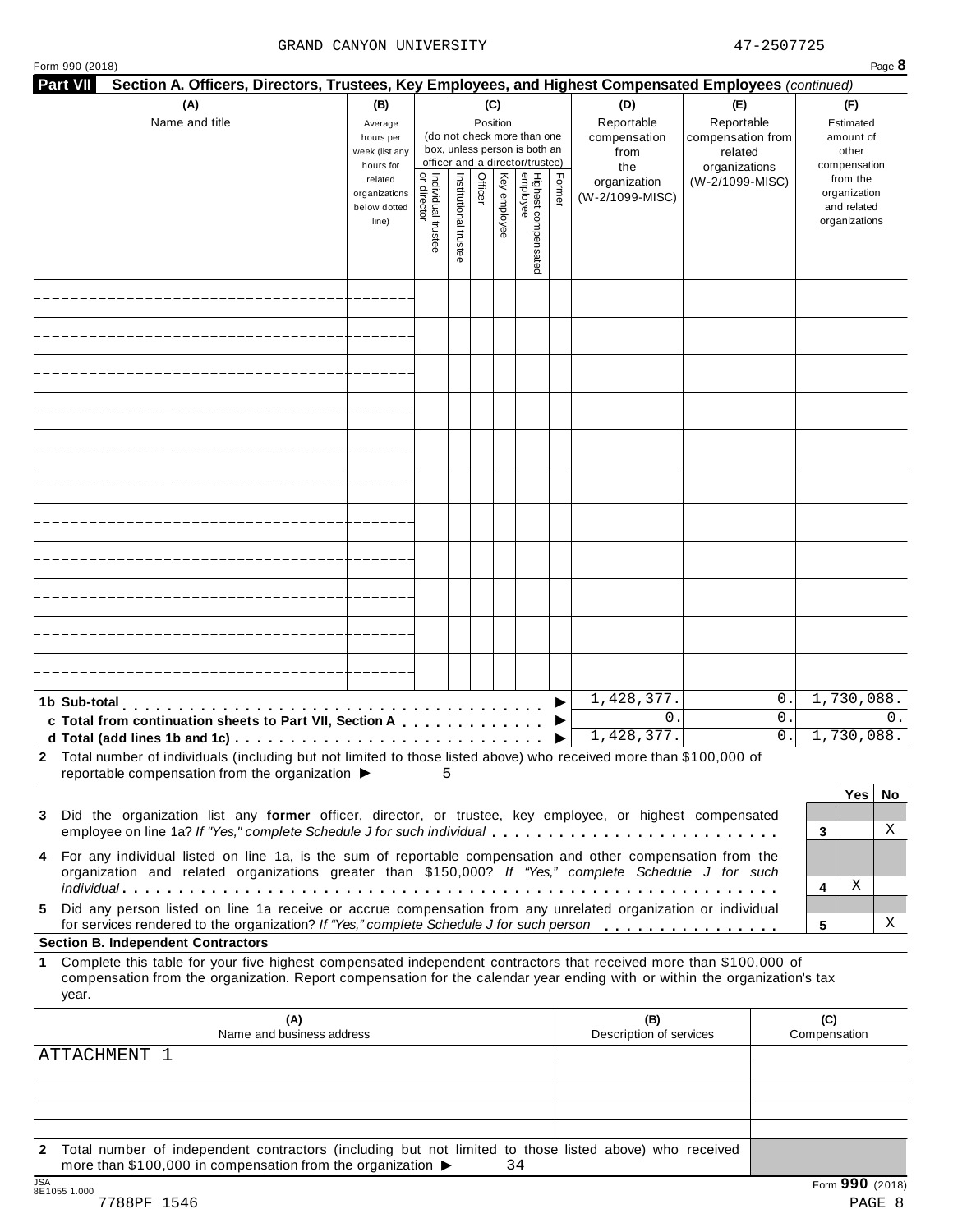| (C)<br>(B)<br>(A)<br>Total revenue<br>Related or<br>Unrelated<br>business<br>exempt<br>function<br>revenue<br>revenue<br><b>Contributions, Gifts, Grants</b><br>and Other Similar Amounts<br>1а<br>Federated campaigns <b>Federated</b><br>1a<br>1 b<br>Membership dues<br>b<br>1c<br>Fundraising events <b>Fundraising</b><br>c<br>1 <sub>d</sub><br>Related organizations <b>and the set of the set of the set of the set of the set of the set of the set of the set of the set of the set of the set of the set of the set of the set of the set of the set of the set of the set </b><br>d<br>1е<br>Government grants (contributions)<br>е<br>All other contributions, gifts, grants,<br>f<br>362, 446, 935.<br>1f<br>and similar amounts not included above<br>361,670,667.<br>Noncash contributions included in lines 1a-1f: \$<br>g<br>362, 446, 935.<br>h<br>. <b>.</b><br>Program Service Revenue<br><b>Business Code</b><br>611310<br>INSTRUCTIONAL PROGRAM SERVICES<br>1,323,630,157.<br>1,323,630,157.<br>2a<br>611310<br>13, 469, 363.<br>6,666,338.<br>6,803,025.<br>AUXILIARY ENTERPRISES<br>b<br>611310<br>3,100,009.<br>3,038,489.<br>61,520.<br>OTHER REVENUE<br>C<br>d<br>е<br>All other program service revenue<br>1,340,199,529<br>g<br>(including dividends,<br>Investment<br>income<br>3<br>interest,<br>5,180,737.<br>and other similar amounts) $\cdots$ $\cdots$ $\cdots$ $\cdots$<br>$\mathbb O$ .<br>Income from investment of tax-exempt bond proceeds $\blacktriangleright$<br>4<br>5<br>$\mathbb O$ .<br>(i) Real<br>(ii) Personal<br>823,420.<br>Gross rents<br>6a<br>460,115.<br>Less: rental expenses<br>b<br>363,305.<br>Rental income or (loss)<br>c<br>363,305.<br>Net rental income or (loss).<br><u>.</u> D<br>d<br>(i) Securities<br>(ii) Other<br>Gross amount from sales of<br>7a<br>assets other than inventory<br>Less: cost or other basis<br>b<br>and sales expenses<br>Gain or (loss)<br>c<br>$0$ .<br>d<br>8a Gross income from fundraising<br>Other Revenue<br>events (not including \$<br>of contributions reported on line 1c).<br>$0$ .<br>See Part IV, line 18 and a set of the set of the set of the set of the set of the set of the set of the set of the set of the set of the set of the set of the set of the set of the set of the set of the set of the set of t<br>$\mathbf{0}$ .<br>Less: direct expenses b<br>b<br>Net income or (loss) from fundraising events _________<br>$\mathbf{0}$ .<br>с<br>9a Gross income from gaming activities.<br>$\mathbf{0}$ .<br>See Part IV, line 19 and the Lines of Allen and Allen and Allen and Allen and Allen and Allen and Allen and Allen<br>$\mathbf{0}$ .<br>Less: direct expenses b<br>b<br>Net income or (loss) from gaming activities ▶<br>$\mathbf{0}$ .<br>c<br>Gross sales of inventory, less<br>10a<br>$\mathbf{0}$ .<br>returns and allowances entertainment as<br>$\mathbf{0}$ .<br>Less: cost of goods sold b<br>b<br>Net income or (loss) from sales of inventory <b>endom</b> ■<br>0.<br>Miscellaneous Revenue<br><b>Business Code</b><br><u> 1989 - Andrea State Barbara, amerikan personal (h. 1989).</u><br>11a<br>b<br><u> 1989 - Johann Harry Harry Harry Harry Harry Harry Harry Harry Harry Harry Harry Harry Harry Harry Harry Harry</u><br>C<br>the contract of the contract of the contract of the contract of the contract of<br>All other revenue experience and the set of the set of the set of the set of the set of the set of the set of the set of the set of the set of the set of the set of the set of the set of the set of the set of the set of th<br>d<br>0.<br>е | <b>Part VIII</b> | <b>Statement of Revenue</b> |  |  |                                                                  |
|--------------------------------------------------------------------------------------------------------------------------------------------------------------------------------------------------------------------------------------------------------------------------------------------------------------------------------------------------------------------------------------------------------------------------------------------------------------------------------------------------------------------------------------------------------------------------------------------------------------------------------------------------------------------------------------------------------------------------------------------------------------------------------------------------------------------------------------------------------------------------------------------------------------------------------------------------------------------------------------------------------------------------------------------------------------------------------------------------------------------------------------------------------------------------------------------------------------------------------------------------------------------------------------------------------------------------------------------------------------------------------------------------------------------------------------------------------------------------------------------------------------------------------------------------------------------------------------------------------------------------------------------------------------------------------------------------------------------------------------------------------------------------------------------------------------------------------------------------------------------------------------------------------------------------------------------------------------------------------------------------------------------------------------------------------------------------------------------------------------------------------------------------------------------------------------------------------------------------------------------------------------------------------------------------------------------------------------------------------------------------------------------------------------------------------------------------------------------------------------------------------------------------------------------------------------------------------------------------------------------------------------------------------------------------------------------------------------------------------------------------------------------------------------------------------------------------------------------------------------------------------------------------------------------------------------------------------------------------------------------------------------------------------------------------------------------------------------------------------------------------------------------------------------------------------------------------------------------------------------------------------------------------------------------------------------------------------------------------------------------------------------------------------------------------------------------------------------------------------------------------------------------------------------------------------------------------------------------------------------------|------------------|-----------------------------|--|--|------------------------------------------------------------------|
|                                                                                                                                                                                                                                                                                                                                                                                                                                                                                                                                                                                                                                                                                                                                                                                                                                                                                                                                                                                                                                                                                                                                                                                                                                                                                                                                                                                                                                                                                                                                                                                                                                                                                                                                                                                                                                                                                                                                                                                                                                                                                                                                                                                                                                                                                                                                                                                                                                                                                                                                                                                                                                                                                                                                                                                                                                                                                                                                                                                                                                                                                                                                                                                                                                                                                                                                                                                                                                                                                                                                                                                                                    |                  |                             |  |  | (D)<br>Revenue<br>excluded from tax<br>under sections<br>512-514 |
|                                                                                                                                                                                                                                                                                                                                                                                                                                                                                                                                                                                                                                                                                                                                                                                                                                                                                                                                                                                                                                                                                                                                                                                                                                                                                                                                                                                                                                                                                                                                                                                                                                                                                                                                                                                                                                                                                                                                                                                                                                                                                                                                                                                                                                                                                                                                                                                                                                                                                                                                                                                                                                                                                                                                                                                                                                                                                                                                                                                                                                                                                                                                                                                                                                                                                                                                                                                                                                                                                                                                                                                                                    |                  |                             |  |  |                                                                  |
|                                                                                                                                                                                                                                                                                                                                                                                                                                                                                                                                                                                                                                                                                                                                                                                                                                                                                                                                                                                                                                                                                                                                                                                                                                                                                                                                                                                                                                                                                                                                                                                                                                                                                                                                                                                                                                                                                                                                                                                                                                                                                                                                                                                                                                                                                                                                                                                                                                                                                                                                                                                                                                                                                                                                                                                                                                                                                                                                                                                                                                                                                                                                                                                                                                                                                                                                                                                                                                                                                                                                                                                                                    |                  |                             |  |  |                                                                  |
|                                                                                                                                                                                                                                                                                                                                                                                                                                                                                                                                                                                                                                                                                                                                                                                                                                                                                                                                                                                                                                                                                                                                                                                                                                                                                                                                                                                                                                                                                                                                                                                                                                                                                                                                                                                                                                                                                                                                                                                                                                                                                                                                                                                                                                                                                                                                                                                                                                                                                                                                                                                                                                                                                                                                                                                                                                                                                                                                                                                                                                                                                                                                                                                                                                                                                                                                                                                                                                                                                                                                                                                                                    |                  |                             |  |  |                                                                  |
|                                                                                                                                                                                                                                                                                                                                                                                                                                                                                                                                                                                                                                                                                                                                                                                                                                                                                                                                                                                                                                                                                                                                                                                                                                                                                                                                                                                                                                                                                                                                                                                                                                                                                                                                                                                                                                                                                                                                                                                                                                                                                                                                                                                                                                                                                                                                                                                                                                                                                                                                                                                                                                                                                                                                                                                                                                                                                                                                                                                                                                                                                                                                                                                                                                                                                                                                                                                                                                                                                                                                                                                                                    |                  |                             |  |  |                                                                  |
|                                                                                                                                                                                                                                                                                                                                                                                                                                                                                                                                                                                                                                                                                                                                                                                                                                                                                                                                                                                                                                                                                                                                                                                                                                                                                                                                                                                                                                                                                                                                                                                                                                                                                                                                                                                                                                                                                                                                                                                                                                                                                                                                                                                                                                                                                                                                                                                                                                                                                                                                                                                                                                                                                                                                                                                                                                                                                                                                                                                                                                                                                                                                                                                                                                                                                                                                                                                                                                                                                                                                                                                                                    |                  |                             |  |  |                                                                  |
|                                                                                                                                                                                                                                                                                                                                                                                                                                                                                                                                                                                                                                                                                                                                                                                                                                                                                                                                                                                                                                                                                                                                                                                                                                                                                                                                                                                                                                                                                                                                                                                                                                                                                                                                                                                                                                                                                                                                                                                                                                                                                                                                                                                                                                                                                                                                                                                                                                                                                                                                                                                                                                                                                                                                                                                                                                                                                                                                                                                                                                                                                                                                                                                                                                                                                                                                                                                                                                                                                                                                                                                                                    |                  |                             |  |  |                                                                  |
|                                                                                                                                                                                                                                                                                                                                                                                                                                                                                                                                                                                                                                                                                                                                                                                                                                                                                                                                                                                                                                                                                                                                                                                                                                                                                                                                                                                                                                                                                                                                                                                                                                                                                                                                                                                                                                                                                                                                                                                                                                                                                                                                                                                                                                                                                                                                                                                                                                                                                                                                                                                                                                                                                                                                                                                                                                                                                                                                                                                                                                                                                                                                                                                                                                                                                                                                                                                                                                                                                                                                                                                                                    |                  |                             |  |  |                                                                  |
|                                                                                                                                                                                                                                                                                                                                                                                                                                                                                                                                                                                                                                                                                                                                                                                                                                                                                                                                                                                                                                                                                                                                                                                                                                                                                                                                                                                                                                                                                                                                                                                                                                                                                                                                                                                                                                                                                                                                                                                                                                                                                                                                                                                                                                                                                                                                                                                                                                                                                                                                                                                                                                                                                                                                                                                                                                                                                                                                                                                                                                                                                                                                                                                                                                                                                                                                                                                                                                                                                                                                                                                                                    |                  |                             |  |  |                                                                  |
|                                                                                                                                                                                                                                                                                                                                                                                                                                                                                                                                                                                                                                                                                                                                                                                                                                                                                                                                                                                                                                                                                                                                                                                                                                                                                                                                                                                                                                                                                                                                                                                                                                                                                                                                                                                                                                                                                                                                                                                                                                                                                                                                                                                                                                                                                                                                                                                                                                                                                                                                                                                                                                                                                                                                                                                                                                                                                                                                                                                                                                                                                                                                                                                                                                                                                                                                                                                                                                                                                                                                                                                                                    |                  |                             |  |  |                                                                  |
|                                                                                                                                                                                                                                                                                                                                                                                                                                                                                                                                                                                                                                                                                                                                                                                                                                                                                                                                                                                                                                                                                                                                                                                                                                                                                                                                                                                                                                                                                                                                                                                                                                                                                                                                                                                                                                                                                                                                                                                                                                                                                                                                                                                                                                                                                                                                                                                                                                                                                                                                                                                                                                                                                                                                                                                                                                                                                                                                                                                                                                                                                                                                                                                                                                                                                                                                                                                                                                                                                                                                                                                                                    |                  |                             |  |  |                                                                  |
|                                                                                                                                                                                                                                                                                                                                                                                                                                                                                                                                                                                                                                                                                                                                                                                                                                                                                                                                                                                                                                                                                                                                                                                                                                                                                                                                                                                                                                                                                                                                                                                                                                                                                                                                                                                                                                                                                                                                                                                                                                                                                                                                                                                                                                                                                                                                                                                                                                                                                                                                                                                                                                                                                                                                                                                                                                                                                                                                                                                                                                                                                                                                                                                                                                                                                                                                                                                                                                                                                                                                                                                                                    |                  |                             |  |  |                                                                  |
|                                                                                                                                                                                                                                                                                                                                                                                                                                                                                                                                                                                                                                                                                                                                                                                                                                                                                                                                                                                                                                                                                                                                                                                                                                                                                                                                                                                                                                                                                                                                                                                                                                                                                                                                                                                                                                                                                                                                                                                                                                                                                                                                                                                                                                                                                                                                                                                                                                                                                                                                                                                                                                                                                                                                                                                                                                                                                                                                                                                                                                                                                                                                                                                                                                                                                                                                                                                                                                                                                                                                                                                                                    |                  |                             |  |  |                                                                  |
|                                                                                                                                                                                                                                                                                                                                                                                                                                                                                                                                                                                                                                                                                                                                                                                                                                                                                                                                                                                                                                                                                                                                                                                                                                                                                                                                                                                                                                                                                                                                                                                                                                                                                                                                                                                                                                                                                                                                                                                                                                                                                                                                                                                                                                                                                                                                                                                                                                                                                                                                                                                                                                                                                                                                                                                                                                                                                                                                                                                                                                                                                                                                                                                                                                                                                                                                                                                                                                                                                                                                                                                                                    |                  |                             |  |  |                                                                  |
|                                                                                                                                                                                                                                                                                                                                                                                                                                                                                                                                                                                                                                                                                                                                                                                                                                                                                                                                                                                                                                                                                                                                                                                                                                                                                                                                                                                                                                                                                                                                                                                                                                                                                                                                                                                                                                                                                                                                                                                                                                                                                                                                                                                                                                                                                                                                                                                                                                                                                                                                                                                                                                                                                                                                                                                                                                                                                                                                                                                                                                                                                                                                                                                                                                                                                                                                                                                                                                                                                                                                                                                                                    |                  |                             |  |  |                                                                  |
|                                                                                                                                                                                                                                                                                                                                                                                                                                                                                                                                                                                                                                                                                                                                                                                                                                                                                                                                                                                                                                                                                                                                                                                                                                                                                                                                                                                                                                                                                                                                                                                                                                                                                                                                                                                                                                                                                                                                                                                                                                                                                                                                                                                                                                                                                                                                                                                                                                                                                                                                                                                                                                                                                                                                                                                                                                                                                                                                                                                                                                                                                                                                                                                                                                                                                                                                                                                                                                                                                                                                                                                                                    |                  |                             |  |  |                                                                  |
|                                                                                                                                                                                                                                                                                                                                                                                                                                                                                                                                                                                                                                                                                                                                                                                                                                                                                                                                                                                                                                                                                                                                                                                                                                                                                                                                                                                                                                                                                                                                                                                                                                                                                                                                                                                                                                                                                                                                                                                                                                                                                                                                                                                                                                                                                                                                                                                                                                                                                                                                                                                                                                                                                                                                                                                                                                                                                                                                                                                                                                                                                                                                                                                                                                                                                                                                                                                                                                                                                                                                                                                                                    |                  |                             |  |  |                                                                  |
|                                                                                                                                                                                                                                                                                                                                                                                                                                                                                                                                                                                                                                                                                                                                                                                                                                                                                                                                                                                                                                                                                                                                                                                                                                                                                                                                                                                                                                                                                                                                                                                                                                                                                                                                                                                                                                                                                                                                                                                                                                                                                                                                                                                                                                                                                                                                                                                                                                                                                                                                                                                                                                                                                                                                                                                                                                                                                                                                                                                                                                                                                                                                                                                                                                                                                                                                                                                                                                                                                                                                                                                                                    |                  |                             |  |  |                                                                  |
|                                                                                                                                                                                                                                                                                                                                                                                                                                                                                                                                                                                                                                                                                                                                                                                                                                                                                                                                                                                                                                                                                                                                                                                                                                                                                                                                                                                                                                                                                                                                                                                                                                                                                                                                                                                                                                                                                                                                                                                                                                                                                                                                                                                                                                                                                                                                                                                                                                                                                                                                                                                                                                                                                                                                                                                                                                                                                                                                                                                                                                                                                                                                                                                                                                                                                                                                                                                                                                                                                                                                                                                                                    |                  |                             |  |  | 5,180,737.                                                       |
|                                                                                                                                                                                                                                                                                                                                                                                                                                                                                                                                                                                                                                                                                                                                                                                                                                                                                                                                                                                                                                                                                                                                                                                                                                                                                                                                                                                                                                                                                                                                                                                                                                                                                                                                                                                                                                                                                                                                                                                                                                                                                                                                                                                                                                                                                                                                                                                                                                                                                                                                                                                                                                                                                                                                                                                                                                                                                                                                                                                                                                                                                                                                                                                                                                                                                                                                                                                                                                                                                                                                                                                                                    |                  |                             |  |  |                                                                  |
|                                                                                                                                                                                                                                                                                                                                                                                                                                                                                                                                                                                                                                                                                                                                                                                                                                                                                                                                                                                                                                                                                                                                                                                                                                                                                                                                                                                                                                                                                                                                                                                                                                                                                                                                                                                                                                                                                                                                                                                                                                                                                                                                                                                                                                                                                                                                                                                                                                                                                                                                                                                                                                                                                                                                                                                                                                                                                                                                                                                                                                                                                                                                                                                                                                                                                                                                                                                                                                                                                                                                                                                                                    |                  |                             |  |  |                                                                  |
|                                                                                                                                                                                                                                                                                                                                                                                                                                                                                                                                                                                                                                                                                                                                                                                                                                                                                                                                                                                                                                                                                                                                                                                                                                                                                                                                                                                                                                                                                                                                                                                                                                                                                                                                                                                                                                                                                                                                                                                                                                                                                                                                                                                                                                                                                                                                                                                                                                                                                                                                                                                                                                                                                                                                                                                                                                                                                                                                                                                                                                                                                                                                                                                                                                                                                                                                                                                                                                                                                                                                                                                                                    |                  |                             |  |  |                                                                  |
|                                                                                                                                                                                                                                                                                                                                                                                                                                                                                                                                                                                                                                                                                                                                                                                                                                                                                                                                                                                                                                                                                                                                                                                                                                                                                                                                                                                                                                                                                                                                                                                                                                                                                                                                                                                                                                                                                                                                                                                                                                                                                                                                                                                                                                                                                                                                                                                                                                                                                                                                                                                                                                                                                                                                                                                                                                                                                                                                                                                                                                                                                                                                                                                                                                                                                                                                                                                                                                                                                                                                                                                                                    |                  |                             |  |  |                                                                  |
|                                                                                                                                                                                                                                                                                                                                                                                                                                                                                                                                                                                                                                                                                                                                                                                                                                                                                                                                                                                                                                                                                                                                                                                                                                                                                                                                                                                                                                                                                                                                                                                                                                                                                                                                                                                                                                                                                                                                                                                                                                                                                                                                                                                                                                                                                                                                                                                                                                                                                                                                                                                                                                                                                                                                                                                                                                                                                                                                                                                                                                                                                                                                                                                                                                                                                                                                                                                                                                                                                                                                                                                                                    |                  |                             |  |  |                                                                  |
|                                                                                                                                                                                                                                                                                                                                                                                                                                                                                                                                                                                                                                                                                                                                                                                                                                                                                                                                                                                                                                                                                                                                                                                                                                                                                                                                                                                                                                                                                                                                                                                                                                                                                                                                                                                                                                                                                                                                                                                                                                                                                                                                                                                                                                                                                                                                                                                                                                                                                                                                                                                                                                                                                                                                                                                                                                                                                                                                                                                                                                                                                                                                                                                                                                                                                                                                                                                                                                                                                                                                                                                                                    |                  |                             |  |  | 363,305.                                                         |
|                                                                                                                                                                                                                                                                                                                                                                                                                                                                                                                                                                                                                                                                                                                                                                                                                                                                                                                                                                                                                                                                                                                                                                                                                                                                                                                                                                                                                                                                                                                                                                                                                                                                                                                                                                                                                                                                                                                                                                                                                                                                                                                                                                                                                                                                                                                                                                                                                                                                                                                                                                                                                                                                                                                                                                                                                                                                                                                                                                                                                                                                                                                                                                                                                                                                                                                                                                                                                                                                                                                                                                                                                    |                  |                             |  |  |                                                                  |
|                                                                                                                                                                                                                                                                                                                                                                                                                                                                                                                                                                                                                                                                                                                                                                                                                                                                                                                                                                                                                                                                                                                                                                                                                                                                                                                                                                                                                                                                                                                                                                                                                                                                                                                                                                                                                                                                                                                                                                                                                                                                                                                                                                                                                                                                                                                                                                                                                                                                                                                                                                                                                                                                                                                                                                                                                                                                                                                                                                                                                                                                                                                                                                                                                                                                                                                                                                                                                                                                                                                                                                                                                    |                  |                             |  |  |                                                                  |
|                                                                                                                                                                                                                                                                                                                                                                                                                                                                                                                                                                                                                                                                                                                                                                                                                                                                                                                                                                                                                                                                                                                                                                                                                                                                                                                                                                                                                                                                                                                                                                                                                                                                                                                                                                                                                                                                                                                                                                                                                                                                                                                                                                                                                                                                                                                                                                                                                                                                                                                                                                                                                                                                                                                                                                                                                                                                                                                                                                                                                                                                                                                                                                                                                                                                                                                                                                                                                                                                                                                                                                                                                    |                  |                             |  |  |                                                                  |
|                                                                                                                                                                                                                                                                                                                                                                                                                                                                                                                                                                                                                                                                                                                                                                                                                                                                                                                                                                                                                                                                                                                                                                                                                                                                                                                                                                                                                                                                                                                                                                                                                                                                                                                                                                                                                                                                                                                                                                                                                                                                                                                                                                                                                                                                                                                                                                                                                                                                                                                                                                                                                                                                                                                                                                                                                                                                                                                                                                                                                                                                                                                                                                                                                                                                                                                                                                                                                                                                                                                                                                                                                    |                  |                             |  |  |                                                                  |
|                                                                                                                                                                                                                                                                                                                                                                                                                                                                                                                                                                                                                                                                                                                                                                                                                                                                                                                                                                                                                                                                                                                                                                                                                                                                                                                                                                                                                                                                                                                                                                                                                                                                                                                                                                                                                                                                                                                                                                                                                                                                                                                                                                                                                                                                                                                                                                                                                                                                                                                                                                                                                                                                                                                                                                                                                                                                                                                                                                                                                                                                                                                                                                                                                                                                                                                                                                                                                                                                                                                                                                                                                    |                  |                             |  |  |                                                                  |
|                                                                                                                                                                                                                                                                                                                                                                                                                                                                                                                                                                                                                                                                                                                                                                                                                                                                                                                                                                                                                                                                                                                                                                                                                                                                                                                                                                                                                                                                                                                                                                                                                                                                                                                                                                                                                                                                                                                                                                                                                                                                                                                                                                                                                                                                                                                                                                                                                                                                                                                                                                                                                                                                                                                                                                                                                                                                                                                                                                                                                                                                                                                                                                                                                                                                                                                                                                                                                                                                                                                                                                                                                    |                  |                             |  |  |                                                                  |
|                                                                                                                                                                                                                                                                                                                                                                                                                                                                                                                                                                                                                                                                                                                                                                                                                                                                                                                                                                                                                                                                                                                                                                                                                                                                                                                                                                                                                                                                                                                                                                                                                                                                                                                                                                                                                                                                                                                                                                                                                                                                                                                                                                                                                                                                                                                                                                                                                                                                                                                                                                                                                                                                                                                                                                                                                                                                                                                                                                                                                                                                                                                                                                                                                                                                                                                                                                                                                                                                                                                                                                                                                    |                  |                             |  |  |                                                                  |
|                                                                                                                                                                                                                                                                                                                                                                                                                                                                                                                                                                                                                                                                                                                                                                                                                                                                                                                                                                                                                                                                                                                                                                                                                                                                                                                                                                                                                                                                                                                                                                                                                                                                                                                                                                                                                                                                                                                                                                                                                                                                                                                                                                                                                                                                                                                                                                                                                                                                                                                                                                                                                                                                                                                                                                                                                                                                                                                                                                                                                                                                                                                                                                                                                                                                                                                                                                                                                                                                                                                                                                                                                    |                  |                             |  |  |                                                                  |
|                                                                                                                                                                                                                                                                                                                                                                                                                                                                                                                                                                                                                                                                                                                                                                                                                                                                                                                                                                                                                                                                                                                                                                                                                                                                                                                                                                                                                                                                                                                                                                                                                                                                                                                                                                                                                                                                                                                                                                                                                                                                                                                                                                                                                                                                                                                                                                                                                                                                                                                                                                                                                                                                                                                                                                                                                                                                                                                                                                                                                                                                                                                                                                                                                                                                                                                                                                                                                                                                                                                                                                                                                    |                  |                             |  |  |                                                                  |
|                                                                                                                                                                                                                                                                                                                                                                                                                                                                                                                                                                                                                                                                                                                                                                                                                                                                                                                                                                                                                                                                                                                                                                                                                                                                                                                                                                                                                                                                                                                                                                                                                                                                                                                                                                                                                                                                                                                                                                                                                                                                                                                                                                                                                                                                                                                                                                                                                                                                                                                                                                                                                                                                                                                                                                                                                                                                                                                                                                                                                                                                                                                                                                                                                                                                                                                                                                                                                                                                                                                                                                                                                    |                  |                             |  |  |                                                                  |
|                                                                                                                                                                                                                                                                                                                                                                                                                                                                                                                                                                                                                                                                                                                                                                                                                                                                                                                                                                                                                                                                                                                                                                                                                                                                                                                                                                                                                                                                                                                                                                                                                                                                                                                                                                                                                                                                                                                                                                                                                                                                                                                                                                                                                                                                                                                                                                                                                                                                                                                                                                                                                                                                                                                                                                                                                                                                                                                                                                                                                                                                                                                                                                                                                                                                                                                                                                                                                                                                                                                                                                                                                    |                  |                             |  |  |                                                                  |
|                                                                                                                                                                                                                                                                                                                                                                                                                                                                                                                                                                                                                                                                                                                                                                                                                                                                                                                                                                                                                                                                                                                                                                                                                                                                                                                                                                                                                                                                                                                                                                                                                                                                                                                                                                                                                                                                                                                                                                                                                                                                                                                                                                                                                                                                                                                                                                                                                                                                                                                                                                                                                                                                                                                                                                                                                                                                                                                                                                                                                                                                                                                                                                                                                                                                                                                                                                                                                                                                                                                                                                                                                    |                  |                             |  |  |                                                                  |
|                                                                                                                                                                                                                                                                                                                                                                                                                                                                                                                                                                                                                                                                                                                                                                                                                                                                                                                                                                                                                                                                                                                                                                                                                                                                                                                                                                                                                                                                                                                                                                                                                                                                                                                                                                                                                                                                                                                                                                                                                                                                                                                                                                                                                                                                                                                                                                                                                                                                                                                                                                                                                                                                                                                                                                                                                                                                                                                                                                                                                                                                                                                                                                                                                                                                                                                                                                                                                                                                                                                                                                                                                    |                  |                             |  |  |                                                                  |
|                                                                                                                                                                                                                                                                                                                                                                                                                                                                                                                                                                                                                                                                                                                                                                                                                                                                                                                                                                                                                                                                                                                                                                                                                                                                                                                                                                                                                                                                                                                                                                                                                                                                                                                                                                                                                                                                                                                                                                                                                                                                                                                                                                                                                                                                                                                                                                                                                                                                                                                                                                                                                                                                                                                                                                                                                                                                                                                                                                                                                                                                                                                                                                                                                                                                                                                                                                                                                                                                                                                                                                                                                    |                  |                             |  |  |                                                                  |
|                                                                                                                                                                                                                                                                                                                                                                                                                                                                                                                                                                                                                                                                                                                                                                                                                                                                                                                                                                                                                                                                                                                                                                                                                                                                                                                                                                                                                                                                                                                                                                                                                                                                                                                                                                                                                                                                                                                                                                                                                                                                                                                                                                                                                                                                                                                                                                                                                                                                                                                                                                                                                                                                                                                                                                                                                                                                                                                                                                                                                                                                                                                                                                                                                                                                                                                                                                                                                                                                                                                                                                                                                    |                  |                             |  |  |                                                                  |
|                                                                                                                                                                                                                                                                                                                                                                                                                                                                                                                                                                                                                                                                                                                                                                                                                                                                                                                                                                                                                                                                                                                                                                                                                                                                                                                                                                                                                                                                                                                                                                                                                                                                                                                                                                                                                                                                                                                                                                                                                                                                                                                                                                                                                                                                                                                                                                                                                                                                                                                                                                                                                                                                                                                                                                                                                                                                                                                                                                                                                                                                                                                                                                                                                                                                                                                                                                                                                                                                                                                                                                                                                    |                  |                             |  |  |                                                                  |
|                                                                                                                                                                                                                                                                                                                                                                                                                                                                                                                                                                                                                                                                                                                                                                                                                                                                                                                                                                                                                                                                                                                                                                                                                                                                                                                                                                                                                                                                                                                                                                                                                                                                                                                                                                                                                                                                                                                                                                                                                                                                                                                                                                                                                                                                                                                                                                                                                                                                                                                                                                                                                                                                                                                                                                                                                                                                                                                                                                                                                                                                                                                                                                                                                                                                                                                                                                                                                                                                                                                                                                                                                    |                  |                             |  |  |                                                                  |
|                                                                                                                                                                                                                                                                                                                                                                                                                                                                                                                                                                                                                                                                                                                                                                                                                                                                                                                                                                                                                                                                                                                                                                                                                                                                                                                                                                                                                                                                                                                                                                                                                                                                                                                                                                                                                                                                                                                                                                                                                                                                                                                                                                                                                                                                                                                                                                                                                                                                                                                                                                                                                                                                                                                                                                                                                                                                                                                                                                                                                                                                                                                                                                                                                                                                                                                                                                                                                                                                                                                                                                                                                    |                  |                             |  |  |                                                                  |
|                                                                                                                                                                                                                                                                                                                                                                                                                                                                                                                                                                                                                                                                                                                                                                                                                                                                                                                                                                                                                                                                                                                                                                                                                                                                                                                                                                                                                                                                                                                                                                                                                                                                                                                                                                                                                                                                                                                                                                                                                                                                                                                                                                                                                                                                                                                                                                                                                                                                                                                                                                                                                                                                                                                                                                                                                                                                                                                                                                                                                                                                                                                                                                                                                                                                                                                                                                                                                                                                                                                                                                                                                    |                  |                             |  |  |                                                                  |
|                                                                                                                                                                                                                                                                                                                                                                                                                                                                                                                                                                                                                                                                                                                                                                                                                                                                                                                                                                                                                                                                                                                                                                                                                                                                                                                                                                                                                                                                                                                                                                                                                                                                                                                                                                                                                                                                                                                                                                                                                                                                                                                                                                                                                                                                                                                                                                                                                                                                                                                                                                                                                                                                                                                                                                                                                                                                                                                                                                                                                                                                                                                                                                                                                                                                                                                                                                                                                                                                                                                                                                                                                    |                  |                             |  |  |                                                                  |
|                                                                                                                                                                                                                                                                                                                                                                                                                                                                                                                                                                                                                                                                                                                                                                                                                                                                                                                                                                                                                                                                                                                                                                                                                                                                                                                                                                                                                                                                                                                                                                                                                                                                                                                                                                                                                                                                                                                                                                                                                                                                                                                                                                                                                                                                                                                                                                                                                                                                                                                                                                                                                                                                                                                                                                                                                                                                                                                                                                                                                                                                                                                                                                                                                                                                                                                                                                                                                                                                                                                                                                                                                    |                  |                             |  |  |                                                                  |
|                                                                                                                                                                                                                                                                                                                                                                                                                                                                                                                                                                                                                                                                                                                                                                                                                                                                                                                                                                                                                                                                                                                                                                                                                                                                                                                                                                                                                                                                                                                                                                                                                                                                                                                                                                                                                                                                                                                                                                                                                                                                                                                                                                                                                                                                                                                                                                                                                                                                                                                                                                                                                                                                                                                                                                                                                                                                                                                                                                                                                                                                                                                                                                                                                                                                                                                                                                                                                                                                                                                                                                                                                    |                  |                             |  |  |                                                                  |
|                                                                                                                                                                                                                                                                                                                                                                                                                                                                                                                                                                                                                                                                                                                                                                                                                                                                                                                                                                                                                                                                                                                                                                                                                                                                                                                                                                                                                                                                                                                                                                                                                                                                                                                                                                                                                                                                                                                                                                                                                                                                                                                                                                                                                                                                                                                                                                                                                                                                                                                                                                                                                                                                                                                                                                                                                                                                                                                                                                                                                                                                                                                                                                                                                                                                                                                                                                                                                                                                                                                                                                                                                    |                  |                             |  |  |                                                                  |
|                                                                                                                                                                                                                                                                                                                                                                                                                                                                                                                                                                                                                                                                                                                                                                                                                                                                                                                                                                                                                                                                                                                                                                                                                                                                                                                                                                                                                                                                                                                                                                                                                                                                                                                                                                                                                                                                                                                                                                                                                                                                                                                                                                                                                                                                                                                                                                                                                                                                                                                                                                                                                                                                                                                                                                                                                                                                                                                                                                                                                                                                                                                                                                                                                                                                                                                                                                                                                                                                                                                                                                                                                    |                  |                             |  |  |                                                                  |
| 1,708,190,506.<br>1,333,334,984.<br>6,864,545.<br>Total revenue. See instructions. ▶<br>12                                                                                                                                                                                                                                                                                                                                                                                                                                                                                                                                                                                                                                                                                                                                                                                                                                                                                                                                                                                                                                                                                                                                                                                                                                                                                                                                                                                                                                                                                                                                                                                                                                                                                                                                                                                                                                                                                                                                                                                                                                                                                                                                                                                                                                                                                                                                                                                                                                                                                                                                                                                                                                                                                                                                                                                                                                                                                                                                                                                                                                                                                                                                                                                                                                                                                                                                                                                                                                                                                                                         |                  |                             |  |  | 5,544,042.                                                       |

8E1051 1.000 7788PF 1546 PAGE 9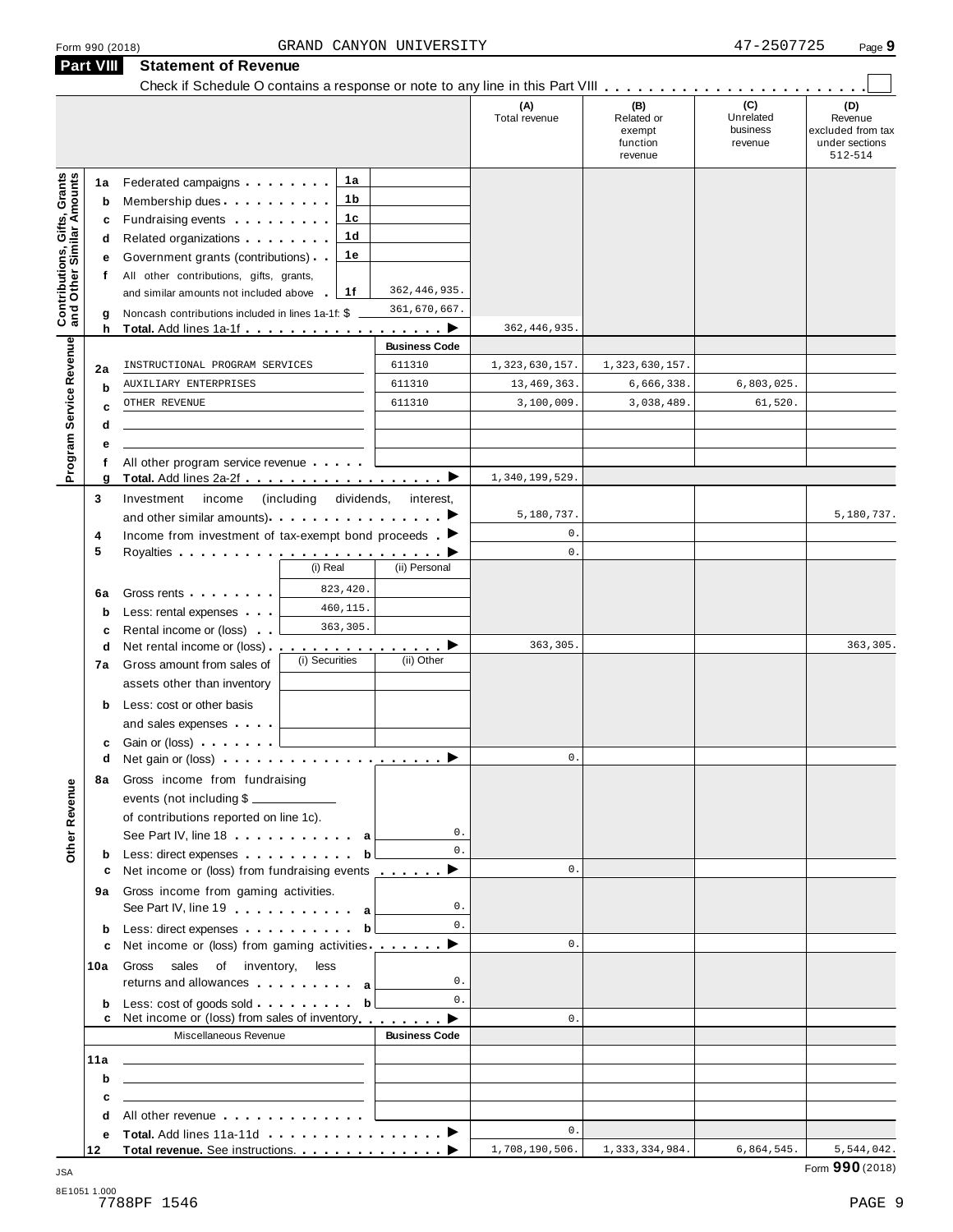#### Form <sup>990</sup> (2018) Page **10** GRAND CANYON UNIVERSITY 47-2507725

|     | <b>Part IX Statement of Functional Expenses</b>                                                                                                                                                                                |                             |                                    |                                    |                                |  |  |  |  |  |  |
|-----|--------------------------------------------------------------------------------------------------------------------------------------------------------------------------------------------------------------------------------|-----------------------------|------------------------------------|------------------------------------|--------------------------------|--|--|--|--|--|--|
|     | Section 501(c)(3) and 501(c)(4) organizations must complete all columns. All other organizations must complete column (A).                                                                                                     |                             |                                    |                                    |                                |  |  |  |  |  |  |
| X   |                                                                                                                                                                                                                                |                             |                                    |                                    |                                |  |  |  |  |  |  |
|     | Do not include amounts reported on lines 6b, 7b,<br>8b, 9b, and 10b of Part VIII.                                                                                                                                              | (A)<br>Total expenses       | (B)<br>Program service<br>expenses | Management and<br>general expenses | (D)<br>Fundraising<br>expenses |  |  |  |  |  |  |
|     | 1 Grants and other assistance to domestic organizations                                                                                                                                                                        |                             |                                    |                                    |                                |  |  |  |  |  |  |
|     | and domestic governments. See Part IV, line 21                                                                                                                                                                                 | 6,906.                      | 6,906.                             |                                    |                                |  |  |  |  |  |  |
|     | 2 Grants and other assistance to domestic                                                                                                                                                                                      |                             |                                    |                                    |                                |  |  |  |  |  |  |
|     |                                                                                                                                                                                                                                | 231,804,583.                | 231,804,583.                       |                                    |                                |  |  |  |  |  |  |
|     | 3 Grants and other assistance to foreign                                                                                                                                                                                       |                             |                                    |                                    |                                |  |  |  |  |  |  |
|     | organizations, foreign governments, and foreign                                                                                                                                                                                |                             |                                    |                                    |                                |  |  |  |  |  |  |
|     | individuals. See Part IV, lines 15 and 16                                                                                                                                                                                      | 0.                          |                                    |                                    |                                |  |  |  |  |  |  |
|     | 4 Benefits paid to or for members                                                                                                                                                                                              | $\Omega$ .                  |                                    |                                    |                                |  |  |  |  |  |  |
|     | 5 Compensation of current officers, directors,                                                                                                                                                                                 |                             |                                    |                                    |                                |  |  |  |  |  |  |
|     | trustees, and key employees                                                                                                                                                                                                    | 1,245,787.                  |                                    | 1,245,787.                         |                                |  |  |  |  |  |  |
|     | 6 Compensation not included above, to disqualified                                                                                                                                                                             |                             |                                    |                                    |                                |  |  |  |  |  |  |
|     | persons (as defined under section 4958(f)(1)) and                                                                                                                                                                              |                             |                                    |                                    |                                |  |  |  |  |  |  |
|     | persons described in section 4958(c)(3)(B)                                                                                                                                                                                     | 0.<br>171,813,153.          | 164, 770, 163.                     | 6,827,833.                         | 215, 157.                      |  |  |  |  |  |  |
|     |                                                                                                                                                                                                                                |                             |                                    |                                    |                                |  |  |  |  |  |  |
|     | 8 Pension plan accruals and contributions (include                                                                                                                                                                             | 0.                          |                                    |                                    |                                |  |  |  |  |  |  |
|     | section 401(k) and 403(b) employer contributions)                                                                                                                                                                              | 6,013,380.                  | 4, 401, 382.                       | 1,611,998.                         |                                |  |  |  |  |  |  |
|     | 9 Other employee benefits                                                                                                                                                                                                      | 11, 424, 752.               | 10,973,328.                        | 438,373.                           | 13,051.                        |  |  |  |  |  |  |
| 10  |                                                                                                                                                                                                                                |                             |                                    |                                    |                                |  |  |  |  |  |  |
| 11  | Fees for services (non-employees):                                                                                                                                                                                             | 0.                          |                                    |                                    |                                |  |  |  |  |  |  |
|     | a Management                                                                                                                                                                                                                   | 1,197,296.                  | 11,535.                            | 1,185,761.                         |                                |  |  |  |  |  |  |
|     | $b$ Legal $\ldots$ , $\ldots$ , $\ldots$ , $\ldots$ , $\ldots$ , $\ldots$                                                                                                                                                      | 100,530.                    |                                    | 100,530.                           |                                |  |  |  |  |  |  |
|     | c Accounting                                                                                                                                                                                                                   | $0$ .                       |                                    |                                    |                                |  |  |  |  |  |  |
|     | <b>d</b> Lobbying<br>.                                                                                                                                                                                                         | 0                           |                                    |                                    |                                |  |  |  |  |  |  |
|     | e Professional fundraising services. See Part IV, line 17                                                                                                                                                                      | $\Omega$ .                  |                                    |                                    |                                |  |  |  |  |  |  |
|     | f Investment management fees                                                                                                                                                                                                   |                             |                                    |                                    |                                |  |  |  |  |  |  |
|     | 9 Other. (If line 11g amount exceeds 10% of line 25, column                                                                                                                                                                    | 668, 761, 469.              | 667, 742, 749.                     | 987,552.                           | 31,168.                        |  |  |  |  |  |  |
|     | (A) amount, list line 11g expenses on Schedule O.) $\text{ATCH} \quad 2$                                                                                                                                                       | 924,815.                    | 474,299.                           | 11,201.                            | 439, 315.                      |  |  |  |  |  |  |
|     | 12 Advertising and promotion                                                                                                                                                                                                   | 14,074,875.                 | 12,668,763.                        | 1,388,702.                         | 17,410.                        |  |  |  |  |  |  |
| 13  | Office expenses                                                                                                                                                                                                                | 0.                          |                                    |                                    |                                |  |  |  |  |  |  |
| 14  | Information technology.                                                                                                                                                                                                        | 493,893.                    | 493,893.                           |                                    |                                |  |  |  |  |  |  |
| 15  |                                                                                                                                                                                                                                | 17, 293, 726.               | 13, 392, 773.                      | 3,900,953.                         |                                |  |  |  |  |  |  |
| 16. | Occupancy                                                                                                                                                                                                                      | $\overline{5,072,956}$ .    | 4,853,830.                         | 205,480                            | 13,646.                        |  |  |  |  |  |  |
|     | 17 Travel the contract of the contract of the contract of the contract of the contract of the contract of the                                                                                                                  |                             |                                    |                                    |                                |  |  |  |  |  |  |
|     | 18 Payments of travel or entertainment expenses<br>for any federal, state, or local public officials                                                                                                                           | 0.                          |                                    |                                    |                                |  |  |  |  |  |  |
|     | 19 Conferences, conventions, and meetings                                                                                                                                                                                      | 156,229.                    | 119,812.                           | 1,240.                             | 35,177.                        |  |  |  |  |  |  |
| 20  | Interest                                                                                                                                                                                                                       | 52,689,701.                 | 51,589,707.                        | 1,065,994.                         | 34,000.                        |  |  |  |  |  |  |
| 21  | Payments to affiliates experience and the set of the set of the set of the set of the set of the set of the set of the set of the set of the set of the set of the set of the set of the set of the set of the set of the set  | 0.                          |                                    |                                    |                                |  |  |  |  |  |  |
| 22  | Depreciation, depletion, and amortization                                                                                                                                                                                      | 54,863,247.                 | 53, 717, 242.                      | 1,110,005.                         | 36,000.                        |  |  |  |  |  |  |
| 23  | Insurance in the contract of the contract of the contract of the contract of the contract of the contract of the contract of the contract of the contract of the contract of the contract of the contract of the contract of t | 2,941,622.                  | 764,057.                           | 2,177,565.                         |                                |  |  |  |  |  |  |
| 24  | Other expenses. Itemize expenses not covered                                                                                                                                                                                   |                             |                                    |                                    |                                |  |  |  |  |  |  |
|     | above (List miscellaneous expenses in line 24e. If                                                                                                                                                                             |                             |                                    |                                    |                                |  |  |  |  |  |  |
|     | line 24e amount exceeds 10% of line 25, column                                                                                                                                                                                 |                             |                                    |                                    |                                |  |  |  |  |  |  |
|     | (A) amount, list line 24e expenses on Schedule O.)                                                                                                                                                                             |                             |                                    |                                    |                                |  |  |  |  |  |  |
|     | aFOOD SERVICE COSTS                                                                                                                                                                                                            | 23, 113, 505.               | 23, 102, 189.                      | 644.                               | 10,672.                        |  |  |  |  |  |  |
|     | <b>BAD DEBT EXPENSE</b>                                                                                                                                                                                                        | 22,480,364.                 | 22,480,364.                        |                                    |                                |  |  |  |  |  |  |
|     | CLICENSING COSTS - TEXTBOOKS                                                                                                                                                                                                   | 18, 452, 790.               | 18, 452, 790.                      |                                    |                                |  |  |  |  |  |  |
|     | dOUTSIDE SERVICES                                                                                                                                                                                                              | $\overline{1}$ , 692, 244.  | 1,692,244.                         |                                    |                                |  |  |  |  |  |  |
|     | e All other expenses                                                                                                                                                                                                           | $\overline{13}$ , 901, 528. | 13,538,996.                        | 341,797.                           | 20,735.                        |  |  |  |  |  |  |
|     | 25 Total functional expenses. Add lines 1 through 24e                                                                                                                                                                          | 1,320,519,351.              | 1, 297, 051, 605.                  | 22,601,415.                        | 866,331.                       |  |  |  |  |  |  |
|     | 26 Joint costs. Complete this line only if the                                                                                                                                                                                 |                             |                                    |                                    |                                |  |  |  |  |  |  |
|     | organization reported in column (B) joint costs<br>from a combined educational campaign and                                                                                                                                    |                             |                                    |                                    |                                |  |  |  |  |  |  |
|     | fundraising solicitation. Check here<br>if                                                                                                                                                                                     |                             |                                    |                                    |                                |  |  |  |  |  |  |

 $\overline{0}$  .

following SOP 98-2 (ASC 958-720)  $\overline{\cdots}$  .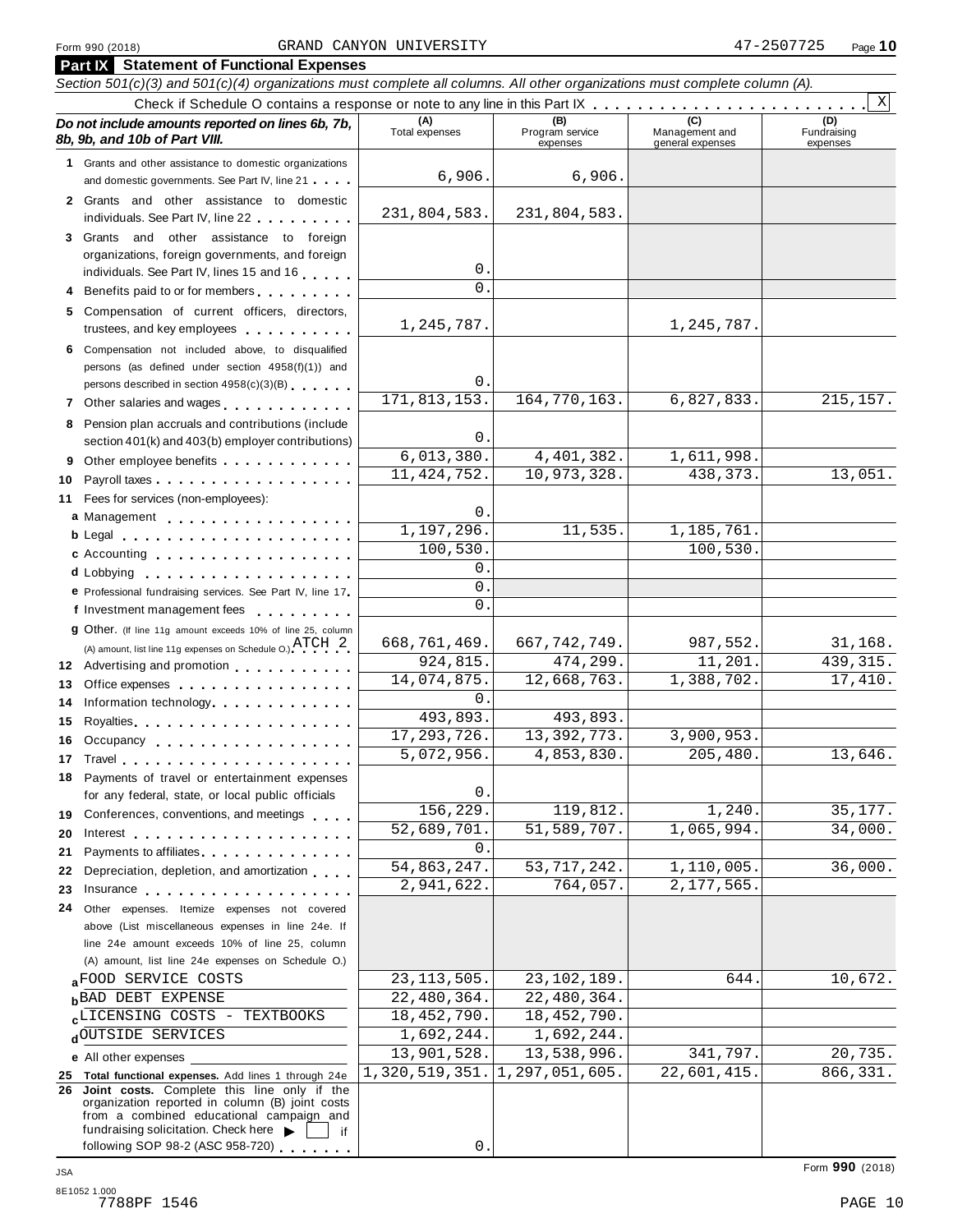Form <sup>990</sup> (2018) Page **11**

|                             | <b>Part X</b> | <b>Balance Sheet</b>                                                                                                                                                                                                                                                                                   |                          |                         |                             |
|-----------------------------|---------------|--------------------------------------------------------------------------------------------------------------------------------------------------------------------------------------------------------------------------------------------------------------------------------------------------------|--------------------------|-------------------------|-----------------------------|
|                             |               | Check if Schedule O contains a response or note to any line in this Part X                                                                                                                                                                                                                             |                          |                         |                             |
|                             |               |                                                                                                                                                                                                                                                                                                        | (A)<br>Beginning of year |                         | (B)<br>End of year          |
|                             | 1             |                                                                                                                                                                                                                                                                                                        | 0.                       | $\mathbf{1}$            | 19, 352, 356.               |
|                             | $\mathbf{2}$  | Savings and temporary cash investments                                                                                                                                                                                                                                                                 | $0$ .                    | $\overline{\mathbf{2}}$ | 306, 302, 827.              |
|                             | 3             |                                                                                                                                                                                                                                                                                                        | $0$ .                    | $\overline{3}$          | 138,953.                    |
|                             | 4             |                                                                                                                                                                                                                                                                                                        | 0.                       | $\overline{\mathbf{4}}$ | 16,657,612.                 |
|                             | 5             | Loans and other receivables from current and former officers, directors,                                                                                                                                                                                                                               |                          |                         |                             |
|                             |               | trustees, key employees, and highest compensated employees.                                                                                                                                                                                                                                            |                          |                         |                             |
|                             | 6             | Complete Part II of Schedule L<br>Loans and other receivables from other disqualified persons (as defined under section<br>4958(f)(1)), persons described in section 4958(c)(3)(B), and contributing employers<br>and sponsoring organizations of section $501(c)(9)$ voluntary employees' beneficiary | 0.                       | 5                       | $0$ .                       |
|                             |               | organizations (see instructions). Complete Part II of Schedule L.                                                                                                                                                                                                                                      | 0.                       | 6                       | 0.                          |
| Assets                      | 7             |                                                                                                                                                                                                                                                                                                        | $0$ .                    | $\overline{7}$          | $0$ .                       |
|                             | 8             | Inventories for sale or use enterpreteral resources in the sale or use of the series of the series of the series of the series of the series of the series of the series of the series of the series of the series of the seri                                                                         | $0$ .<br>0.              | 8                       | 2, 191, 425.                |
|                             | 9             |                                                                                                                                                                                                                                                                                                        |                          | 9                       | 3,902,457.                  |
|                             |               | 10a Land, buildings, and equipment: cost or                                                                                                                                                                                                                                                            |                          |                         |                             |
|                             |               | other basis. Complete Part VI of Schedule D   10a   1, 208, 827, 281.<br>40,347,736.                                                                                                                                                                                                                   |                          |                         | $0.10c$   1, 168, 479, 545. |
|                             | 11            | <b>b</b> Less: accumulated depreciation $\ldots \ldots \ldots$   10b                                                                                                                                                                                                                                   | $0$ .                    | 11                      | 0.                          |
|                             | 12            | Investments - other securities. See Part IV, line 11                                                                                                                                                                                                                                                   | 0.                       | 12                      | 0.                          |
|                             | 13            | Investments - program-related. See Part IV, line 11                                                                                                                                                                                                                                                    | 0.                       | 13                      | 0.                          |
|                             | 14            |                                                                                                                                                                                                                                                                                                        | $0$ .                    | 14                      | 130,500,000.                |
|                             | 15            |                                                                                                                                                                                                                                                                                                        | 0.                       | 15                      | 116,573.                    |
|                             | 16            | Total assets. Add lines 1 through 15 (must equal line 34)                                                                                                                                                                                                                                              | 0.                       | 16                      | 1,647,641,748.              |
|                             | 17            | Accounts payable and accrued expenses entitled and accrue and accrued expenses                                                                                                                                                                                                                         | 0.                       | 17                      | 35,595,606.                 |
|                             | 18            |                                                                                                                                                                                                                                                                                                        | 0.                       | 18                      | 0.                          |
|                             | 19            |                                                                                                                                                                                                                                                                                                        | 0.                       | 19                      | 153,639,253.                |
|                             | 20            |                                                                                                                                                                                                                                                                                                        | 0.                       | 20                      | 0.                          |
|                             | 21            | Escrow or custodial account liability. Complete Part IV of Schedule D                                                                                                                                                                                                                                  | 0.1                      | 21                      | 0.                          |
|                             | 22            | Loans and other payables to current and former officers, directors,                                                                                                                                                                                                                                    |                          |                         |                             |
| Liabilities                 |               | trustees, key employees, highest compensated employees, and                                                                                                                                                                                                                                            |                          |                         |                             |
|                             |               | disqualified persons. Complete Part II of Schedule L.                                                                                                                                                                                                                                                  | 0.1                      | 22                      | 1,069,912,419.              |
|                             | 23            | Secured mortgages and notes payable to unrelated third parties                                                                                                                                                                                                                                         | 0.                       | 23                      | 0.                          |
|                             | 24            | Unsecured notes and loans payable to unrelated third parties<br>                                                                                                                                                                                                                                       | $\overline{0}$ .         | 24                      | $0$ .                       |
|                             | 25            | Other liabilities (including federal income tax, payables to related third                                                                                                                                                                                                                             |                          |                         |                             |
|                             |               | parties, and other liabilities not included on lines 17-24). Complete Part X                                                                                                                                                                                                                           |                          |                         |                             |
|                             |               |                                                                                                                                                                                                                                                                                                        | 0.                       | 25                      | 823, 315.                   |
|                             | 26            |                                                                                                                                                                                                                                                                                                        | 0.                       | 26                      | 1,259,970,593.              |
|                             |               | Organizations that follow SFAS 117 (ASC 958), check here $\blacktriangleright \begin{bmatrix} \mathbb{X} & \mathbb{X} \end{bmatrix}$ and<br>complete lines 27 through 29, and lines 33 and 34.                                                                                                         |                          |                         |                             |
|                             | 27            | Unrestricted net assets                                                                                                                                                                                                                                                                                | 0.                       | 27                      | 387, 270, 155.              |
|                             | 28            |                                                                                                                                                                                                                                                                                                        | $0$ .                    | 28                      | 401,000.                    |
|                             | 29            | Permanently restricted net assets entertainment of the set of the set of the set of the set of the set of the set of the set of the set of the set of the set of the set of the set of the set of the set of the set of the se                                                                         | 0.                       | 29                      | 0.                          |
| Net Assets or Fund Balances |               | Organizations that do not follow SFAS 117 (ASC 958), check here $\blacktriangleright$<br>and<br>complete lines 30 through 34.                                                                                                                                                                          |                          |                         |                             |
|                             | 30            | Capital stock or trust principal, or current funds<br>. <b>.</b> .                                                                                                                                                                                                                                     |                          | 30                      |                             |
|                             | 31            | Paid-in or capital surplus, or land, building, or equipment fund                                                                                                                                                                                                                                       |                          | 31                      |                             |
|                             | 32            | Retained earnings, endowment, accumulated income, or other funds                                                                                                                                                                                                                                       |                          | 32                      |                             |
|                             | 33            |                                                                                                                                                                                                                                                                                                        | 0.                       | 33                      | 387, 671, 155.              |
|                             | 34            | Total liabilities and net assets/fund balances                                                                                                                                                                                                                                                         | Ο.                       | 34                      | 1,647,641,748.              |

Form **990** (2018)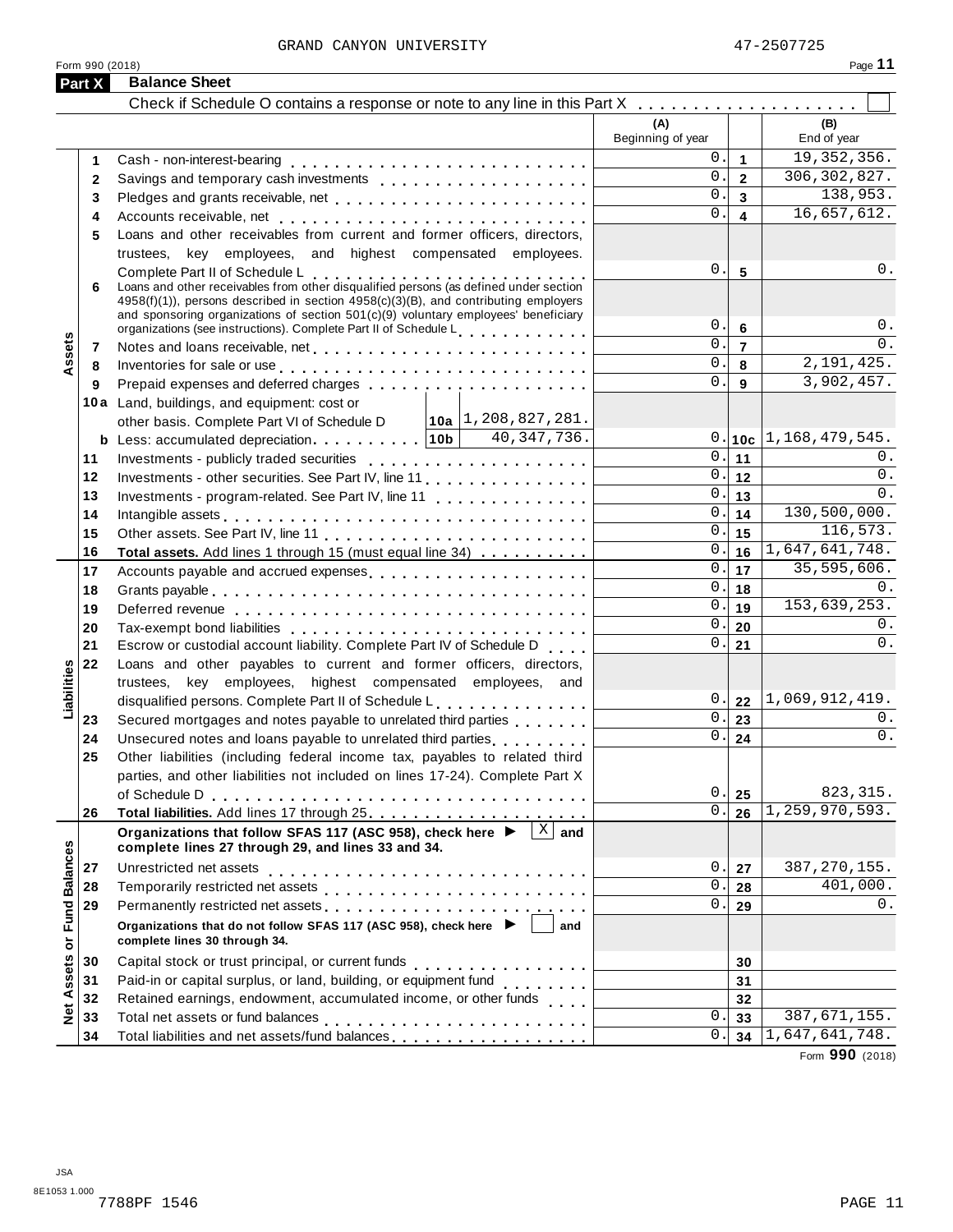GRAND CANYON UNIVERSITY 47-2507725

|          | Form 990 (2018)                                                                                                       |                         |                |              | Page 12     |  |
|----------|-----------------------------------------------------------------------------------------------------------------------|-------------------------|----------------|--------------|-------------|--|
| Part XI  | <b>Reconciliation of Net Assets</b>                                                                                   |                         |                |              |             |  |
|          |                                                                                                                       |                         |                |              | $\mathbf X$ |  |
| 1        | Total revenue (must equal Part VIII, column (A), line 12)                                                             | $\mathbf{1}$            | 1,708,190,506. |              |             |  |
| 2        | Total expenses (must equal Part IX, column (A), line 25)                                                              | $\overline{2}$          | 1,320,519,351. |              |             |  |
| 3        |                                                                                                                       | $\overline{\mathbf{3}}$ |                | 387,671,155. |             |  |
| 4        | Net assets or fund balances at beginning of year (must equal Part X, line 33, column (A))                             | $\overline{\mathbf{4}}$ |                |              | 0.          |  |
| 5        |                                                                                                                       | 5                       |                |              | 0.          |  |
| 6        |                                                                                                                       | 6                       |                |              | 0.          |  |
| 7        |                                                                                                                       | $\overline{7}$          |                |              | 0.          |  |
| 8        |                                                                                                                       | 8                       |                |              | 0.          |  |
| 9        | Other changes in net assets or fund balances (explain in Schedule O)                                                  | 9                       |                |              | 0.          |  |
| 10       | Net assets or fund balances at end of year. Combine lines 3 through 9 (must equal Part X, line                        |                         |                |              |             |  |
|          |                                                                                                                       | 10                      | 387,671,155.   |              |             |  |
| Part XII | <b>Financial Statements and Reporting</b>                                                                             |                         |                |              |             |  |
|          |                                                                                                                       |                         |                |              |             |  |
|          |                                                                                                                       |                         |                | Yes          | No          |  |
| 1        | $X$ Accrual<br>Accounting method used to prepare the Form 990:<br>Cash<br>Other                                       |                         |                |              |             |  |
|          | If the organization changed its method of accounting from a prior year or checked "Other," explain in                 |                         |                |              |             |  |
|          | Schedule O.                                                                                                           |                         |                |              |             |  |
|          | 2a Were the organization's financial statements compiled or reviewed by an independent accountant?                    |                         | 2a             |              | X           |  |
|          | If "Yes," check a box below to indicate whether the financial statements for the year were compiled or                |                         |                |              |             |  |
|          | reviewed on a separate basis, consolidated basis, or both:                                                            |                         |                |              |             |  |
|          | Consolidated basis<br>Separate basis<br>Both consolidated and separate basis                                          |                         |                |              |             |  |
|          | <b>b</b> Were the organization's financial statements audited by an independent accountant?                           |                         | 2b             | X            |             |  |
|          | If "Yes," check a box below to indicate whether the financial statements for the year were audited on a               |                         |                |              |             |  |
|          | separate basis, consolidated basis, or both:                                                                          |                         |                |              |             |  |
|          | $X \mid$ Consolidated basis<br>Separate basis<br>Both consolidated and separate basis                                 |                         |                |              |             |  |
|          | c If "Yes" to line 2a or 2b, does the organization have a committee that assumes responsibility for oversight         |                         |                |              |             |  |
|          | of the audit, review, or compilation of its financial statements and selection of an independent accountant?          |                         | 2 <sub>c</sub> | Х            |             |  |
|          | If the organization changed either its oversight process or selection process during the tax year, explain in         |                         |                |              |             |  |
|          | Schedule O.                                                                                                           |                         |                |              |             |  |
|          | 3a As a result of a federal award, was the organization required to undergo an audit or audits as set forth in        |                         |                |              |             |  |
|          |                                                                                                                       |                         | 3a             | Χ            |             |  |
|          | <b>b</b> If "Yes," did the organization undergo the required audit or audits? If the organization did not undergo the |                         |                |              |             |  |
|          | required audit or audits, explain why in Schedule O and describe any steps taken to undergo such audits.              |                         | 3 <sub>b</sub> | Χ            |             |  |

Form **990** (2018)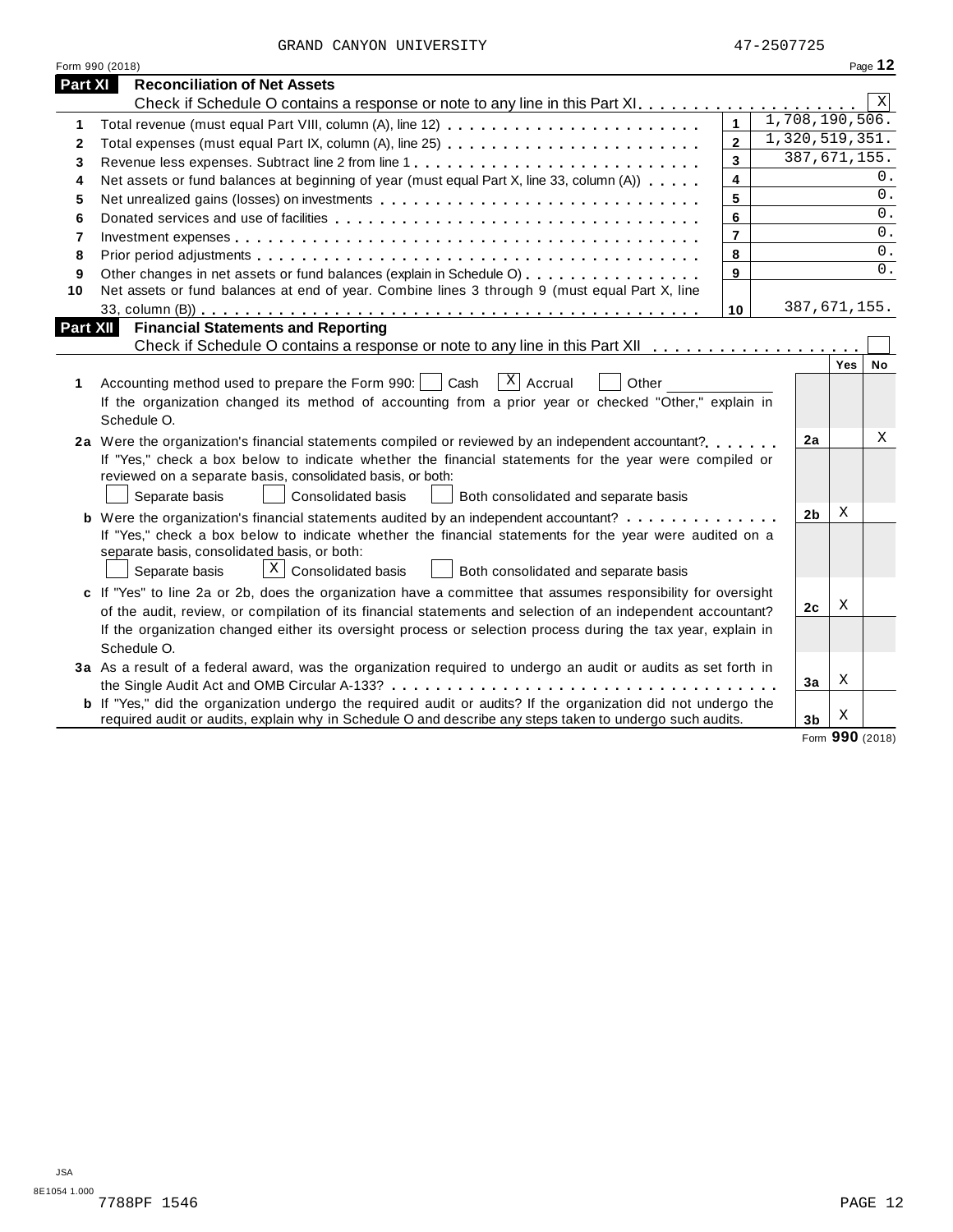## **CHEDULE A Public Charity Status and Public Support**  $\frac{\text{OMB No. 1545-0047}}{\text{OMB}}$

(Form 990 or 990-EZ) complete if the organization is a section 501(c)(3) organization or a section 4947(a)(1) nonexempt charitable trust.  $2018$ 

|              |                                                               |                                                            |                                                                                                              |     |                          | Complete if the organization is a section 501(c)(3) organization or a section 4947(a)(1) nonexempt charitable trust.             | ZW IO                        |
|--------------|---------------------------------------------------------------|------------------------------------------------------------|--------------------------------------------------------------------------------------------------------------|-----|--------------------------|----------------------------------------------------------------------------------------------------------------------------------|------------------------------|
|              | Department of the Treasury<br><b>Internal Revenue Service</b> |                                                            | Attach to Form 990 or Form 990-EZ.<br>Go to www.irs.gov/Form990 for instructions and the latest information. |     |                          |                                                                                                                                  | Open to Public<br>Inspection |
|              | Name of the organization                                      |                                                            |                                                                                                              |     |                          | <b>Employer identification number</b>                                                                                            |                              |
|              | GRAND CANYON UNIVERSITY                                       |                                                            |                                                                                                              |     |                          | 47-2507725                                                                                                                       |                              |
| Part I       |                                                               |                                                            |                                                                                                              |     |                          | Reason for Public Charity Status (All organizations must complete this part.) See instructions.                                  |                              |
|              |                                                               |                                                            | The organization is not a private foundation because it is: (For lines 1 through 12, check only one box.)    |     |                          |                                                                                                                                  |                              |
| 1            |                                                               |                                                            | A church, convention of churches, or association of churches described in section 170(b)(1)(A)(i).           |     |                          |                                                                                                                                  |                              |
| X<br>2       |                                                               |                                                            | A school described in section 170(b)(1)(A)(ii). (Attach Schedule E (Form 990 or 990-EZ).)                    |     |                          |                                                                                                                                  |                              |
| 3            |                                                               |                                                            | A hospital or a cooperative hospital service organization described in section 170(b)(1)(A)(iii).            |     |                          |                                                                                                                                  |                              |
| 4            | hospital's name, city, and state:                             |                                                            |                                                                                                              |     |                          | A medical research organization operated in conjunction with a hospital described in section 170(b)(1)(A)(iii). Enter the        |                              |
| 5            |                                                               |                                                            |                                                                                                              |     |                          | An organization operated for the benefit of a college or university owned or operated by a governmental unit described in        |                              |
|              |                                                               | section 170(b)(1)(A)(iv). (Complete Part II.)              |                                                                                                              |     |                          |                                                                                                                                  |                              |
| 6            |                                                               |                                                            | A federal, state, or local government or governmental unit described in section 170(b)(1)(A)(v).             |     |                          |                                                                                                                                  |                              |
| 7            |                                                               |                                                            |                                                                                                              |     |                          | An organization that normally receives a substantial part of its support from a governmental unit or from the general public     |                              |
|              |                                                               | described in section 170(b)(1)(A)(vi). (Complete Part II.) |                                                                                                              |     |                          |                                                                                                                                  |                              |
| 8            |                                                               |                                                            | A community trust described in section 170(b)(1)(A)(vi). (Complete Part II.)                                 |     |                          |                                                                                                                                  |                              |
| 9            |                                                               |                                                            |                                                                                                              |     |                          | An agricultural research organization described in section 170(b)(1)(A)(ix) operated in conjunction with a land-grant college    |                              |
|              | university:                                                   |                                                            |                                                                                                              |     |                          | or university or a non-land-grant college of agriculture (see instructions). Enter the name, city, and state of the college or   |                              |
| 10           |                                                               |                                                            |                                                                                                              |     |                          | An organization that normally receives: (1) more than 331/3% of its support from contributions, membership fees, and gross       |                              |
|              |                                                               |                                                            |                                                                                                              |     |                          | receipts from activities related to its exempt functions - subject to certain exceptions, and (2) no more than 331/3% of its     |                              |
|              |                                                               |                                                            | acquired by the organization after June 30, 1975. See section 509(a)(2). (Complete Part III.)                |     |                          | support from gross investment income and unrelated business taxable income (less section 511 tax) from businesses                |                              |
| 11           |                                                               |                                                            | An organization organized and operated exclusively to test for public safety. See section 509(a)(4).         |     |                          |                                                                                                                                  |                              |
| 12           |                                                               |                                                            |                                                                                                              |     |                          | An organization organized and operated exclusively for the benefit of, to perform the functions of, or to carry out the purposes |                              |
|              |                                                               |                                                            |                                                                                                              |     |                          | of one or more publicly supported organizations described in section 509(a)(1) or section 509(a)(2). See section 509(a)(3).      |                              |
|              |                                                               |                                                            |                                                                                                              |     |                          | Check the box in lines 12a through 12d that describes the type of supporting organization and complete lines 12e, 12f, and 12g.  |                              |
| а            |                                                               |                                                            |                                                                                                              |     |                          | Type I. A supporting organization operated, supervised, or controlled by its supported organization(s), typically by giving      |                              |
|              |                                                               |                                                            |                                                                                                              |     |                          | the supported organization(s) the power to regularly appoint or elect a majority of the directors or trustees of the             |                              |
|              |                                                               |                                                            | supporting organization. You must complete Part IV, Sections A and B.                                        |     |                          |                                                                                                                                  |                              |
| b            |                                                               |                                                            |                                                                                                              |     |                          | Type II. A supporting organization supervised or controlled in connection with its supported organization(s), by having          |                              |
|              |                                                               |                                                            |                                                                                                              |     |                          | control or management of the supporting organization vested in the same persons that control or manage the supported             |                              |
|              |                                                               |                                                            | organization(s). You must complete Part IV, Sections A and C.                                                |     |                          |                                                                                                                                  |                              |
| c            |                                                               |                                                            |                                                                                                              |     |                          | Type III functionally integrated. A supporting organization operated in connection with, and functionally integrated with,       |                              |
|              |                                                               |                                                            | its supported organization(s) (see instructions). You must complete Part IV, Sections A, D, and E.           |     |                          |                                                                                                                                  |                              |
| d            |                                                               |                                                            |                                                                                                              |     |                          | Type III non-functionally integrated. A supporting organization operated in connection with its supported organization(s)        |                              |
|              |                                                               |                                                            |                                                                                                              |     |                          | that is not functionally integrated. The organization generally must satisfy a distribution requirement and an attentiveness     |                              |
|              |                                                               |                                                            | requirement (see instructions). You must complete Part IV, Sections A and D, and Part V.                     |     |                          |                                                                                                                                  |                              |
| е            |                                                               |                                                            |                                                                                                              |     |                          | Check this box if the organization received a written determination from the IRS that it is a Type I, Type II, Type III          |                              |
|              |                                                               |                                                            | functionally integrated, or Type III non-functionally integrated supporting organization.                    |     |                          |                                                                                                                                  |                              |
| f            |                                                               |                                                            |                                                                                                              |     |                          |                                                                                                                                  |                              |
| g            |                                                               |                                                            | Provide the following information about the supported organization(s).                                       |     |                          |                                                                                                                                  |                              |
|              | (i) Name of supported organization                            | $(ii)$ EIN                                                 | (iii) Type of organization                                                                                   |     | (iv) Is the organization | (v) Amount of monetary                                                                                                           | (vi) Amount of               |
|              |                                                               |                                                            | (described on lines 1-10                                                                                     |     | listed in your governing | support (see                                                                                                                     | other support (see           |
|              |                                                               |                                                            | above (see instructions))                                                                                    | Yes | document?<br>No          | instructions)                                                                                                                    | instructions)                |
|              |                                                               |                                                            |                                                                                                              |     |                          |                                                                                                                                  |                              |
| (A)          |                                                               |                                                            |                                                                                                              |     |                          |                                                                                                                                  |                              |
|              |                                                               |                                                            |                                                                                                              |     |                          |                                                                                                                                  |                              |
| (B)          |                                                               |                                                            |                                                                                                              |     |                          |                                                                                                                                  |                              |
| (C)          |                                                               |                                                            |                                                                                                              |     |                          |                                                                                                                                  |                              |
| (D)          |                                                               |                                                            |                                                                                                              |     |                          |                                                                                                                                  |                              |
| (E)          |                                                               |                                                            |                                                                                                              |     |                          |                                                                                                                                  |                              |
| <b>Total</b> |                                                               |                                                            |                                                                                                              |     |                          |                                                                                                                                  |                              |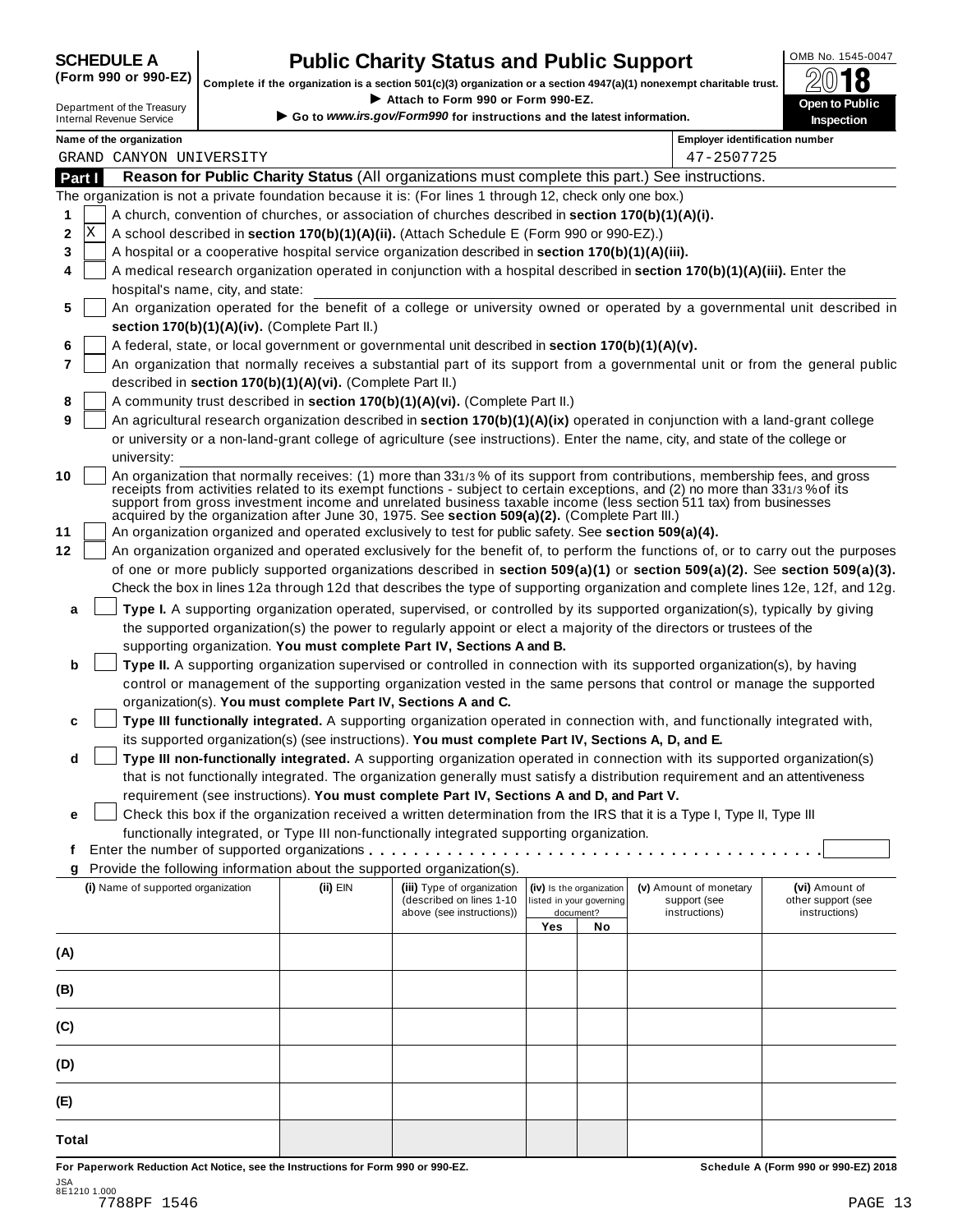**Support Schedule for Organizations Described in Sections 170(b)(1)(A)(iv) and 170(b)(1)(A)(vi)** (Complete only if you checked the box on line 5, 7, or 8 of Part I or if the organization failed to qualify under Part III. If the organization fails to qualify under the tests listed below, please complete Part III.) **Part II**

|    | <b>Section A. Public Support</b>                                                                                                                                                                                                                                                                                |            |            |            |            |          |           |
|----|-----------------------------------------------------------------------------------------------------------------------------------------------------------------------------------------------------------------------------------------------------------------------------------------------------------------|------------|------------|------------|------------|----------|-----------|
|    | Calendar year (or fiscal year beginning in) ▶                                                                                                                                                                                                                                                                   | (a) 2014   | (b) $2015$ | $(c)$ 2016 | $(d)$ 2017 | (e) 2018 | (f) Total |
| 1. | Gifts,<br>grants,<br>contributions,<br>and<br>membership fees received. (Do not<br>include any "unusual grants.")                                                                                                                                                                                               |            |            |            |            |          |           |
| 2  | levied<br>Tax<br>revenues<br>for<br>the<br>organization's benefit and either paid<br>to or expended on its behalf                                                                                                                                                                                               |            |            |            |            |          |           |
| 3  | The value of services or facilities<br>furnished by a governmental unit to the<br>organization without charge                                                                                                                                                                                                   |            |            |            |            |          |           |
|    | Total. Add lines 1 through 3.                                                                                                                                                                                                                                                                                   |            |            |            |            |          |           |
| 5  | The portion of total contributions by<br>each<br>person<br>(other<br>than<br>a<br>governmental<br>unit<br>or<br>publicly<br>supported organization) included on<br>line 1 that exceeds 2% of the amount<br>shown on line 11, column (f)                                                                         |            |            |            |            |          |           |
| 6  | Public support. Subtract line 5 from line 4                                                                                                                                                                                                                                                                     |            |            |            |            |          |           |
|    | <b>Section B. Total Support</b>                                                                                                                                                                                                                                                                                 |            |            |            |            |          |           |
|    | Calendar year (or fiscal year beginning in) ▶                                                                                                                                                                                                                                                                   | (a) $2014$ | (b) $2015$ | $(c)$ 2016 | $(d)$ 2017 | (e) 2018 | (f) Total |
| 7  | Amounts from line 4                                                                                                                                                                                                                                                                                             |            |            |            |            |          |           |
| 8  | Gross income from interest, dividends,<br>payments received on securities loans,<br>rents, royalties, and income from<br>similar sources experiences                                                                                                                                                            |            |            |            |            |          |           |
| 9  | Net income from unrelated business<br>activities, whether or not the business<br>is regularly carried on the control of the control of the control of the control of the control of the control of the control of the control of the control of the control of the control of the control of the control of the |            |            |            |            |          |           |
| 10 | Other income. Do not include gain or<br>loss from the sale of capital assets<br>(Explain in Part VI.)                                                                                                                                                                                                           |            |            |            |            |          |           |
| 11 | <b>Total support.</b> Add lines 7 through 10                                                                                                                                                                                                                                                                    |            |            |            |            |          |           |
| 12 |                                                                                                                                                                                                                                                                                                                 |            |            |            |            |          |           |
| 13 | First five years. If the Form 990 is for the organization's first, second, third, fourth, or fifth tax year as a section 501(c)(3)<br>organization, check this box and stop here entirely and state of the state of the state of the state of the state of $\blacktriangleright$                                |            |            |            |            |          |           |
|    | <b>Section C. Computation of Public Support Percentage</b>                                                                                                                                                                                                                                                      |            |            |            |            |          |           |
| 14 | Public support percentage for 2018 (line 6, column (f) divided by line 11, column (f) $\ldots \ldots \ldots$                                                                                                                                                                                                    |            |            |            |            | 14       | %         |
| 15 |                                                                                                                                                                                                                                                                                                                 |            |            |            |            |          | $\%$      |
|    | 16a 331/3% support test - 2018. If the organization did not check the box on line 13, and line 14 is 331/3% or more, check this                                                                                                                                                                                 |            |            |            |            |          |           |
|    |                                                                                                                                                                                                                                                                                                                 |            |            |            |            |          |           |
|    | b 331/3% support test - 2017. If the organization did not check a box on line 13 or 16a, and line 15 is 331/3% or more, check                                                                                                                                                                                   |            |            |            |            |          |           |
|    |                                                                                                                                                                                                                                                                                                                 |            |            |            |            |          |           |
|    | 17a 10%-facts-and-circumstances test - 2018. If the organization did not check a box on line 13, 16a, or 16b, and line 14 is                                                                                                                                                                                    |            |            |            |            |          |           |
|    | 10% or more, and if the organization meets the "facts-and-circumstances" test, check this box and stop here. Explain in                                                                                                                                                                                         |            |            |            |            |          |           |
|    | Part VI how the organization meets the "facts-and-circumstances" test. The organization qualifies as a publicly supported                                                                                                                                                                                       |            |            |            |            |          |           |
|    |                                                                                                                                                                                                                                                                                                                 |            |            |            |            |          |           |
|    | b 10%-facts-and-circumstances test - 2017. If the organization did not check a box on line 13, 16a, 16b, or 17a, and line                                                                                                                                                                                       |            |            |            |            |          |           |
|    | 15 is 10% or more, and if the organization meets the "facts-and-circumstances" test, check this box and stop here.                                                                                                                                                                                              |            |            |            |            |          |           |
|    | Explain in Part VI how the organization meets the "facts-and-circumstances" test. The organization qualifies as a publicly                                                                                                                                                                                      |            |            |            |            |          |           |
|    |                                                                                                                                                                                                                                                                                                                 |            |            |            |            |          |           |
| 18 | Private foundation. If the organization did not check a box on line 13, 16a, 16b, 17a, or 17b, check this box and see                                                                                                                                                                                           |            |            |            |            |          |           |
|    |                                                                                                                                                                                                                                                                                                                 |            |            |            |            |          |           |

**Schedule A (Form 990 or 990-EZ) 2018**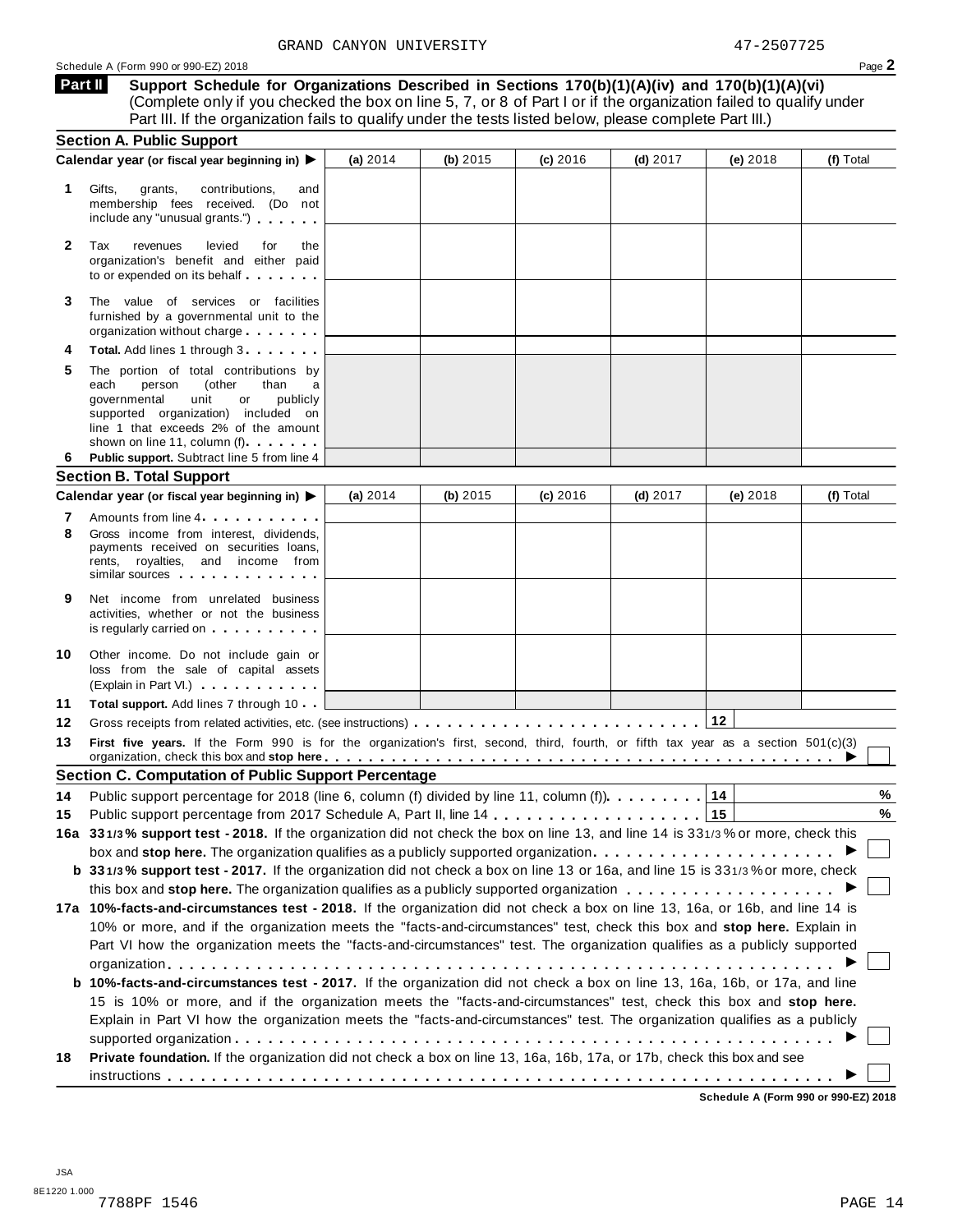#### **Support Schedule for Organizations Described in Section 509(a)(2) Part III**

(Complete only if you checked the box on line 10 of Part I or if the organization failed to qualify under Part II. If the organization fails to qualify under the tests listed below, please complete Part II.)

|    | Calendar year (or fiscal year beginning in) $\blacktriangleright$                                                                                                                                                                                                            | (a) 2014   | (b) $2015$ | (c) 2016   | $(d)$ 2017 | $(e)$ 2018 | (f) Total |
|----|------------------------------------------------------------------------------------------------------------------------------------------------------------------------------------------------------------------------------------------------------------------------------|------------|------------|------------|------------|------------|-----------|
|    | 1 Gifts, grants, contributions, and membership fees                                                                                                                                                                                                                          |            |            |            |            |            |           |
|    | received. (Do not include any "unusual grants.")                                                                                                                                                                                                                             |            |            |            |            |            |           |
| 2  | Gross receipts from admissions, merchandise                                                                                                                                                                                                                                  |            |            |            |            |            |           |
|    | sold or services performed, or facilities                                                                                                                                                                                                                                    |            |            |            |            |            |           |
|    | furnished in any activity that is related to the                                                                                                                                                                                                                             |            |            |            |            |            |           |
|    | organization's tax-exempt purpose                                                                                                                                                                                                                                            |            |            |            |            |            |           |
| 3  | Gross receipts from activities that are not an                                                                                                                                                                                                                               |            |            |            |            |            |           |
|    | unrelated trade or business under section 513 -                                                                                                                                                                                                                              |            |            |            |            |            |           |
| 4  | Tax<br>revenues<br>levied<br>for<br>the                                                                                                                                                                                                                                      |            |            |            |            |            |           |
|    | organization's benefit and either paid to                                                                                                                                                                                                                                    |            |            |            |            |            |           |
|    | or expended on its behalf <b>contained</b> by the set of the set of the set of the set of the set of the set of the set of the set of the set of the set of the set of the set of the set of the set of the set of the set of the s                                          |            |            |            |            |            |           |
| 5  | The value of services or facilities                                                                                                                                                                                                                                          |            |            |            |            |            |           |
|    | furnished by a governmental unit to the                                                                                                                                                                                                                                      |            |            |            |            |            |           |
|    | organization without charge                                                                                                                                                                                                                                                  |            |            |            |            |            |           |
| 6  | <b>Total.</b> Add lines 1 through 5                                                                                                                                                                                                                                          |            |            |            |            |            |           |
|    | 7a Amounts included on lines 1, 2, and 3                                                                                                                                                                                                                                     |            |            |            |            |            |           |
|    | received from disqualified persons                                                                                                                                                                                                                                           |            |            |            |            |            |           |
|    | Amounts included on lines 2 and 3<br>received from other than disqualified                                                                                                                                                                                                   |            |            |            |            |            |           |
|    | persons that exceed the greater of \$5,000                                                                                                                                                                                                                                   |            |            |            |            |            |           |
|    | or 1% of the amount on line 13 for the year                                                                                                                                                                                                                                  |            |            |            |            |            |           |
|    | c Add lines $7a$ and $7b$                                                                                                                                                                                                                                                    |            |            |            |            |            |           |
| 8  | <b>Public support.</b> (Subtract line 7c from                                                                                                                                                                                                                                |            |            |            |            |            |           |
|    | $line 6.)$ $\ldots$ $\ldots$ $\ldots$ $\ldots$ $\ldots$                                                                                                                                                                                                                      |            |            |            |            |            |           |
|    | <b>Section B. Total Support</b>                                                                                                                                                                                                                                              |            |            |            |            |            |           |
|    | Calendar year (or fiscal year beginning in) ▶                                                                                                                                                                                                                                | (a) $2014$ | (b) 2015   | $(c)$ 2016 | (d) $2017$ | $(e)$ 2018 | (f) Total |
| 9  | Amounts from line 6.<br>10a Gross income from interest, dividends,                                                                                                                                                                                                           |            |            |            |            |            |           |
|    | payments received on securities loans,<br>rents, royalties, and income from similar<br>$sources$                                                                                                                                                                             |            |            |            |            |            |           |
|    | <b>b</b> Unrelated business taxable income (less                                                                                                                                                                                                                             |            |            |            |            |            |           |
|    | section 511 taxes) from businesses                                                                                                                                                                                                                                           |            |            |            |            |            |           |
|    | acquired after June 30, 1975                                                                                                                                                                                                                                                 |            |            |            |            |            |           |
|    | c Add lines 10a and 10b                                                                                                                                                                                                                                                      |            |            |            |            |            |           |
| 11 | Net income from unrelated business                                                                                                                                                                                                                                           |            |            |            |            |            |           |
|    | activities not included in line 10b,<br>whether or not the business is regularly                                                                                                                                                                                             |            |            |            |            |            |           |
|    | carried on each contract to the carried on                                                                                                                                                                                                                                   |            |            |            |            |            |           |
| 12 | Other income. Do not include gain or<br>loss from the sale of capital assets                                                                                                                                                                                                 |            |            |            |            |            |           |
|    | (Explain in Part VI.) <b>All Accords</b>                                                                                                                                                                                                                                     |            |            |            |            |            |           |
| 13 | Total support. (Add lines 9, 10c, 11,                                                                                                                                                                                                                                        |            |            |            |            |            |           |
|    | and $12.$ ) $\cdots$ $\cdots$ $\cdots$ $\cdots$ $\cdots$                                                                                                                                                                                                                     |            |            |            |            |            |           |
| 14 | First five years. If the Form 990 is for the organization's first, second, third, fourth, or fifth tax year as a section 501(c)(3)                                                                                                                                           |            |            |            |            |            |           |
|    |                                                                                                                                                                                                                                                                              |            |            |            |            |            |           |
|    | <b>Section C. Computation of Public Support Percentage</b>                                                                                                                                                                                                                   |            |            |            |            |            |           |
| 15 | Public support percentage for 2018 (line 8, column (f), divided by line 13, column (f) [1] [1] [1] Public support percentage for 2018 (line 8, column (f), divided by line 13, column (f)                                                                                    |            |            |            |            | 15         | %         |
| 16 | Public support percentage from 2017 Schedule A, Part III, line 15.                                                                                                                                                                                                           |            |            |            |            | 16         | %         |
|    | Section D. Computation of Investment Income Percentage                                                                                                                                                                                                                       |            |            |            |            |            |           |
| 17 | Investment income percentage for 2018 (line 10c, column (f), divided by line 13, column (f)), $\ldots$ , , , , , , ,                                                                                                                                                         |            |            |            |            | 17         | %         |
| 18 |                                                                                                                                                                                                                                                                              |            |            |            |            | 18         | %         |
|    | 19a 331/3% support tests - 2018. If the organization did not check the box on line 14, and line 15 is more than 331/3%, and line                                                                                                                                             |            |            |            |            |            |           |
|    |                                                                                                                                                                                                                                                                              |            |            |            |            |            |           |
|    |                                                                                                                                                                                                                                                                              |            |            |            |            |            |           |
|    | 17 is not more than 331/3%, check this box and stop here. The organization qualifies as a publicly supported organization                                                                                                                                                    |            |            |            |            |            |           |
|    | <b>b</b> 331/3% support tests - 2017. If the organization did not check a box on line 14 or line 19a, and line 16 is more than 331/3%, and<br>line 18 is not more than 331/3%, check this box and stop here. The organization qualifies as a publicly supported organization |            |            |            |            |            |           |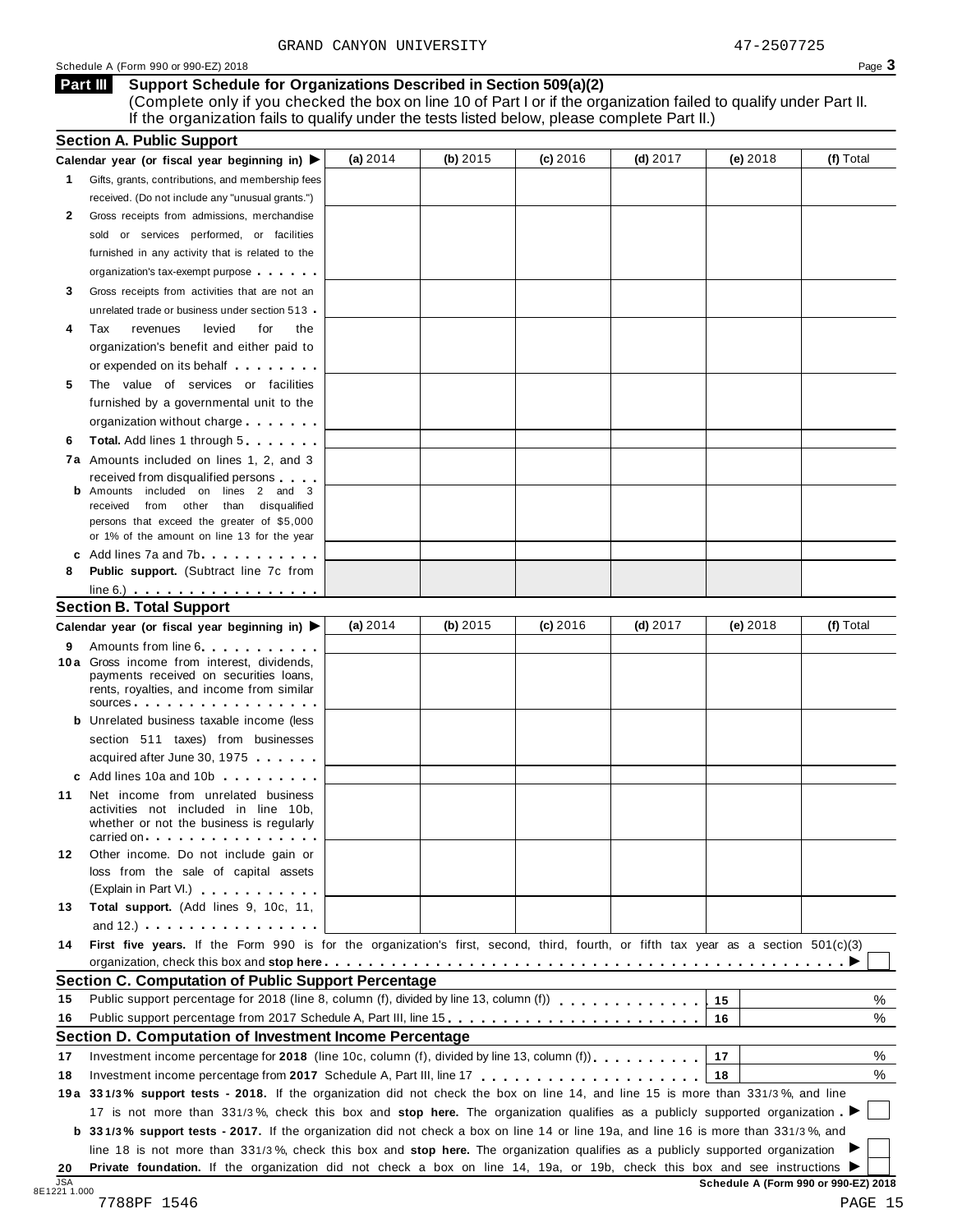**Yes No**

**2**

**3a**

**3b**

**3c**

**4a**

**4b**

**4c**

**5a**

**5b 5c**

**6**

**7**

**8**

**9a**

**9b**

**9c**

**10a**

#### **Part IV Supporting Organizations**

(Complete only if you checked a box in line 12 on Part I. If you checked 12a of Part I, complete Sections A and B. If you checked 12b of Part I, complete Sections A and C. If you checked 12c of Part I, complete Sections A, D, and E. If you checked 12d of Part I, complete Sections A and D, and complete Part V.)

#### **Section A. All Supporting Organizations**

- **1** Are all of the organization's supported organizations listed by name in the organization's governing documents? *If "No," describe in Part VI how the supported organizations are designated. If designated by class or purpose, describe the designation. If historic and continuing relationship, explain.* **1**
- **2** Did the organization have any supported organization that does not have an IRS determination of status under section 509(a)(1) or (2)? *If"Yes," explain in Part VI how the organization determined that the supported organization was described in section 509(a)(1) or (2).*
- **3 a** Did the organization have a supported organization described in section 501(c)(4), (5), or (6)? *If "Yes," answer (b) and (c) below.*
- **b** Did the organization confirm that each supported organization qualified under section 501(c)(4), (5), or (6) and | satisfied the public support tests under section 509(a)(2)? *If "Yes," describe in Part VI when and how the organization made the determination.*
- **c** Did the organization ensure that all support to such organizations was used exclusively for section 170(c)(2)(B) purposes? *If"Yes," explain in Part VI what controls the organization put in place to ensure such use.*
- **4 a** Was any supported organization not organized in the United States ("foreign supported organization")? *If "Yes," and if you checked 12a or 12b in Part I, answer (b) and (c) below.*
- **b** Did the organization have ultimate control and discretion in deciding whether to make grants to the foreign | supported organization? *If "Yes," describe in Part VI how the organization had such control and discretion despite being controlled or supervised by or in connection with its supported organizations.*
- **c** Did the organization support any foreign supported organization that does not have an IRS determination under sections 501(c)(3) and 509(a)(1) or (2)? *If "Yes," explain in Part VI what controls the organization used to ensure that all support to the foreign supported organization was used exclusively for section 170(c)(2)(B) purposes.*
- **5 a** Did the organization add, substitute, or remove any supported organizations during the tax year? *If "Yes,"* answer (b) and (c) below (if applicable). Also, provide detail in Part VI, including (i) the names and EIN *numbers of the supported organizations added, substituted, or removed; (ii) the reasons for each such action;* (iii) the authority under the organization's organizing document authorizing such action; and (iv) how the action *was accomplished (such as by amendment to the organizing document).*
- **b Type I or Type II only.** Was any added or substituted supported organization part of a class already designated in the organization's organizing document?
- **c Substitutions only.** Was the substitution the result of an event beyond the organization's control?
- **6** Did the organization provide support (whether in the form of grants or the provision of services or facilities) to anyone other than (i) its supported organizations, (ii) individuals that are part of the charitable class benefited by one or more of its supported organizations, or (iii) other supporting organizations that also support or benefit one or more of the filing organization's supported organizations? *If"Yes," provide detail in Part VI.*
- **7** Did the organization provide a grant, loan, compensation, or other similar payment to a substantial contributor (as defined in section 4958(c)(3)(C)), a family member of a substantial contributor, or a 35% controlled entity with regard to a substantial contributor? *If"Yes," complete Part I of Schedule L (Form 990 or 990-EZ).*
- **8** Did the organization make a loan to a disqualified person (as defined in section 4958) not described in line 7? *If "Yes," complete Part I of Schedule L (Form 990 or 990-EZ).*
- **9a** Was the organization controlled directly or indirectly at any time during the tax year by one or more | disqualified persons as defined in section 4946 (other than foundation managers and organizations described in section 509(a)(1) or (2))? *If"Yes," provide detail in Part VI.*
- **b** Did one or more disqualified persons (as defined in line 9a) hold a controlling interest in any entity in which | the supporting organization had an interest? *If"Yes," provide detail in Part VI.*
- **c** Did a disqualified person (as defined in line 9a) have an ownership interest in, or derive any personal benefit from, assets in which the supporting organization also had an interest? *If"Yes," provide detail in Part VI.*
- **10a** Was the organization subject to the excess business holdings rules of section 4943 because of section | 4943(f) (regarding certain Type II supporting organizations, and all Type III non-functionally integrated supporting organizations)? *If"Yes," answer 10b below.*
	- **b** Did the organization have any excess business holdings in the tax year? *(Use Schedule C, Form 4720, to determine whether the organization had excess business holdings.)*

**10b Schedule A (Form 990 or 990-EZ) 2018**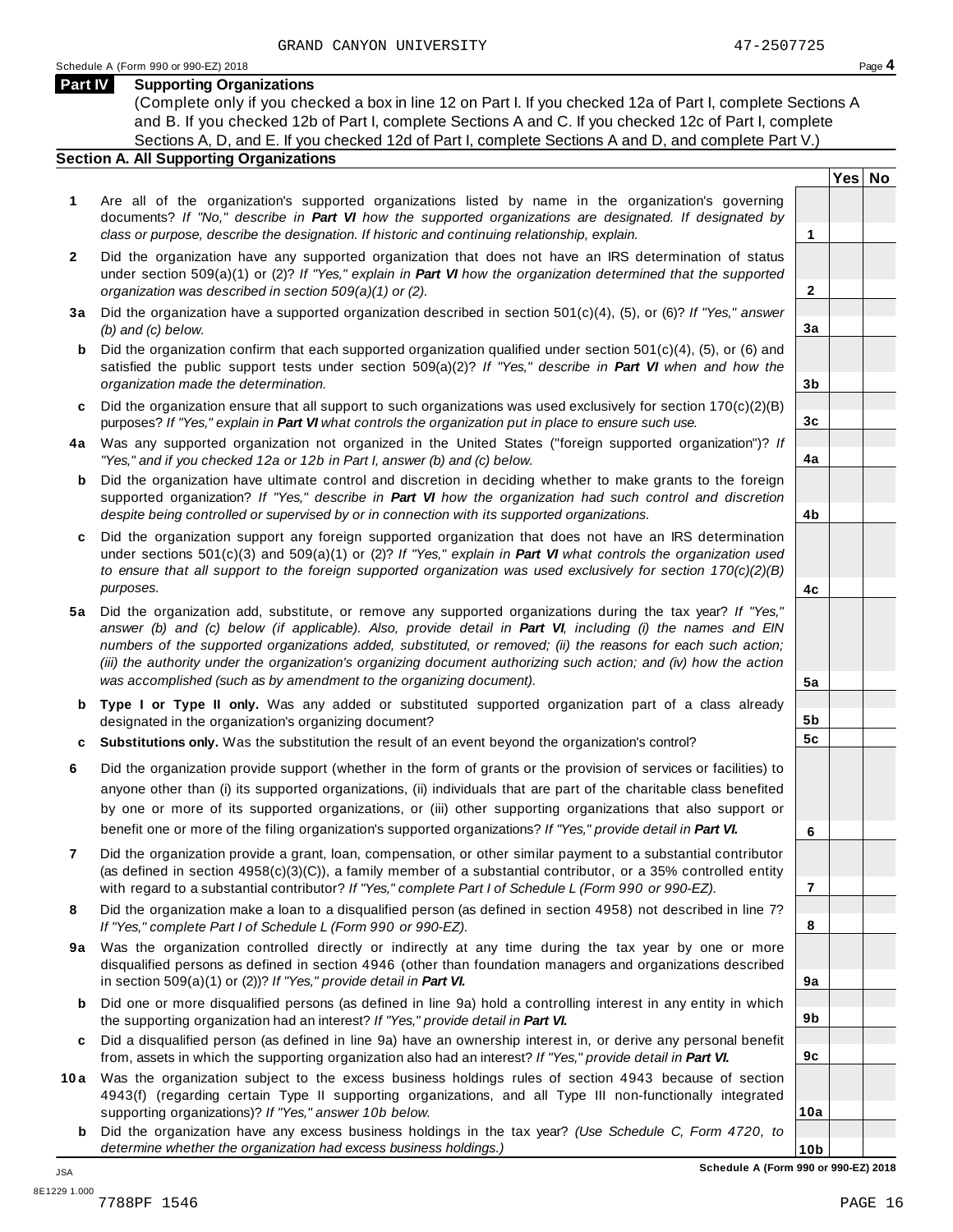|              | Schedule A (Form 990 or 990-EZ) 2018                                                                                                                                                                                                                                                                                                                                                                                                                                                                                                                                                                                                                                         |                 |        | Page 5 |
|--------------|------------------------------------------------------------------------------------------------------------------------------------------------------------------------------------------------------------------------------------------------------------------------------------------------------------------------------------------------------------------------------------------------------------------------------------------------------------------------------------------------------------------------------------------------------------------------------------------------------------------------------------------------------------------------------|-----------------|--------|--------|
| Part IV      | <b>Supporting Organizations (continued)</b>                                                                                                                                                                                                                                                                                                                                                                                                                                                                                                                                                                                                                                  |                 |        |        |
|              |                                                                                                                                                                                                                                                                                                                                                                                                                                                                                                                                                                                                                                                                              |                 | Yes No |        |
| 11           | Has the organization accepted a gift or contribution from any of the following persons?                                                                                                                                                                                                                                                                                                                                                                                                                                                                                                                                                                                      |                 |        |        |
|              | a A person who directly or indirectly controls, either alone or together with persons described in (b) and (c)                                                                                                                                                                                                                                                                                                                                                                                                                                                                                                                                                               |                 |        |        |
|              | below, the governing body of a supported organization?                                                                                                                                                                                                                                                                                                                                                                                                                                                                                                                                                                                                                       | 11a             |        |        |
| b            | A family member of a person described in (a) above?                                                                                                                                                                                                                                                                                                                                                                                                                                                                                                                                                                                                                          | 11 <sub>b</sub> |        |        |
|              | c A 35% controlled entity of a person described in (a) or (b) above? If "Yes" to a, b, or c, provide detail in Part VI.                                                                                                                                                                                                                                                                                                                                                                                                                                                                                                                                                      | 11c             |        |        |
|              | <b>Section B. Type I Supporting Organizations</b>                                                                                                                                                                                                                                                                                                                                                                                                                                                                                                                                                                                                                            |                 |        |        |
|              |                                                                                                                                                                                                                                                                                                                                                                                                                                                                                                                                                                                                                                                                              |                 | Yes No |        |
| 1            | Did the directors, trustees, or membership of one or more supported organizations have the power to<br>regularly appoint or elect at least a majority of the organization's directors or trustees at all times during the<br>tax year? If "No," describe in Part VI how the supported organization(s) effectively operated, supervised, or<br>controlled the organization's activities. If the organization had more than one supported organization,<br>describe how the powers to appoint and/or remove directors or trustees were allocated among the supported<br>organizations and what conditions or restrictions, if any, applied to such powers during the tax year. | 1               |        |        |
| 2            | Did the organization operate for the benefit of any supported organization other than the supported<br>organization(s) that operated, supervised, or controlled the supporting organization? If "Yes," explain in Part<br>VI how providing such benefit carried out the purposes of the supported organization(s) that operated,<br>supervised, or controlled the supporting organization.                                                                                                                                                                                                                                                                                   | $\mathbf{2}$    |        |        |
|              | <b>Section C. Type II Supporting Organizations</b>                                                                                                                                                                                                                                                                                                                                                                                                                                                                                                                                                                                                                           |                 |        |        |
|              |                                                                                                                                                                                                                                                                                                                                                                                                                                                                                                                                                                                                                                                                              |                 | Yes No |        |
| 1            | Were a majority of the organization's directors or trustees during the tax year also a majority of the directors<br>or trustees of each of the organization's supported organization(s)? If "No," describe in Part VI how control<br>or management of the supporting organization was vested in the same persons that controlled or managed                                                                                                                                                                                                                                                                                                                                  |                 |        |        |
|              | the supported organization(s).                                                                                                                                                                                                                                                                                                                                                                                                                                                                                                                                                                                                                                               | 1               |        |        |
|              | <b>Section D. All Type III Supporting Organizations</b>                                                                                                                                                                                                                                                                                                                                                                                                                                                                                                                                                                                                                      |                 |        |        |
| 1            | Did the organization provide to each of its supported organizations, by the last day of the fifth month of the<br>organization's tax year, (i) a written notice describing the type and amount of support provided during the prior<br>tax year, (ii) a copy of the Form 990 that was most recently filed as of the date of notification, and (iii) copies of<br>the organization's governing documents in effect on the date of notification, to the extent not previously<br>provided?                                                                                                                                                                                     | 1               | Yes No |        |
|              |                                                                                                                                                                                                                                                                                                                                                                                                                                                                                                                                                                                                                                                                              |                 |        |        |
| 2            | Were any of the organization's officers, directors, or trustees either (i) appointed or elected by the supported<br>organization(s) or (ii) serving on the governing body of a supported organization? If "No," explain in Part VI how<br>the organization maintained a close and continuous working relationship with the supported organization(s).                                                                                                                                                                                                                                                                                                                        | $\mathbf{2}$    |        |        |
| 3            | By reason of the relationship described in (2), did the organization's supported organizations have a<br>significant voice in the organization's investment policies and in directing the use of the organization's<br>income or assets at all times during the tax year? If "Yes," describe in Part VI the role the organization's<br>supported organizations played in this regard.                                                                                                                                                                                                                                                                                        | 3               |        |        |
|              | Section E. Type III Functionally Integrated Supporting Organizations                                                                                                                                                                                                                                                                                                                                                                                                                                                                                                                                                                                                         |                 |        |        |
| 1            | Check the box next to the method that the organization used to satisfy the Integral Part Test during the year (see instructions).                                                                                                                                                                                                                                                                                                                                                                                                                                                                                                                                            |                 |        |        |
| a            | The organization satisfied the Activities Test. Complete line 2 below.                                                                                                                                                                                                                                                                                                                                                                                                                                                                                                                                                                                                       |                 |        |        |
| b            | The organization is the parent of each of its supported organizations. Complete line 3 below.                                                                                                                                                                                                                                                                                                                                                                                                                                                                                                                                                                                |                 |        |        |
| c            | The organization supported a governmental entity. Describe in Part VI how you supported a government entity (see instructions).                                                                                                                                                                                                                                                                                                                                                                                                                                                                                                                                              |                 |        |        |
|              |                                                                                                                                                                                                                                                                                                                                                                                                                                                                                                                                                                                                                                                                              |                 | Yes No |        |
| $\mathbf{2}$ | Activities Test. Answer (a) and (b) below.                                                                                                                                                                                                                                                                                                                                                                                                                                                                                                                                                                                                                                   |                 |        |        |
| a            | Did substantially all of the organization's activities during the tax year directly further the exempt purposes of<br>the supported organization(s) to which the organization was responsive? If "Yes," then in Part VI identify<br>those supported organizations and explain how these activities directly furthered their exempt purposes,<br>how the organization was responsive to those supported organizations, and how the organization determined                                                                                                                                                                                                                    |                 |        |        |
|              | that these activities constituted substantially all of its activities.                                                                                                                                                                                                                                                                                                                                                                                                                                                                                                                                                                                                       | 2a              |        |        |
| b            | Did the activities described in (a) constitute activities that, but for the organization's involvement, one or more<br>of the organization's supported organization(s) would have been engaged in? If "Yes," explain in Part VI the<br>reasons for the organization's position that its supported organization(s) would have engaged in these<br>activities but for the organization's involvement.                                                                                                                                                                                                                                                                          | 2b              |        |        |
|              | Parent of Supported Organizations. Answer (a) and (b) below.                                                                                                                                                                                                                                                                                                                                                                                                                                                                                                                                                                                                                 |                 |        |        |
| 3<br>а       | Did the organization have the power to regularly appoint or elect a majority of the officers, directors, or<br>trustees of each of the supported organizations? Provide details in Part VI.                                                                                                                                                                                                                                                                                                                                                                                                                                                                                  | 3a              |        |        |
|              |                                                                                                                                                                                                                                                                                                                                                                                                                                                                                                                                                                                                                                                                              |                 |        |        |

**b** Did the organization exercise a substantial degree of direction over the policies, programs, and activities of each of its supported organizations? *If"Yes," describe in Part VI the role played by the organization in this regard.*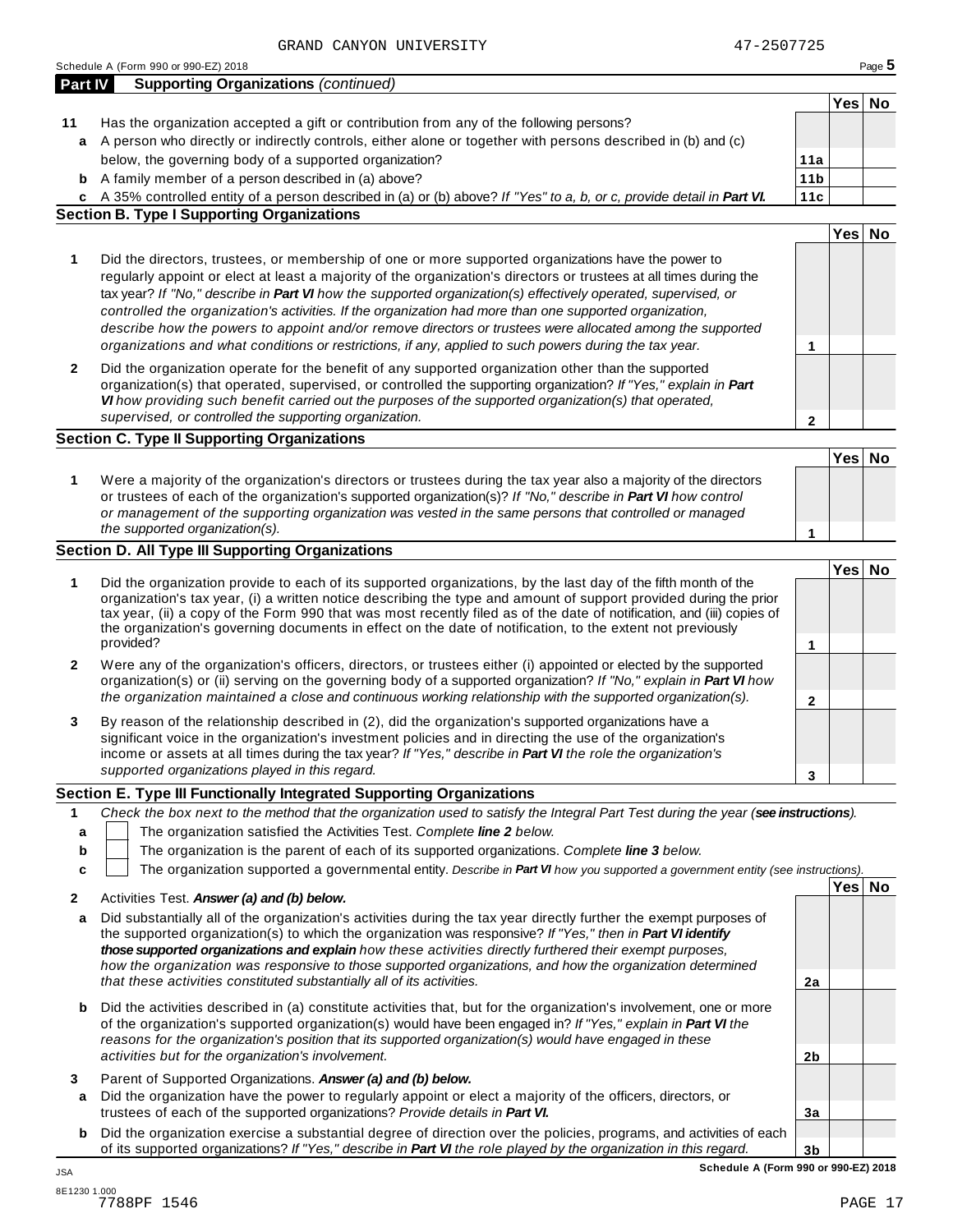| Schedule A (Form 990 or 990-EZ) 2018                                                                                                                                                                                                                                         |                         |                | Page $6$                       |
|------------------------------------------------------------------------------------------------------------------------------------------------------------------------------------------------------------------------------------------------------------------------------|-------------------------|----------------|--------------------------------|
| Type III Non-Functionally Integrated 509(a)(3) Supporting Organizations<br>Part V                                                                                                                                                                                            |                         |                |                                |
| Check here if the organization satisfied the Integral Part Test as a qualifying trust on Nov. 20, 1970 (explain in Part VI). See<br>$\mathbf 1$<br>instructions. All other Type III non-functionally integrated supporting organizations must complete Sections A through E. |                         |                |                                |
| <b>Section A - Adjusted Net Income</b>                                                                                                                                                                                                                                       |                         | (A) Prior Year | (B) Current Year<br>(optional) |
| 1 Net short-term capital gain                                                                                                                                                                                                                                                | 1                       |                |                                |
| <b>2</b> Recoveries of prior-year distributions                                                                                                                                                                                                                              | $\mathbf{2}$            |                |                                |
| 3 Other gross income (see instructions)                                                                                                                                                                                                                                      | 3                       |                |                                |
| 4 Add lines 1 through 3.                                                                                                                                                                                                                                                     | 4                       |                |                                |
| 5 Depreciation and depletion                                                                                                                                                                                                                                                 | 5                       |                |                                |
| 6 Portion of operating expenses paid or incurred for production or<br>collection of gross income or for management, conservation, or<br>maintenance of property held for production of income (see instructions)                                                             | 6                       |                |                                |
| 7 Other expenses (see instructions)                                                                                                                                                                                                                                          | $\overline{7}$          |                |                                |
| 8 Adjusted Net Income (subtract lines 5, 6, and 7 from line 4)                                                                                                                                                                                                               | 8                       |                |                                |
| <b>Section B - Minimum Asset Amount</b>                                                                                                                                                                                                                                      |                         | (A) Prior Year | (B) Current Year<br>(optional) |
| 1 Aggregate fair market value of all non-exempt-use assets (see<br>instructions for short tax year or assets held for part of year):                                                                                                                                         |                         |                |                                |
|                                                                                                                                                                                                                                                                              | 1a                      |                |                                |
| a Average monthly value of securities<br><b>b</b> Average monthly cash balances                                                                                                                                                                                              | 1 <sub>b</sub>          |                |                                |
| c Fair market value of other non-exempt-use assets                                                                                                                                                                                                                           | 1c                      |                |                                |
| d Total (add lines 1a, 1b, and 1c)                                                                                                                                                                                                                                           | 1 <sub>d</sub>          |                |                                |
| e Discount claimed for blockage or other<br>factors (explain in detail in Part VI):                                                                                                                                                                                          |                         |                |                                |
| 2 Acquisition indebtedness applicable to non-exempt-use assets                                                                                                                                                                                                               | $\mathbf{2}$            |                |                                |
| 3 Subtract line 2 from line 1d.                                                                                                                                                                                                                                              | $\mathbf{3}$            |                |                                |
| 4 Cash deemed held for exempt use. Enter 1-1/2% of line 3 (for greater amount,<br>see instructions).                                                                                                                                                                         | 4                       |                |                                |
| 5 Net value of non-exempt-use assets (subtract line 4 from line 3)                                                                                                                                                                                                           | 5                       |                |                                |
| 6 Multiply line 5 by .035.                                                                                                                                                                                                                                                   | 6                       |                |                                |
| 7 Recoveries of prior-year distributions                                                                                                                                                                                                                                     | $\overline{7}$          |                |                                |
| 8 Minimum Asset Amount (add line 7 to line 6)                                                                                                                                                                                                                                | 8                       |                |                                |
| <b>Section C - Distributable Amount</b>                                                                                                                                                                                                                                      |                         |                | <b>Current Year</b>            |
| 1 Adjusted net income for prior year (from Section A, line 8, Column A)                                                                                                                                                                                                      | 1                       |                |                                |
| <b>2</b> Enter 85% of line 1.                                                                                                                                                                                                                                                | $\overline{\mathbf{2}}$ |                |                                |
| 3 Minimum asset amount for prior year (from Section B, line 8, Column A)                                                                                                                                                                                                     | 3                       |                |                                |
| 4 Enter greater of line 2 or line 3.                                                                                                                                                                                                                                         | 4                       |                |                                |
| 5 Income tax imposed in prior year                                                                                                                                                                                                                                           | 5                       |                |                                |
| 6 Distributable Amount. Subtract line 5 from line 4, unless subject to                                                                                                                                                                                                       |                         |                |                                |
| emergency temporary reduction (see instructions).                                                                                                                                                                                                                            | 6                       |                |                                |

**7** | Check here if the current year is the organization's first as a non-functionally integrated Type III supporting organization (see instructions).

**Schedule A (Form 990 or 990-EZ) 2018**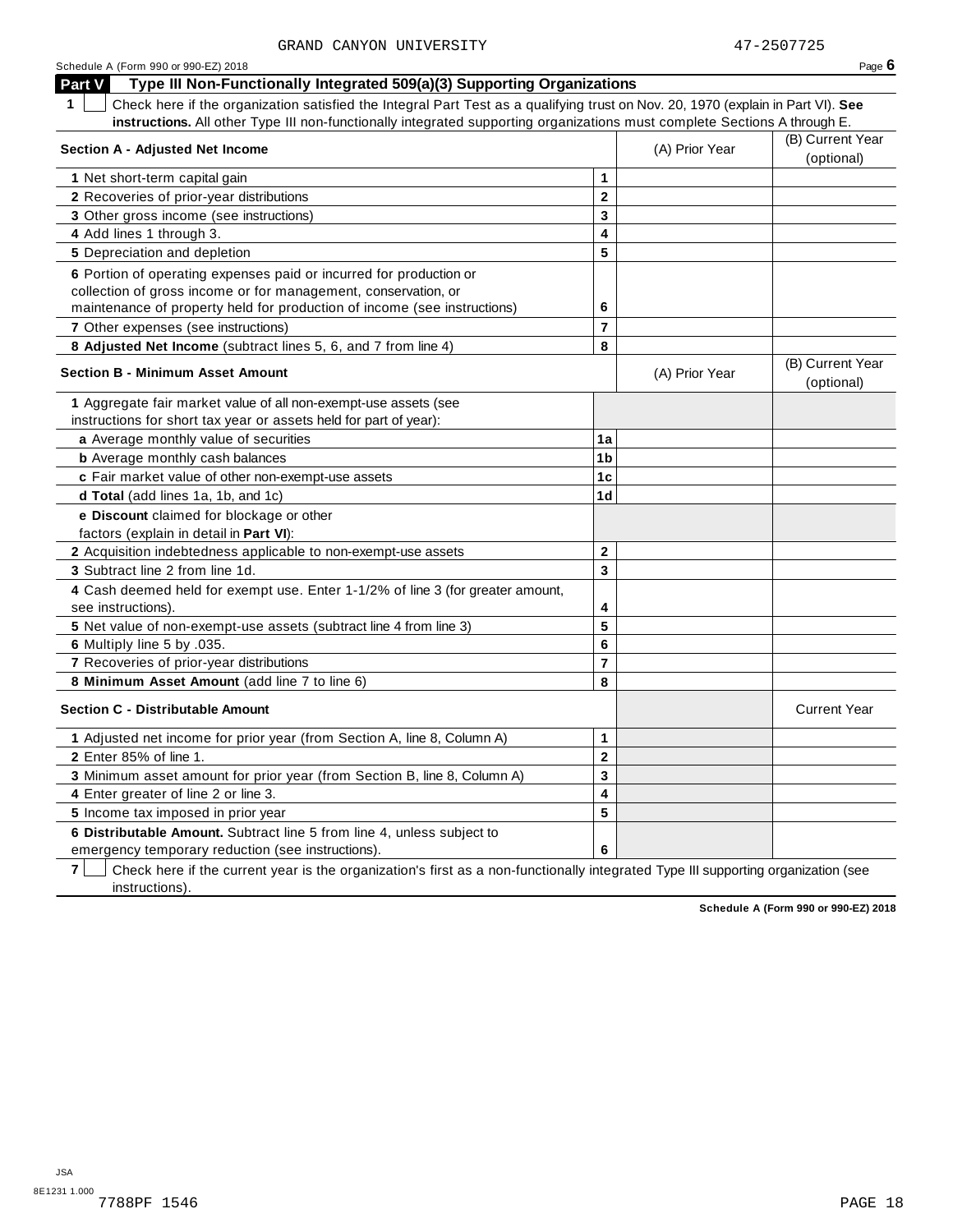|               | Schedule A (Form 990 or 990-EZ) 2018                                                       |                                    |                                                | Page 7                                           |
|---------------|--------------------------------------------------------------------------------------------|------------------------------------|------------------------------------------------|--------------------------------------------------|
| <b>Part V</b> | Type III Non-Functionally Integrated 509(a)(3) Supporting Organizations (continued)        |                                    |                                                |                                                  |
|               | <b>Section D - Distributions</b>                                                           |                                    |                                                | <b>Current Year</b>                              |
| 1.            | Amounts paid to supported organizations to accomplish exempt purposes                      |                                    |                                                |                                                  |
| $\mathbf{2}$  | Amounts paid to perform activity that directly furthers exempt purposes of supported       |                                    |                                                |                                                  |
|               | organizations, in excess of income from activity                                           |                                    |                                                |                                                  |
| 3             | Administrative expenses paid to accomplish exempt purposes of supported organizations      |                                    |                                                |                                                  |
| 4             | Amounts paid to acquire exempt-use assets                                                  |                                    |                                                |                                                  |
| 5             | Qualified set-aside amounts (prior IRS approval required)                                  |                                    |                                                |                                                  |
| 6             | Other distributions (describe in Part VI). See instructions.                               |                                    |                                                |                                                  |
| 7             | Total annual distributions. Add lines 1 through 6.                                         |                                    |                                                |                                                  |
| 8             | Distributions to attentive supported organizations to which the organization is responsive |                                    |                                                |                                                  |
|               | (provide details in Part VI). See instructions.                                            |                                    |                                                |                                                  |
| 9             | Distributable amount for 2018 from Section C, line 6                                       |                                    |                                                |                                                  |
| 10            | Line 8 amount divided by line 9 amount                                                     |                                    |                                                |                                                  |
|               | <b>Section E - Distribution Allocations (see instructions)</b>                             | (i)<br><b>Excess Distributions</b> | (iii)<br><b>Underdistributions</b><br>Pre-2018 | (iii)<br><b>Distributable</b><br>Amount for 2018 |
| 1             | Distributable amount for 2018 from Section C, line 6                                       |                                    |                                                |                                                  |
| $\mathbf{2}$  | Underdistributions, if any, for years prior to 2018                                        |                                    |                                                |                                                  |
|               | (reasonable cause required - explain in Part VI). See                                      |                                    |                                                |                                                  |
|               | instructions.                                                                              |                                    |                                                |                                                  |
| 3             | Excess distributions carryover, if any, to 2018                                            |                                    |                                                |                                                  |
| a             | From 2013                                                                                  |                                    |                                                |                                                  |
| b             | From 2014 $\frac{1}{\sqrt{2}}$                                                             |                                    |                                                |                                                  |
| c             | From 2015 $\frac{1}{2}$                                                                    |                                    |                                                |                                                  |
| d             | From 2016                                                                                  |                                    |                                                |                                                  |
| е             | From 2017 <b>Canadian Prompt 2017</b>                                                      |                                    |                                                |                                                  |
| f             | Total of lines 3a through e                                                                |                                    |                                                |                                                  |
| g             | Applied to underdistributions of prior years                                               |                                    |                                                |                                                  |
| h             | Applied to 2018 distributable amount                                                       |                                    |                                                |                                                  |
| j.            | Carryover from 2013 not applied (see instructions)                                         |                                    |                                                |                                                  |
|               | Remainder. Subtract lines 3g, 3h, and 3i from 3f.                                          |                                    |                                                |                                                  |
| 4             | Distributions for 2018 from                                                                |                                    |                                                |                                                  |
|               | Section D, line 7:<br>\$                                                                   |                                    |                                                |                                                  |
| a             | Applied to underdistributions of prior years                                               |                                    |                                                |                                                  |
| b             | Applied to 2018 distributable amount                                                       |                                    |                                                |                                                  |
| c             | Remainder. Subtract lines 4a and 4b from 4.                                                |                                    |                                                |                                                  |
| 5             | Remaining underdistributions for years prior to 2018, if                                   |                                    |                                                |                                                  |
|               | any. Subtract lines 3g and 4a from line 2. For result                                      |                                    |                                                |                                                  |
|               | greater than zero, explain in Part VI. See instructions.                                   |                                    |                                                |                                                  |
| 6             | Remaining underdistributions for 2018. Subtract lines 3h                                   |                                    |                                                |                                                  |
|               | and 4b from line 1. For result greater than zero, explain in                               |                                    |                                                |                                                  |
|               | Part VI. See instructions.                                                                 |                                    |                                                |                                                  |
| 7             | Excess distributions carryover to 2019. Add lines 3j                                       |                                    |                                                |                                                  |
|               | and 4c.                                                                                    |                                    |                                                |                                                  |
| 8             | Breakdown of line 7:                                                                       |                                    |                                                |                                                  |
| a             | Excess from 2014                                                                           |                                    |                                                |                                                  |
| b             | Excess from 2015                                                                           |                                    |                                                |                                                  |
| c             | Excess from 2016                                                                           |                                    |                                                |                                                  |
| d             | Excess from 2017                                                                           |                                    |                                                |                                                  |
| е             | Excess from 2018                                                                           |                                    |                                                |                                                  |

**Schedule A (Form 990 or 990-EZ) 2018**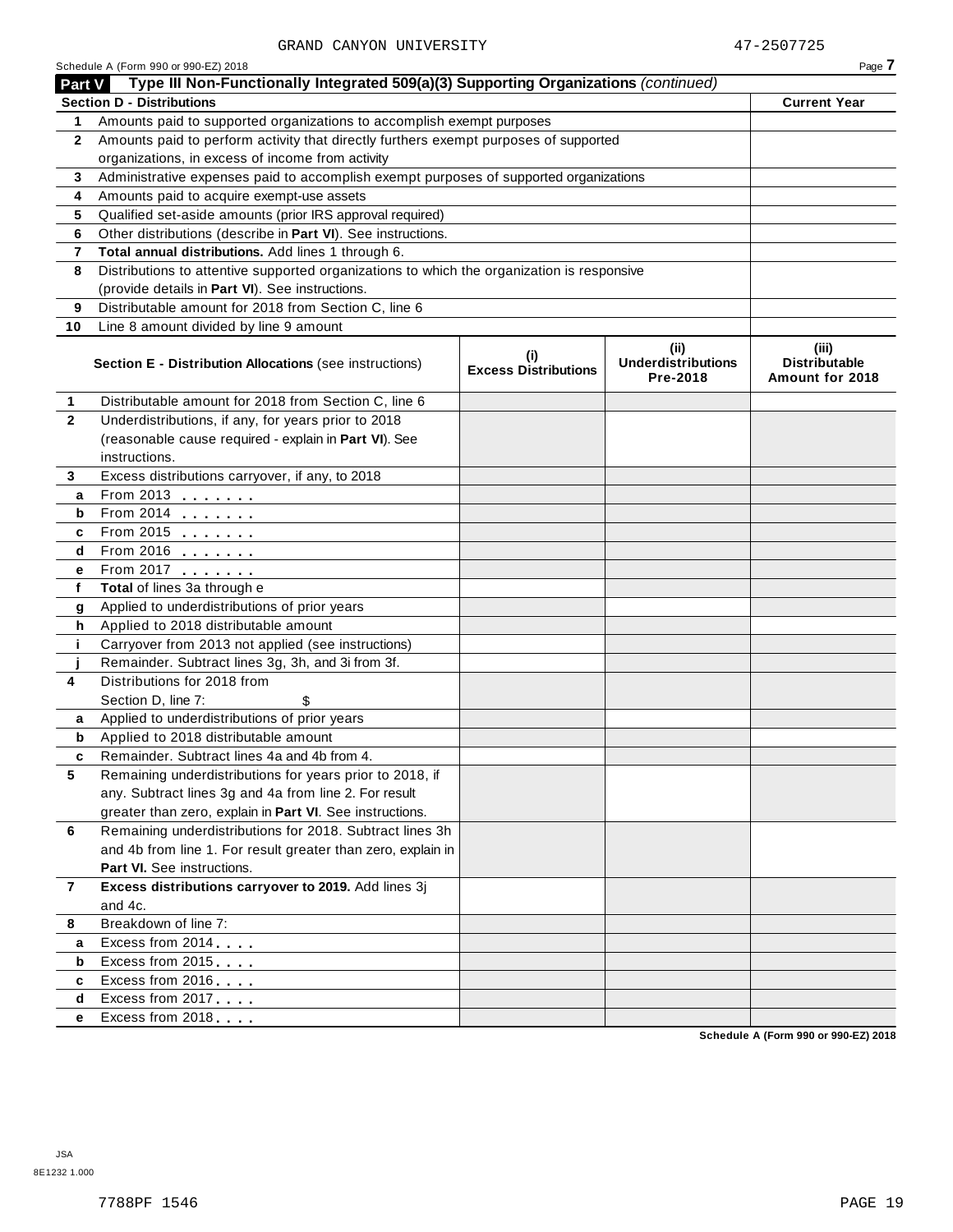Schedule <sup>A</sup> (Form <sup>990</sup> or 990-EZ) <sup>2018</sup> Page **8**

**Supplemental Information.** Provide the explanations required by Part II, line 10; Part II, line 17a or 17b; Part **Part VI** III, line 12; Part IV, Section A, lines 1, 2, 3b, 3c, 4b, 4c, 5a, 6, 9a, 9b, 9c, 11a, 11b, and 11c; Part IV, Section B, lines 1 and 2; Part IV, Section C, line 1; Part IV, Section D, lines 2 and 3; Part IV, Section E, lines 1c, 2a, 2b, 3a and 3b; Part V, line 1; Part V, Section B, line 1e; Part V, Section D, lines 5, 6, and 8; and Part V, Section E, lines 2, 5, and 6. Also complete this part for any additional information. (See instructions.)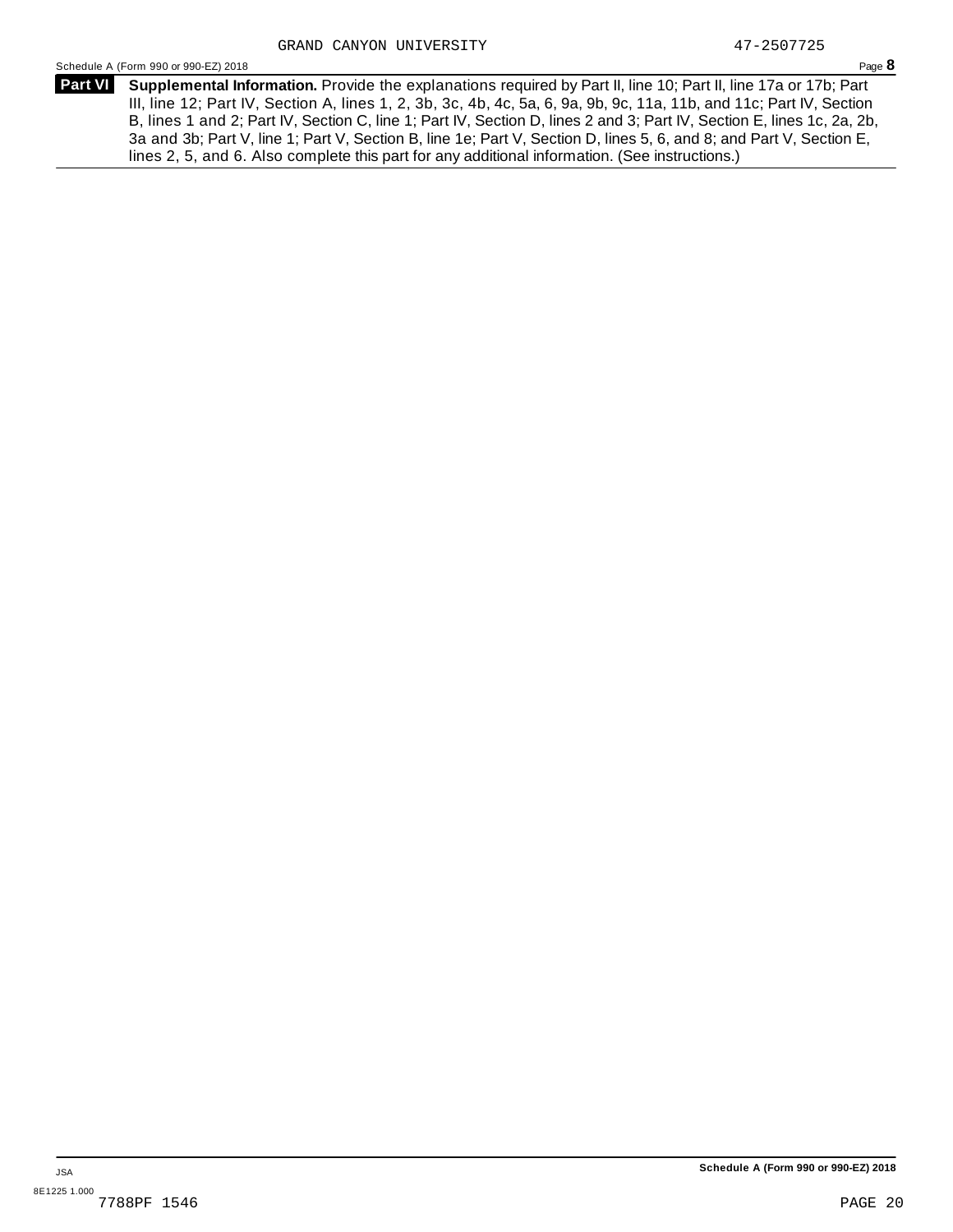**(Form 990, 990-EZ, or 990-PF)** Department of the Treasury<br>Internal Revenue Service

## **Schedule B chedule of Contributors**

(Point issue, sub-EZ,<br>Department of the Treasury internal Revenue Service<br>Department of the Treasury internal Revenue Service internal Revenue Service internal Revenue Service internal<br>Name of the organization internal Re

**2018** 

47-2507725

GRAND CANYON UNIVERSITY

| Filers of:         | Section:                                                                  |
|--------------------|---------------------------------------------------------------------------|
| Form 990 or 990-EZ | $X$ 501(c)(3) (enter number) organization                                 |
|                    | 4947(a)(1) nonexempt charitable trust not treated as a private foundation |
|                    | 527 political organization                                                |
| Form 990-PF        | 501(c)(3) exempt private foundation                                       |
|                    | 4947(a)(1) nonexempt charitable trust treated as a private foundation     |
|                    | 501(c)(3) taxable private foundation                                      |

Check if your organization is covered by the **General Rule** or a **Special Rule.**

**Note:** Only a section 501(c)(7), (8), or (10) organization can check boxes for both the General Rule and a Special Rule. See instructions.

#### **General Rule**

 $\overline{X}$  For an organization filing Form 990, 990-EZ, or 990-PF that received, during the year, contributions totaling \$5,000 or more (in money or property) from any one contributor. Complete Parts I and II. See instructions for determining a contributor's total contributions.

#### **Special Rules**

For an organization described in section 501(c)(3) filing Form 990 or 990-EZ that met the 33 1/3% support test of the regulations under sections 509(a)(1) and 170(b)(1)(A)(vi), that checked Schedule A (Form 990 or 990-EZ), Part II, line 13, 16a, or 16b, and that received from any one contributor, during the year, total contributions of the greater of **(1)** \$5,000; or **(2)** 2% of the amount on (i) Form 990, Part VIII, line 1h; or (ii) Form 990-EZ, line 1. Complete Parts I and II.

For an organization described in section 501(c)(7), (8), or (10) filing Form 990 or 990-EZ that received from any one contributor, during the year, total contributions of more than \$1,000 *exclusively* for religious, charitable, scientific, literary, or educational purposes, or for the prevention of cruelty to children or animals. Complete Parts I (entering "N/A" in column (b) instead of the contributor name and address), II, and III.

For an organization described in section 501(c)(7), (8), or (10) filing Form 990 or 990-EZ that received from any one contributor, during the year, contributions *exclusively* for religious, charitable, etc., purposes, but no such contributions totaled more than \$1,000. If this box is checked, enter here the total contributions that were received during the year for an *exclusively* religious, charitable, etc., purpose. Don't complete any of the parts unless the **General Rule** applies to this organization because it received *nonexclusively* religious, charitable, etc., contributions totaling \$5,000 or more during the year  $\ldots \ldots \ldots \ldots \ldots \ldots \ldots \ldots \ldots \vdots \vdots$ 

**Caution:** An organization that isn't covered by the General Rule and/or the Special Rules doesn't file Schedule B (Form 990, 990-EZ, or 990-PF), but it **must** answer "No" on Part IV, line 2, of its Form 990; or check the box on line H of its Form 990-EZ or on its Form 990-PF, Part I, line 2, to certify that it doesn't meet the filing requirements of Schedule B (Form 990, 990-EZ, or 990-PF).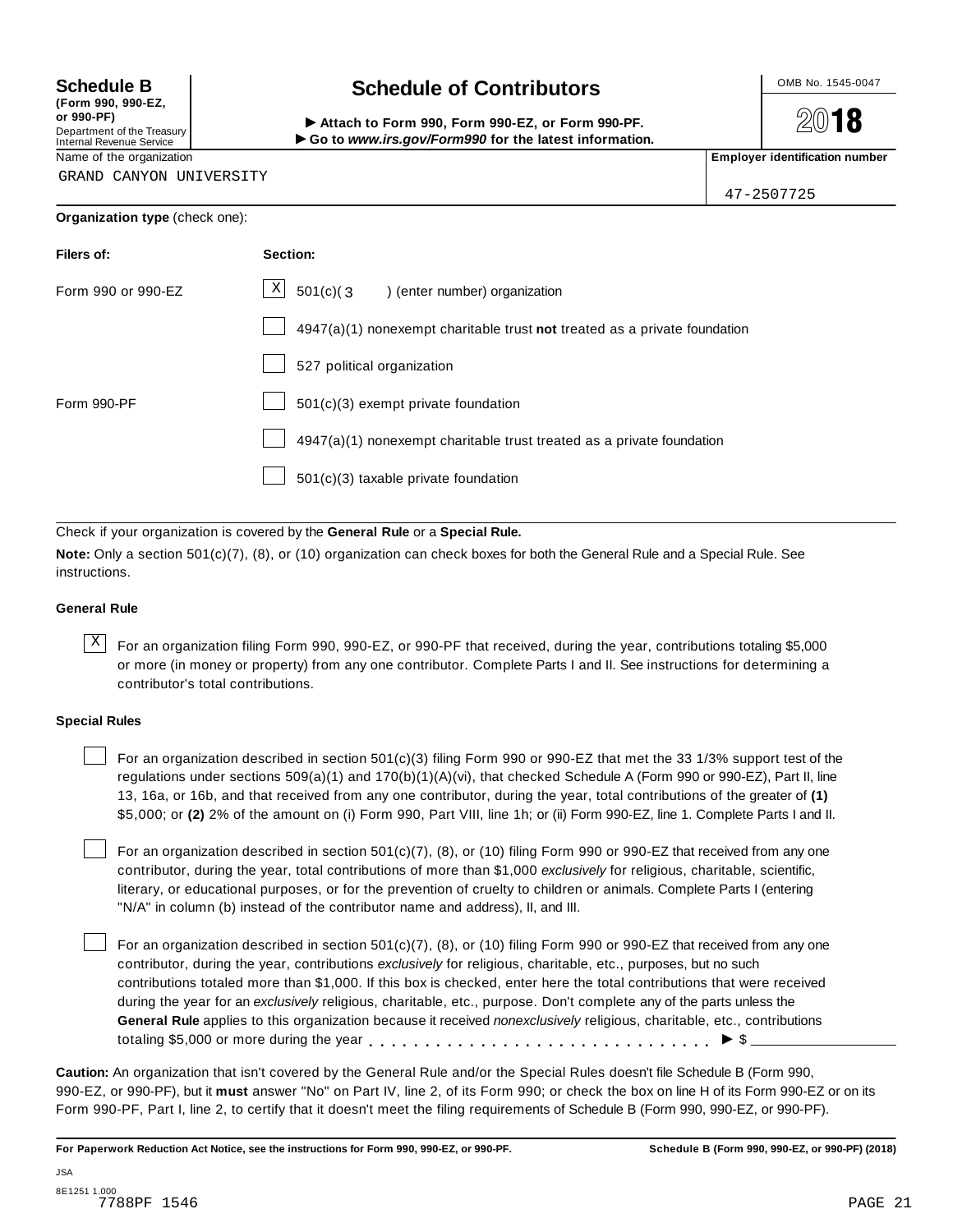$\overline{\phantom{0}}$ 

| (a)<br>No. | (b)<br>Name, address, and ZIP + 4 | (c)<br><b>Total contributions</b> | (d)<br>Type of contribution                                                                     |
|------------|-----------------------------------|-----------------------------------|-------------------------------------------------------------------------------------------------|
| 1          |                                   | 361,584,861.<br>$\frac{1}{2}$     | Person<br>Payroll<br>$\mathbf X$<br>Noncash<br>(Complete Part II for<br>noncash contributions.) |
| (a)<br>No. | (b)<br>Name, address, and ZIP + 4 | (c)<br><b>Total contributions</b> | (d)<br>Type of contribution                                                                     |
| 2          |                                   | 30,000.<br>$\mathcal{S}$ .        | Χ<br>Person<br>Payroll<br>Noncash<br>(Complete Part II for<br>noncash contributions.)           |
| (a)<br>No. | (b)<br>Name, address, and ZIP + 4 | (c)<br><b>Total contributions</b> | (d)<br>Type of contribution                                                                     |
| 3          |                                   | 78,599.<br>$\frac{1}{2}$          | Х<br>Person<br>Payroll<br>Noncash<br>(Complete Part II for<br>noncash contributions.)           |
| (a)<br>No. | (b)<br>Name, address, and ZIP + 4 | (c)<br><b>Total contributions</b> | (d)<br>Type of contribution                                                                     |
| 4          |                                   | 14,953.<br>\$                     | Χ<br>Person<br>Payroll<br>Noncash<br>(Complete Part II for<br>noncash contributions.)           |
| (a)<br>No. | (b)<br>Name, address, and ZIP + 4 | (c)<br><b>Total contributions</b> | (d)<br>Type of contribution                                                                     |
| 5          |                                   | 25,000.<br>\$                     | Χ<br>Person<br>Payroll<br><b>Noncash</b><br>(Complete Part II for<br>noncash contributions.)    |
| (a)<br>No. | (b)<br>Name, address, and ZIP + 4 | (c)<br><b>Total contributions</b> | (d)<br>Type of contribution                                                                     |
| 6          |                                   | 5,000.<br>\$                      | Χ<br>Person<br>Payroll<br>Noncash<br>(Complete Part II for<br>noncash contributions.)           |

Employer identification number<br>47-2507725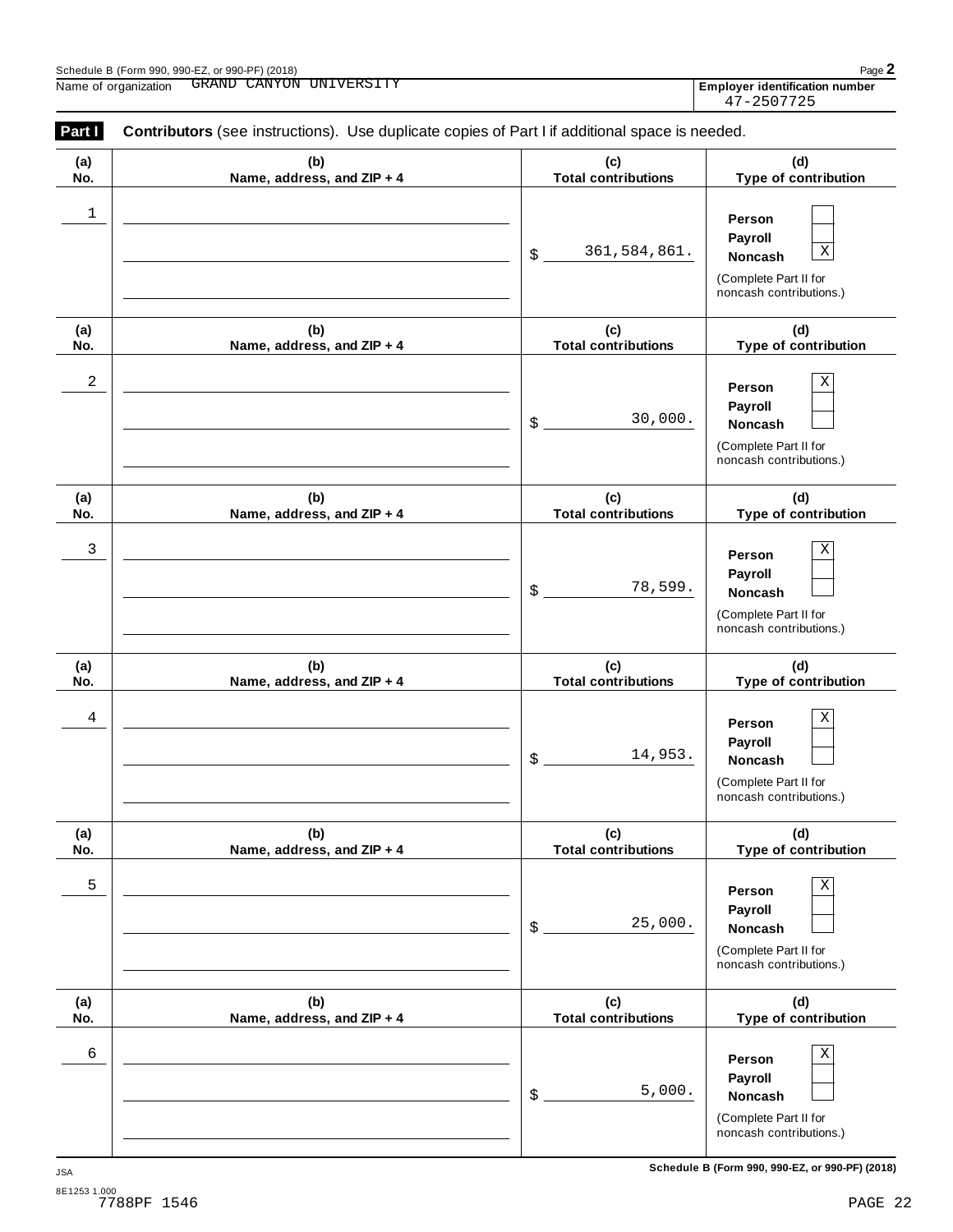| Schedule B (Form 990, 990-EZ, or 990-PF) (2018) |                         | Page $\angle$                         |
|-------------------------------------------------|-------------------------|---------------------------------------|
| Name of organization                            | GRAND CANYON UNIVERSITY | <b>Employer identification number</b> |
|                                                 |                         | 47-2507725                            |

| Part I     | Contributors (see instructions). Use duplicate copies of Part I if additional space is needed. |                                   |                                                                                                 |  |  |  |
|------------|------------------------------------------------------------------------------------------------|-----------------------------------|-------------------------------------------------------------------------------------------------|--|--|--|
| (a)<br>No. | (b)<br>Name, address, and ZIP + 4                                                              | (c)<br><b>Total contributions</b> | (d)<br>Type of contribution                                                                     |  |  |  |
| 7          |                                                                                                | 10,000.<br>\$                     | X<br>Person<br>Payroll<br>Noncash<br>(Complete Part II for<br>noncash contributions.)           |  |  |  |
| (a)<br>No. | (b)<br>Name, address, and ZIP + 4                                                              | (c)<br><b>Total contributions</b> | (d)<br>Type of contribution                                                                     |  |  |  |
| 8          |                                                                                                | 5,000.<br>\$                      | X<br>Person<br>Payroll<br>Noncash<br>(Complete Part II for<br>noncash contributions.)           |  |  |  |
| (a)<br>No. | (b)<br>Name, address, and ZIP + 4                                                              | (c)<br><b>Total contributions</b> | (d)<br>Type of contribution                                                                     |  |  |  |
| 9          |                                                                                                | 25,000.<br>\$                     | X<br>Person<br>Payroll<br>Noncash<br>(Complete Part II for<br>noncash contributions.)           |  |  |  |
| (a)<br>No. | (b)<br>Name, address, and ZIP + 4                                                              | (c)<br><b>Total contributions</b> | (d)<br>Type of contribution                                                                     |  |  |  |
| 10         |                                                                                                | 38,538.<br>\$                     | Person<br>Payroll<br>$\mathbf X$<br>Noncash<br>(Complete Part II for<br>noncash contributions.) |  |  |  |
| (a)<br>No. | (b)<br>Name, address, and ZIP + 4                                                              | (c)<br><b>Total contributions</b> | (d)<br>Type of contribution                                                                     |  |  |  |
| $11\,$     |                                                                                                | 38,538.<br>\$                     | Person<br>Payroll<br>$\mathbf X$<br>Noncash<br>(Complete Part II for<br>noncash contributions.) |  |  |  |
| (a)<br>No. | (b)<br>Name, address, and ZIP + 4                                                              | (c)<br><b>Total contributions</b> | (d)<br>Type of contribution                                                                     |  |  |  |
| 12         |                                                                                                | 20,000.<br>\$                     | Χ<br>Person<br>Payroll<br>Noncash<br>(Complete Part II for<br>noncash contributions.)           |  |  |  |

**Schedule B (Form 990, 990-EZ, or 990-PF) (2018)** JSA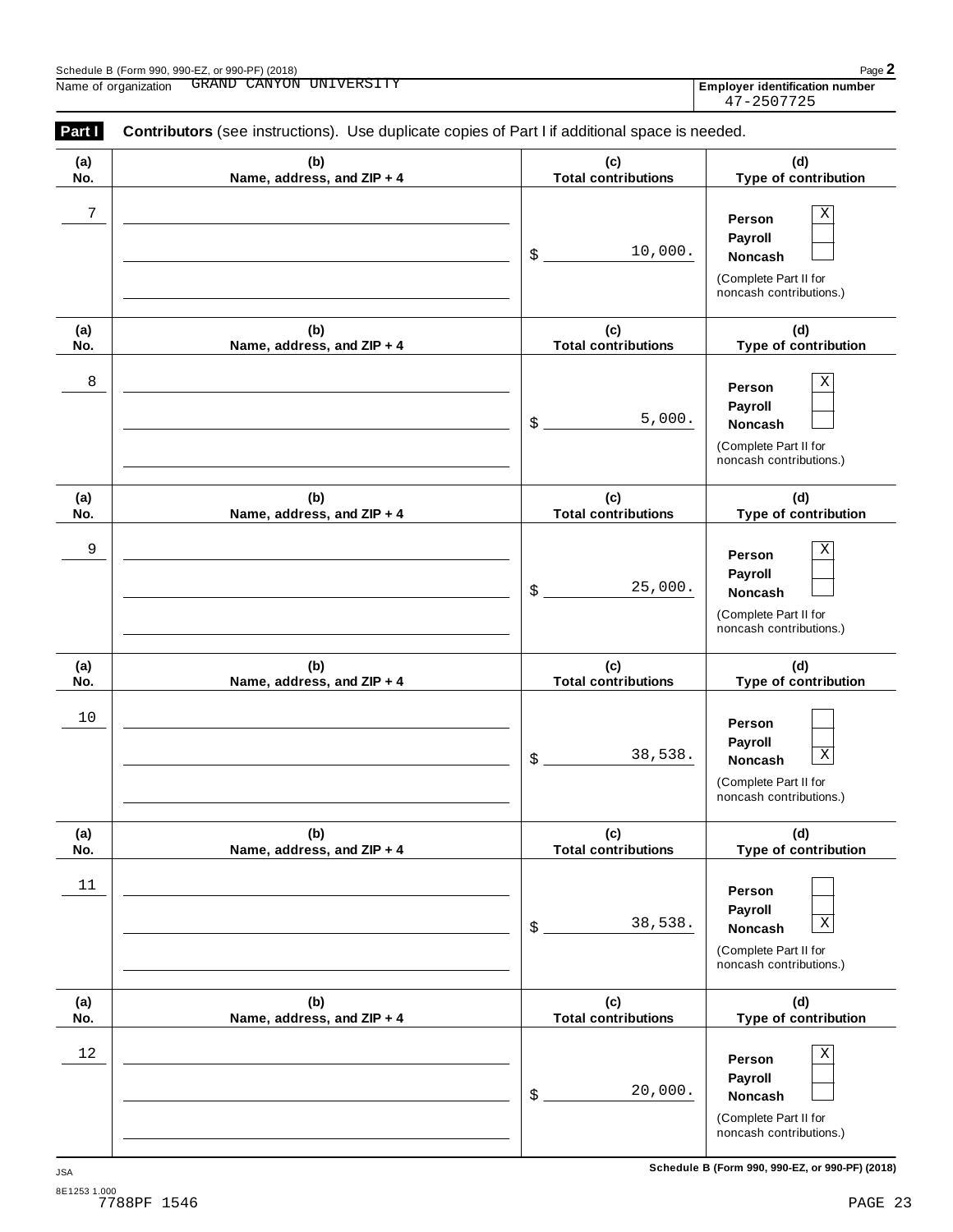| (a)        | (b)                               | (c)                                  | (d)                                                                                                    |
|------------|-----------------------------------|--------------------------------------|--------------------------------------------------------------------------------------------------------|
| No.        | Name, address, and ZIP + 4        | <b>Total contributions</b>           | Type of contribution                                                                                   |
| 13         |                                   | 100,000.<br>$\$\$                    | $\mathbf X$<br>Person<br>Payroll<br>Noncash<br>(Complete Part II for<br>noncash contributions.)        |
| (a)<br>No. | (b)<br>Name, address, and ZIP + 4 | (c)<br><b>Total contributions</b>    | (d)<br>Type of contribution                                                                            |
| 14         |                                   | 7,290.<br>$\mathsf{\$}$              | $\mathbf X$<br>Person<br>Payroll<br>Noncash<br>(Complete Part II for<br>noncash contributions.)        |
| (a)<br>No. | (b)<br>Name, address, and ZIP + 4 | (c)<br><b>Total contributions</b>    | (d)<br>Type of contribution                                                                            |
| 15         |                                   | 15,000.<br>$\boldsymbol{\mathsf{S}}$ | $\mathbf X$<br>Person<br>Payroll<br>Noncash<br>(Complete Part II for<br>noncash contributions.)        |
| (a)<br>No. | (b)<br>Name, address, and ZIP + 4 | (c)<br><b>Total contributions</b>    | (d)<br>Type of contribution                                                                            |
| 16         |                                   | 15,000.<br>$\$\$                     | $\mathbf X$<br>Person<br>Payroll<br>Noncash<br>(Complete Part II for<br>noncash contributions.)        |
| (a)<br>No. | (b)<br>Name, address, and ZIP + 4 | (c)<br><b>Total contributions</b>    | (d)<br>Type of contribution                                                                            |
| $17$       |                                   | 28,200.<br>\$                        | $\mathbf X$<br>Person<br>Payroll<br><b>Noncash</b><br>(Complete Part II for<br>noncash contributions.) |
| (a)<br>No. | (b)<br>Name, address, and ZIP + 4 | (c)<br><b>Total contributions</b>    | (d)<br>Type of contribution                                                                            |
| $18$       |                                   | 60,750.<br>\$                        | Χ<br>Person<br>Payroll<br>Noncash<br>(Complete Part II for<br>noncash contributions.)                  |

**Part <b>I** Contributors (see instructions). Use duplicate copies of Part I if additional space is needed.

**Schedule B (Form 990, 990-EZ, or 990-PF) (2018)** JSA 8E1253 1.000 7788PF 1546 PAGE 24

| <b>Employer identification re-</b> |  |
|------------------------------------|--|
| 47-2507725                         |  |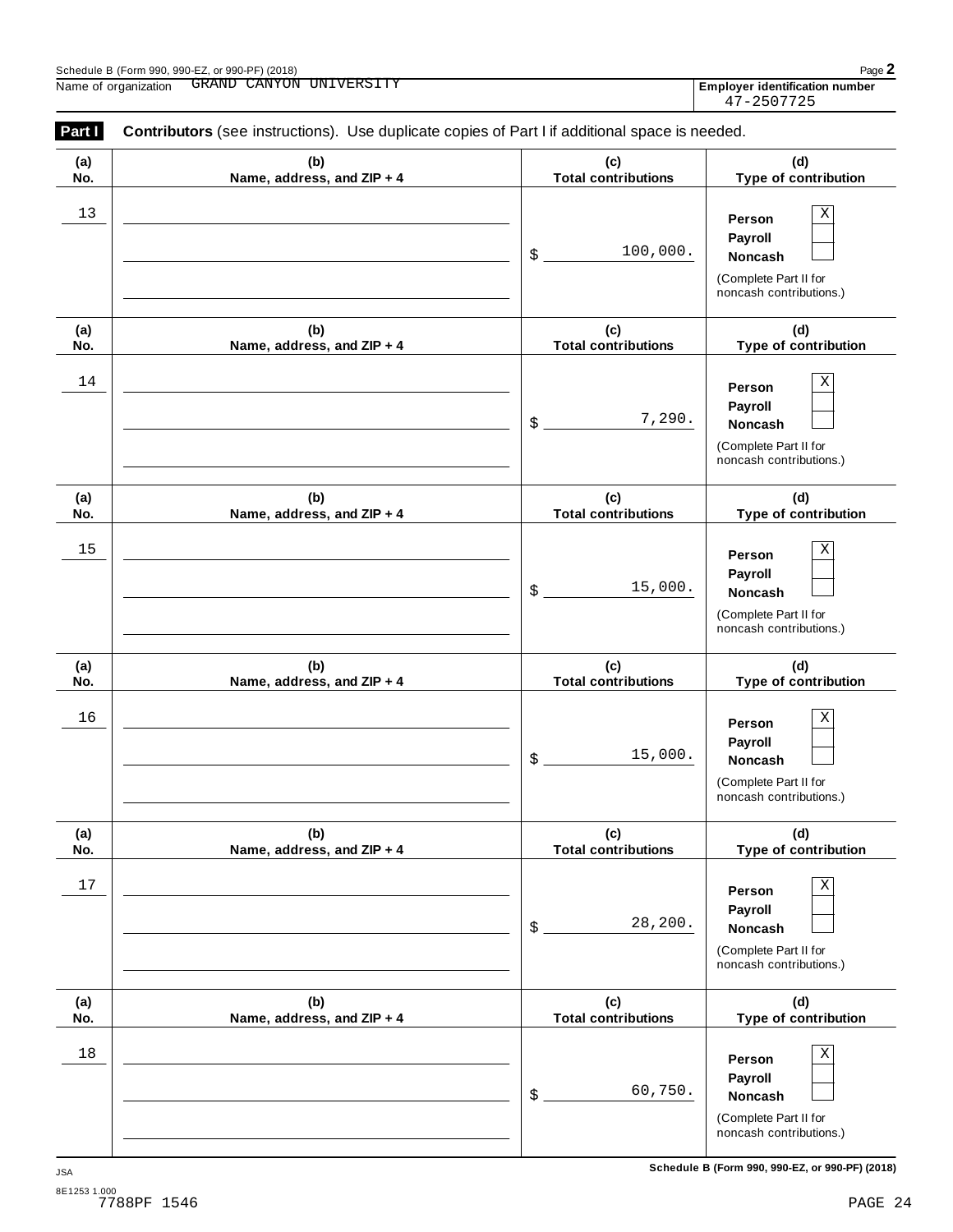| (a)  | (b)                        | (c)                          | (d)                                                                                   |
|------|----------------------------|------------------------------|---------------------------------------------------------------------------------------|
| No.  | Name, address, and ZIP + 4 | <b>Total contributions</b>   | Type of contribution                                                                  |
| 19   |                            | 19,000.<br>$\boldsymbol{\$}$ | Χ<br>Person<br>Payroll<br>Noncash<br>(Complete Part II for<br>noncash contributions.) |
| (a)  | (b)                        | (c)                          | (d)                                                                                   |
| No.  | Name, address, and ZIP + 4 | <b>Total contributions</b>   | Type of contribution                                                                  |
| $20$ |                            | 24,180.<br>$\boldsymbol{\$}$ | Χ<br>Person<br>Payroll<br>Noncash<br>(Complete Part II for<br>noncash contributions.) |
| (a)  | (b)                        | (c)                          | (d)                                                                                   |
| No.  | Name, address, and ZIP + 4 | <b>Total contributions</b>   | Type of contribution                                                                  |
| 21   |                            | 7,499.<br>\$                 | Χ<br>Person<br>Payroll<br>Noncash<br>(Complete Part II for<br>noncash contributions.) |
| (a)  | (b)                        | (c)                          | (d)                                                                                   |
| No.  | Name, address, and ZIP + 4 | <b>Total contributions</b>   | Type of contribution                                                                  |
| 22   |                            | 6,101.<br>\$                 | Χ<br>Person<br>Payroll<br>Noncash<br>(Complete Part II for<br>noncash contributions.) |
| (a)  | (b)                        | (c)                          | (d)                                                                                   |
| No.  | Name, address, and ZIP + 4 | <b>Total contributions</b>   | Type of contribution                                                                  |
| 23   |                            | 5,467.<br>\$                 | Χ<br>Person<br>Payroll<br>Noncash<br>(Complete Part II for<br>noncash contributions.) |
| (a)  | (b)                        | (c)                          | (d)                                                                                   |
| No.  | Name, address, and ZIP + 4 | <b>Total contributions</b>   | Type of contribution                                                                  |
|      |                            | \$                           | Person<br>Payroll<br>Noncash<br>(Complete Part II for<br>noncash contributions.)      |

Employer identification number<br>47-2507725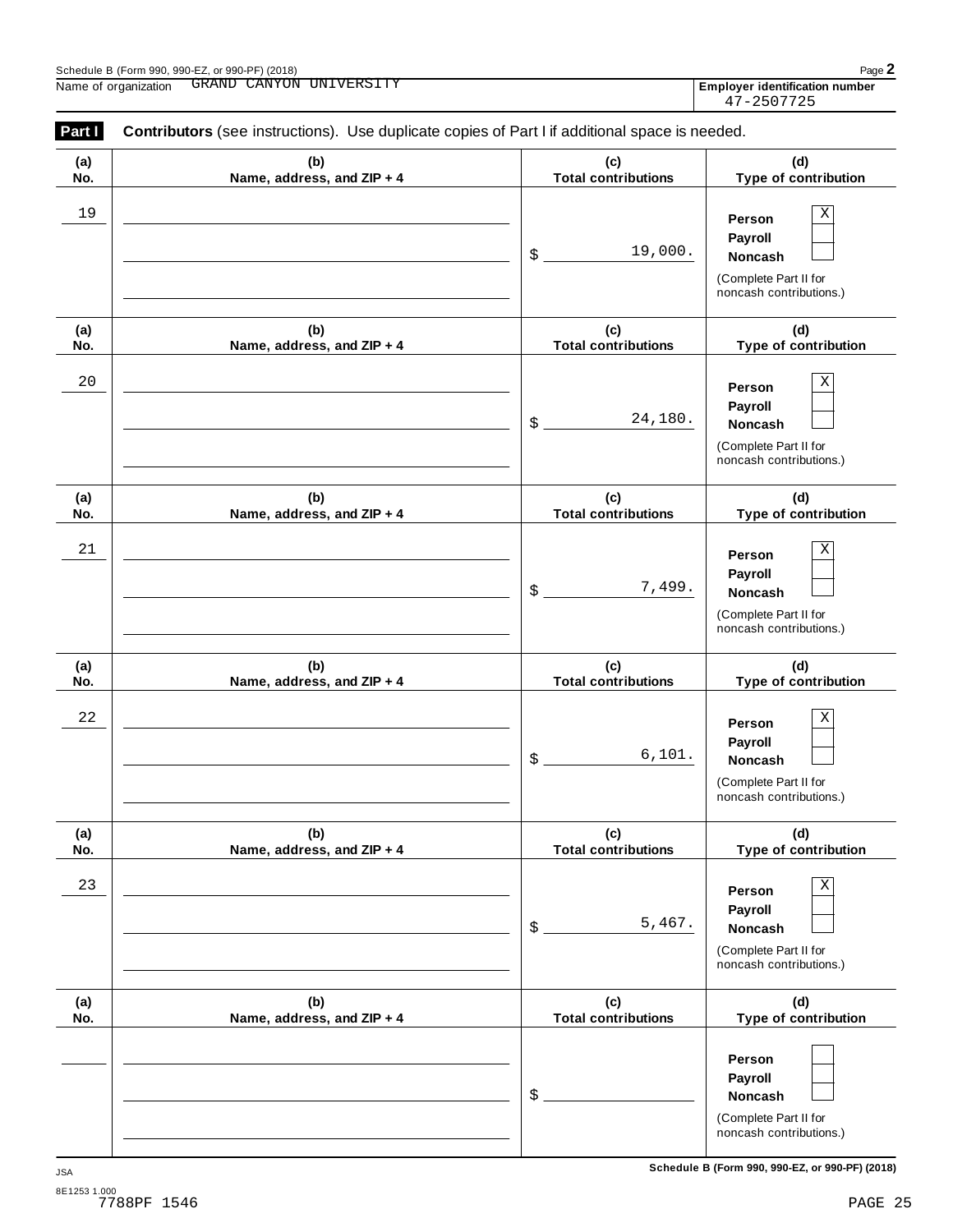| (2018)<br>$-$ or 990-PF.<br>Schedule<br>$.990-F$<br>.990.<br>'Form |  |  | Pag |   |  |  |
|--------------------------------------------------------------------|--|--|-----|---|--|--|
| . .<br>___________________________<br>_____                        |  |  |     | . |  |  |

Name of organization **Employer identification number** GRAND CANYON UNIVERSITY 47-2507725

| (a) No.<br>from<br>Part I | (b)<br>Description of noncash property given                           |                   | (c)<br>FMV (or estimate)<br>(See instructions.) | (d)<br>Date received |
|---------------------------|------------------------------------------------------------------------|-------------------|-------------------------------------------------|----------------------|
| $\mathbf{1}$              | EXCESS OF FAIR MARKET VALUE OVER<br>PURCHASE PRICE FOR ASSETS ACQUIRED |                   |                                                 |                      |
|                           |                                                                        | \$                | 361,584,861.                                    | 07/01/2018           |
| (a) No.<br>from<br>Part I | (b)<br>Description of noncash property given                           |                   | (c)<br>FMV (or estimate)<br>(See instructions.) | (d)<br>Date received |
| 10                        | SECURITIES                                                             |                   |                                                 |                      |
|                           |                                                                        | $\mathcal{S}_{-}$ | 38,538.                                         | 06/07/2019           |
| (a) No.<br>from<br>Part I | (b)<br>Description of noncash property given                           |                   | (c)<br>FMV (or estimate)<br>(See instructions.) | (d)<br>Date received |
| 11                        | SECURITIES                                                             |                   |                                                 |                      |
|                           |                                                                        | $\mathcal{L}$     | 38,538.                                         | 06/07/2019           |
| (a) No.<br>from<br>Part I | (b)<br>Description of noncash property given                           |                   | (c)<br>FMV (or estimate)<br>(See instructions.) | (d)<br>Date received |
|                           |                                                                        |                   |                                                 |                      |
|                           |                                                                        | \$                |                                                 |                      |
| (a) No.<br>from<br>Part I | (b)<br>Description of noncash property given                           |                   | (c)<br>FMV (or estimate)<br>(See instructions.) | (d)<br>Date received |
|                           |                                                                        |                   |                                                 |                      |
|                           |                                                                        | \$                |                                                 |                      |
| (a) No.<br>from<br>Part I | (b)<br>Description of noncash property given                           |                   | (c)<br>FMV (or estimate)<br>(See instructions.) | (d)<br>Date received |
|                           |                                                                        |                   |                                                 |                      |
|                           |                                                                        | \$                |                                                 |                      |

**Schedule B (Form 990, 990-EZ, or 990-PF) (2018)** JSA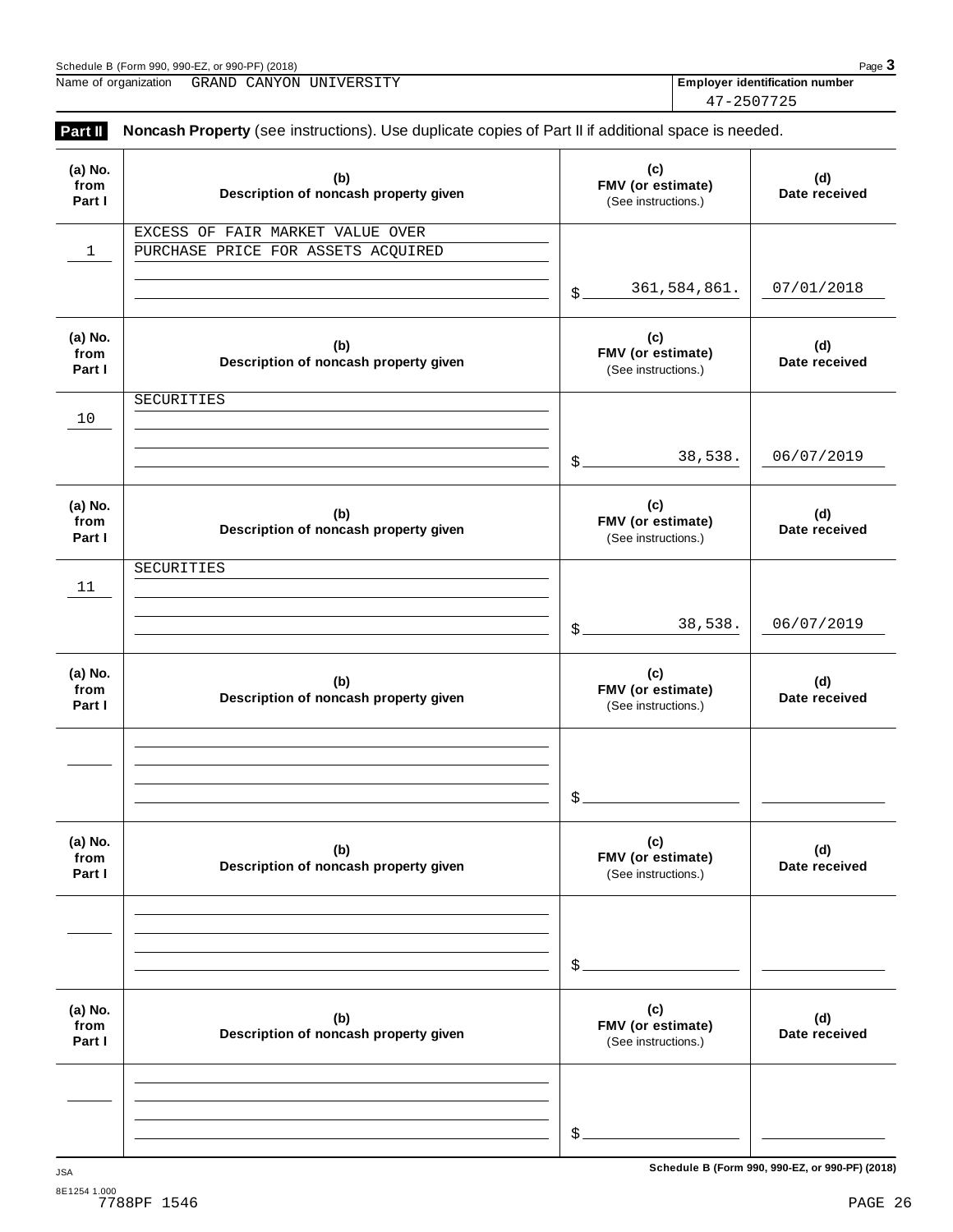| Schedule B (Form 990, 990-EZ, or 990-PF) (2018)                                                                               | Page 4                                |
|-------------------------------------------------------------------------------------------------------------------------------|---------------------------------------|
| Name of organization GRAND CANYON UNIVERSITY                                                                                  | <b>Employer identification number</b> |
|                                                                                                                               | 47-2507725                            |
| <b>Example 1.1</b> Exclusively religious charitable etc. contributions to organizations described in section 501(c)(7) (8) or |                                       |

| Part III                    | Use duplicate copies of Part III if additional space is needed. | Exclusively religious, charitable, etc., contributions to organizations described in section 501(c)(7), (8), or<br>(10) that total more than \$1,000 for the year from any one contributor. Complete columns (a) through (e) and<br>the following line entry. For organizations completing Part III, enter the total of exclusively religious, charitable, etc.,<br>contributions of \$1,000 or less for the year. (Enter this information once. See instructions.) $\blacktriangleright$ \$ |  |                                                 |  |
|-----------------------------|-----------------------------------------------------------------|----------------------------------------------------------------------------------------------------------------------------------------------------------------------------------------------------------------------------------------------------------------------------------------------------------------------------------------------------------------------------------------------------------------------------------------------------------------------------------------------|--|-------------------------------------------------|--|
| $(a)$ No.<br>from<br>Part I | (b) Purpose of gift                                             | (c) Use of gift                                                                                                                                                                                                                                                                                                                                                                                                                                                                              |  | (d) Description of how gift is held             |  |
|                             |                                                                 | (e) Transfer of gift                                                                                                                                                                                                                                                                                                                                                                                                                                                                         |  |                                                 |  |
|                             | Transferee's name, address, and ZIP + 4                         |                                                                                                                                                                                                                                                                                                                                                                                                                                                                                              |  | Relationship of transferor to transferee        |  |
| $(a)$ No.<br>from<br>Part I | (b) Purpose of gift                                             | (c) Use of gift                                                                                                                                                                                                                                                                                                                                                                                                                                                                              |  | (d) Description of how gift is held             |  |
|                             | Transferee's name, address, and ZIP + 4                         | (e) Transfer of gift                                                                                                                                                                                                                                                                                                                                                                                                                                                                         |  | Relationship of transferor to transferee        |  |
| $(a)$ No.<br>from<br>Part I | (b) Purpose of gift                                             | (c) Use of gift                                                                                                                                                                                                                                                                                                                                                                                                                                                                              |  | (d) Description of how gift is held             |  |
|                             | Transferee's name, address, and ZIP + 4                         | (e) Transfer of gift                                                                                                                                                                                                                                                                                                                                                                                                                                                                         |  | Relationship of transferor to transferee        |  |
| (a) No.<br>from             | (b) Purpose of gift                                             | (c) Use of gift                                                                                                                                                                                                                                                                                                                                                                                                                                                                              |  | (d) Description of how gift is held             |  |
| Part I                      |                                                                 |                                                                                                                                                                                                                                                                                                                                                                                                                                                                                              |  |                                                 |  |
|                             |                                                                 | (e) Transfer of gift                                                                                                                                                                                                                                                                                                                                                                                                                                                                         |  |                                                 |  |
|                             | Transferee's name, address, and ZIP + 4                         |                                                                                                                                                                                                                                                                                                                                                                                                                                                                                              |  | Relationship of transferor to transferee        |  |
| <b>JSA</b>                  |                                                                 |                                                                                                                                                                                                                                                                                                                                                                                                                                                                                              |  | Schedule B (Form 990, 990-EZ, or 990-PF) (2018) |  |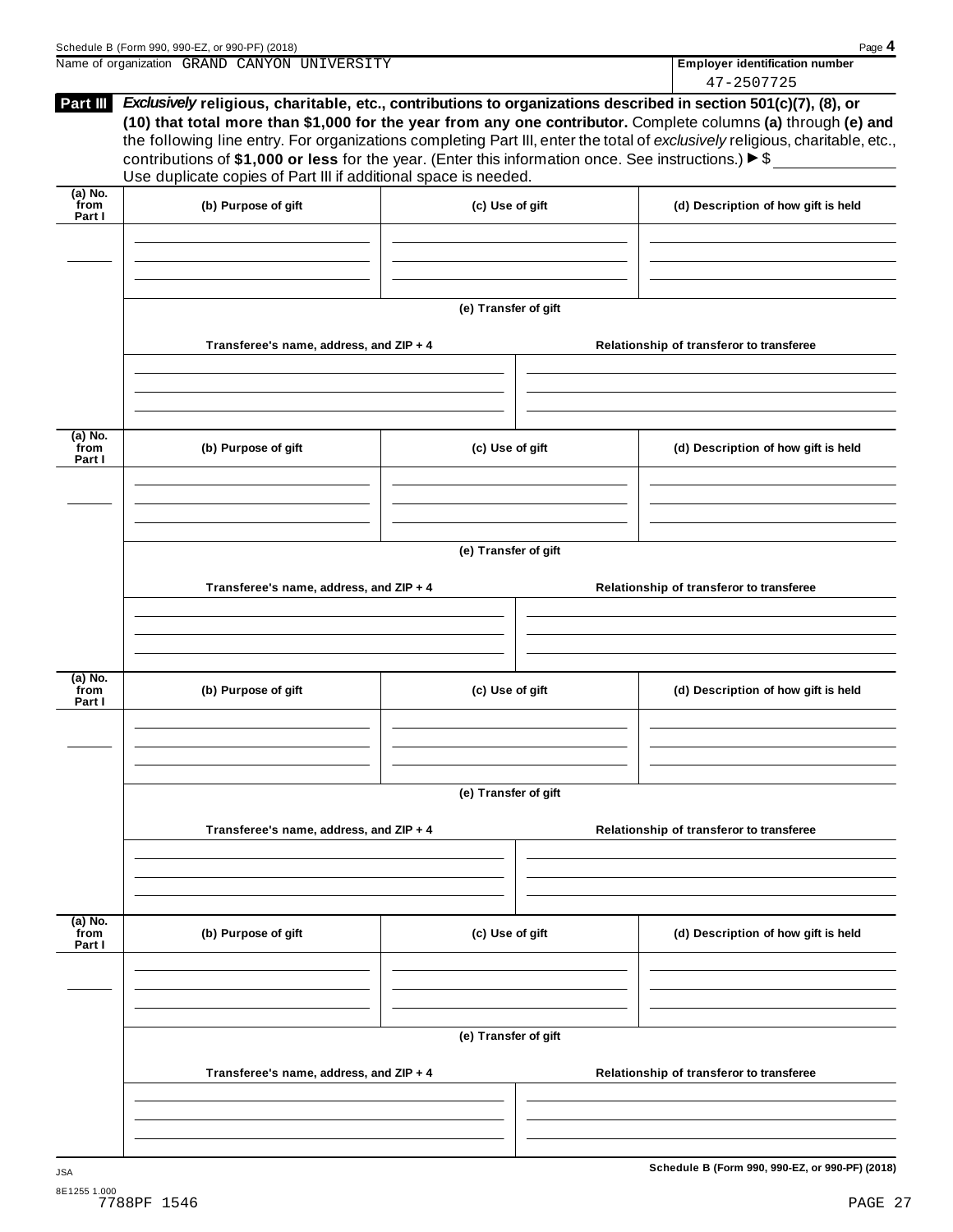| <b>SCHEDULE D</b> |  |
|-------------------|--|
| (Form 990)        |  |

# SCHEDULE D<br>
Supplemental Financial Statements<br>
Form 990)<br>
Part IV, line 6, 7, 8, 9, 10, 11a, 11b, 11c, 11d, 11e, 11f, 12a, or 12b.<br>
Part IV, line 6, 7, 8, 9, 10, 11a, 11b, 11c, 11d, 11e, 11f, 12a, or 12b.

Department of the Treasury **I Attach 1990.** The S. 7, 8, 9, 10, 11a, 11b, 11c, 11d, 11e, 11f, 12a, or 12b.<br> **Department of the Treasury Inches Containery Containery Containery Containery Containery Containery** 

**Department of the Treasury**<br>Internal Revenue Service **inclusion** → Go to *www.irs.gov/Form990* for instructions and the latest information. **Inspection** 

| Name of the organization |  |
|--------------------------|--|
|                          |  |

|    | Name of the organization                                                                                                                                                                                                       |                         | <b>Employer identification number</b>              |
|----|--------------------------------------------------------------------------------------------------------------------------------------------------------------------------------------------------------------------------------|-------------------------|----------------------------------------------------|
|    | GRAND CANYON UNIVERSITY                                                                                                                                                                                                        |                         | 47-2507725                                         |
|    | Organizations Maintaining Donor Advised Funds or Other Similar Funds or Accounts.<br>Part I                                                                                                                                    |                         |                                                    |
|    | Complete if the organization answered "Yes" on Form 990, Part IV, line 6.                                                                                                                                                      |                         |                                                    |
|    |                                                                                                                                                                                                                                | (a) Donor advised funds | (b) Funds and other accounts                       |
| 1  | Total number at end of year                                                                                                                                                                                                    |                         |                                                    |
| 2  | Aggregate value of contributions to (during year)                                                                                                                                                                              |                         |                                                    |
|    |                                                                                                                                                                                                                                |                         |                                                    |
| 3  | Aggregate value of grants from (during year)                                                                                                                                                                                   |                         |                                                    |
| 4  | Aggregate value at end of year                                                                                                                                                                                                 |                         |                                                    |
| 5  | Did the organization inform all donors and donor advisors in writing that the assets held in donor advised                                                                                                                     |                         | <b>Yes</b><br>No                                   |
|    | funds are the organization's property, subject to the organization's exclusive legal control?                                                                                                                                  |                         |                                                    |
| 6  | Did the organization inform all grantees, donors, and donor advisors in writing that grant funds can be used                                                                                                                   |                         |                                                    |
|    | only for charitable purposes and not for the benefit of the donor or donor advisor, or for any other purpose                                                                                                                   |                         |                                                    |
|    |                                                                                                                                                                                                                                |                         | <b>Yes</b><br>No                                   |
|    | Part II<br><b>Conservation Easements.</b>                                                                                                                                                                                      |                         |                                                    |
|    | Complete if the organization answered "Yes" on Form 990, Part IV, line 7.                                                                                                                                                      |                         |                                                    |
| 1  | Purpose(s) of conservation easements held by the organization (check all that apply).                                                                                                                                          |                         |                                                    |
|    | Preservation of land for public use (e.g., recreation or education)                                                                                                                                                            |                         | Preservation of a historically important land area |
|    | Protection of natural habitat                                                                                                                                                                                                  |                         | Preservation of a certified historic structure     |
|    | Preservation of open space                                                                                                                                                                                                     |                         |                                                    |
| 2  | Complete lines 2a through 2d if the organization held a qualified conservation contribution in the form of a conservation                                                                                                      |                         |                                                    |
|    | easement on the last day of the tax year.                                                                                                                                                                                      |                         | Held at the End of the Tax Year                    |
| a  |                                                                                                                                                                                                                                |                         | 2a                                                 |
| b  | Total acreage restricted by conservation easements                                                                                                                                                                             |                         | 2b                                                 |
| с  | Number of conservation easements on a certified historic structure included in (a)                                                                                                                                             |                         | 2с                                                 |
| d  | Number of conservation easements included in (c) acquired after 7/25/06, and not on a                                                                                                                                          |                         |                                                    |
|    |                                                                                                                                                                                                                                |                         | 2d                                                 |
| 3  | Number of conservation easements modified, transferred, released, extinguished, or terminated by the organization during the                                                                                                   |                         |                                                    |
|    | tax year $\blacktriangleright$ ____                                                                                                                                                                                            |                         |                                                    |
| 4  | Number of states where property subject to conservation easement is located ▶ _____                                                                                                                                            |                         |                                                    |
| 5  | Does the organization have a written policy regarding the periodic monitoring, inspection, handling of                                                                                                                         |                         |                                                    |
|    |                                                                                                                                                                                                                                |                         | Yes<br>No                                          |
| 6  | Staff and volunteer hours devoted to monitoring, inspecting, handling of violations, and enforcing conservation easements during the year                                                                                      |                         |                                                    |
|    |                                                                                                                                                                                                                                |                         |                                                    |
| 7  | Amount of expenses incurred in monitoring, inspecting, handling of violations, and enforcing conservation easements during the year                                                                                            |                         |                                                    |
|    | ▶s                                                                                                                                                                                                                             |                         |                                                    |
| 8  | Does each conservation easement reported on line 2(d) above satisfy the requirements of section 170(h)(4)(B)(i)                                                                                                                |                         |                                                    |
|    |                                                                                                                                                                                                                                |                         |                                                    |
| 9  | In Part XIII, describe how the organization reports conservation easements in its revenue and expense statement, and                                                                                                           |                         |                                                    |
|    | balance sheet, and include, if applicable, the text of the footnote to the organization's financial statements that describes the                                                                                              |                         |                                                    |
|    | organization's accounting for conservation easements.                                                                                                                                                                          |                         |                                                    |
|    | Organizations Maintaining Collections of Art, Historical Treasures, or Other Similar Assets.<br>Part III                                                                                                                       |                         |                                                    |
|    | Complete if the organization answered "Yes" on Form 990, Part IV, line 8.                                                                                                                                                      |                         |                                                    |
| 1a |                                                                                                                                                                                                                                |                         |                                                    |
|    | If the organization elected, as permitted under SFAS 116 (ASC 958), not to report in its revenue statement and balance sheet works of art, historical treasures, or other similar assets held for public exhibition, education |                         |                                                    |
|    |                                                                                                                                                                                                                                |                         |                                                    |
| b  | If the organization elected, as permitted under SFAS 116 (ASC 958), to report in its revenue statement and balance sheet                                                                                                       |                         |                                                    |
|    | works of art, historical treasures, or other similar assets held for public exhibition, education, or research in furtherance of<br>public service, provide the following amounts relating to these items:                     |                         |                                                    |
|    |                                                                                                                                                                                                                                |                         |                                                    |
|    |                                                                                                                                                                                                                                |                         |                                                    |
|    |                                                                                                                                                                                                                                |                         |                                                    |
| 2  | If the organization received or held works of art, historical treasures, or other similar assets for financial gain, provide the                                                                                               |                         |                                                    |
|    | following amounts required to be reported under SFAS 116 (ASC 958) relating to these items:                                                                                                                                    |                         |                                                    |
| а  |                                                                                                                                                                                                                                |                         |                                                    |
| b  |                                                                                                                                                                                                                                |                         |                                                    |

**For Paperwork Reduction Act Notice, see the Instructions for Form 990. Schedule D (Form 990) 2018**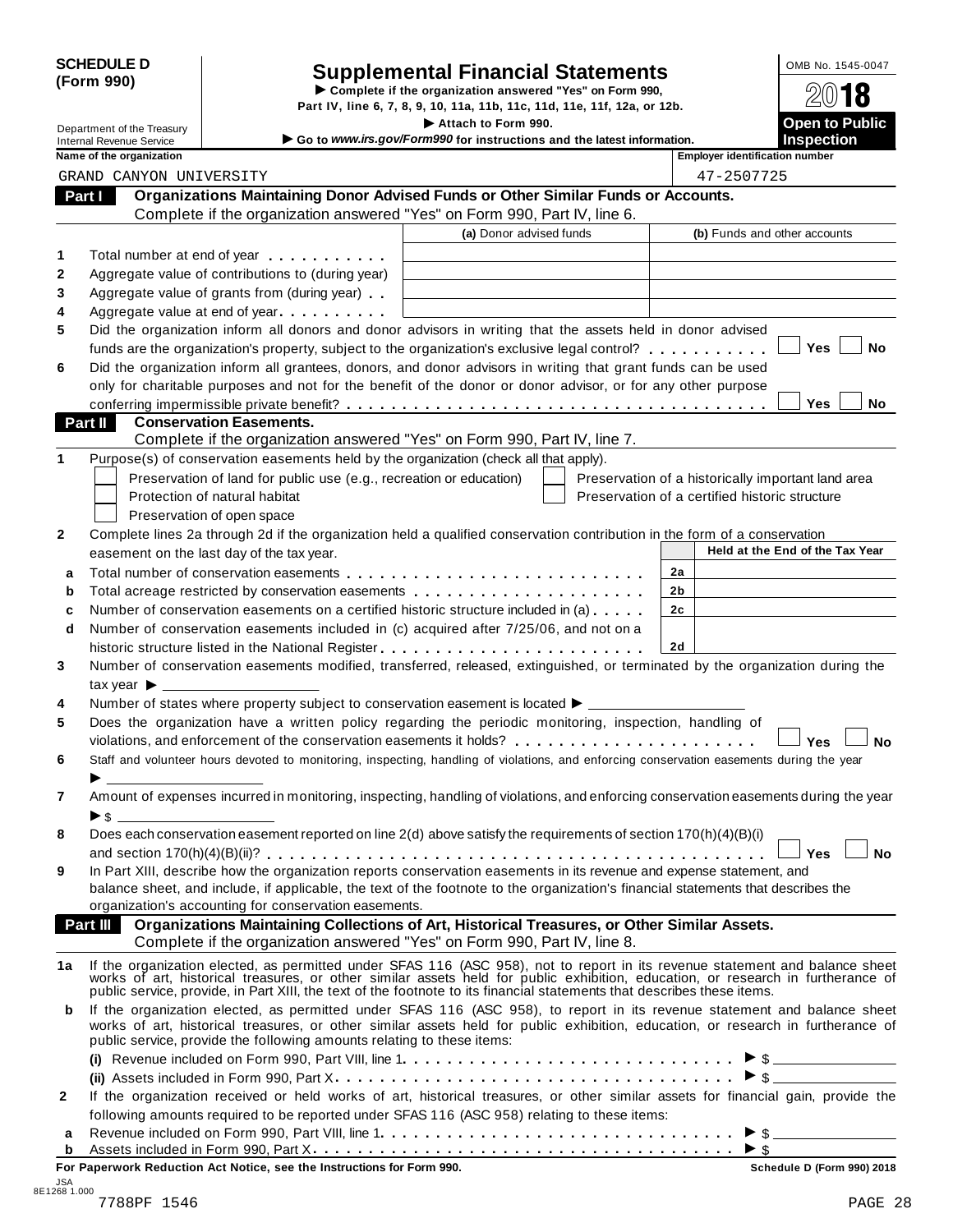GRAND CANYON UNIVERSITY 47-2507725

|    | Schedule D (Form 990) 2018                                                                                                                                                                                                          |                  |                                         |                                    |                    |                                                                                                                                                                                                                                      |                   |                     | Page 2 |
|----|-------------------------------------------------------------------------------------------------------------------------------------------------------------------------------------------------------------------------------------|------------------|-----------------------------------------|------------------------------------|--------------------|--------------------------------------------------------------------------------------------------------------------------------------------------------------------------------------------------------------------------------------|-------------------|---------------------|--------|
|    | Organizations Maintaining Collections of Art, Historical Treasures, or Other Similar Assets (continued)<br><b>Part III</b>                                                                                                          |                  |                                         |                                    |                    |                                                                                                                                                                                                                                      |                   |                     |        |
| 3  | Using the organization's acquisition, accession, and other records, check any of the following that are a significant use of its                                                                                                    |                  |                                         |                                    |                    |                                                                                                                                                                                                                                      |                   |                     |        |
|    | collection items (check all that apply):                                                                                                                                                                                            |                  |                                         |                                    |                    |                                                                                                                                                                                                                                      |                   |                     |        |
| a  | Public exhibition                                                                                                                                                                                                                   |                  | d                                       | Loan or exchange programs          |                    |                                                                                                                                                                                                                                      |                   |                     |        |
| b  | Scholarly research                                                                                                                                                                                                                  |                  | е                                       |                                    |                    | Other <u>the contract of the contract of the contract of the contract of the contract of the contract of the contract of the contract of the contract of the contract of the contract of the contract of the contract of the con</u> |                   |                     |        |
| c  | Preservation for future generations                                                                                                                                                                                                 |                  |                                         |                                    |                    |                                                                                                                                                                                                                                      |                   |                     |        |
|    | Provide a description of the organization's collections and explain how they further the organization's exempt purpose in Part                                                                                                      |                  |                                         |                                    |                    |                                                                                                                                                                                                                                      |                   |                     |        |
|    | XIII.                                                                                                                                                                                                                               |                  |                                         |                                    |                    |                                                                                                                                                                                                                                      |                   |                     |        |
| 5  | During the year, did the organization solicit or receive donations of art, historical treasures, or other similar                                                                                                                   |                  |                                         |                                    |                    |                                                                                                                                                                                                                                      |                   |                     |        |
|    | assets to be sold to raise funds rather than to be maintained as part of the organization's collection?                                                                                                                             |                  |                                         |                                    |                    |                                                                                                                                                                                                                                      | <b>Yes</b>        |                     | No     |
|    | <b>Escrow and Custodial Arrangements.</b><br><b>Part IV</b>                                                                                                                                                                         |                  |                                         |                                    |                    |                                                                                                                                                                                                                                      |                   |                     |        |
|    | Complete if the organization answered "Yes" on Form 990, Part IV, line 9, or reported an amount on Form                                                                                                                             |                  |                                         |                                    |                    |                                                                                                                                                                                                                                      |                   |                     |        |
|    | 990, Part X, line 21.                                                                                                                                                                                                               |                  |                                         |                                    |                    |                                                                                                                                                                                                                                      |                   |                     |        |
|    | 1a Is the organization an agent, trustee, custodian or other intermediary for contributions or other assets not                                                                                                                     |                  |                                         |                                    |                    |                                                                                                                                                                                                                                      |                   |                     |        |
|    |                                                                                                                                                                                                                                     |                  |                                         |                                    |                    |                                                                                                                                                                                                                                      | Yes               |                     | No     |
| b  | If "Yes," explain the arrangement in Part XIII and complete the following table:                                                                                                                                                    |                  |                                         |                                    |                    |                                                                                                                                                                                                                                      |                   |                     |        |
|    |                                                                                                                                                                                                                                     |                  |                                         |                                    |                    |                                                                                                                                                                                                                                      | Amount            |                     |        |
|    |                                                                                                                                                                                                                                     |                  |                                         |                                    |                    |                                                                                                                                                                                                                                      |                   |                     |        |
| c  |                                                                                                                                                                                                                                     |                  |                                         | 1c                                 |                    |                                                                                                                                                                                                                                      |                   |                     |        |
|    |                                                                                                                                                                                                                                     |                  |                                         |                                    | 1d                 |                                                                                                                                                                                                                                      |                   |                     |        |
| е  |                                                                                                                                                                                                                                     |                  |                                         |                                    | 1е                 |                                                                                                                                                                                                                                      |                   |                     |        |
|    |                                                                                                                                                                                                                                     |                  |                                         | 1f                                 |                    |                                                                                                                                                                                                                                      |                   |                     |        |
| 2a | Did the organization include an amount on Form 990, Part X, line 21, for escrow or custodial account liability?                                                                                                                     |                  |                                         |                                    |                    |                                                                                                                                                                                                                                      | <b>Yes</b>        |                     | No     |
|    | b If "Yes," explain the arrangement in Part XIII. Check here if the explanation has been provided on Part XIII                                                                                                                      |                  |                                         |                                    |                    |                                                                                                                                                                                                                                      |                   |                     |        |
|    | <b>Part V</b><br><b>Endowment Funds.</b>                                                                                                                                                                                            |                  |                                         |                                    |                    |                                                                                                                                                                                                                                      |                   |                     |        |
|    | Complete if the organization answered "Yes" on Form 990, Part IV, line 10.                                                                                                                                                          |                  |                                         |                                    |                    |                                                                                                                                                                                                                                      |                   |                     |        |
|    |                                                                                                                                                                                                                                     | (a) Current year | (b) Prior year                          |                                    | (c) Two years back | (d) Three years back                                                                                                                                                                                                                 |                   | (e) Four years back |        |
| 1а | Beginning of year balance                                                                                                                                                                                                           |                  |                                         |                                    |                    |                                                                                                                                                                                                                                      |                   |                     |        |
| b  | Contributions <b>Contributions</b>                                                                                                                                                                                                  |                  |                                         |                                    |                    |                                                                                                                                                                                                                                      |                   |                     |        |
| c  | Net investment earnings, gains,                                                                                                                                                                                                     |                  |                                         |                                    |                    |                                                                                                                                                                                                                                      |                   |                     |        |
|    | and losses and the set of the set of the set of the set of the set of the set of the set of the set of the set of the set of the set of the set of the set of the set of the set of the set of the set of the set of the set o      |                  |                                         |                                    |                    |                                                                                                                                                                                                                                      |                   |                     |        |
| d  | Grants or scholarships                                                                                                                                                                                                              |                  |                                         |                                    |                    |                                                                                                                                                                                                                                      |                   |                     |        |
| е  | Other expenditures for facilities                                                                                                                                                                                                   |                  |                                         |                                    |                    |                                                                                                                                                                                                                                      |                   |                     |        |
|    | and programs $\ldots$ $\ldots$ $\ldots$ $\ldots$                                                                                                                                                                                    |                  |                                         |                                    |                    |                                                                                                                                                                                                                                      |                   |                     |        |
| f  | Administrative expenses                                                                                                                                                                                                             |                  |                                         |                                    |                    |                                                                                                                                                                                                                                      |                   |                     |        |
| g  | End of year balance                                                                                                                                                                                                                 |                  |                                         |                                    |                    |                                                                                                                                                                                                                                      |                   |                     |        |
| 2  | Provide the estimated percentage of the current year end balance (line 1g, column (a)) held as:                                                                                                                                     |                  |                                         |                                    |                    |                                                                                                                                                                                                                                      |                   |                     |        |
| а  | Board designated or quasi-endowment $\blacktriangleright$                                                                                                                                                                           |                  | ℅                                       |                                    |                    |                                                                                                                                                                                                                                      |                   |                     |        |
| b  | Permanent endowment $\blacktriangleright$                                                                                                                                                                                           | ℅                |                                         |                                    |                    |                                                                                                                                                                                                                                      |                   |                     |        |
| c  | Temporarily restricted endowment ▶                                                                                                                                                                                                  | %                |                                         |                                    |                    |                                                                                                                                                                                                                                      |                   |                     |        |
|    | The percentages on lines 2a, 2b, and 2c should equal 100%.                                                                                                                                                                          |                  |                                         |                                    |                    |                                                                                                                                                                                                                                      |                   |                     |        |
|    | 3a Are there endowment funds not in the possession of the organization that are held and administered for the                                                                                                                       |                  |                                         |                                    |                    |                                                                                                                                                                                                                                      |                   |                     |        |
|    | organization by:                                                                                                                                                                                                                    |                  |                                         |                                    |                    |                                                                                                                                                                                                                                      |                   | Yes                 | No     |
|    |                                                                                                                                                                                                                                     |                  |                                         |                                    |                    |                                                                                                                                                                                                                                      | 3a(i)             |                     |        |
|    |                                                                                                                                                                                                                                     |                  |                                         |                                    |                    |                                                                                                                                                                                                                                      | 3a(ii)            |                     |        |
| b  | If "Yes" on line 3a(ii), are the related organizations listed as required on Schedule R?                                                                                                                                            |                  |                                         |                                    |                    |                                                                                                                                                                                                                                      | 3b                |                     |        |
| 4  | Describe in Part XIII the intended uses of the organization's endowment funds.                                                                                                                                                      |                  |                                         |                                    |                    |                                                                                                                                                                                                                                      |                   |                     |        |
|    | Land, Buildings, and Equipment.<br>Complete if the organization answered "Yes" on Form 990, Part IV, line 11a. See Form 990, Part X, line 10.<br><b>Part VI</b>                                                                     |                  |                                         |                                    |                    |                                                                                                                                                                                                                                      |                   |                     |        |
|    |                                                                                                                                                                                                                                     |                  |                                         |                                    |                    |                                                                                                                                                                                                                                      |                   |                     |        |
|    | Description of property                                                                                                                                                                                                             |                  | (a) Cost or other basis<br>(investment) | (b) Cost or other basis<br>(other) |                    | (c) Accumulated<br>depreciation                                                                                                                                                                                                      | (d) Book value    |                     |        |
| 1a | $Land.$                                                                                                                                                                                                                             |                  |                                         | 86, 335, 775.                      |                    |                                                                                                                                                                                                                                      |                   | 86, 335, 775.       |        |
| b  | Buildings <b>Example 20</b> Suite 1 and 20 Suite 1 and 20 Suite 20 Suite 20 Suite 20 Suite 20 Suite 20 Suite 20 Suite 20 Suite 20 Suite 20 Suite 20 Suite 20 Suite 20 Suite 20 Suite 20 Suite 20 Suite 20 Suite 20 Suite 20 Suite 2 |                  |                                         | 817,100,262.                       |                    | 20,953,879.                                                                                                                                                                                                                          | 796,146,383.      |                     |        |
| c  | Leasehold improvements [19]                                                                                                                                                                                                         |                  |                                         | 17,047,975.                        |                    | 1, 213, 246.                                                                                                                                                                                                                         |                   | 15,834,729.         |        |
| d  | Equipment                                                                                                                                                                                                                           |                  |                                         | 66,656,849.                        |                    | 13,030,064.                                                                                                                                                                                                                          |                   | 53,626,785.         |        |
|    |                                                                                                                                                                                                                                     |                  |                                         | $\overline{221}$ , 686, 420.       |                    | 5,150,547.                                                                                                                                                                                                                           | 216, 535, 873.    |                     |        |
|    | Total. Add lines 1a through 1e. (Column (d) must equal Form 990, Part X, column (B), line 10c.).                                                                                                                                    |                  |                                         |                                    |                    |                                                                                                                                                                                                                                      | 1, 168, 479, 545. |                     |        |
|    |                                                                                                                                                                                                                                     |                  |                                         |                                    |                    | ▶                                                                                                                                                                                                                                    |                   |                     |        |

**Schedule D (Form 990) 2018**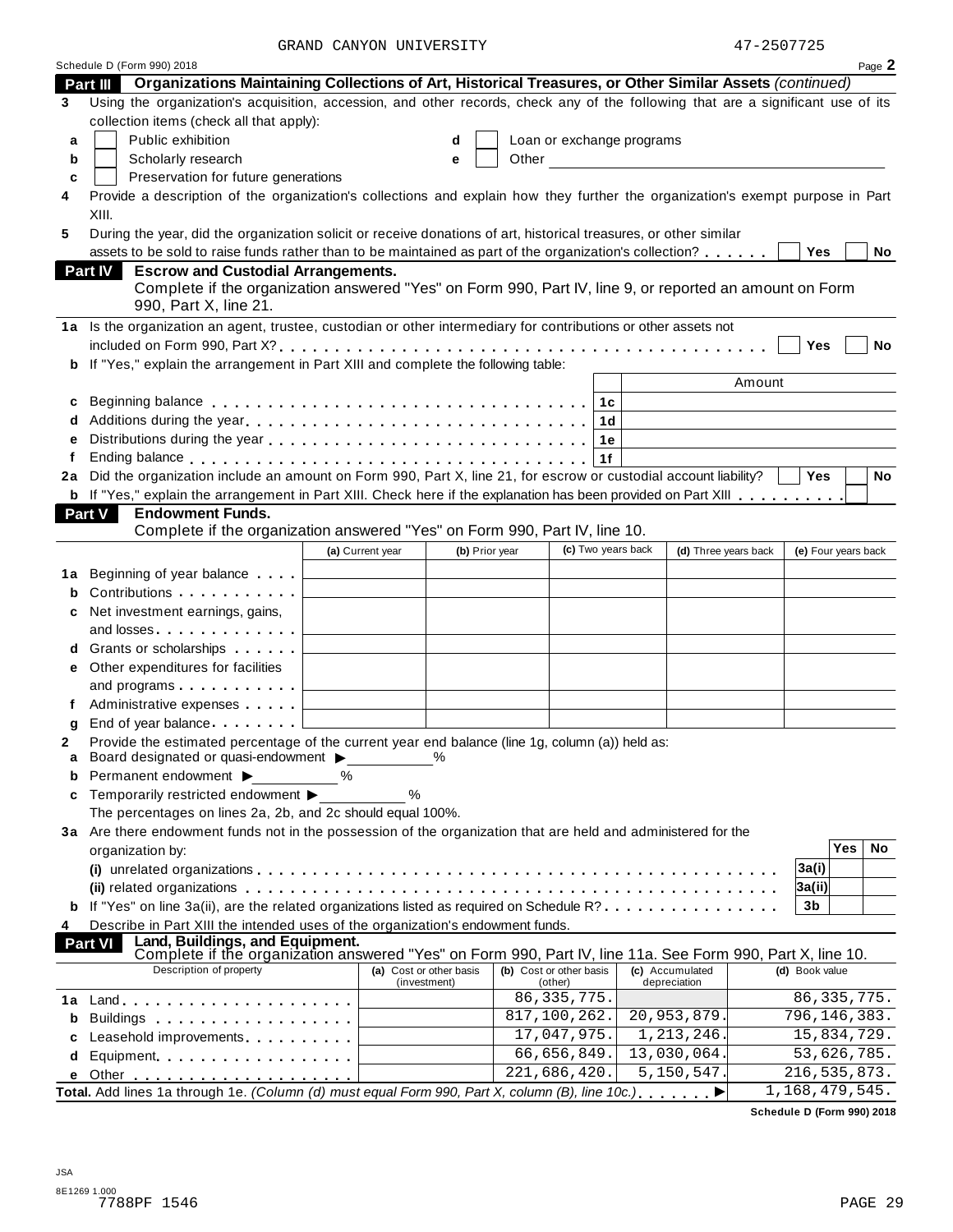| Schedule D (Form 990) 2018 |                                                                                                                                                      |                 |         | Page 3                                                       |
|----------------------------|------------------------------------------------------------------------------------------------------------------------------------------------------|-----------------|---------|--------------------------------------------------------------|
| <b>Part VII</b>            | <b>Investments - Other Securities.</b><br>Complete if the organization answered "Yes" on Form 990, Part IV, line 11b. See Form 990, Part X, line 12. |                 |         |                                                              |
|                            | (a) Description of security or category<br>(including name of security)                                                                              | (b) Book value  |         | (c) Method of valuation:<br>Cost or end-of-year market value |
|                            | (1) Financial derivatives                                                                                                                            |                 |         |                                                              |
|                            | (2) Closely-held equity interests                                                                                                                    |                 |         |                                                              |
|                            | $(3)$ Other                                                                                                                                          |                 |         |                                                              |
| (A)                        |                                                                                                                                                      |                 |         |                                                              |
| (B)                        |                                                                                                                                                      |                 |         |                                                              |
| (C)                        |                                                                                                                                                      |                 |         |                                                              |
| (D)                        |                                                                                                                                                      |                 |         |                                                              |
| (E)                        |                                                                                                                                                      |                 |         |                                                              |
| (F)                        |                                                                                                                                                      |                 |         |                                                              |
| (G)                        |                                                                                                                                                      |                 |         |                                                              |
| (H)                        |                                                                                                                                                      |                 |         |                                                              |
|                            | Total. (Column (b) must equal Form 990, Part X, col. (B) line 12.) $\blacktriangleright$                                                             |                 |         |                                                              |
| Part VIII                  | <b>Investments - Program Related.</b>                                                                                                                |                 |         |                                                              |
|                            | Complete if the organization answered "Yes" on Form 990, Part IV, line 11c. See Form 990, Part X, line 13.                                           |                 |         |                                                              |
|                            | (a) Description of investment                                                                                                                        | (b) Book value  |         | (c) Method of valuation:<br>Cost or end-of-year market value |
| (1)                        |                                                                                                                                                      |                 |         |                                                              |
| (2)                        |                                                                                                                                                      |                 |         |                                                              |
| (3)                        |                                                                                                                                                      |                 |         |                                                              |
| (4)                        |                                                                                                                                                      |                 |         |                                                              |
| (5)                        |                                                                                                                                                      |                 |         |                                                              |
| (6)                        |                                                                                                                                                      |                 |         |                                                              |
| (7)                        |                                                                                                                                                      |                 |         |                                                              |
| (8)<br>(9)                 |                                                                                                                                                      |                 |         |                                                              |
|                            | Total. (Column (b) must equal Form 990, Part X, col. (B) line 13.) $\blacktriangleright$                                                             |                 |         |                                                              |
| Part IX                    | Other Assets.                                                                                                                                        |                 |         |                                                              |
|                            | Complete if the organization answered "Yes" on Form 990, Part IV, line 11d. See Form 990, Part X, line 15.                                           |                 |         |                                                              |
|                            |                                                                                                                                                      | (a) Description |         | (b) Book value                                               |
| (1)                        |                                                                                                                                                      |                 |         |                                                              |
| (2)                        |                                                                                                                                                      |                 |         |                                                              |
| (3)                        |                                                                                                                                                      |                 |         |                                                              |
| (4)                        |                                                                                                                                                      |                 |         |                                                              |
| (5)                        |                                                                                                                                                      |                 |         |                                                              |
| (6)                        |                                                                                                                                                      |                 |         |                                                              |
| (7)                        |                                                                                                                                                      |                 |         |                                                              |
| (8)                        |                                                                                                                                                      |                 |         |                                                              |
| (9)                        |                                                                                                                                                      |                 |         |                                                              |
|                            |                                                                                                                                                      |                 |         |                                                              |
| Part X                     | <b>Other Liabilities.</b><br>Complete if the organization answered "Yes" on Form 990, Part IV, line 11e or 11f. See Form 990, Part X,<br>line 25.    |                 |         |                                                              |
| 1.                         | (a) Description of liability                                                                                                                         | (b) Book value  |         |                                                              |
|                            | (1) Federal income taxes                                                                                                                             |                 |         |                                                              |
|                            | (2) OTHER LONG TERM DEBT                                                                                                                             | 400,000         |         |                                                              |
|                            | (3) DEFERRED TI ALLOWANCE - LONG TERM                                                                                                                | 216,009.        |         |                                                              |
|                            | (4) DEFERRED RENT - LONG TERM                                                                                                                        | 138,210.        |         |                                                              |
|                            | (5) DEFERRED INVESTMENT                                                                                                                              |                 | 48,325. |                                                              |
|                            | (6) CAPITAL LEASE                                                                                                                                    |                 | 20,771  |                                                              |
| (7)                        |                                                                                                                                                      |                 |         |                                                              |
| (8)                        |                                                                                                                                                      |                 |         |                                                              |
| (9)                        |                                                                                                                                                      |                 |         |                                                              |
|                            | Total. (Column (b) must equal Form 990, Part X, col. (B) line 25.) $\blacktriangleright$                                                             | 823, 315.       |         |                                                              |
|                            |                                                                                                                                                      |                 |         |                                                              |

**2.** Liability for uncertain tax positions. In Part XIII, provide the text of the footnote to the organization's financial statements that reports the organization's liability for uncertain tax positions under FIN 48 (ASC 740). Check here ifthe text of the footnote has been provided in Part XIII

 $\boxed{\text{X}}$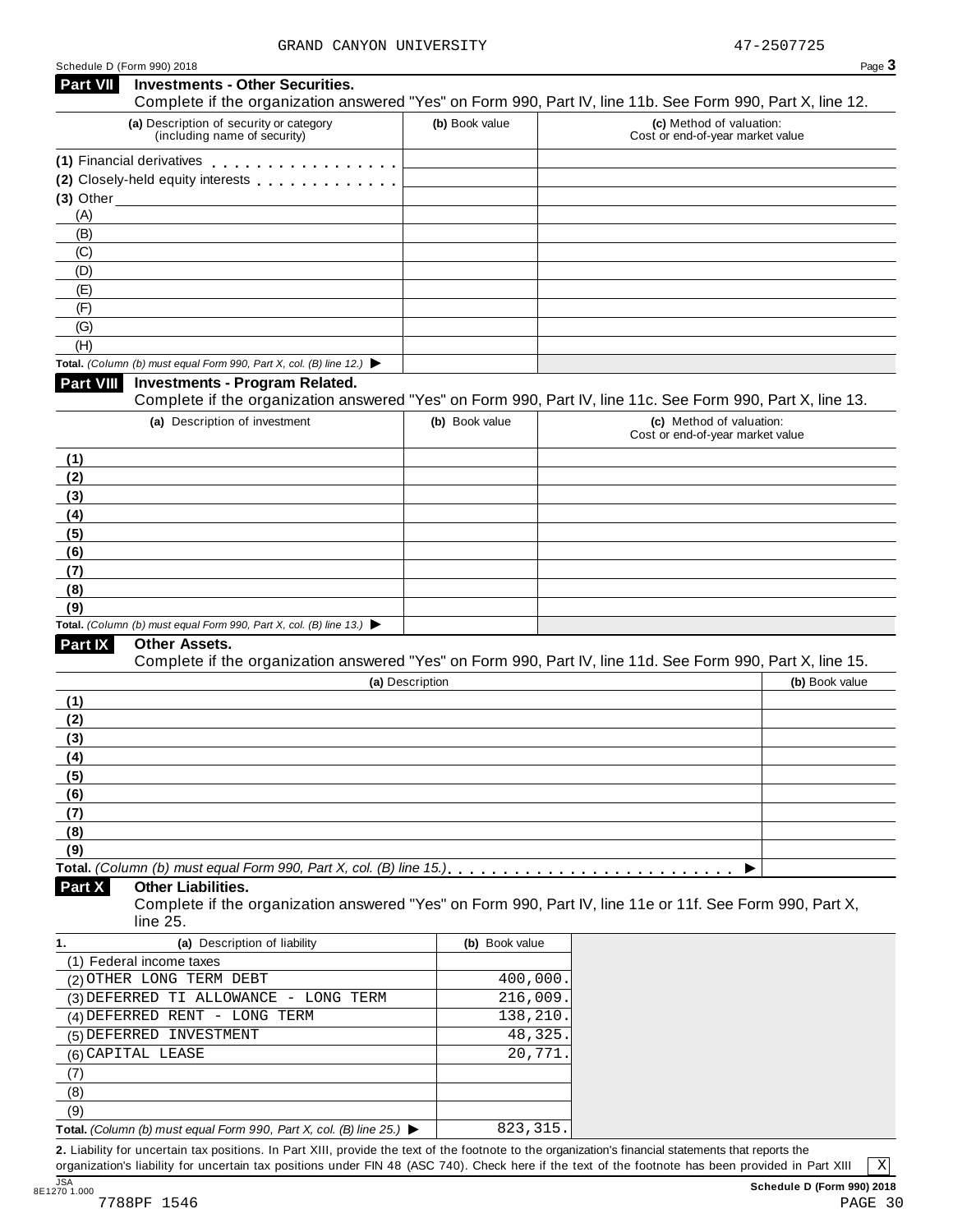|  | GRAND CANYON UNIVERSITY | 47-2507725 |
|--|-------------------------|------------|
|  |                         |            |

|              | Schedule D (Form 990) 2018                                                                                                                                                    |              | Page 4 |
|--------------|-------------------------------------------------------------------------------------------------------------------------------------------------------------------------------|--------------|--------|
|              | Part XI<br>Reconciliation of Revenue per Audited Financial Statements With Revenue per Return.<br>Complete if the organization answered "Yes" on Form 990, Part IV, line 12a. |              |        |
| 1            | Total revenue, gains, and other support per audited financial statements                                                                                                      | $\mathbf{1}$ |        |
| $\mathbf{2}$ | Amounts included on line 1 but not on Form 990, Part VIII, line 12:                                                                                                           |              |        |
| a            | 2a                                                                                                                                                                            |              |        |
| b            | 2 <sub>b</sub>                                                                                                                                                                |              |        |
| c            | 2c<br>Recoveries of prior year grants                                                                                                                                         |              |        |
| d            |                                                                                                                                                                               |              |        |
| е            |                                                                                                                                                                               | <b>2e</b>    |        |
|              |                                                                                                                                                                               | 3            |        |
|              | Amounts included on Form 990, Part VIII, line 12, but not on line 1:                                                                                                          |              |        |
| a            | 4а<br>Investment expenses not included on Form 990, Part VIII, line 7b                                                                                                        |              |        |
| b            |                                                                                                                                                                               |              |        |
| c            |                                                                                                                                                                               | 4с           |        |
|              | Total revenue. Add lines 3 and 4c. (This must equal Form 990, Part I, line 12.)                                                                                               | 5            |        |
|              | Reconciliation of Expenses per Audited Financial Statements With Expenses per Return.<br><b>Part XII</b>                                                                      |              |        |
|              | Complete if the organization answered "Yes" on Form 990, Part IV, line 12a.                                                                                                   |              |        |
|              |                                                                                                                                                                               | $\mathbf{1}$ |        |
|              | Amounts included on line 1 but not on Form 990, Part IX, line 25:                                                                                                             |              |        |
| a            | 2a                                                                                                                                                                            |              |        |
| b            | 2 <sub>b</sub>                                                                                                                                                                |              |        |
| C            | 2c                                                                                                                                                                            |              |        |
| d            |                                                                                                                                                                               |              |        |
| е            |                                                                                                                                                                               | 2e           |        |
|              |                                                                                                                                                                               | 3            |        |
|              | Amounts included on Form 990, Part IX, line 25, but not on line 1:                                                                                                            |              |        |
|              | 4a<br>Investment expenses not included on Form 990, Part VIII, line 7b                                                                                                        |              |        |
| a            |                                                                                                                                                                               |              |        |
| b            |                                                                                                                                                                               | 4c           |        |
|              |                                                                                                                                                                               |              |        |
| C.<br>5.     | Total expenses. Add lines 3 and 4c. (This must equal Form 990, Part I, line 18.).                                                                                             | 5            |        |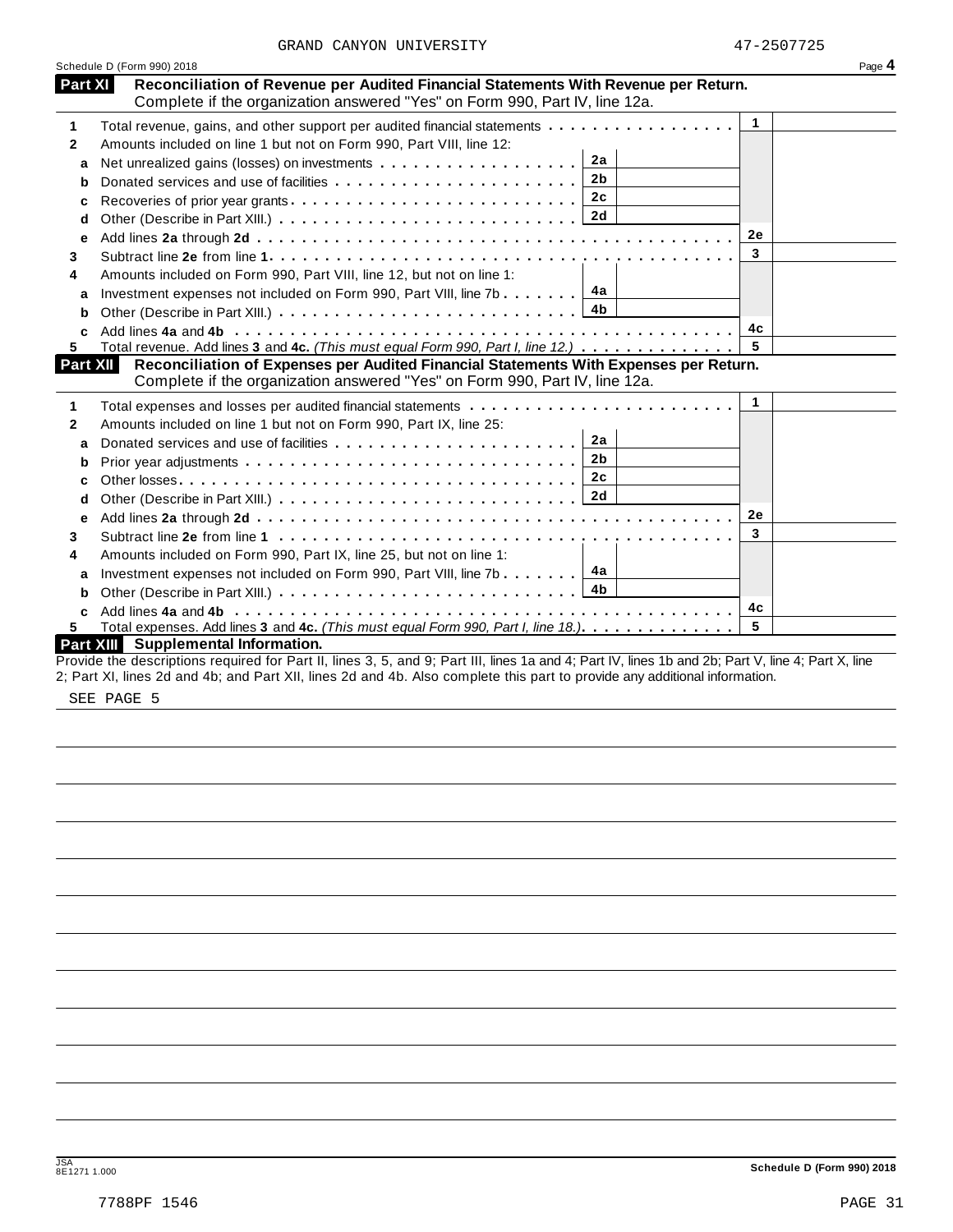SCHEDULE D, PART X, LINE 2

THE UNIVERSITY FOLLOWS THE ACCOUNTING STANDARDS FOR CONTINGENCIES IN EVALUATING UNCERTAIN TAX POSITIONS. THIS GUIDANCE PRESCRIBES RECOGNITION THRESHOLD PRINCIPLES FOR THE FINANCIAL STATEMENT RECOGNITION OF TAX POSITIONS TAKEN OR EXPECTED TO BE TAKEN ON A TAX RETURN THAT ARE NOT CERTAIN TO BE REALIZED. NO LIABILITY HAS BEEN RECOGNIZED BY THE UNIVERSITY FOR UNCERTAIN TAX POSITIONS AS OF JUNE 30, 2019. THE TAX RETURNS FOR THE 2015 YEAR AND THEREAFTER ARE OPEN TO EXAMINATION BY FEDERAL AND STATE AUTHORITIES.

**Schedule D (Form 990) 2018**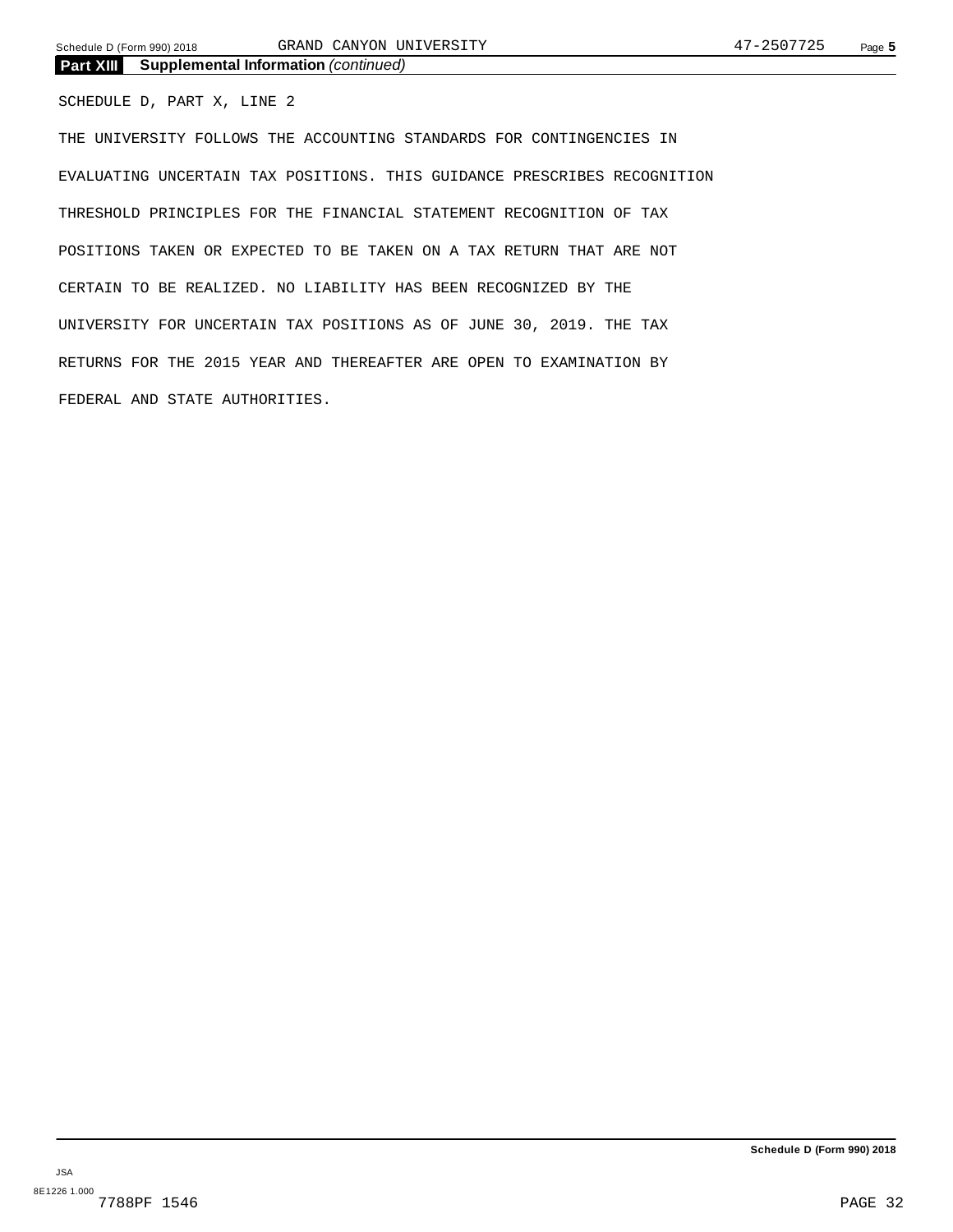## **Schools**

| <b>UVIILDVLL L</b>         | <b>JUNUUS</b><br>Complete if the organization answered "Yes" on Form 990,<br>Part IV, line 13, or Form 990-EZ, Part VI, line 48. | 2018                  |
|----------------------------|----------------------------------------------------------------------------------------------------------------------------------|-----------------------|
| Department of the Treasury | Attach to Form 990 or Form 990-EZ.                                                                                               | <b>Open to Public</b> |
| Internal Revenue Service   | Go to www.irs.gov/Form990 for the latest information.                                                                            | <b>Inspection</b>     |



Department of the Treasury<br>Internal Revenue Service Name of the organization **intervalse of the organization intervalse of the organization number intervalse of the organization intervalse of the organization intervalse of the organization intervalse of the organi** 

**Part I**

|  | GRAND CANYON UNIVERSITY | 47-2507725 |
|--|-------------------------|------------|
|  |                         |            |

|  | 47-2507725 |  |  |  |  |
|--|------------|--|--|--|--|
|  |            |  |  |  |  |

|              |                                                                                                                               |                | YES   NO |   |
|--------------|-------------------------------------------------------------------------------------------------------------------------------|----------------|----------|---|
| 1            | Does the organization have a racially nondiscriminatory policy toward students by statement in its charter,                   |                |          |   |
|              |                                                                                                                               | 1              | Χ        |   |
| $\mathbf{2}$ | Does the organization include a statement of its racially nondiscriminatory policy toward students in all its                 |                |          |   |
|              | brochures, catalogues, and other written communications with the public dealing with student admissions,                      |                |          |   |
|              |                                                                                                                               | $\mathbf{2}$   | Χ        |   |
| 3            | Has the organization publicized its racially nondiscriminatory policy through newspaper or broadcast media                    |                |          |   |
|              | during the period of solicitation for students, or during the registration period if it has no solicitation program,          |                |          |   |
|              | in a way that makes the policy known to all parts of the general community it serves? If "Yes," please                        |                |          |   |
|              |                                                                                                                               | 3              | Χ        |   |
|              |                                                                                                                               |                |          |   |
|              | SEE SUPPLEMENTAL PAGE                                                                                                         |                |          |   |
|              |                                                                                                                               |                |          |   |
|              |                                                                                                                               |                |          |   |
|              |                                                                                                                               |                |          |   |
|              |                                                                                                                               |                |          |   |
| 4            | Does the organization maintain the following?                                                                                 |                |          |   |
| a            | Records indicating the racial composition of the student body, faculty, and administrative staff?                             | 4a             | Χ        |   |
| b            | Records documenting that scholarships and other financial assistance are awarded on a racially                                |                |          |   |
|              |                                                                                                                               | 4b             | Х        |   |
|              | c Copies of all catalogues, brochures, announcements, and other written communications to the public dealing                  |                |          |   |
|              |                                                                                                                               | 4с             | Χ        |   |
|              | d Copies of all material used by the organization or on its behalf to solicit contributions?                                  | 4d             | Χ        |   |
|              | If you answered "No" to any of the above, please explain. If you need more space, use Part II.                                |                |          |   |
|              |                                                                                                                               |                |          |   |
|              |                                                                                                                               |                |          |   |
|              |                                                                                                                               |                |          |   |
| 5            | Does the organization discriminate by race in any way with respect to:                                                        |                |          |   |
| a            |                                                                                                                               | 5а             |          | Χ |
|              |                                                                                                                               |                |          |   |
|              |                                                                                                                               |                |          | Χ |
| b            |                                                                                                                               | 5b             |          |   |
|              |                                                                                                                               |                |          |   |
| c            |                                                                                                                               | 5с             |          | Χ |
|              |                                                                                                                               |                |          |   |
| d            |                                                                                                                               | 5d             |          | Χ |
|              |                                                                                                                               |                |          |   |
|              |                                                                                                                               | 5е             |          | Χ |
|              |                                                                                                                               |                |          |   |
|              |                                                                                                                               | 5f             |          | Χ |
|              |                                                                                                                               |                |          |   |
| g            |                                                                                                                               | 5g             |          | Χ |
|              |                                                                                                                               |                |          |   |
|              |                                                                                                                               | 5h             |          | Χ |
|              | If you answered "Yes" to any of the above, please explain. If you need more space, use Part II.                               |                |          |   |
|              |                                                                                                                               |                |          |   |
|              |                                                                                                                               |                |          |   |
|              |                                                                                                                               |                |          |   |
|              |                                                                                                                               |                |          |   |
|              |                                                                                                                               |                |          |   |
| 6а           | Does the organization receive any financial aid or assistance from a governmental agency?                                     | 6a             | Χ        |   |
| b            |                                                                                                                               | 6b             |          | X |
|              | If you answered "Yes" on either line 6a or line 6b, explain on Part II.                                                       |                |          |   |
| 7            | Does the organization certify that it has complied with the applicable requirements of sections 4.01 through                  |                |          |   |
|              | 4.05 of Rev. Proc. 75-50, 1975-2 C.B. 587, covering racial nondiscrimination? If "No," explain on Part II                     | $\overline{7}$ | Χ        |   |
|              | For Paperwork Reduction Act Notice, see the Instructions for Form 990 or Form 990-EZ.<br>Schedule E (Form 990 or 990-EZ) 2018 |                |          |   |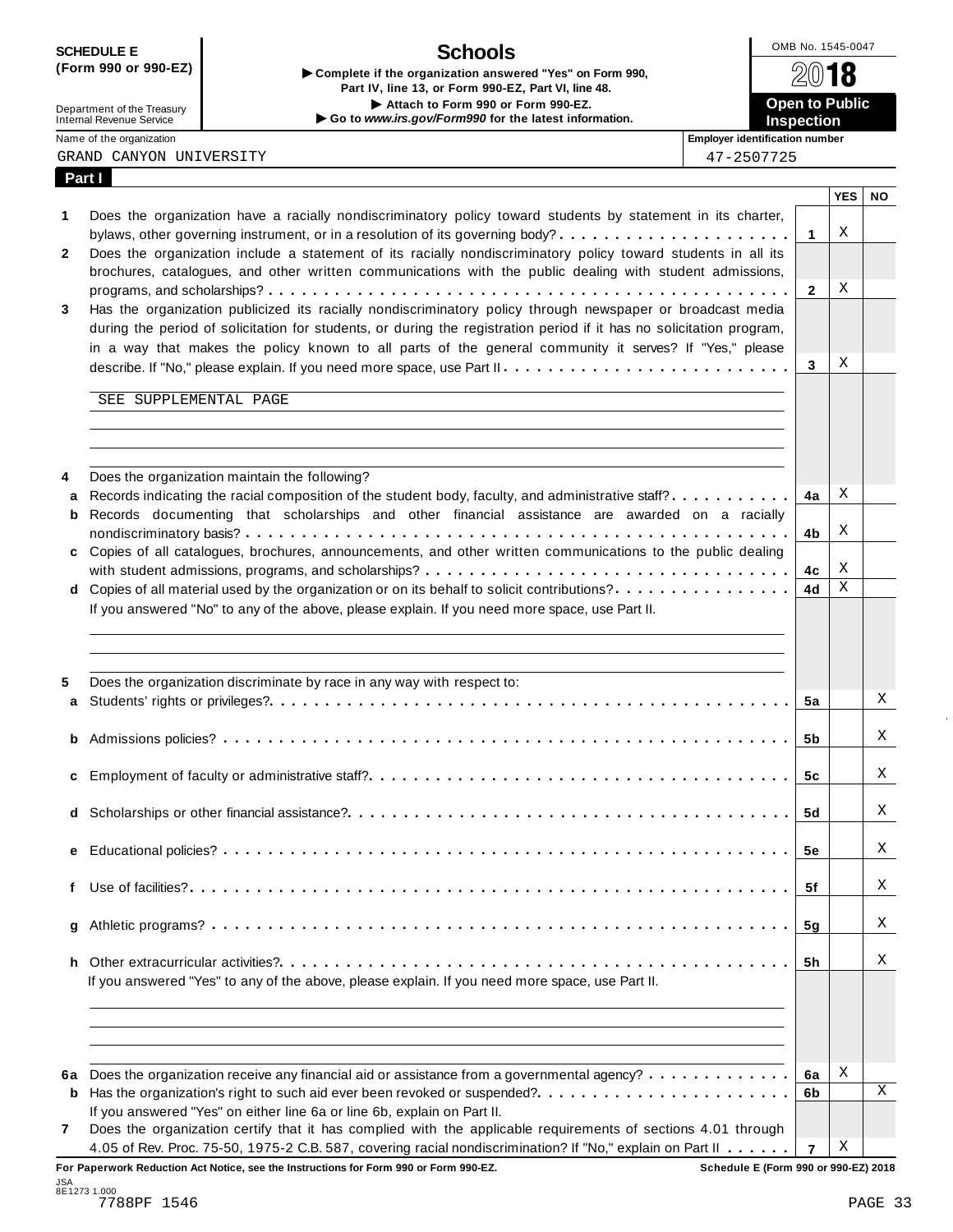**Supplemental Information.** Provide the explanations required by Part I, lines 3, 4d, 5h, 6b, and 7, as applicable. **Part II** Supplemental Information. Provide the explanations required Maso provide any other additional information (see instructions).

SCHEDULE E, PART I, LINE 3

WE PUBLISHED A NOTICE IN THE ARIZONA REPUBLIC NEWSPAPER ON JUNE 24, 2019. IN ADDITION, OUR WEBSITE INCLUDES THE NONDISCRIMINATION LANGUAGE AT THE BOTTOM OF OUR MAIN HOMEPAGE AT WWW.GCU.EDU. OUR NONDISCRIMINATION POLICY IS ALSO PUBLISHED IN OUR UNIVERSITY POLICY HANDBOOK, EMPLOYEE HANDBOOK, BROADCAST EMAILS, MARKETING BROCHURES, ENROLLMENT APPLICATION AND OTHER SIMILAR TYPES OF PUBLICATIONS.

SCHEDULE E, PART I, LINE 6A

THE UNIVERSITY PARTICIPATES IN THE FEDERAL HIGHER EDUCATION ACT TITLE IV PROGRAMS AS WELL AS PROGRAMS OFFERED BY THE ARIZONA COMMISSION FOR POST-SECONDARY EDUCATION.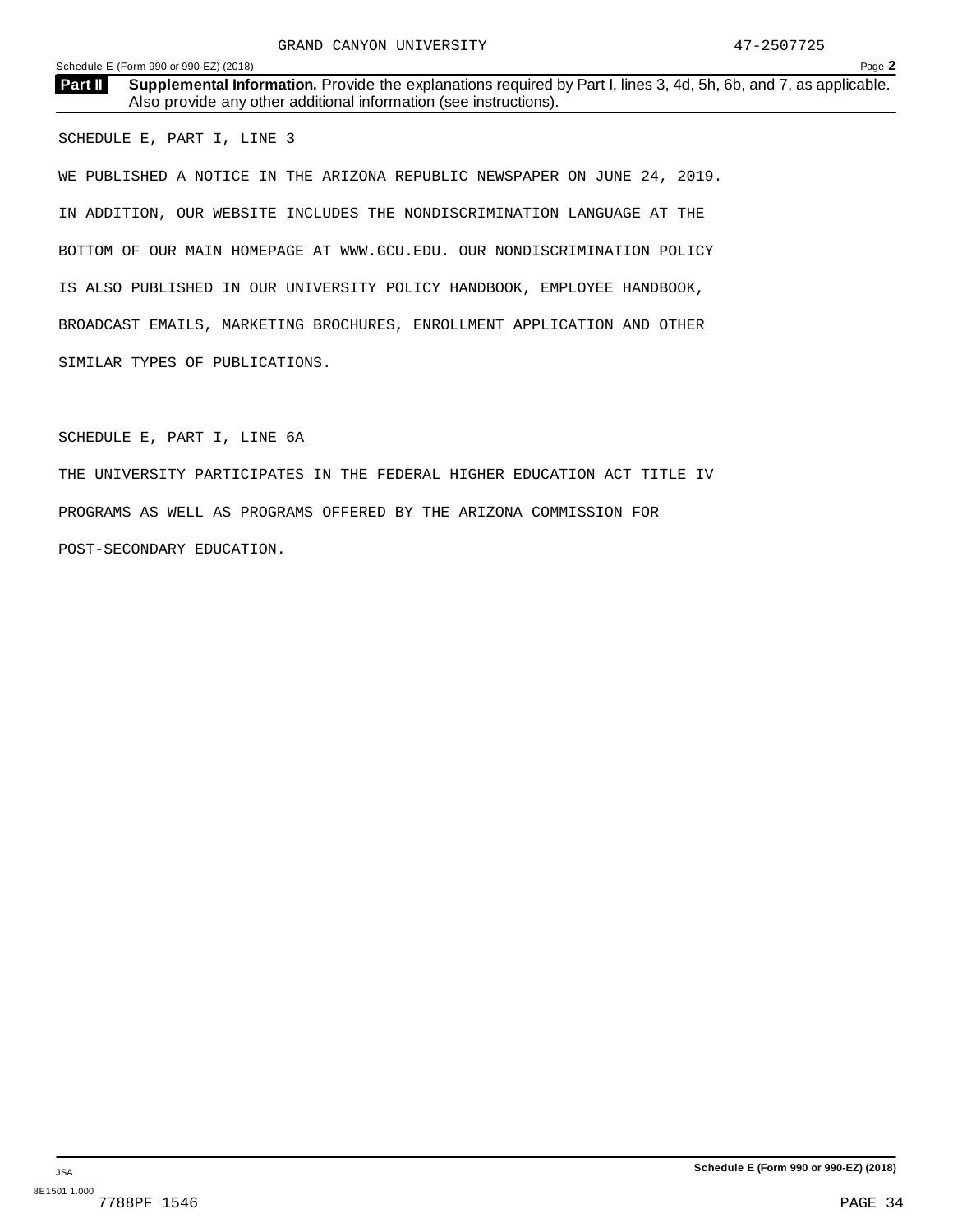| <b>SCHEDULE I</b><br>(Form 990) |                                                                                                                                                            |            |                                    | <b>Grants and Other Assistance to Organizations,</b><br>Governments, and Individuals in the United States |                                       |                                                             |                                          | OMB No. 1545-0047<br>2018             |
|---------------------------------|------------------------------------------------------------------------------------------------------------------------------------------------------------|------------|------------------------------------|-----------------------------------------------------------------------------------------------------------|---------------------------------------|-------------------------------------------------------------|------------------------------------------|---------------------------------------|
|                                 |                                                                                                                                                            |            |                                    | Complete if the organization answered "Yes" on Form 990, Part IV, line 21 or 22.                          |                                       |                                                             |                                          |                                       |
| Department of the Treasury      |                                                                                                                                                            |            |                                    | Attach to Form 990.                                                                                       |                                       |                                                             |                                          | <b>Open to Public</b>                 |
| <b>Internal Revenue Service</b> |                                                                                                                                                            |            |                                    | Go to www.irs.gov/Form990 for the latest information.                                                     |                                       |                                                             |                                          | Inspection                            |
| Name of the organization        |                                                                                                                                                            |            |                                    |                                                                                                           |                                       |                                                             | <b>Employer identification number</b>    |                                       |
| GRAND CANYON UNIVERSITY         |                                                                                                                                                            |            |                                    |                                                                                                           |                                       |                                                             | 47-2507725                               |                                       |
| Part I                          | <b>General Information on Grants and Assistance</b>                                                                                                        |            |                                    |                                                                                                           |                                       |                                                             |                                          |                                       |
| 1                               | Does the organization maintain records to substantiate the amount of the grants or assistance, the grantees' eligibility for the grants or assistance, and |            |                                    |                                                                                                           |                                       |                                                             |                                          | X Yes<br><b>No</b>                    |
|                                 |                                                                                                                                                            |            |                                    |                                                                                                           |                                       |                                                             |                                          |                                       |
|                                 | 2 Describe in Part IV the organization's procedures for monitoring the use of grant funds in the United States.                                            |            |                                    |                                                                                                           |                                       |                                                             |                                          |                                       |
| <b>Part II</b>                  | Grants and Other Assistance to Domestic Organizations and Domestic Governments. Complete if the organization answered "Yes" on Form 990,                   |            |                                    |                                                                                                           |                                       |                                                             |                                          |                                       |
|                                 | Part IV, line 21, for any recipient that received more than \$5,000. Part II can be duplicated if additional space is needed.                              |            |                                    |                                                                                                           |                                       |                                                             |                                          |                                       |
|                                 | 1 (a) Name and address of organization<br>or government                                                                                                    | $(b)$ EIN  | (c) IRC section<br>(if applicable) | (d) Amount of cash<br>grant                                                                               | (e) Amount of non-<br>cash assistance | (f) Method of valuation<br>(book, FMV, appraisal,<br>other) | (g) Description of<br>noncash assistance | (h) Purpose of grant<br>or assistance |
| (1) STREETLIGHT USA             |                                                                                                                                                            |            |                                    |                                                                                                           |                                       |                                                             |                                          | FOSTER CARE                           |
|                                 | 8380 W. EMILE ZOLA, #6178 PEORIA, AZ 85381                                                                                                                 | 26-4359672 | 501(C)(3)                          | 6,906.                                                                                                    |                                       |                                                             |                                          | PROGRAM                               |
| (2)                             |                                                                                                                                                            |            |                                    |                                                                                                           |                                       |                                                             |                                          |                                       |
|                                 |                                                                                                                                                            |            |                                    |                                                                                                           |                                       |                                                             |                                          |                                       |
| (3)                             |                                                                                                                                                            |            |                                    |                                                                                                           |                                       |                                                             |                                          |                                       |
|                                 |                                                                                                                                                            |            |                                    |                                                                                                           |                                       |                                                             |                                          |                                       |
| (4)                             |                                                                                                                                                            |            |                                    |                                                                                                           |                                       |                                                             |                                          |                                       |
| (5)                             |                                                                                                                                                            |            |                                    |                                                                                                           |                                       |                                                             |                                          |                                       |
| (6)                             |                                                                                                                                                            |            |                                    |                                                                                                           |                                       |                                                             |                                          |                                       |
| (7)                             |                                                                                                                                                            |            |                                    |                                                                                                           |                                       |                                                             |                                          |                                       |
| (8)                             |                                                                                                                                                            |            |                                    |                                                                                                           |                                       |                                                             |                                          |                                       |
| (9)                             |                                                                                                                                                            |            |                                    |                                                                                                           |                                       |                                                             |                                          |                                       |
| (10)                            |                                                                                                                                                            |            |                                    |                                                                                                           |                                       |                                                             |                                          |                                       |
| (11)                            |                                                                                                                                                            |            |                                    |                                                                                                           |                                       |                                                             |                                          |                                       |
| (12)                            |                                                                                                                                                            |            |                                    |                                                                                                           |                                       |                                                             |                                          |                                       |
| 3                               |                                                                                                                                                            |            |                                    |                                                                                                           |                                       |                                                             |                                          | $1$ .                                 |

 $\overline{P}$  **For Paperwork Reduction Act Notice, see the Instructions for Form 990.** 

Schedule I (Form 990) (2018)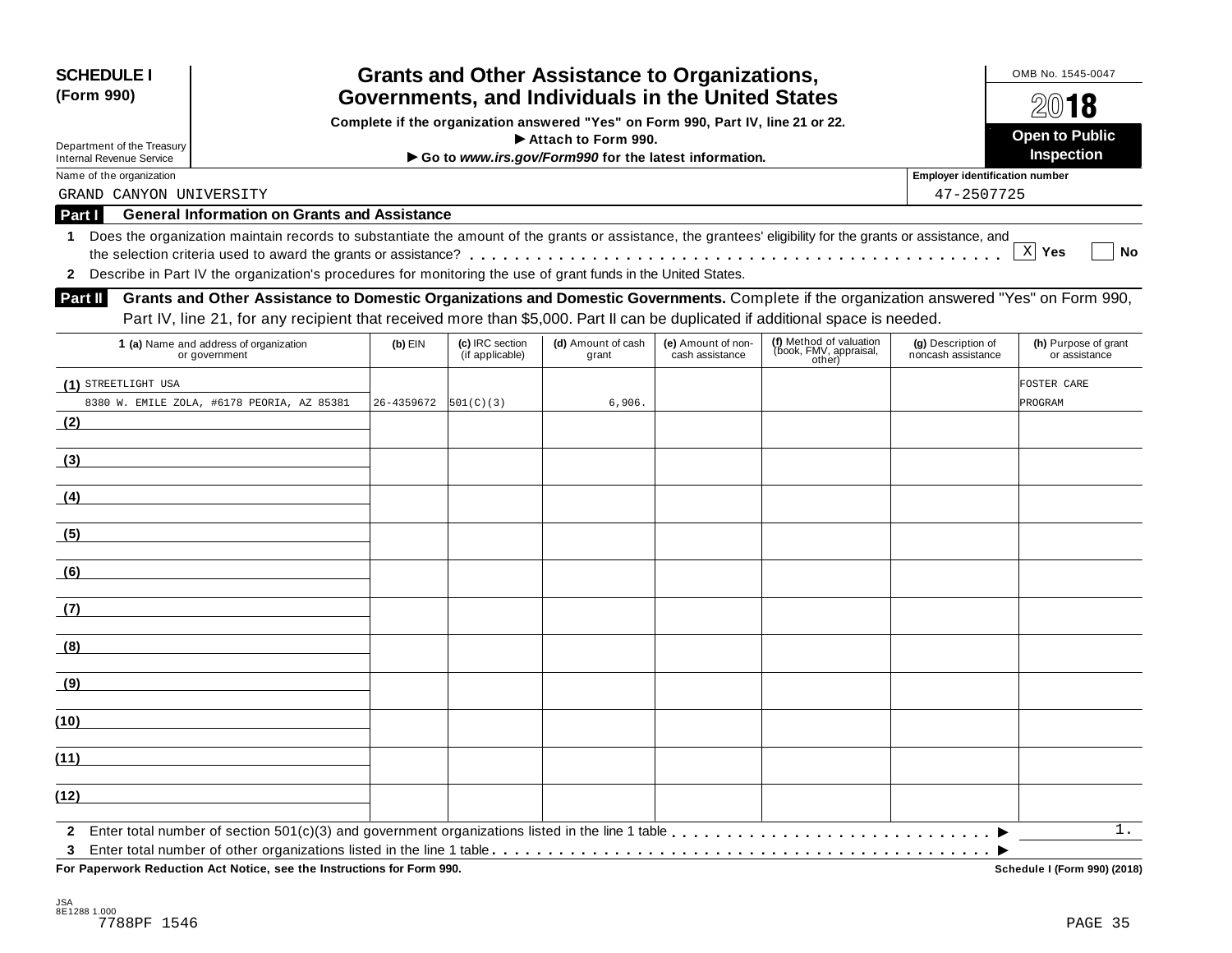#### **Grants and Other Assistance to Domestic Individuals.** Complete ifthe organization answered "Yes" on Form 990, Part IV, line 22. **Part III** Grants and Other Assistance to Domestic Individuals<br>Part III can be duplicated if additional space is needed.

| (a) Type of grant or assistance                                                                                                                                | (b) Number of<br>recipients | (c) Amount of<br>cash grant | (d) Amount of<br>non-cash assistance | (e) Method of valuation (book,<br>FMV, appraisal, other) | (f) Description of non-cash assistance |
|----------------------------------------------------------------------------------------------------------------------------------------------------------------|-----------------------------|-----------------------------|--------------------------------------|----------------------------------------------------------|----------------------------------------|
| SCHOLARSHIPS TO STUDENTS                                                                                                                                       | 102,481.                    | 231,804,583.                |                                      |                                                          |                                        |
|                                                                                                                                                                |                             |                             |                                      |                                                          |                                        |
|                                                                                                                                                                |                             |                             |                                      |                                                          |                                        |
| 3                                                                                                                                                              |                             |                             |                                      |                                                          |                                        |
| 4                                                                                                                                                              |                             |                             |                                      |                                                          |                                        |
| 5                                                                                                                                                              |                             |                             |                                      |                                                          |                                        |
| 6                                                                                                                                                              |                             |                             |                                      |                                                          |                                        |
|                                                                                                                                                                |                             |                             |                                      |                                                          |                                        |
| Supplemental Information. Provide the information required in Part I, line 2, Part III, column (b); and any other additional<br><b>Part IV</b><br>information. |                             |                             |                                      |                                                          |                                        |

SCHEDULE I, PART I, LINE 2

DONATIONS TO OTHER TAX-EXEMPT ENTITIES ARE MADE IN SUPPORT OF THEIR

MISSIONS AND ARE MONITORED VIA THE GOVERNANCE PRACTICES OF THOSE

ENTITIES.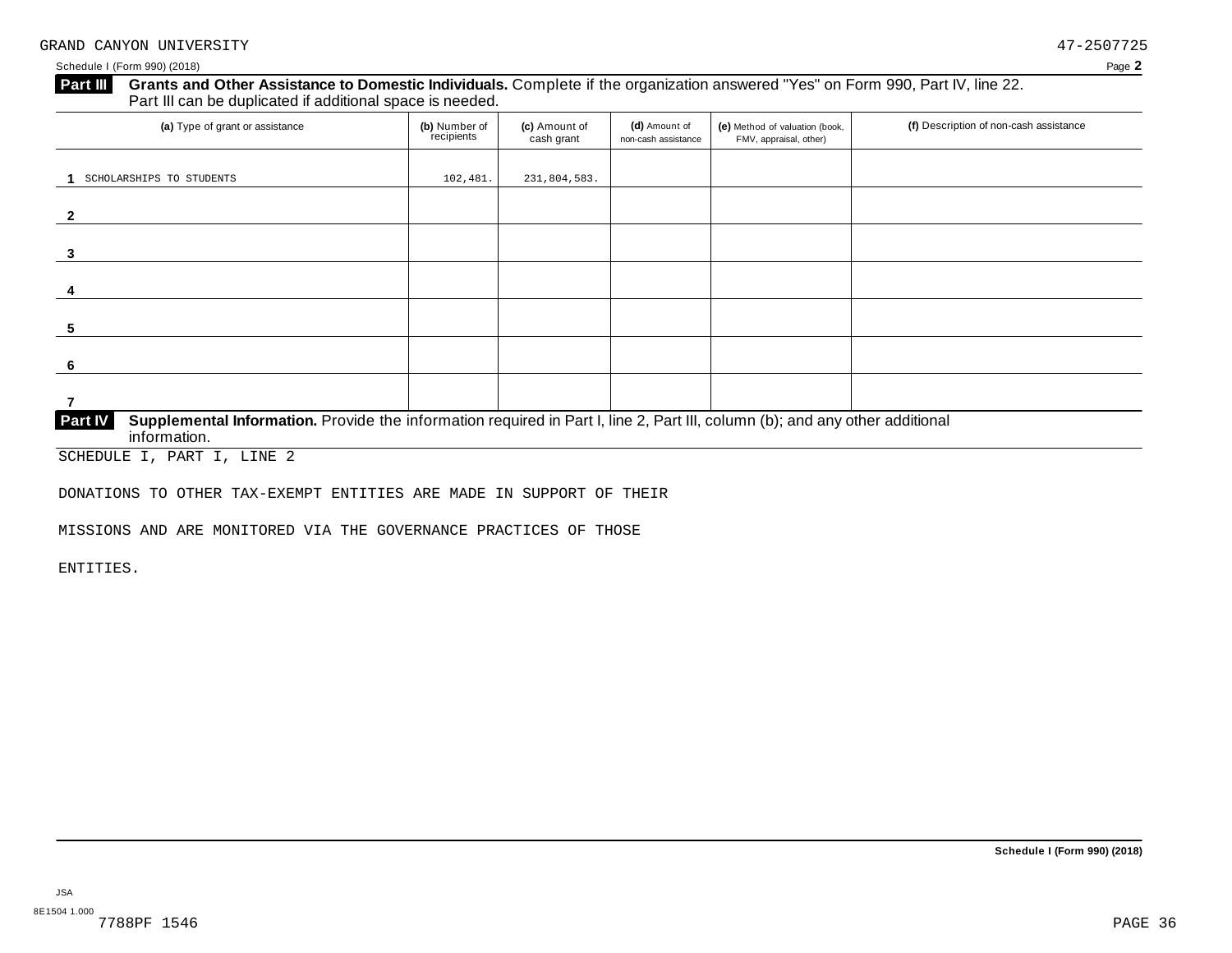|              | <b>SCHEDULE J</b>                                    | <b>Compensation Information</b>                                                                                                                                                                                         | OMB No. 1545-0047     |                   |    |
|--------------|------------------------------------------------------|-------------------------------------------------------------------------------------------------------------------------------------------------------------------------------------------------------------------------|-----------------------|-------------------|----|
|              | (Form 990)                                           | For certain Officers, Directors, Trustees, Key Employees, and Highest                                                                                                                                                   |                       | 18                |    |
|              |                                                      | <b>Compensated Employees</b><br>Complete if the organization answered "Yes" on Form 990, Part IV, line 23.                                                                                                              |                       |                   |    |
|              | Department of the Treasury                           | Attach to Form 990.                                                                                                                                                                                                     | <b>Open to Public</b> |                   |    |
|              | Internal Revenue Service<br>Name of the organization | Go to www.irs.gov/Form990 for instructions and the latest information.<br><b>Employer identification number</b>                                                                                                         |                       | <b>Inspection</b> |    |
|              | GRAND CANYON UNIVERSITY                              | 47-2507725                                                                                                                                                                                                              |                       |                   |    |
| Part I       |                                                      | <b>Questions Regarding Compensation</b>                                                                                                                                                                                 |                       |                   |    |
|              |                                                      |                                                                                                                                                                                                                         |                       | <b>Yes</b>        | No |
|              |                                                      | 1a Check the appropriate box(es) if the organization provided any of the following to or for a person listed on Form                                                                                                    |                       |                   |    |
|              |                                                      | 990, Part VII, Section A, line 1a. Complete Part III to provide any relevant information regarding these items.                                                                                                         |                       |                   |    |
|              | Χ                                                    | First-class or charter travel<br>Housing allowance or residence for personal use                                                                                                                                        |                       |                   |    |
|              |                                                      | Payments for business use of personal residence<br>Travel for companions                                                                                                                                                |                       |                   |    |
|              |                                                      | Tax indemnification and gross-up payments<br>Health or social club dues or initiation fees                                                                                                                              |                       |                   |    |
|              |                                                      | Discretionary spending account<br>Personal services (such as maid, chauffeur, chef)                                                                                                                                     |                       |                   |    |
| b            |                                                      | If any of the boxes on line 1a are checked, did the organization follow a written policy regarding payment                                                                                                              |                       |                   |    |
|              |                                                      | or reimbursement or provision of all of the expenses described above? If "No," complete Part III to                                                                                                                     |                       |                   |    |
|              |                                                      |                                                                                                                                                                                                                         | 1 <sub>b</sub>        | Χ                 |    |
| $\mathbf{2}$ |                                                      | Did the organization require substantiation prior to reimbursing or allowing expenses incurred by all                                                                                                                   |                       |                   |    |
|              |                                                      | directors, trustees, and officers, including the CEO/Executive Director, regarding the items checked on line                                                                                                            |                       | Χ                 |    |
|              |                                                      |                                                                                                                                                                                                                         | $\mathbf{2}$          |                   |    |
| 3            |                                                      | Indicate which, if any, of the following the filing organization used to establish the compensation of the<br>organization's CEO/Executive Director. Check all that apply. Do not check any boxes for methods used by a |                       |                   |    |
|              |                                                      | related organization to establish compensation of the CEO/Executive Director, but explain in Part III.                                                                                                                  |                       |                   |    |
|              | Χ                                                    | $X \vert$<br>Compensation committee<br>Written employment contract                                                                                                                                                      |                       |                   |    |
|              | Χ                                                    | $\overline{\mathbf{x}}$<br>Independent compensation consultant<br>Compensation survey or study                                                                                                                          |                       |                   |    |
|              |                                                      | $\overline{\mathbf{x}}$<br>Form 990 of other organizations<br>Approval by the board or compensation committee                                                                                                           |                       |                   |    |
| 4            |                                                      | During the year, did any person listed on Form 990, Part VII, Section A, line 1a, with respect to the filing                                                                                                            |                       |                   |    |
|              |                                                      | organization or a related organization:                                                                                                                                                                                 |                       |                   |    |
| а            |                                                      |                                                                                                                                                                                                                         | 4a                    |                   | X  |
| b            |                                                      | Participate in, or receive payment from, a supplemental nonqualified retirement plan?.                                                                                                                                  | 4b                    | Χ                 |    |
| c            |                                                      | Participate in, or receive payment from, an equity-based compensation arrangement?.                                                                                                                                     | 4c                    |                   | X  |
|              |                                                      | If "Yes" to any of lines 4a-c, list the persons and provide the applicable amounts for each item in Part III.                                                                                                           |                       |                   |    |
|              |                                                      |                                                                                                                                                                                                                         |                       |                   |    |
|              |                                                      | Only section $501(c)(3)$ , $501(c)(4)$ , and $501(c)(29)$ organizations must complete lines 5-9.                                                                                                                        |                       |                   |    |
| 5            |                                                      | For persons listed on Form 990, Part VII, Section A, line 1a, did the organization pay or accrue any                                                                                                                    |                       |                   |    |
|              |                                                      | compensation contingent on the revenues of:                                                                                                                                                                             |                       |                   | Χ  |
| а<br>b       |                                                      |                                                                                                                                                                                                                         | 5a<br>5b              |                   | Χ  |
|              |                                                      | If "Yes" on line 5a or 5b, describe in Part III.                                                                                                                                                                        |                       |                   |    |
| 6            |                                                      | For persons listed on Form 990, Part VII, Section A, line 1a, did the organization pay or accrue any                                                                                                                    |                       |                   |    |
|              |                                                      | compensation contingent on the net earnings of:                                                                                                                                                                         |                       |                   |    |
| а            |                                                      |                                                                                                                                                                                                                         | 6a                    |                   | Χ  |
| b            |                                                      |                                                                                                                                                                                                                         | 6b                    |                   | X  |
|              |                                                      | If "Yes" on line 6a or 6b, describe in Part III.                                                                                                                                                                        |                       |                   |    |
| 7            |                                                      | For persons listed on Form 990, Part VII, Section A, line 1a, did the organization provide any nonfixed                                                                                                                 |                       |                   |    |
|              |                                                      | payments not described on lines 5 and 6? If "Yes," describe in Part III.                                                                                                                                                | $\overline{7}$        |                   | Χ  |
| 8            |                                                      | Were any amounts reported on Form 990, Part VII, paid or accrued pursuant to a contract that was subject                                                                                                                |                       |                   |    |
|              |                                                      | to the initial contract exception described in Regulations section 53.4958-4(a)(3)? If "Yes," describe                                                                                                                  |                       |                   |    |
|              |                                                      |                                                                                                                                                                                                                         | 8                     | Χ                 |    |
| 9            |                                                      | If "Yes" on line 8, did the organization also follow the rebuttable presumption procedure described in                                                                                                                  |                       |                   |    |
|              |                                                      |                                                                                                                                                                                                                         | 9                     | Χ                 |    |

**For Paperwork Reduction Act Notice, see the Instructions for Form 990. Schedule J (Form 990) 2018**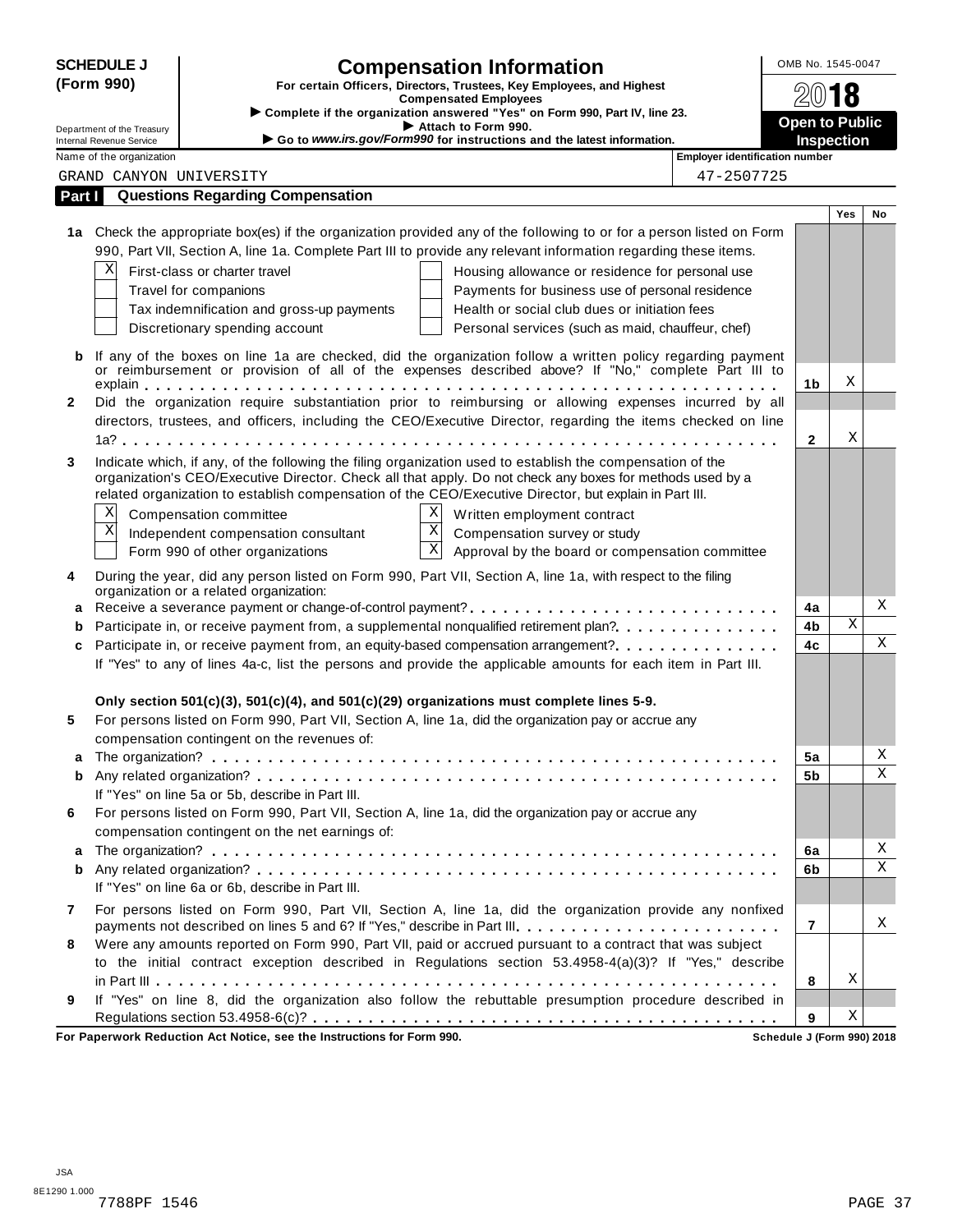### **Part II Officers, Directors, Trustees, Key Employees, and Highest Compensated Employees.** Use duplicate copies ifadditional space is needed.

For each individual whose compensation must be reported on Schedule J, report compensation from the organization on row (i) and from related organizations, described in the instructions, on row (ii). Do not list any individuals that aren't listed on Form 990, Part VII.

Note: The sum of columns (B)(i)-(iii) for each listed individual must equal the total amount of Form 990, Part VII, Section A, line 1a, applicable column (D) and (E) amounts for that individual.

|                                                                       |      |                          | (B) Breakdown of W-2 and/or 1099-MISC compensation |                                           | (C) Retirement and             | (D) Nontaxable   | (E) Total of columns | (F) Compensation                                           |  |
|-----------------------------------------------------------------------|------|--------------------------|----------------------------------------------------|-------------------------------------------|--------------------------------|------------------|----------------------|------------------------------------------------------------|--|
| (A) Name and Title                                                    |      | (i) Base<br>compensation | (ii) Bonus & incentive<br>compensation             | (iii) Other<br>reportable<br>compensation | other deferred<br>compensation | benefits         | $(B)(i)-(D)$         | in column (B) reported<br>as deferred on prior<br>Form 990 |  |
| BRIAN MUELLER                                                         | (i)  | 148, 154                 | $\mathsf{O}$ .                                     | 2,065                                     | $\mathsf{O}$ .                 | 278.             | 150,497.             | $\overline{0}$ .                                           |  |
| PRESIDENT                                                             | (i)  | $\mathbf 0$              | $\mathbf 0$ .                                      | $\mathbf{0}$ .                            | $\mathbf{0}$ .                 | $\overline{0}$ . | $\mathbf{0}$ .       | $\overline{\overline{\mathfrak{o}}\hspace{0.5pt}}$ .       |  |
| HENRY RADDA                                                           | (i)  | 114,016                  | $\mathbf 0$ .                                      | 11, 112.                                  | 840,367                        | 10,436.          | 975,931              | $\overline{0}$ .                                           |  |
| $2^{PROVOST}$                                                         | (i)  | $\mathsf{O}$             | $0\,$ .                                            | $\overline{0}$ .                          | $0$ .                          | $0$ .            | $\mathbf 0$          | $\overline{0}$ .                                           |  |
| BRIAN ROBERTS                                                         | (i)  | 139,109                  | $\mathsf{O}$ .                                     | 7,748.                                    | 841,268                        | 12,661           | 1,000,786.           | $\overline{0}$ .                                           |  |
| $\boldsymbol{3}^{\text{CAO/GENERAL}~\text{COUNTEL}/\text{SECRETARY}}$ | (i)  | $\mathsf{O}$             | $\mathsf{O}$ .                                     | 0.                                        | $\mathsf{O}$ .                 | $\overline{0}$ . | $\mathsf{O}$ .       | $\overline{0}$ .                                           |  |
| DAN MAJERLE                                                           | (i)  | 806, 132.                | $\mathsf{O}$ .                                     | $0$ .                                     | $0$ .                          | 8,764.           | 814,896              | $\overline{0}$ .                                           |  |
| 4HEAD BASKETBALL COACH                                                | (i)  | $\mathsf{O}$             | $\mathsf{O}$ .                                     | $0$ .                                     | $0$ .                          | 0.               | $\mathsf{O}$ .       | $\overline{0}$ .                                           |  |
|                                                                       | (i)  |                          |                                                    |                                           |                                |                  |                      |                                                            |  |
| 5                                                                     | (i)  |                          |                                                    |                                           |                                |                  |                      |                                                            |  |
|                                                                       | (i)  |                          |                                                    |                                           |                                |                  |                      |                                                            |  |
| 6                                                                     | (i)  |                          |                                                    |                                           |                                |                  |                      |                                                            |  |
|                                                                       | (i)  |                          |                                                    |                                           |                                |                  |                      |                                                            |  |
| $\overline{7}$                                                        | (i)  |                          |                                                    |                                           |                                |                  |                      |                                                            |  |
|                                                                       | (i)  |                          |                                                    |                                           |                                |                  |                      |                                                            |  |
| 8                                                                     | (i)  |                          |                                                    |                                           |                                |                  |                      |                                                            |  |
|                                                                       | (i)  |                          |                                                    |                                           |                                |                  |                      |                                                            |  |
| 9                                                                     | (i)  |                          |                                                    |                                           |                                |                  |                      |                                                            |  |
|                                                                       | (i)  |                          |                                                    |                                           |                                |                  |                      |                                                            |  |
| 10                                                                    | (i)  |                          |                                                    |                                           |                                |                  |                      |                                                            |  |
|                                                                       | (i)  |                          |                                                    |                                           |                                |                  |                      |                                                            |  |
| 11                                                                    | (i)  |                          |                                                    |                                           |                                |                  |                      |                                                            |  |
|                                                                       | (i)  |                          |                                                    |                                           |                                |                  |                      |                                                            |  |
| 12                                                                    | (i)  |                          |                                                    |                                           |                                |                  |                      |                                                            |  |
|                                                                       | (i)  |                          |                                                    |                                           |                                |                  |                      |                                                            |  |
| 13                                                                    | (i)  |                          |                                                    |                                           |                                |                  |                      |                                                            |  |
|                                                                       | (i)  |                          |                                                    |                                           |                                |                  |                      |                                                            |  |
| 14                                                                    | (i)  |                          |                                                    |                                           |                                |                  |                      |                                                            |  |
|                                                                       | (i)  |                          |                                                    |                                           |                                |                  |                      |                                                            |  |
| 15                                                                    | (i)  |                          |                                                    |                                           |                                |                  |                      |                                                            |  |
|                                                                       | (i)  |                          |                                                    |                                           |                                |                  |                      |                                                            |  |
| 16                                                                    | (ii) |                          |                                                    |                                           |                                |                  |                      |                                                            |  |

**Schedule J (Form 990) 2018**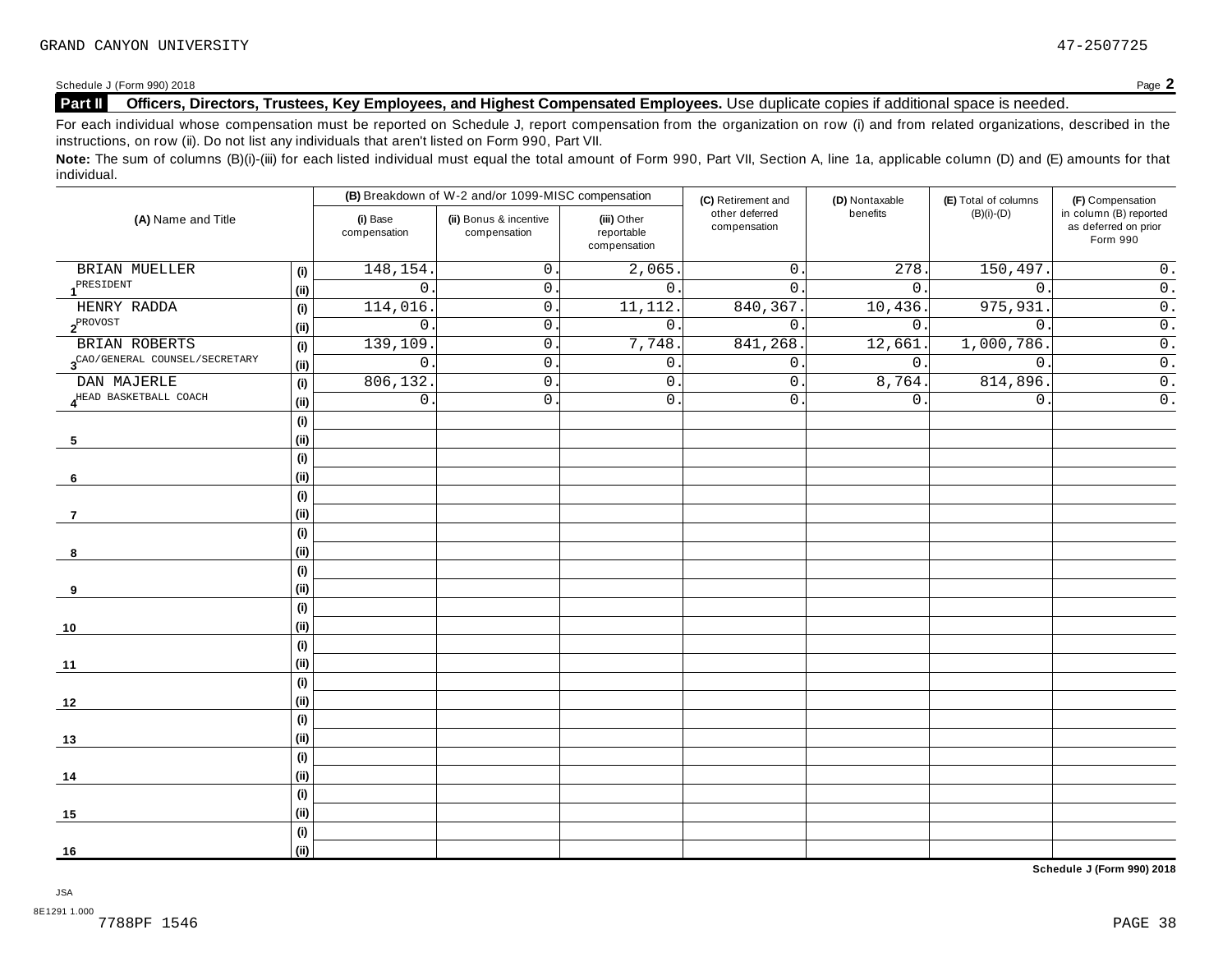#### **Part III Supplemental Information**

Provide the information, explanation, or descriptions required for Part I, lines 1a, 1b, 3, 4a, 4b, 4c, 5a, 5b, 6a, 6b, 7, and 8, and for Part II. Also complete this part for any additional information.

SCHEDULE J, PART I, LINE 1A

FIRST-CLASS OR CHARTER TRAVEL:

CERTAIN EXECUTIVES AND OTHER EMPLOYEES OF GCU MAY TRAVEL FIRST-CLASS OR

CHARTER AS BUSINESS NEED DICTATES. THESE ARE CONSIDERED NECESSARY

BUSINESS EXPENSES.

SCHEDULE J, PART I, LINE 4B

THE ORGANIZATION HAS ADOPTED A NONQUALIFIED SUPPLEMENTAL DEFERRED COMPENSATION PLAN. IT IS INTENDED THAT THIS PLAN BE AN INELIGIBLE DEFERRED COMPENSATION PLAN UNDER THE PROVISIONS OF SECTION 457(F) AND BE OPERATED IN COMPLIANCE WITH CODE SECTION 409A. THE AMOUNTS RECORDED IN

COLUMN (C) OF PART II (I.E. RETIREMENT AND OTHER DEFERRED COMPENSATION)

REPRESENT DEFERRED COMPENSATION AWARDS UNDER THIS PLAN.

THE AMOUNTS AWARDED TO HENRY RADDA AND BRIAN ROBERTS INCLUDE ONE-TIME, NONRECURRING EMPLOYER CONTRIBUTIONS THAT VEST INCREMENTALLY ON AN ANNUAL BASIS WITH THE FIRST VESTING EVENT OCCURRING ON JUNE 30, 2020 AND THE LAST VESTING EVENT ON JUNE 30, 2023. THE FULL AMOUNTS OF THESE AWARDS

WILL ONLY BE EARNED BY THESE EMPLOYEES IF THEY CONTINUE TO REMAIN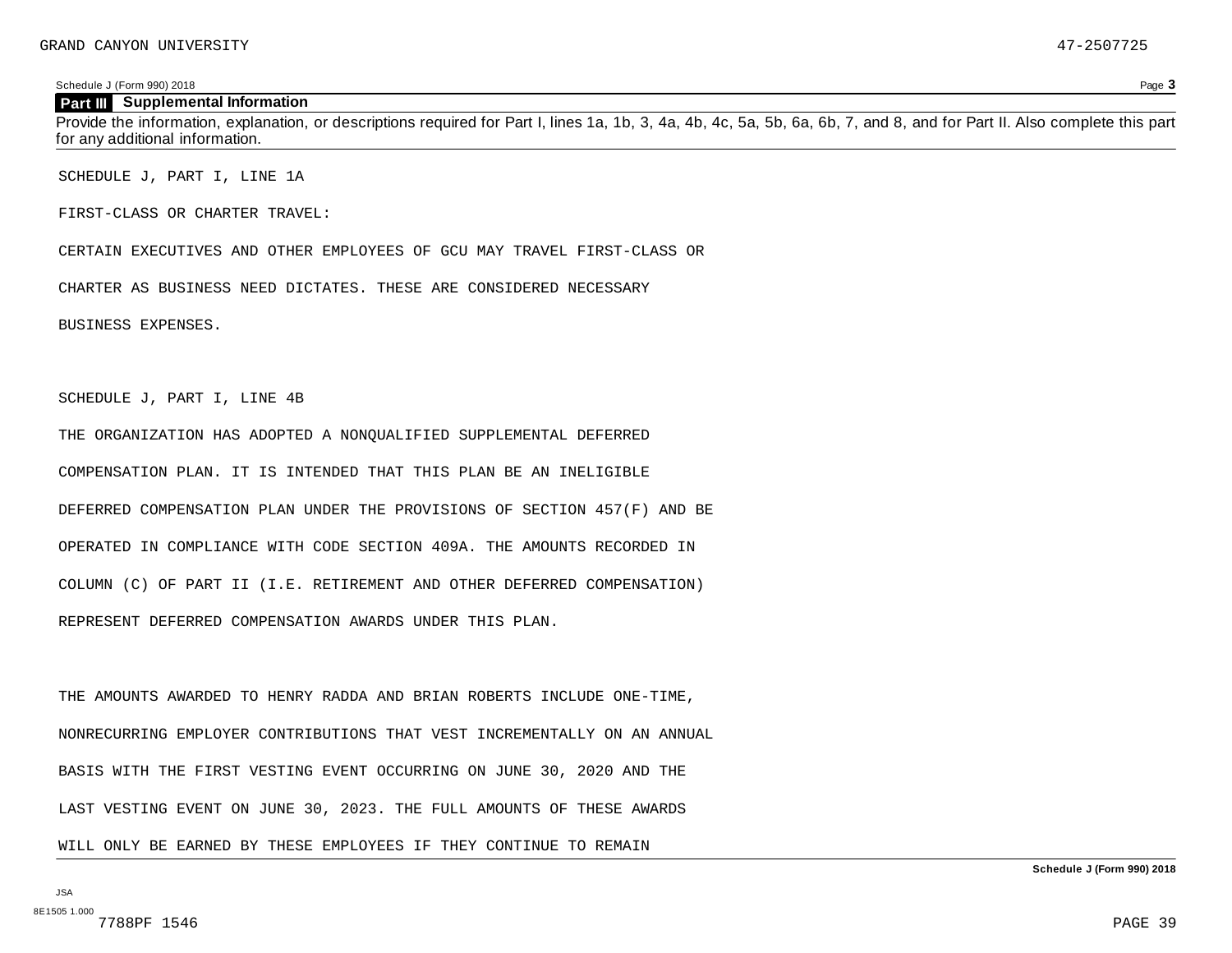#### **Part III Supplemental Information**

Provide the information, explanation, or descriptions required for Part I, lines 1a, 1b, 3, 4a, 4b, 4c, 5a, 5b, 6a, 6b, 7, and 8, and for Part II. Also complete this part for any additional information.

EMPLOYED BY THE UNIVERSITY THROUGH JUNE 30, 2023. THESE AMOUNTS WERE

AWARDED TO THESE EMPLOYEES, ALONG WITH SEVERAL OTHER EMPLOYEES, WHEN THE

ORGANIZATION ACQUIRED THE UNIVERSITY. THESE INDIVIDUALS BOTH SERVE AS

OFFICERS AND ARE HIGHLY EXPERIENCED IN THEIR RESPECTIVE FIELDS. THE

ORGANIZATION'S BOARD OF TRUSTEES APPROVED THESE AWARDS TO ENCOURAGE AND

REWARD THE LONG-TERM RETENTION OF THESE INDIVIDUALS AS KEY MEMBERS OF THE

EXECUTIVE LEADERSHIP TEAM.

THERE WERE NO TAXABLE VESTING EVENTS DURING CALENDAR YEAR 2018.

SCHEDULE J, PART I, LINE 8

GCU HAS CERTAIN EMPLOYMENT CONTRACTS WHICH ARE SUBJECT TO THE INITIAL CONTRACT EXCEPTION UNDER REGULATIONS SECTION 53.4958-4(A)(3). THE FOLLOWNIG GCU EMPLOYEES ARE UNDER THEIR INITIAL EMPLOYMENT CONTRACTS WITH

GCU EFFECTIVE AS OF JULY 1, 2018:

BRIAN MUELLER

HENRY RADDA

BRIAN ROBERTS

JSA 8E1505 1.000<br>7788PF 1546 **Schedule J (Form 990) 2018**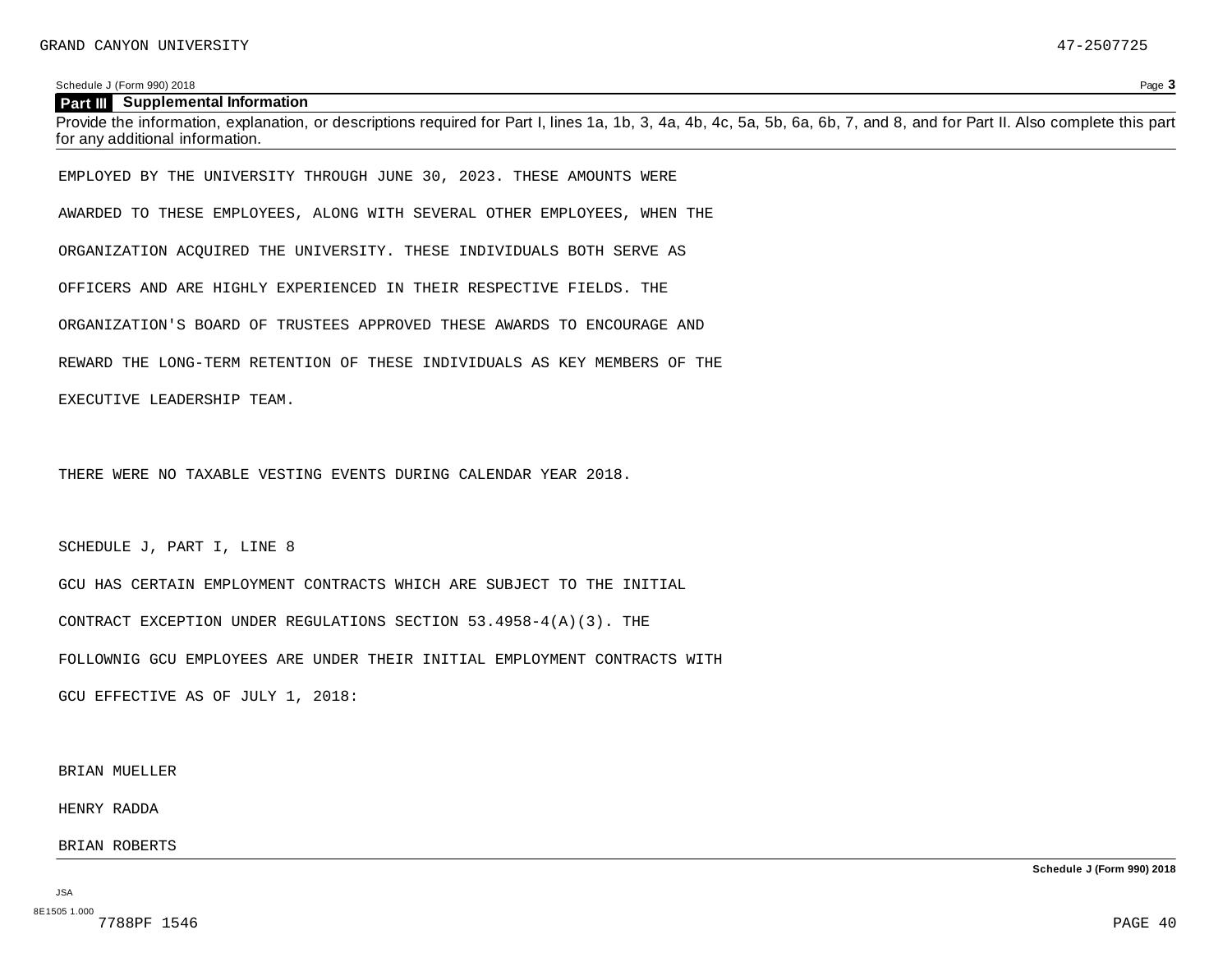### **Part III Supplemental Information**

Provide the information, explanation, or descriptions required for Part I, lines 1a, 1b, 3, 4a, 4b, 4c, 5a, 5b, 6a, 6b, 7, and 8, and for Part II. Also complete this part for any additional information.

JUNETTE WEST

DAN MAJERLE

ANDREW STANKIEWICZ

GCU FOLLOWED THE REBUTTABLE PRESUMPTION PROCEDURES IN REGULATIONS SECTION

53.4958-6(C) WITH RESPECT TO EACH INITIAL CONTRACT BETWEEN EACH

ABOVE-REFERENCED EMPLOYEE AND GCU.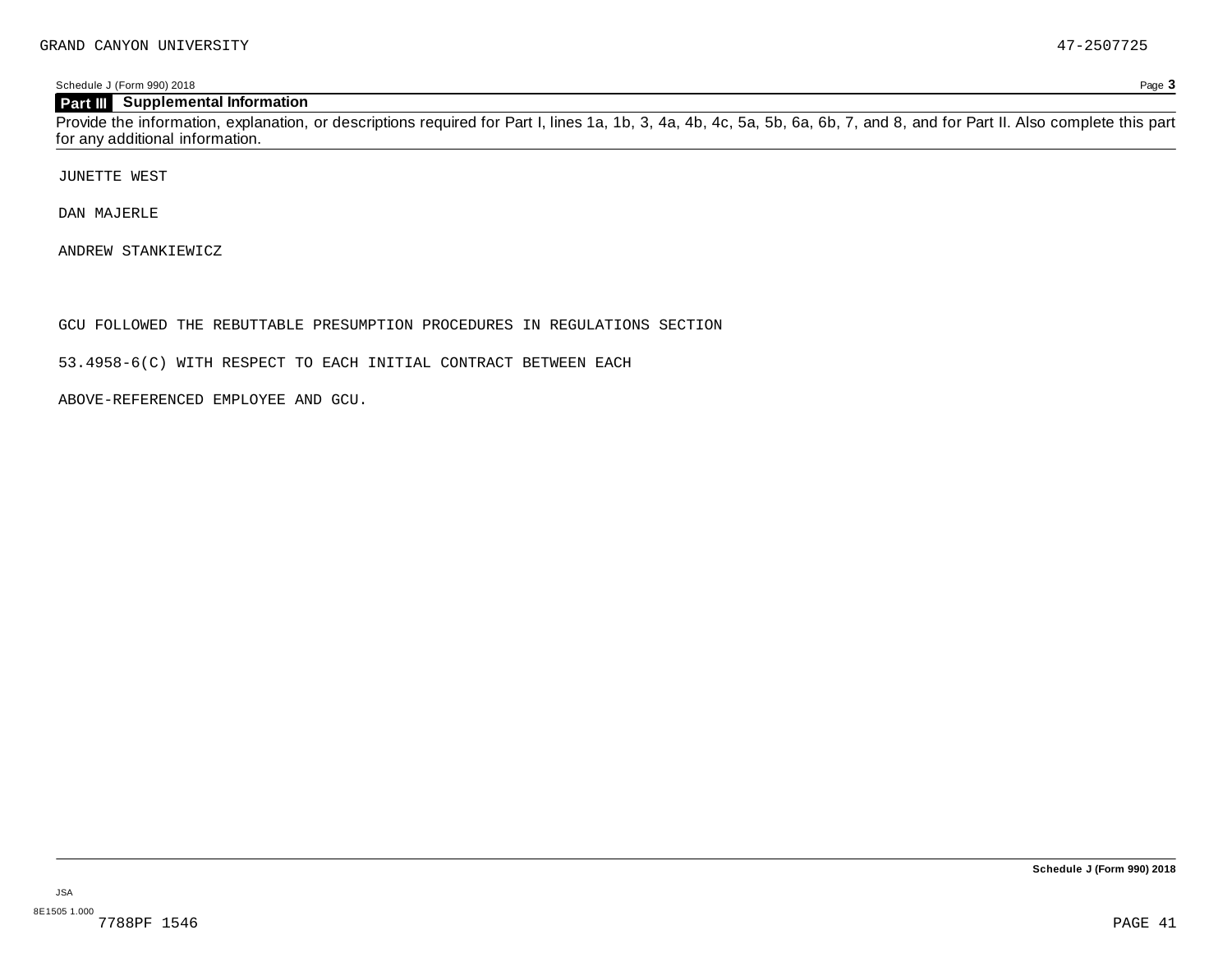|                                                      |                                                                                                                   |                                       |                             |                            | (Form 990 or 990-EZ) > Complete if the organization answered "Yes" on Form 990, Part IV, line 25a, 25b, 26, 27, 28a,<br>28b, or 28c, or Form 990-EZ, Part V, line 38a or 40b.<br>Attach to Form 990 or Form 990-EZ. |                        |                                       |                              |             | Open To Public            |                           |                |
|------------------------------------------------------|-------------------------------------------------------------------------------------------------------------------|---------------------------------------|-----------------------------|----------------------------|---------------------------------------------------------------------------------------------------------------------------------------------------------------------------------------------------------------------|------------------------|---------------------------------------|------------------------------|-------------|---------------------------|---------------------------|----------------|
|                                                      | Department of the Treasury<br><b>Internal Revenue Service</b>                                                     |                                       |                             |                            | Go to www.irs.gov/Form990 for instructions and the latest information.                                                                                                                                              |                        |                                       |                              |             | Inspection                |                           |                |
|                                                      | Name of the organization                                                                                          |                                       |                             |                            |                                                                                                                                                                                                                     |                        | <b>Employer identification number</b> |                              |             |                           |                           |                |
|                                                      | GRAND CANYON UNIVERSITY                                                                                           |                                       |                             |                            |                                                                                                                                                                                                                     |                        |                                       | 47-2507725                   |             |                           |                           |                |
| Part I                                               |                                                                                                                   |                                       |                             |                            | Excess Benefit Transactions (section $501(c)(3)$ , section $501(c)(4)$ , and $501(c)(29)$ organizations only).                                                                                                      |                        |                                       |                              |             |                           |                           |                |
|                                                      |                                                                                                                   |                                       |                             |                            | Complete if the organization answered "Yes" on Form 990, Part IV, line 25a or 25b, or Form 990-EZ, Part V, line 40b.                                                                                                |                        |                                       |                              |             |                           |                           |                |
| $\mathbf{1}$                                         |                                                                                                                   |                                       |                             |                            | (b) Relationship between disqualified person and                                                                                                                                                                    |                        |                                       |                              |             |                           |                           | (d) Corrected? |
|                                                      | (a) Name of disqualified person                                                                                   |                                       |                             | organization               |                                                                                                                                                                                                                     |                        | (c) Description of transaction        |                              |             |                           |                           | Yes  No        |
| (1)                                                  |                                                                                                                   |                                       |                             |                            |                                                                                                                                                                                                                     |                        |                                       |                              |             |                           |                           |                |
| (2)                                                  |                                                                                                                   |                                       |                             |                            |                                                                                                                                                                                                                     |                        |                                       |                              |             |                           |                           |                |
| (3)                                                  |                                                                                                                   |                                       |                             |                            |                                                                                                                                                                                                                     |                        |                                       |                              |             |                           |                           |                |
| (4)                                                  |                                                                                                                   |                                       |                             |                            |                                                                                                                                                                                                                     |                        |                                       |                              |             |                           |                           |                |
| (5)                                                  |                                                                                                                   |                                       |                             |                            |                                                                                                                                                                                                                     |                        |                                       |                              |             |                           |                           |                |
| (6)<br>$\overline{2}$                                | Enter the amount of tax incurred by the organization managers or disqualified persons during the year             |                                       |                             |                            |                                                                                                                                                                                                                     |                        |                                       |                              |             |                           |                           |                |
|                                                      |                                                                                                                   |                                       |                             |                            |                                                                                                                                                                                                                     |                        |                                       |                              |             |                           |                           |                |
| 3                                                    | Enter the amount of tax, if any, on line 2, above, reimbursed by the organization. $\ldots$ , $\ldots$ , $\ldots$ |                                       |                             |                            |                                                                                                                                                                                                                     |                        |                                       |                              |             |                           |                           |                |
|                                                      |                                                                                                                   |                                       |                             |                            |                                                                                                                                                                                                                     |                        |                                       |                              |             |                           |                           |                |
| Part II                                              |                                                                                                                   |                                       |                             |                            |                                                                                                                                                                                                                     |                        |                                       |                              |             |                           |                           |                |
|                                                      | Loans to and/or From Interested Persons.                                                                          |                                       |                             |                            | Complete if the organization answered "Yes" on Form 990-EZ, Part V, line 38a or Form 990, Part IV, line 26; or if the                                                                                               |                        |                                       |                              |             |                           |                           |                |
|                                                      | organization reported an amount on Form 990, Part X, line 5, 6, or 22.                                            |                                       |                             |                            |                                                                                                                                                                                                                     |                        |                                       |                              |             |                           |                           |                |
|                                                      |                                                                                                                   |                                       |                             |                            |                                                                                                                                                                                                                     |                        |                                       |                              |             |                           |                           |                |
|                                                      | (a) Name of interested person                                                                                     | (b) Relationship<br>with organization | (c) Purpose of<br>loan      | (d) Loan to or<br>from the | (e) Original<br>principal amount                                                                                                                                                                                    | (f) Balance due        |                                       | (g) In default? (h) Approved | by board or |                           | (i) Written<br>agreement? |                |
|                                                      | ATTACHMENT 1                                                                                                      |                                       |                             | organization?              |                                                                                                                                                                                                                     |                        |                                       |                              | committee?  |                           |                           |                |
|                                                      |                                                                                                                   |                                       |                             | To<br>From                 |                                                                                                                                                                                                                     |                        | <b>Yes</b>                            | No                           | Yes         | No                        | <b>Yes</b>                | No             |
|                                                      |                                                                                                                   |                                       |                             |                            |                                                                                                                                                                                                                     |                        |                                       |                              |             |                           |                           |                |
|                                                      |                                                                                                                   |                                       |                             |                            |                                                                                                                                                                                                                     |                        |                                       |                              |             |                           |                           |                |
|                                                      |                                                                                                                   |                                       |                             |                            |                                                                                                                                                                                                                     |                        |                                       |                              |             |                           |                           |                |
|                                                      |                                                                                                                   |                                       |                             |                            |                                                                                                                                                                                                                     |                        |                                       |                              |             |                           |                           |                |
|                                                      |                                                                                                                   |                                       |                             |                            |                                                                                                                                                                                                                     |                        |                                       |                              |             |                           |                           |                |
|                                                      |                                                                                                                   |                                       |                             |                            |                                                                                                                                                                                                                     |                        |                                       |                              |             |                           |                           |                |
|                                                      |                                                                                                                   |                                       |                             |                            |                                                                                                                                                                                                                     |                        |                                       |                              |             |                           |                           |                |
|                                                      |                                                                                                                   |                                       |                             |                            |                                                                                                                                                                                                                     |                        |                                       |                              |             |                           |                           |                |
| (1)<br>(2)<br>(3)<br>(4)<br>(5)<br>(6)<br>(7)<br>(8) |                                                                                                                   |                                       |                             |                            |                                                                                                                                                                                                                     |                        |                                       |                              |             |                           |                           |                |
|                                                      |                                                                                                                   |                                       |                             |                            |                                                                                                                                                                                                                     |                        |                                       |                              |             |                           |                           |                |
|                                                      |                                                                                                                   |                                       |                             |                            |                                                                                                                                                                                                                     |                        |                                       |                              |             |                           |                           |                |
|                                                      |                                                                                                                   |                                       | .                           |                            | ▶                                                                                                                                                                                                                   | \$1069912419           |                                       |                              |             |                           |                           |                |
|                                                      | <b>Grants or Assistance Benefiting Interested Persons.</b>                                                        |                                       |                             |                            |                                                                                                                                                                                                                     |                        |                                       |                              |             |                           |                           |                |
| (9)<br>(10)<br><b>Total</b><br>Part III              |                                                                                                                   |                                       |                             |                            | Complete if the organization answered "Yes" on Form 990, Part IV, line 27.                                                                                                                                          |                        |                                       |                              |             |                           |                           |                |
|                                                      | (a) Name of interested person                                                                                     |                                       | person and the organization |                            | (b) Relationship between interested $ $ (c) Amount of assistance                                                                                                                                                    | (d) Type of assistance |                                       |                              |             | (e) Purpose of assistance |                           |                |
|                                                      |                                                                                                                   |                                       |                             |                            |                                                                                                                                                                                                                     |                        |                                       |                              |             |                           |                           |                |
|                                                      |                                                                                                                   |                                       |                             |                            |                                                                                                                                                                                                                     |                        |                                       |                              |             |                           |                           |                |
|                                                      |                                                                                                                   |                                       |                             |                            |                                                                                                                                                                                                                     |                        |                                       |                              |             |                           |                           |                |
|                                                      |                                                                                                                   |                                       |                             |                            |                                                                                                                                                                                                                     |                        |                                       |                              |             |                           |                           |                |
|                                                      |                                                                                                                   |                                       |                             |                            |                                                                                                                                                                                                                     |                        |                                       |                              |             |                           |                           |                |
| (1)<br>(2)<br>(3)<br>(4)<br>(5)                      |                                                                                                                   |                                       |                             |                            |                                                                                                                                                                                                                     |                        |                                       |                              |             |                           |                           |                |
| (6)<br>(7)                                           |                                                                                                                   |                                       |                             |                            |                                                                                                                                                                                                                     |                        |                                       |                              |             |                           |                           |                |
|                                                      |                                                                                                                   |                                       |                             |                            |                                                                                                                                                                                                                     |                        |                                       |                              |             |                           |                           |                |
| (8)<br>(9)                                           |                                                                                                                   |                                       |                             |                            |                                                                                                                                                                                                                     |                        |                                       |                              |             |                           |                           |                |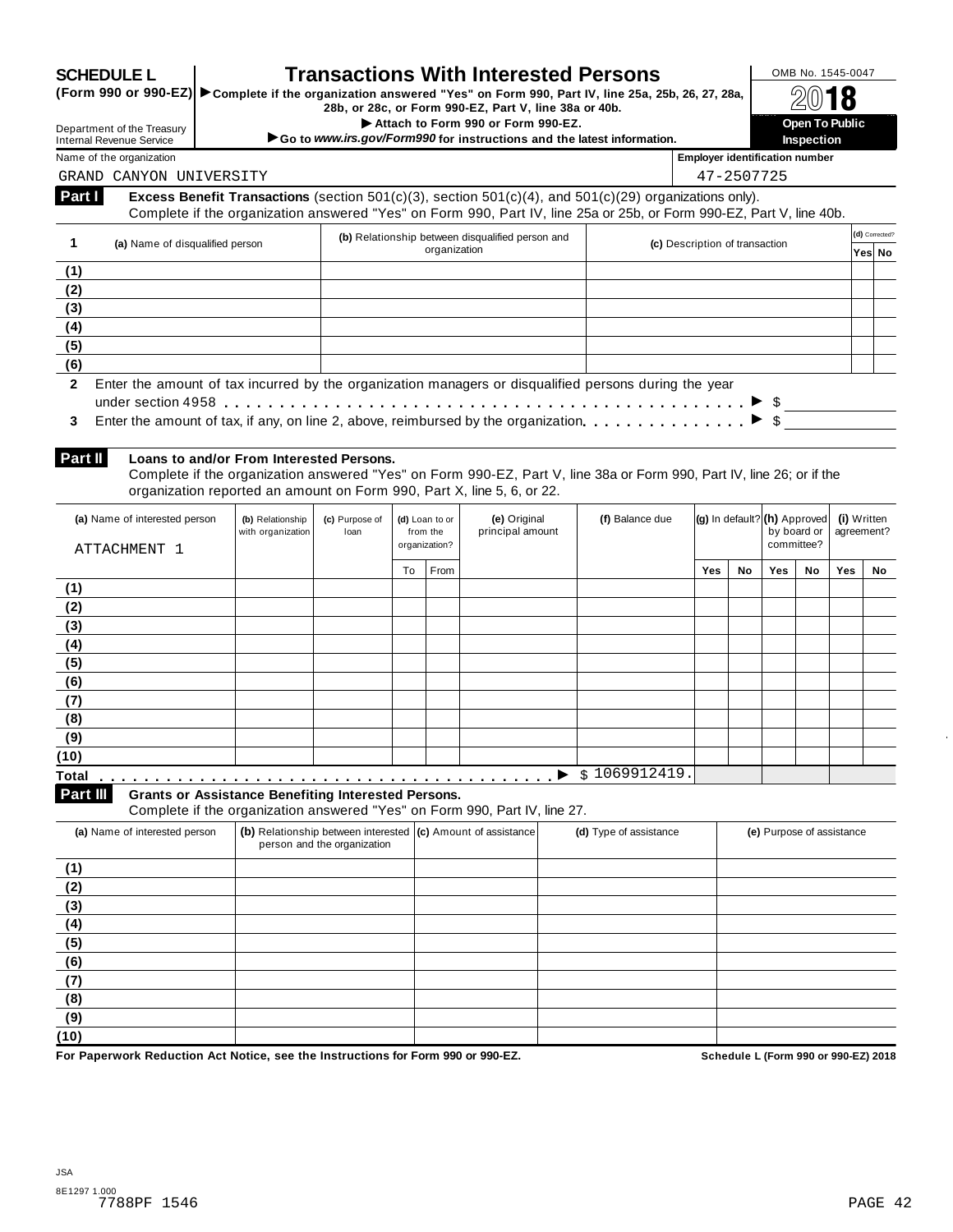#### Schedule <sup>L</sup> (Form <sup>990</sup> or 990-EZ) <sup>2018</sup> Page **2**

**Business Transactions Involving Interested Persons. Part IV** Business Transactions Involving Interested Persons.<br>Complete if the organization answered "Yes" on Form 990, Part IV, line 28a, 28b, or 28c.

|                                | (a) Name of interested person | (b) Relationship between<br>interested person and the<br>organization | (c) Amount of<br>transaction | (d) Description of transaction | (e) Sharing of<br>organization's<br>revenues? |             |
|--------------------------------|-------------------------------|-----------------------------------------------------------------------|------------------------------|--------------------------------|-----------------------------------------------|-------------|
|                                |                               |                                                                       |                              |                                | <b>Yes</b>                                    | No          |
| (1)<br><b>JESSE MUELLER</b>    |                               | SON OF PRES, B. MUELLER                                               | 60, 263.                     | EMPLOYEE COMPENSATION          |                                               | Χ           |
| (2)<br>MARK MUELLER            |                               | SON OF PRES, B. MUELLER                                               | 32,308.                      | EMPLOYEE COMPENSATION          |                                               | Χ           |
| (3)<br>SUBSTANTIAL CONTRIBUTOR |                               | SUBSTANTIAL CONTRIBUTOR                                               | 664,990,701.                 | EDUCATIONAL SUPPORT SERVICES   |                                               | $\mathbf X$ |
| (4)                            |                               |                                                                       |                              |                                |                                               |             |
| (5)                            |                               |                                                                       |                              |                                |                                               |             |
| (6)                            |                               |                                                                       |                              |                                |                                               |             |
| (7)                            |                               |                                                                       |                              |                                |                                               |             |
| (8)                            |                               |                                                                       |                              |                                |                                               |             |
| (9)                            |                               |                                                                       |                              |                                |                                               |             |
| (10)                           |                               |                                                                       |                              |                                |                                               |             |
| $D_{out}M$                     | Curantamental Information     |                                                                       |                              |                                |                                               |             |

#### **Supplemental Information**

**Part V** Supplemental information<br>Provide additional information for responses to questions on Schedule L (see instructions).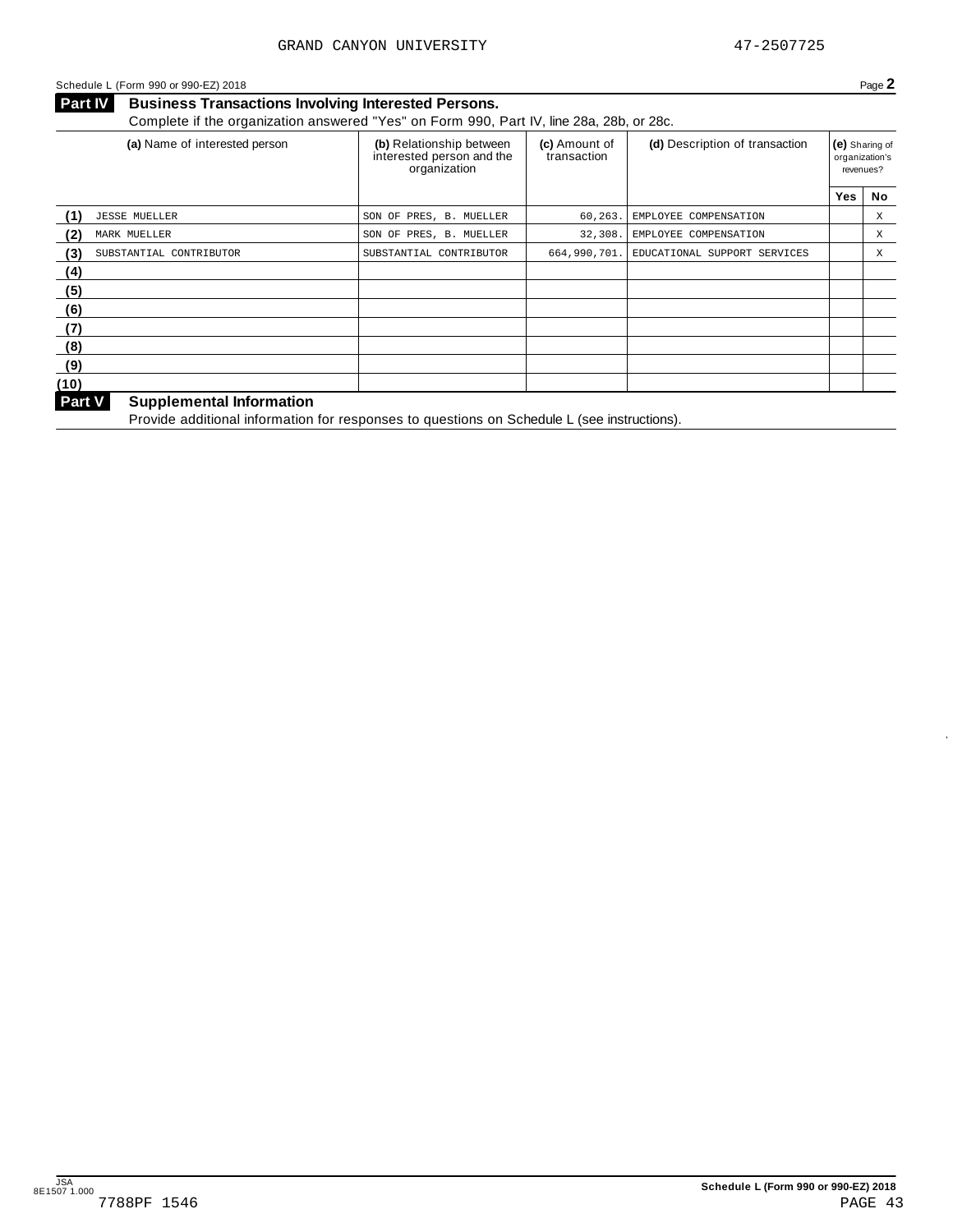ATTACHMENT 1

### Schedule <sup>L</sup> (Form <sup>990</sup> or 990-EZ) <sup>2018</sup> Page **2**

**Business Transactions Involving Interested Persons. Part IV** Business Transactions Involving Interested Persons.<br>Complete if the organization answered "Yes" on Form 990, Part IV, line 28a, 28b, or 28c.

| (b) Relationship between<br>interested person and the<br>organization | (c) Amount of<br>transaction | (d) Description of transaction |     | (e) Sharing of<br>organization's<br>revenues? |
|-----------------------------------------------------------------------|------------------------------|--------------------------------|-----|-----------------------------------------------|
|                                                                       |                              |                                | Yes | No                                            |
|                                                                       |                              |                                |     |                                               |
|                                                                       |                              |                                |     |                                               |
|                                                                       |                              |                                |     |                                               |
|                                                                       |                              |                                |     |                                               |
|                                                                       |                              |                                |     |                                               |
|                                                                       |                              |                                |     |                                               |
|                                                                       |                              |                                |     |                                               |
|                                                                       |                              |                                |     |                                               |
|                                                                       |                              |                                |     |                                               |
|                                                                       |                              |                                |     |                                               |
|                                                                       |                              |                                |     |                                               |

**Supplemental Information**

Provide additional information<br>Provide additional information for responses to questions on Schedule L (see instructions).

### SCHEDULE L, PART II

| <b>NAME</b>                    | SUBSTANTIAL CONTRIBUTOR |
|--------------------------------|-------------------------|
| RELATIONSHIP WITH ORGANIZATION | SUBSTANTIAL CONTRIBUTOR |
| PURPOSE OF LOAN                | CAPTTAL                 |
| LOAN TO OR FROM THE ORG.?      | X FROM<br>TO .          |
| ORIGINAL PRINCIPAL AMOUNT      | 876,555,000.            |
| <b>BALANCE DUE</b>             | 1069912419.             |
| IN DEFAULT?                    | <b>YES</b><br>X NO      |
| APPROVED BY BOARD OR COMMITTEE | X YES<br>NO.            |
| WRITTEN AGREEMENT?             | X YES<br>NO.            |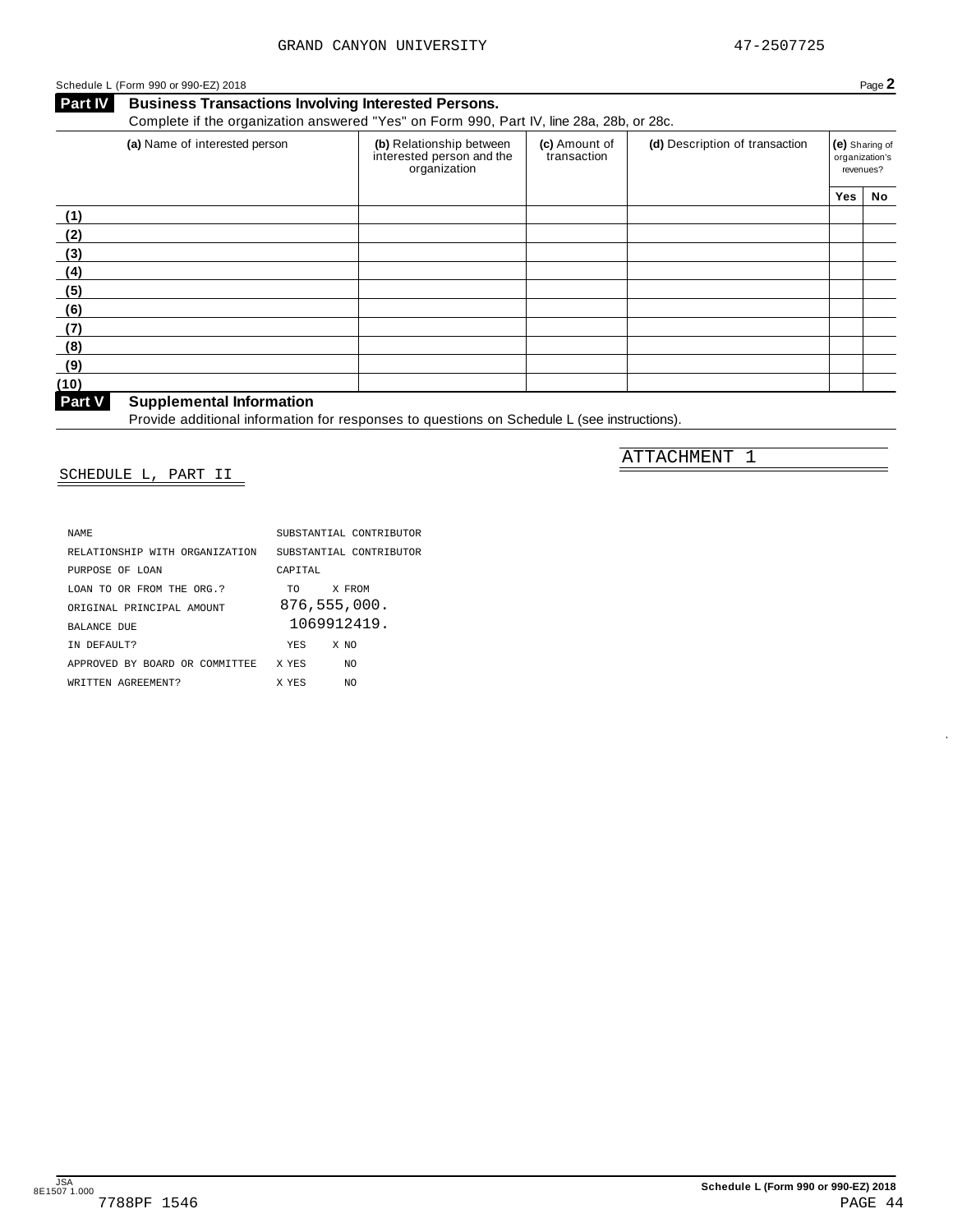# SCHEDULE M<br>
(Form 990) **Some Lightness of the organizations answered "Yes" on Form 990 Part IV lines 29 or 30<br>
<b>Some Lightness Contributions**

**Department of the Treasury<br>Internal Revenue Service** 

**Examplete** if the organizations answered "Yes" on Form 990, Part Ⅳ, lines 29 or 30. 
<br>● Attach to Form 990. **Department of the Treasury ▶ Attach to Form 990.**<br>Internal Revenue Service ▶ Go to *www.irs.gov/Form990* for instructions and the latest information.<br>Nome of the organization aumhor

Name of the organization **Employer identification number**

#### GRAND CANYON UNIVERSITY 47-2507725

| 17 OENTTOE |  |
|------------|--|

| Part I       | <b>Types of Property</b>                                                                                                                                                                                                       |                               |                                                        |                                                                                    |                                                              |
|--------------|--------------------------------------------------------------------------------------------------------------------------------------------------------------------------------------------------------------------------------|-------------------------------|--------------------------------------------------------|------------------------------------------------------------------------------------|--------------------------------------------------------------|
|              |                                                                                                                                                                                                                                | (a)<br>Check if<br>applicable | (b)<br>Number of contributions or<br>items contributed | (c)<br>Noncash contribution<br>amounts reported on<br>Form 990, Part VIII, line 1g | (d)<br>Method of determining<br>noncash contribution amounts |
| 1            |                                                                                                                                                                                                                                |                               |                                                        |                                                                                    |                                                              |
| $\mathbf{2}$ |                                                                                                                                                                                                                                |                               |                                                        |                                                                                    |                                                              |
| 3            | Art - Fractional interests [100]                                                                                                                                                                                               |                               |                                                        |                                                                                    |                                                              |
| 4            | Books and publications <b>Exercise 2</b>                                                                                                                                                                                       |                               |                                                        |                                                                                    |                                                              |
| 5            | Clothing and household                                                                                                                                                                                                         |                               |                                                        |                                                                                    |                                                              |
|              | goods <u>  _ _ _ _ _</u>                                                                                                                                                                                                       |                               |                                                        |                                                                                    |                                                              |
| 6            |                                                                                                                                                                                                                                |                               |                                                        |                                                                                    |                                                              |
| 7            | Boats and planes entertainment and planes and planes are all the set of the set of the set of the set of the set of the set of the set of the set of the set of the set of the set of the set of the set of the set of the set |                               |                                                        |                                                                                    |                                                              |
| 8            |                                                                                                                                                                                                                                |                               |                                                        |                                                                                    |                                                              |
| 9            | Securities - Publicly traded                                                                                                                                                                                                   | $\mathbf{X}$                  | $\overline{2}$ .                                       | 77,076.                                                                            | SELLING PRICE                                                |
| 10           |                                                                                                                                                                                                                                |                               |                                                        |                                                                                    |                                                              |
| 11           | Securities - Partnership, LLC,                                                                                                                                                                                                 |                               |                                                        |                                                                                    |                                                              |
|              |                                                                                                                                                                                                                                |                               |                                                        |                                                                                    |                                                              |
| 12           | Securities - Miscellaneous                                                                                                                                                                                                     |                               |                                                        |                                                                                    |                                                              |
| 13           | Qualified conservation                                                                                                                                                                                                         |                               |                                                        |                                                                                    |                                                              |
|              | contribution - Historic                                                                                                                                                                                                        |                               |                                                        |                                                                                    |                                                              |
|              | structures [19]                                                                                                                                                                                                                |                               |                                                        |                                                                                    |                                                              |
| 14           | Qualified conservation                                                                                                                                                                                                         |                               |                                                        |                                                                                    |                                                              |
|              |                                                                                                                                                                                                                                |                               |                                                        |                                                                                    |                                                              |
| 15           |                                                                                                                                                                                                                                |                               |                                                        |                                                                                    |                                                              |
| 16           |                                                                                                                                                                                                                                |                               |                                                        |                                                                                    |                                                              |
| 17           |                                                                                                                                                                                                                                |                               |                                                        |                                                                                    |                                                              |
| 18           |                                                                                                                                                                                                                                |                               |                                                        |                                                                                    |                                                              |
| 19           |                                                                                                                                                                                                                                |                               |                                                        |                                                                                    |                                                              |
| 20           | Drugs and medical supplies entertainment of the state of the state of the state of the state of the state of the state of the state of the state of the state of the state of the state of the state of the state of the state |                               |                                                        |                                                                                    |                                                              |
| 21           |                                                                                                                                                                                                                                |                               |                                                        |                                                                                    |                                                              |
| 22           |                                                                                                                                                                                                                                |                               |                                                        |                                                                                    |                                                              |
| 23           |                                                                                                                                                                                                                                |                               |                                                        |                                                                                    |                                                              |
| 24           |                                                                                                                                                                                                                                |                               |                                                        |                                                                                    |                                                              |
| 25           | Other $\blacktriangleright$ ( $\overline{\text{ATCH}}$ 1 )                                                                                                                                                                     |                               | 7.                                                     | 361,593,591.                                                                       |                                                              |
| 26           | Other $\blacktriangleright$ ( $\_\_\_\_\_\_\_\_$ )                                                                                                                                                                             |                               |                                                        |                                                                                    |                                                              |
| 27           | Other $\blacktriangleright$ ( $\qquad \qquad$                                                                                                                                                                                  |                               |                                                        |                                                                                    |                                                              |
|              |                                                                                                                                                                                                                                |                               |                                                        |                                                                                    |                                                              |
| 29           | Number of Forms 8283 received by the organization during the tax year for contributions for                                                                                                                                    |                               |                                                        |                                                                                    |                                                              |
|              | which the organization completed Form 8283, Part IV, Donee Acknowledgement                                                                                                                                                     |                               |                                                        |                                                                                    | 29                                                           |
|              |                                                                                                                                                                                                                                |                               |                                                        |                                                                                    | Yes  <br>No                                                  |
|              | 30a During the year, did the organization receive by contribution any property reported in Part I, lines 1 through                                                                                                             |                               |                                                        |                                                                                    |                                                              |
|              | 28, that it must hold for at least three years from the date of the initial contribution, and which isn't required                                                                                                             |                               |                                                        |                                                                                    |                                                              |
|              |                                                                                                                                                                                                                                |                               |                                                        |                                                                                    | Χ<br>30a                                                     |
|              | <b>b</b> If "Yes," describe the arrangement in Part II.                                                                                                                                                                        |                               |                                                        |                                                                                    |                                                              |
| 31           | Does the organization have a gift acceptance policy that requires the review of any nonstandard                                                                                                                                |                               |                                                        |                                                                                    |                                                              |
|              |                                                                                                                                                                                                                                |                               |                                                        |                                                                                    | Χ<br>31                                                      |
|              | 32a Does the organization hire or use third parties or related organizations to solicit, process, or sell noncash                                                                                                              |                               |                                                        |                                                                                    |                                                              |
|              |                                                                                                                                                                                                                                |                               |                                                        |                                                                                    | Χ<br>32a                                                     |
|              | <b>b</b> If "Yes," describe in Part II.                                                                                                                                                                                        |                               |                                                        |                                                                                    |                                                              |
|              | 33 If the organization didn't report an amount in column (c) for a type of property for which column (a) is checked,                                                                                                           |                               |                                                        |                                                                                    |                                                              |

describe in Part II.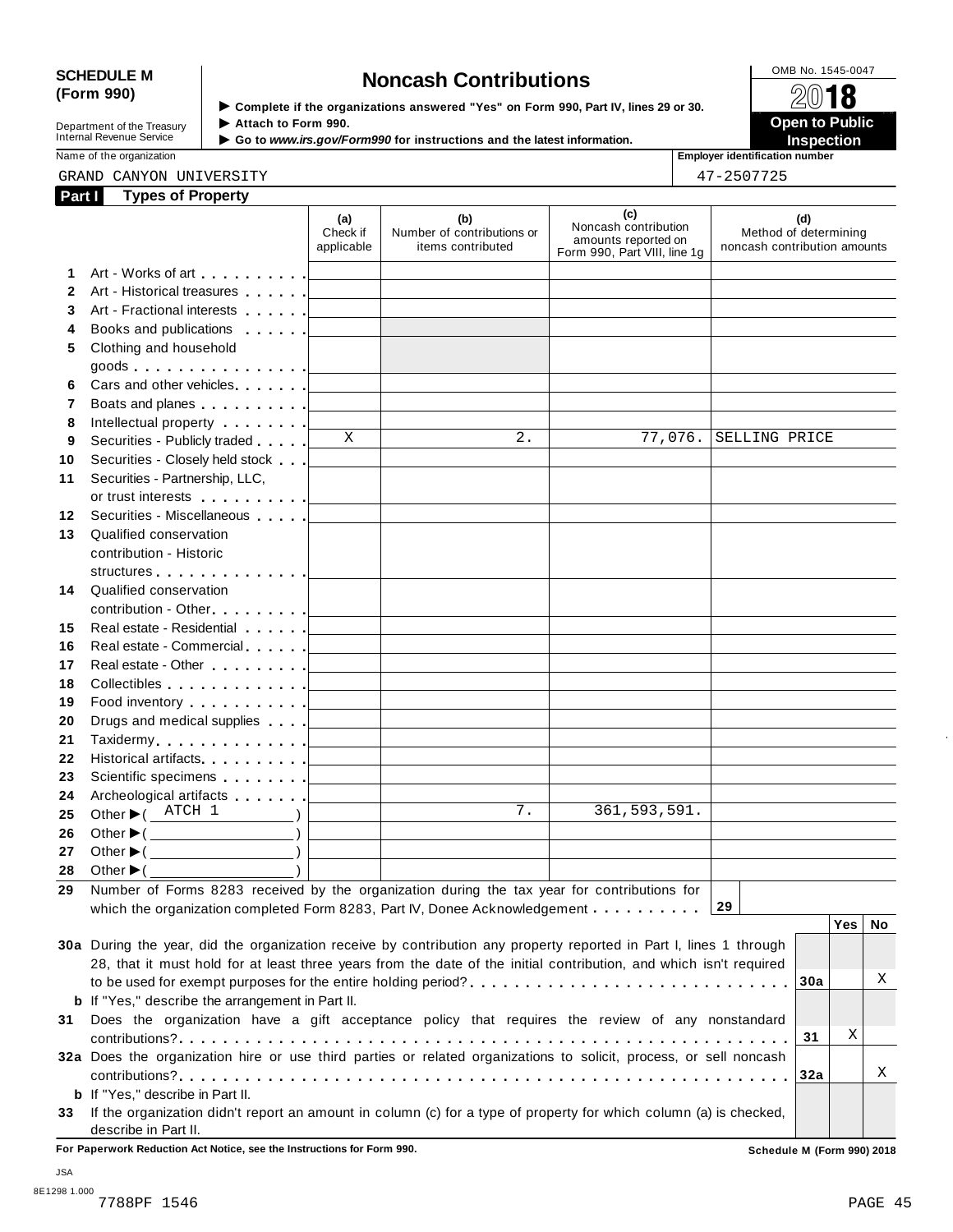**Supplemental Information.** Provide the information required by Part I, lines 30b, 32b, and 33, and whether the organization is reporting in Part I, column (b), the number of contributions, the number of items received, or a combination of both. Also complete this part for any additional information. **Part II**

SCHEDULE M, PART I, COLUMN (B)

THE ORGANIZATION IS REPORTING THE NUMBER OF CONTRIBUTIONS RECEIVED IN

COLUMN (B).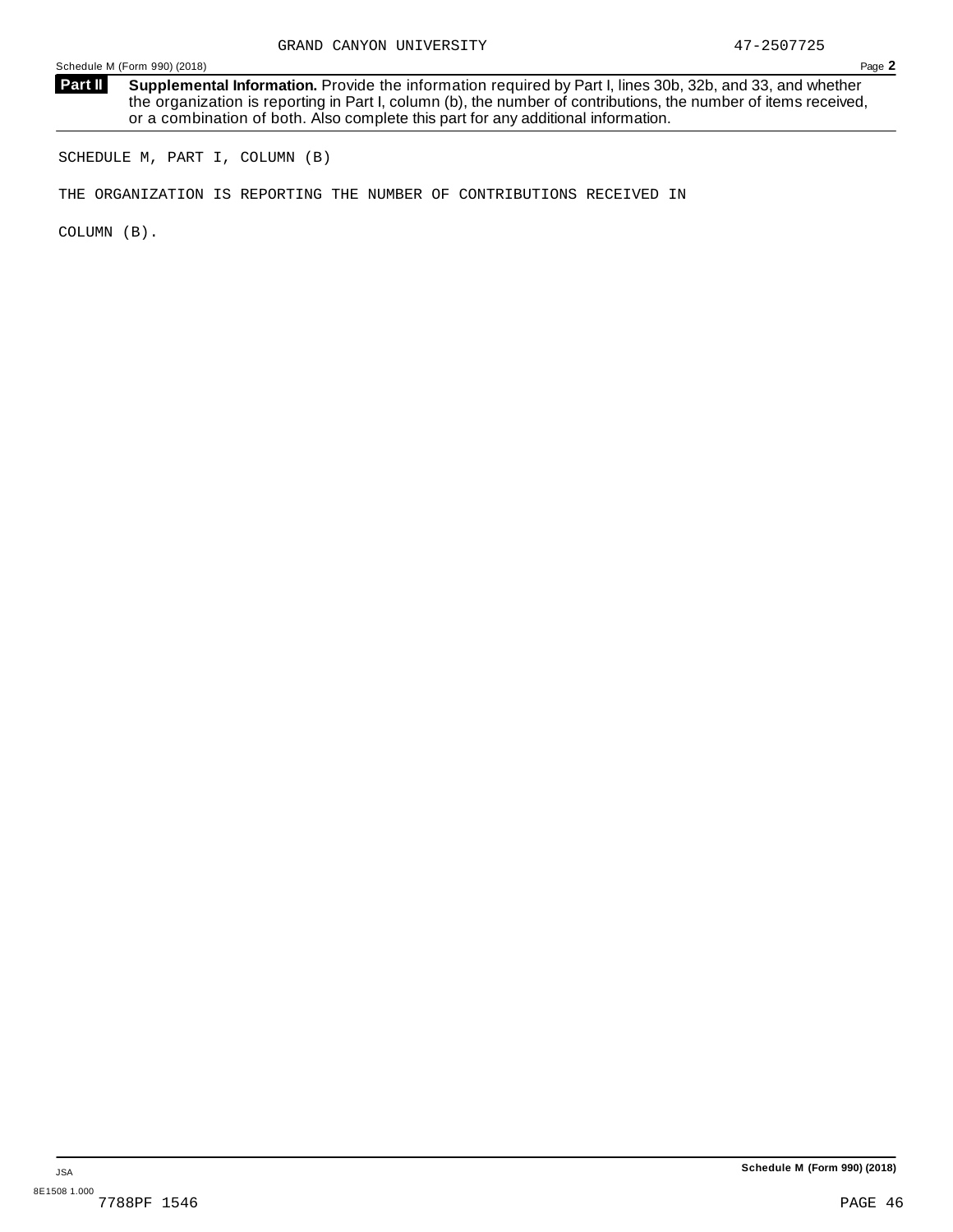**Supplemental Information.** Provide the information required by Part I, lines 30b, 32b, and 33, and whether the organization is reporting in Part I, column (b), the number of contributions, the number of items received, or a combination of both. Also complete this part for any additional information. **Part II**

ATTACHMENT 1

## SCHEDULE M, PART I - OTHER NONCASH CONTRIBUTIONS

| DESCRIPTION               | (A) CHECK | NUMBER OF<br>$\vert B \rangle$<br>CONTRIBUTIONS | (C)<br>REVENUES<br>REPORTED | METHOD OF<br>(D)<br>DETERMINING |
|---------------------------|-----------|-------------------------------------------------|-----------------------------|---------------------------------|
| EXCESS FMV ASSETS ACQUIRE | Χ         | 1.                                              | 361,584,861.                | FMV                             |
| SPORTS EOUIPMENT          | Χ         | 1.                                              | 1,340.                      | <b>FMV</b>                      |
| THEATRE SET SUPPLIES      | Χ         | 3.                                              | 2,740.                      | <b>FMV</b>                      |
| IT SUPPLIES               | X         | $2$ .                                           | 4,650.                      | <b>FMV</b>                      |
| TOTALS                    |           | 7.                                              | 361, 593, 591.              |                                 |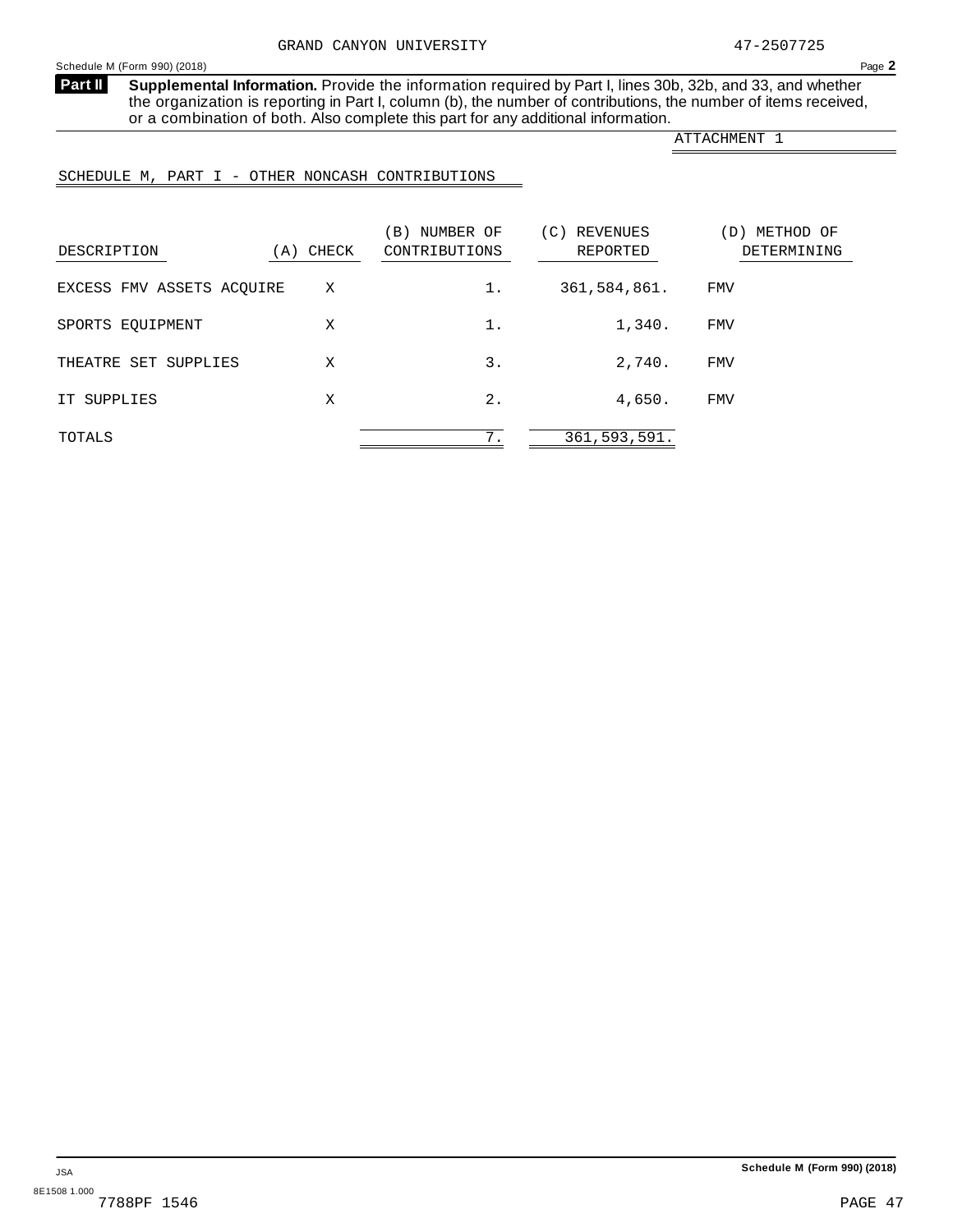### **SCHEDULE O** Supplemental Information to Form 990 or 990-EZ DMB No. 1545-0047

**(Form 990 or 990-EZ) Complete to provide information for responses to specific questions on** plete to provide information for responses to specific questions on  $\mathbb{Z}^{0}$  **18 EV I O**<br>
■ Attach to Form 990 or 990-EZ. Depen to Public<br>
■ Public Public Public Department of the Treasury <br>Depen to Public<br>Name of the organization<br>Name of the organization<br>Name of the organization<br>Name of the organization<br>Inspection



Department of the Treasury<br>Internal Revenue Service GRAND CANYON UNIVERSITY 47-2507725

FORM 990, PART III, LINE 2

GRAND CANYON UNIVERSITY ("GCU") HAS BEEN A TAX-EXEMPT, NONPROFIT INSTITUTION FOR MOST OF ITS 70 YEAR HISTORY, BEGINNING IN 1949. IN 2004 GCU WAS ACQUIRED BY GRAND CANYON EDUCATION, INC. ("GCE"), AND BECAME A FOR-PROFIT UNIVERSITY. GCU WOULD OPERATE AS A FOR-PROFIT UNIVERSITY UNTIL 2018. ON JULY 1, 2018, GCU PURCHASED THE UNIVERSITY RELATED ASSETS FROM GCE AND REVERTED BACK TO ITS HISTORICAL NONPROFIT STATUS. GCU ONCE AGAIN BEGAN OPERATING AS A NONPROFIT UNIVERSITY IN ORDER TO SECURE THE LONG-TERM LEGACY OF THE UNIVERSITY AND ENSURE THAT ITS STUDENTS, FACULTY AND STAFF HAVE THE SAME ACCESS TO GRANTS, RESEARCH OPPORTUNITIES, PHILANTHROPIC GIVING AND FULL NCAA PARTICIPATION AS OTHER UNIVERSITIES.

FORM 990, PART VI, LINE 6

GRAND CANYON UNIVERSITY FOUNDATION IS THE SOLE MEMBER OF GCU.

FORM 990, PART VI, LINE 7A

THE GCU BOARD OF TRUSTEES SHALL CONSIST OF THE SAME INDIVIDUALS WHO ARE MEMBERS OF THE BOARD OF DIRECTORS OF GRAND CANYON UNIVERSITY FOUNDATION, THE SOLE MEMBER OF THE GCU.

FORM 990, PART VI, LINE 11B THE ORGANIZATION RETAINS AN INDEPENDENT TAX ADVISOR TO ASSIST IN THE PREPARATION AND REVIEW OF ITS IRS FORM 990. PRIOR TO FILING THE RETURN, ALL TRUSTEES AND OFFICERS ARE PROVIDED COPIES OF THE FORM 990 FOR REVIEW.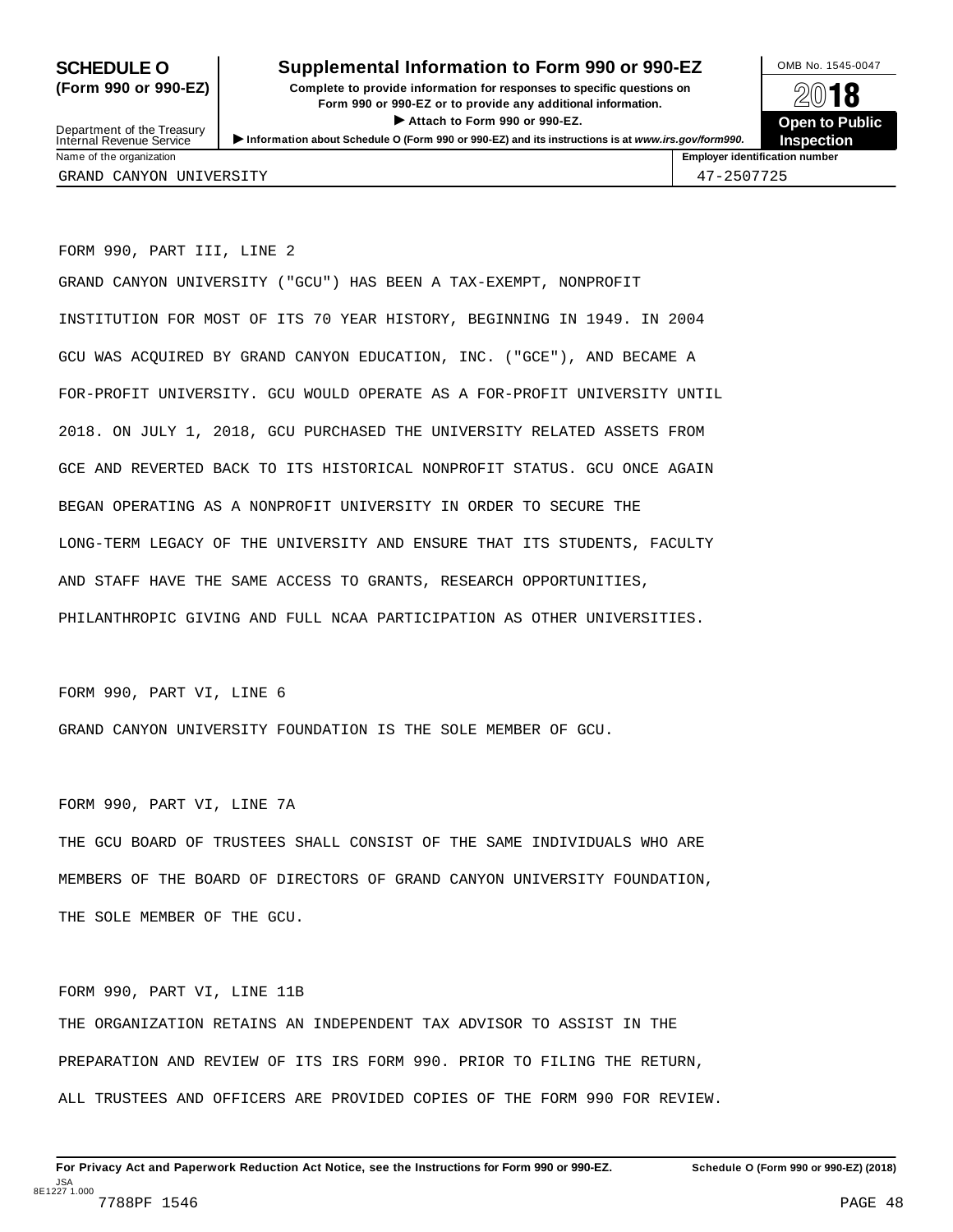THE OFFICERS REVIEWED THE COMPLETED DRAFT, AND AFTER ALL COMMENTS AND QUESTIONS WERE ADDRESSED, THE DRAFT WAS SENT TO THE GCU BOARD OF TRUSTEES PRIOR TO THEIR REGULARLY SCHEDULED BOARD MEETING IN APRIL. IT WAS DISCUSSED AT THE BOARD MEETING AND ALL QUESTIONS WERE ANSWERED.

#### FORM 990, PART VI, LINE 12C

GCU HAS A CONFLICT OF INTEREST POLICY AND REQUIRES ALL OFFICERS AND MEMBERS OF THE BOARD OF TRUSTEES TO SIGN THE POLICY ANNUALLY AND DISCLOSE ANY KNOWN CONFLICTS. IN ADDITION, GCU HAS A QUESTIONNAIRE SPECIFIC TO THE FORM 990 THAT THESE SAME INDIVIDUALS ARE ASKED TO FILL OUT AND SIGN. THE BOARD OF TRUSTEES IS RESPONSIBLE FOR REVIEWING AND APPROVING ANY OF THE CONFLICTS AT THE BOARD/OFFICER LEVEL.

ADDITIONALLY, THERE IS LANGUAGE IN ALL GCU CONTRACTS THAT REQUIRES DISCLOSURE OF ANY KNOWN CONFLICTS WITH THE SUPPLIER NAMED IN THE CONTRACT. IF THERE ARE ANY DISCLOSED, GCU MAKES SURE THAT MULTIPLE BIDS WERE RECEIVED AND EVALUATED AND THEN THE EXECUTIVE TEAM MAKES THE DETERMINATION ON WHETHER TO MOVE FORWARD OR NOT. THE PROCUREMENT DEPARTMENT HEAD KEEPS TRACK OF THESE APPROVED CONFLICTS OF INTEREST AND AUDITS THE ACTIVITY ANNUALLY.

#### FORM 990, PART VI, LINE 15

GRAND CANYON UNIVERSITY USED OUTSIDE CONSULTANTS TO PERFORM AN INDEPENDENT COMPENSATION STUDY IN AUGUST OF 2018. THE STUDY COVERED ALL OFFICERS OF THE ORGANIZATION AND CERTAIN OTHER EMPLOYEES. THE UNIVERSITY'S BOARD OF TRUSTEES APPROVED THE COMPENSATION OF THE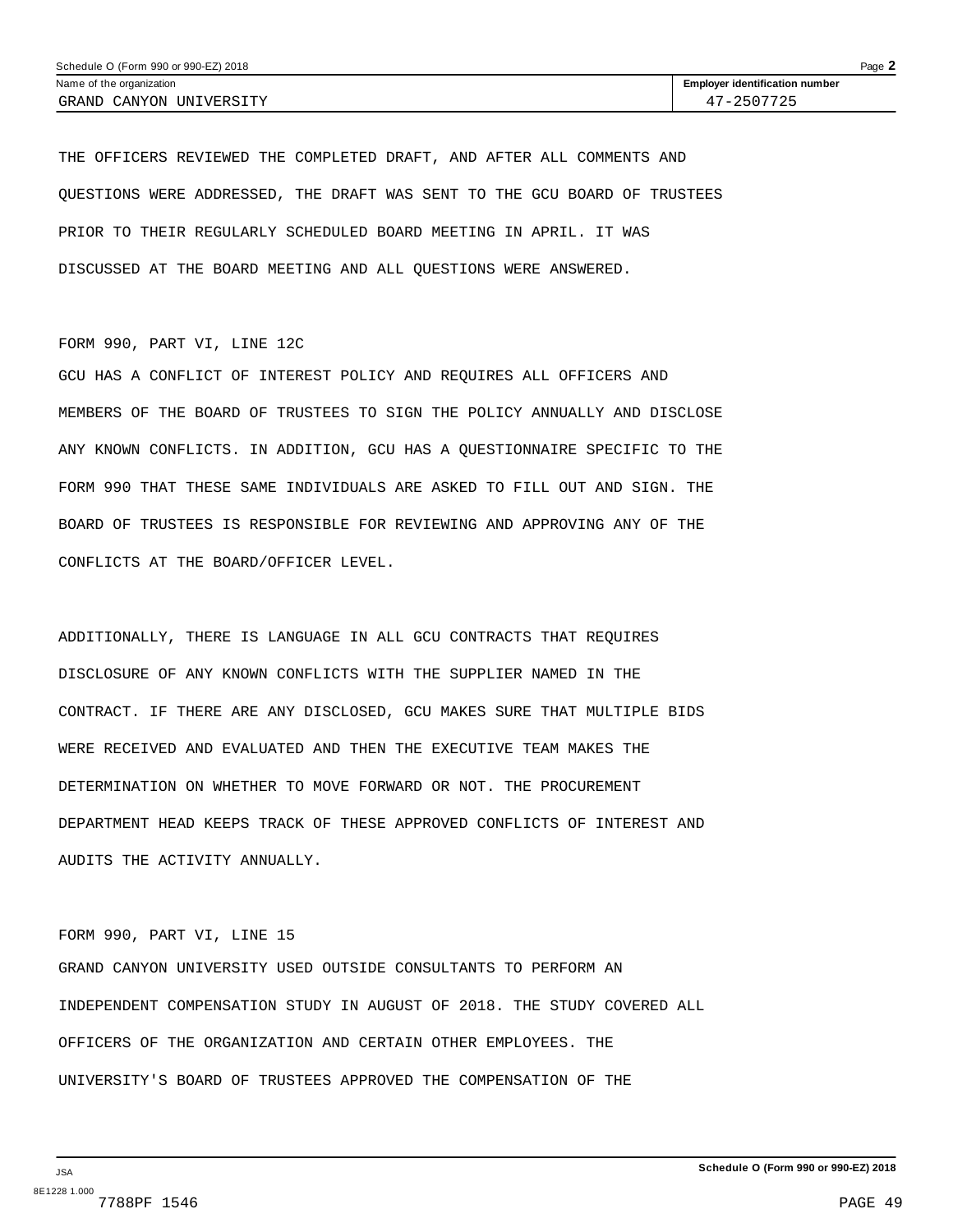ORGANIZATION'S TOP MANAGEMENT OFFICIALS FOLLOWING A REVIEW OF THE COMPENSATION STUDY.

FORM 990, PART VI, LINE 19

THESE DOCUMENTS ARE AVAILABLE UPON REQUEST.

FORM 990, PART VII, SECTION A BRIAN MUELLER IS ALSO EMPLOYED BY, AND RECEIVES COMPENSATION FOR SERVICES

PROVIDED TO, GRAND CANYON EDUCATION, INC., AN UNRELATED ORGANIZATION.

FORM 990, PART IX, LINE 11G

IN CONNECTION WITH THE CLOSING OF THE ASSET PURCHASE AGREEMENT, THE UNIVERSITY AND GRAND CANYON EDUCATION, INC. ("GCE") ENTERED INTO A LONG-TERM MASTER SERVICES AGREEMENT PURSUANT TO WHICH GCE WILL PROVIDE IDENTIFIED TECHNOLOGICAL, COUNSELING, MARKETING, FINANCIAL AID PROCESSING AND OTHER SUPPORT SERVICES TO THE UNIVERSITY FOR A FEE. THIS IS RECORDED AS "EDUCATION SERVICE FEES" IN OUR FINANCIAL STATEMENTS.

ATTACHMENT 1

#### 990, PART VII- COMPENSATION OF THE FIVE HIGHEST PAID IND. CONTRACTORS

| NAME AND ADDRESS                                                            | DESCRIPTION OF SERVICES | COMPENSATION   |
|-----------------------------------------------------------------------------|-------------------------|----------------|
| GRAND CANYON EDUCATION, INC.<br>2600 W. CAMELBACK ROAD<br>PHOENIX, AZ 85017 | SUPPORT SERVICES        | 265, 111, 844. |
| PONO CONSTRUCTION, LLC<br>515 E. CAREFREE HWY, #1241<br>PHOENIX, AZ 85085   | CONSTRUCTION SVCS       | 40,786,082.    |
| SODEXO, INC. & AFFILIATES<br>18052 N. BLACK CANYON HWY<br>PHOENIX, AZ 85053 | FOOD SVC PROVIDER       | 9,752,990.     |
| ELSEVIER, INC.                                                              | TEXTBOOK PUBLISHER      | 1,531,396.     |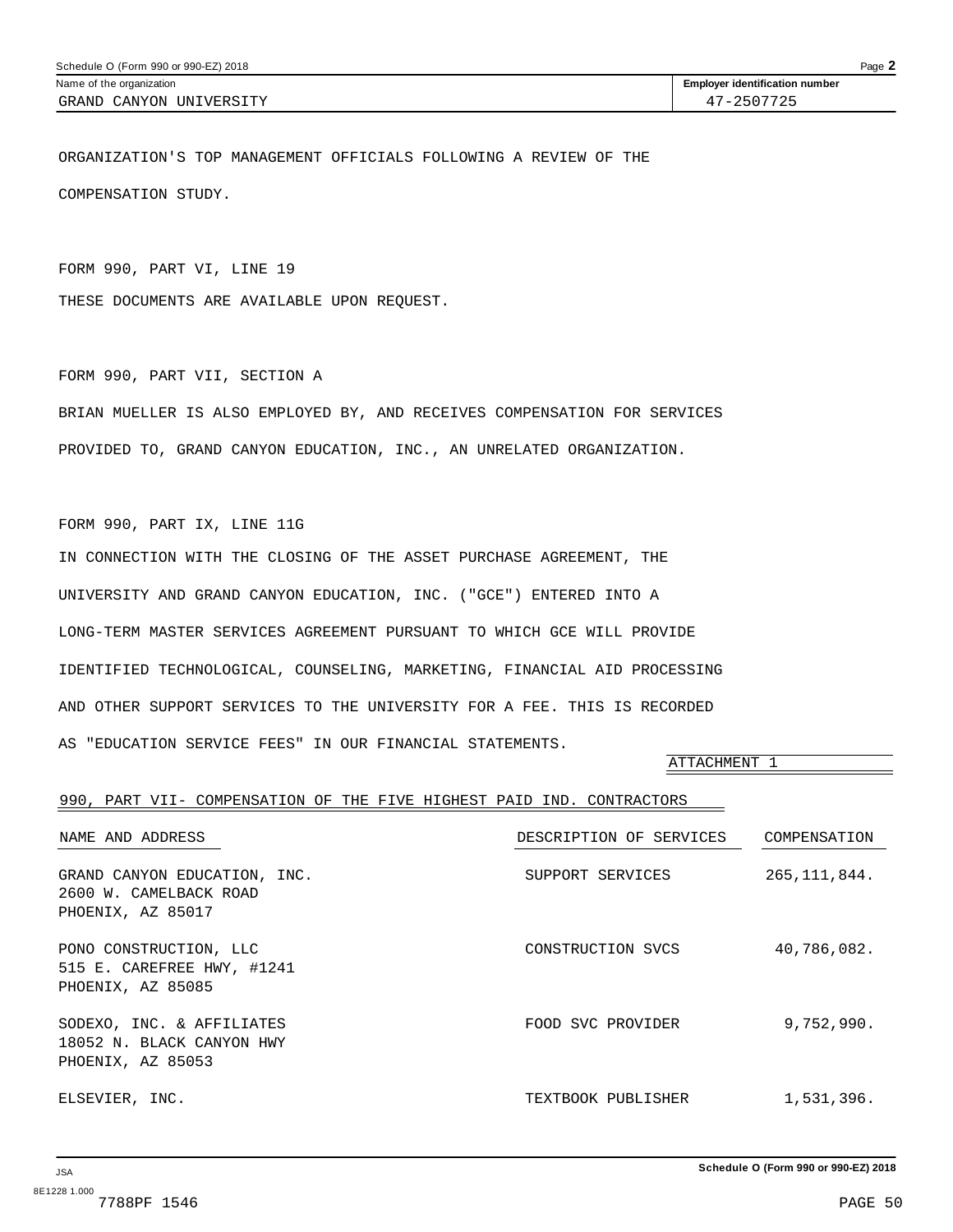Schedule O (Form 990 or 990-EZ) 2018 Name of the organization **identification is a structure of the original of the original of the original of the original of the original of the original of the original of the original of the original of the original of t** GRAND CANYON UNIVERSITY 47-2507725

ATTACHMENT 1 (CONT'D)

## 990, PART VII- COMPENSATION OF THE FIVE HIGHEST PAID IND. CONTRACTORS

| NAME AND ADDRESS                                                        | DESCRIPTION OF SERVICES | COMPENSATION |
|-------------------------------------------------------------------------|-------------------------|--------------|
| 230 PARK AVENUE, SUITE 800<br>NEW YORK, NY 10169                        |                         |              |
| GROUPWARE TECHNOLOGY, INC.<br>541 DIVISION STREET<br>CAMPBELL, CA 95008 | IT SERVICE PROVIDER     | 790,710.     |

ATTACHMENT 2

#### FORM 990, PART IX - OTHER FEES

|                                | (A)<br>TOTAL                  | $\Box$<br>PROGRAM | (C)<br>MANAGEMENT | (D)<br>FUNDRAISING |
|--------------------------------|-------------------------------|-------------------|-------------------|--------------------|
| DESCRIPTION                    | FEES                          | SERVICE EXP.      | AND GENERAL       | EXPENSES           |
| EDUCATION SUPPORT SERVICES FEE | 664,990,701. 664,990,701.     |                   |                   |                    |
| OTHER OUTSIDE SERVICES         | 3,770,768.                    | 2,752,048.        | 987,552.          | 31,168.            |
| TOTALS                         | 668, 761, 469. 667, 742, 749. |                   | 987,552.          | 31,168.            |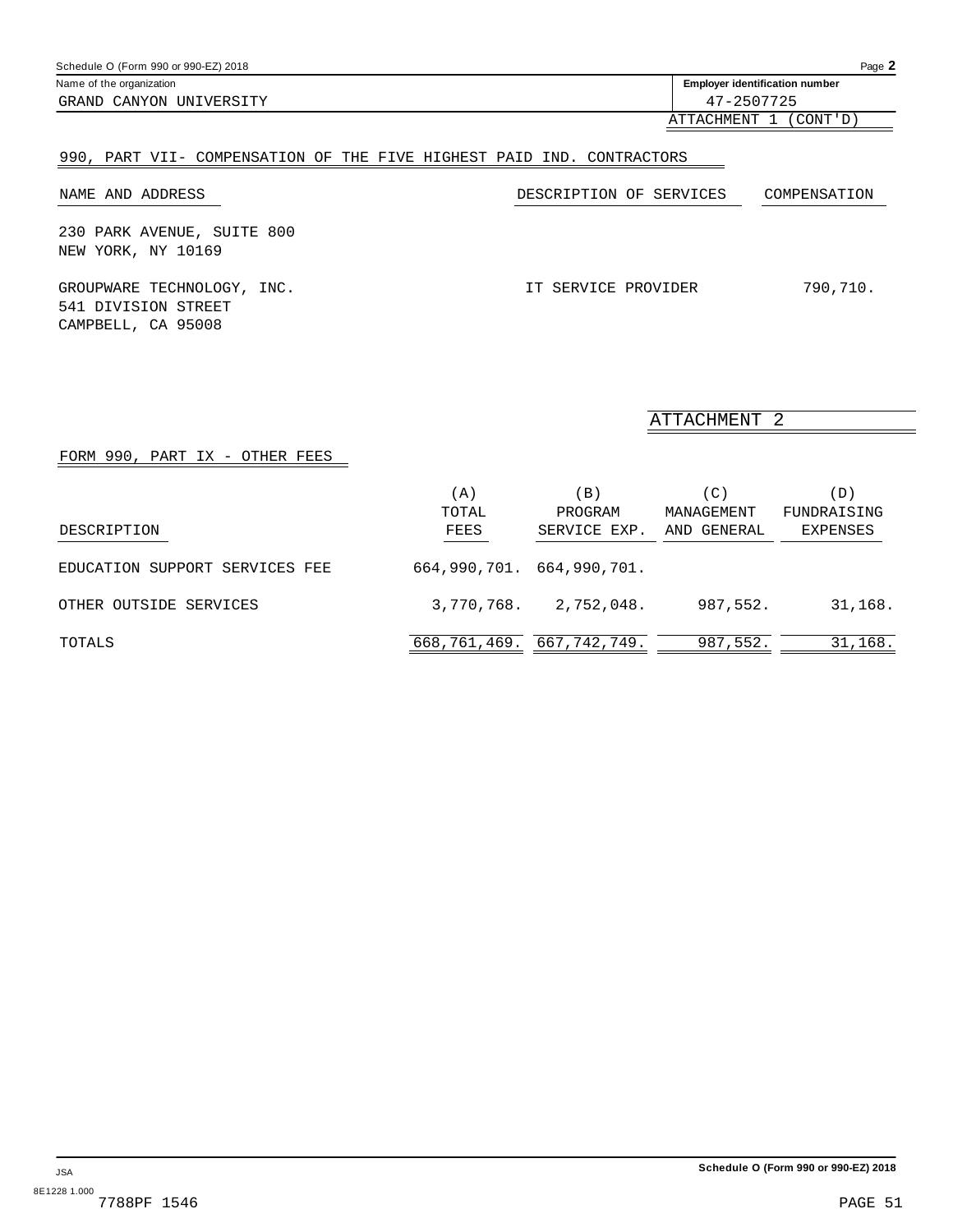## OMB No. 1545-0047 **SCHEDULE R (Form 990) Related Organizations and Unrelated Partnerships**

 $\triangleright$  Complete if the organization answered "Yes" on Form 990, Part IV, line 33, 34, 35b, 36, or 37.



Department of the Treasury<br>Internal Revenue Service

GRAND CANYON UNIVERSITY 47-2507725

#### **Part I Identification of Disregarded Entities.** Complete if the organization answered "Yes" on Form 990, Part IV, line 33.

| (a)<br>Name, address, and EIN (if applicable) of disregarded entity | (b)<br>Primary activity | (c)<br>Legal domicile (state<br>or foreign country) | (d)<br>Total income | (e)<br>End-of-year assets | (f)<br>Direct controlling<br>entity |     |
|---------------------------------------------------------------------|-------------------------|-----------------------------------------------------|---------------------|---------------------------|-------------------------------------|-----|
| (1) CANYON GOLF, LLC                                                | 61-1746305              |                                                     |                     |                           |                                     |     |
| 3300 W. CAMELBACK ROAD                                              | PHOENIX, AZ 85017       | GOLF                                                | AZ                  | 2,398,571.                | 11, 119, 362.                       | GCU |
| (2) CANYON HOSPITALITY, LLC                                         | 38-3933888              |                                                     |                     |                           |                                     |     |
| 3300 W. CAMELBACK ROAD                                              | PHOENIX, AZ 85017       | HOSPITALITY                                         | AZ                  | 5,057,695.                | 11,553,758.   GCU                   |     |
| (3) CANYON PROMOTIONS, LLC                                          | 30-0942982              |                                                     |                     |                           |                                     |     |
| 3300 W. CAMELBACK ROAD                                              | PHOENIX, AZ 85017       | PROMOTIONS                                          | AZ                  | 1,496,686.                | 1,708,589. GCU                      |     |
| (4)                                                                 |                         |                                                     |                     |                           |                                     |     |
| (5)                                                                 |                         |                                                     |                     |                           |                                     |     |
|                                                                     |                         |                                                     |                     |                           |                                     |     |
| (6)                                                                 |                         |                                                     |                     |                           |                                     |     |
|                                                                     |                         |                                                     |                     |                           |                                     |     |

**Identification of Related Tax-Exempt Organizations.** Complete if the organization answered "Yes" on Form 990, Part IV, line 34, because it had **Part II** one or more related tax-exempt organizations during the tax year.

| (a)<br>Name, address, and EIN of related organization | (b)<br>Primary activity | (c)<br>Legal domicile (state<br>or foreign country) | (d)<br>Exempt Code section | (e)<br>Public charity status<br>(if section $501(c)(3)$ ) | (f)<br>Direct controlling<br>entity | $\Big  \text{Section 512(b)(13)}$<br>controlled<br>entity? |    |
|-------------------------------------------------------|-------------------------|-----------------------------------------------------|----------------------------|-----------------------------------------------------------|-------------------------------------|------------------------------------------------------------|----|
|                                                       |                         |                                                     |                            |                                                           |                                     | Yes                                                        | No |
| (1) GRAND CANYON UNIVERSITY FOUNDATION<br>90-0615620  |                         |                                                     |                            |                                                           |                                     |                                                            |    |
| 3300 W. CAMELBACK RD., BLDG 26<br>PHOENIX, AZ 85017   | SUPPORT                 | ΑZ                                                  | 501(C)(3)                  | 7                                                         | N/A                                 |                                                            | Χ  |
| (2)                                                   |                         |                                                     |                            |                                                           |                                     |                                                            |    |
|                                                       |                         |                                                     |                            |                                                           |                                     |                                                            |    |
| (3)                                                   |                         |                                                     |                            |                                                           |                                     |                                                            |    |
|                                                       |                         |                                                     |                            |                                                           |                                     |                                                            |    |
| (4)                                                   |                         |                                                     |                            |                                                           |                                     |                                                            |    |
|                                                       |                         |                                                     |                            |                                                           |                                     |                                                            |    |
| (5)                                                   |                         |                                                     |                            |                                                           |                                     |                                                            |    |
|                                                       |                         |                                                     |                            |                                                           |                                     |                                                            |    |
| (6)                                                   |                         |                                                     |                            |                                                           |                                     |                                                            |    |
|                                                       |                         |                                                     |                            |                                                           |                                     |                                                            |    |
| (7)                                                   |                         |                                                     |                            |                                                           |                                     |                                                            |    |
|                                                       |                         |                                                     |                            |                                                           |                                     |                                                            |    |

**For Paperwork Reduction Act Notice, see the Instructions for Form 990. Schedule R (Form 990) 2018**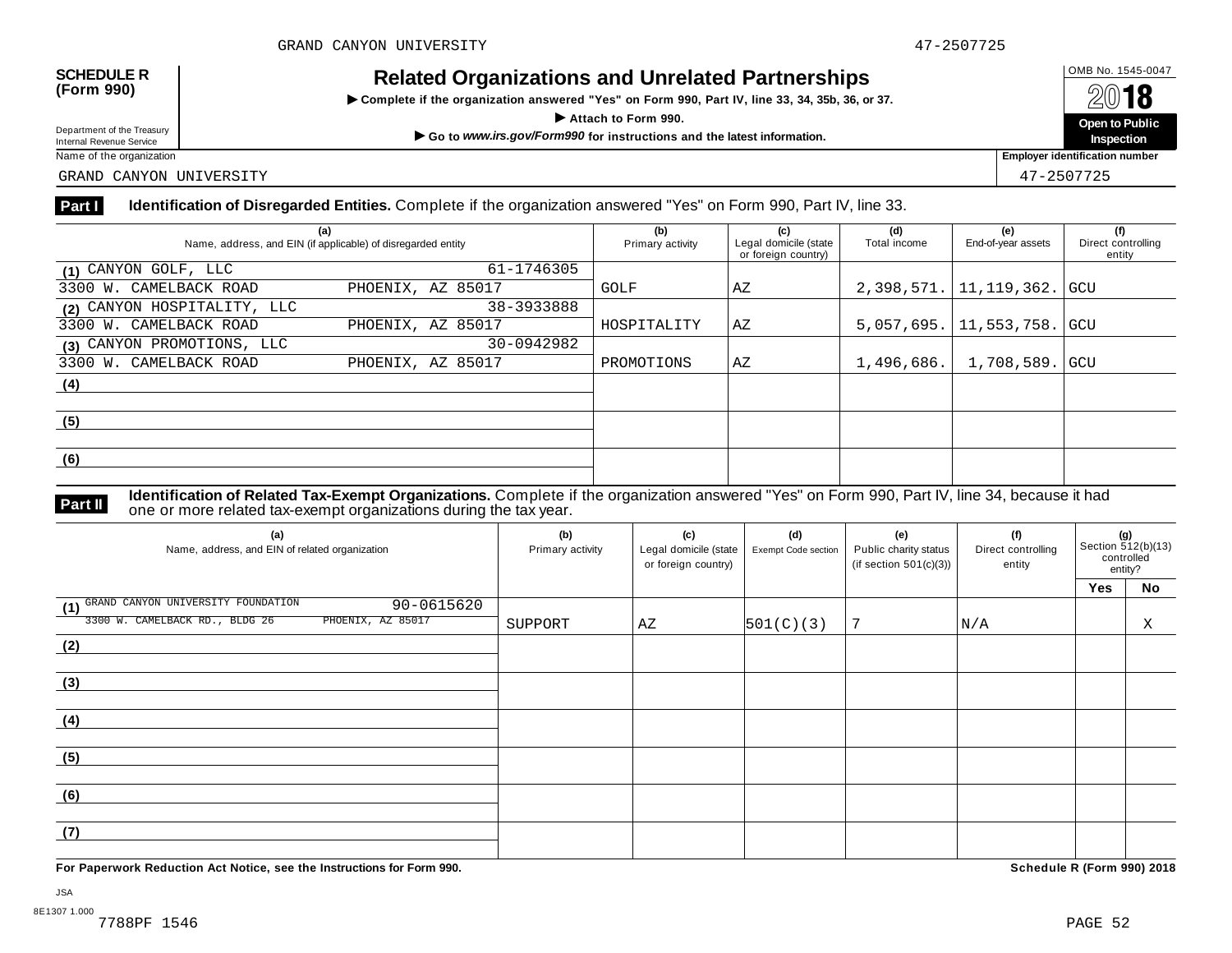**Identification of Related Organizations Taxable as a Partnership.** Complete if the organization answered "Yes" on Form 990, Part IV, line 34, **because it had one or more related organizations Taxable as a Partnership.** Complete if the organization of Related organizations treated as a partnership during the tax year.

| (a)<br>Name, address, and EIN of<br>related organization | ັ<br>(b)<br>Primary activity | (c)<br>Legal<br>domicile<br>(state or<br>foreign<br>country) | .<br>(d)<br>Direct controlling<br>entity | ັ<br>(e)<br>Predominant<br>Frecomman<br>income (related,<br>unrelated,<br>excluded from<br>sections 512 - 514) | (f)<br>Share of total<br>income | (g)<br>Share of end-of-<br>year assets | (h)<br>Disproportionate<br>allocations? |  | (i)<br>Code V - UBI<br>amount in box 20<br>of Schedule K-1<br>(Form 1065) | (i)<br>General or<br>managing<br>partner? |        | (k)<br>Percentage<br>ownership |
|----------------------------------------------------------|------------------------------|--------------------------------------------------------------|------------------------------------------|----------------------------------------------------------------------------------------------------------------|---------------------------------|----------------------------------------|-----------------------------------------|--|---------------------------------------------------------------------------|-------------------------------------------|--------|--------------------------------|
|                                                          |                              |                                                              |                                          |                                                                                                                |                                 |                                        | Yes No                                  |  |                                                                           |                                           | Yes No |                                |
| (1)                                                      |                              |                                                              |                                          |                                                                                                                |                                 |                                        |                                         |  |                                                                           |                                           |        |                                |
| (2)                                                      |                              |                                                              |                                          |                                                                                                                |                                 |                                        |                                         |  |                                                                           |                                           |        |                                |
| (3)                                                      |                              |                                                              |                                          |                                                                                                                |                                 |                                        |                                         |  |                                                                           |                                           |        |                                |
| (4)                                                      |                              |                                                              |                                          |                                                                                                                |                                 |                                        |                                         |  |                                                                           |                                           |        |                                |
| (5)                                                      |                              |                                                              |                                          |                                                                                                                |                                 |                                        |                                         |  |                                                                           |                                           |        |                                |
| (6)                                                      |                              |                                                              |                                          |                                                                                                                |                                 |                                        |                                         |  |                                                                           |                                           |        |                                |
| (7)                                                      |                              |                                                              |                                          |                                                                                                                |                                 |                                        |                                         |  |                                                                           |                                           |        |                                |

# **Part IV** Identification of Related Organizations Taxable as a Corporation or Trust. Complete if the organization answered "Yes" on Form 990, Part IV,<br>line 34, because it had one or more related organizations treated as a

| (a)<br>Name, address, and EIN of related organization | (b)<br>Primary activity | (c)<br>Legal domicile<br>(state or foreign<br>country) | (d)<br>Direct controlling<br>entity | (e)<br>Type of entity<br>(C corp, S corp, or trust) | (f)<br>Share of total<br>income | (g)<br>Share of<br>$\left  \begin{array}{c} \text{or} \\ \text{end-of-year assets} \end{array} \right  \left  \begin{array}{c} \text{or} \\ \text{overship} \end{array} \right  \left  \begin{array}{c} 512(b)(13) \\ \text{controlled} \end{array} \right $ | (h) (i)<br>Percentage Section | entity? |  |
|-------------------------------------------------------|-------------------------|--------------------------------------------------------|-------------------------------------|-----------------------------------------------------|---------------------------------|--------------------------------------------------------------------------------------------------------------------------------------------------------------------------------------------------------------------------------------------------------------|-------------------------------|---------|--|
|                                                       |                         |                                                        |                                     |                                                     |                                 |                                                                                                                                                                                                                                                              |                               | Yes No  |  |
| (1)                                                   |                         |                                                        |                                     |                                                     |                                 |                                                                                                                                                                                                                                                              |                               |         |  |
| (2)                                                   |                         |                                                        |                                     |                                                     |                                 |                                                                                                                                                                                                                                                              |                               |         |  |
| (3)                                                   |                         |                                                        |                                     |                                                     |                                 |                                                                                                                                                                                                                                                              |                               |         |  |
| (4)                                                   |                         |                                                        |                                     |                                                     |                                 |                                                                                                                                                                                                                                                              |                               |         |  |
| (5)                                                   |                         |                                                        |                                     |                                                     |                                 |                                                                                                                                                                                                                                                              |                               |         |  |
| (6)                                                   |                         |                                                        |                                     |                                                     |                                 |                                                                                                                                                                                                                                                              |                               |         |  |
| (7)                                                   |                         |                                                        |                                     |                                                     |                                 |                                                                                                                                                                                                                                                              |                               |         |  |

**Schedule R (Form 990) 2018**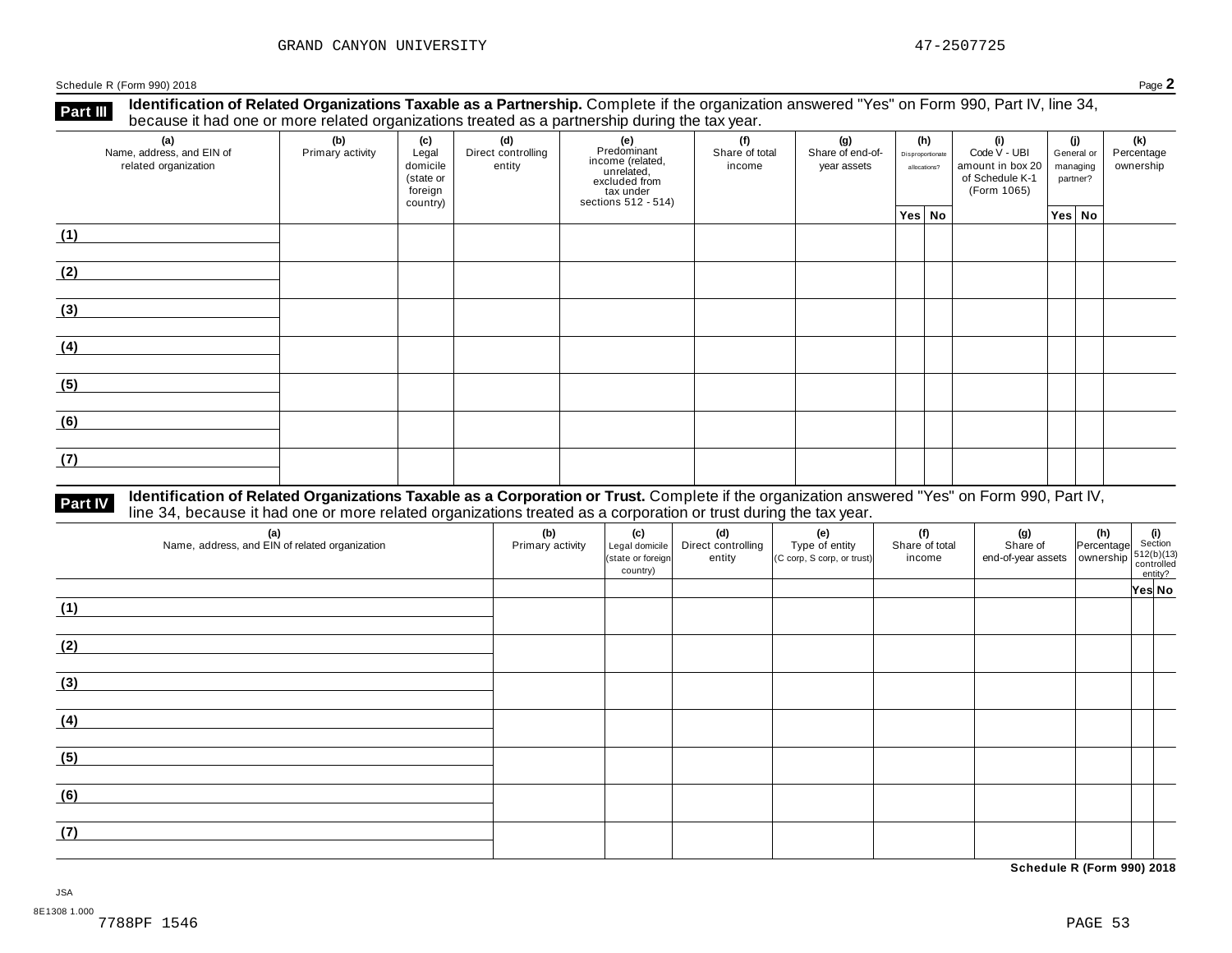| GRAND CANYON UNIVERSITY |  |
|-------------------------|--|
|-------------------------|--|

| Note: Complete line 1 if any entity is listed in Parts II, III, or IV of this schedule.                                                                                      |             |                 |                                          | Yes   No                  |
|------------------------------------------------------------------------------------------------------------------------------------------------------------------------------|-------------|-----------------|------------------------------------------|---------------------------|
| During the tax year, did the organization engage in any of the following transactions with one or more related organizations listed in Parts II-IV?                          |             |                 |                                          |                           |
|                                                                                                                                                                              |             |                 | 1a                                       | X                         |
|                                                                                                                                                                              |             |                 | 1 <sub>b</sub>                           | $\boldsymbol{\mathrm{X}}$ |
|                                                                                                                                                                              |             |                 | 1 <sub>c</sub>                           | $\boldsymbol{\mathrm{X}}$ |
|                                                                                                                                                                              |             |                 | 1 <sub>d</sub>                           | $\boldsymbol{\mathrm{X}}$ |
|                                                                                                                                                                              |             |                 | 1e                                       | $\mathbf X$               |
|                                                                                                                                                                              |             |                 |                                          |                           |
|                                                                                                                                                                              |             |                 | 1f                                       | X                         |
| g                                                                                                                                                                            |             |                 | 1 <sub>g</sub>                           | $\overline{X}$            |
|                                                                                                                                                                              |             |                 | 1 <sub>h</sub>                           | $\mathbf X$               |
|                                                                                                                                                                              |             |                 | 11                                       | $\mathbf X$               |
|                                                                                                                                                                              |             |                 | 1j                                       | $\overline{X}$            |
|                                                                                                                                                                              |             |                 |                                          |                           |
|                                                                                                                                                                              |             |                 | 1 k                                      | X                         |
|                                                                                                                                                                              |             |                 | 11                                       | $\overline{X}$            |
|                                                                                                                                                                              |             |                 | 1 <sub>m</sub>                           | $\mathbf X$               |
|                                                                                                                                                                              |             |                 | 1n                                       | $\overline{X}$            |
|                                                                                                                                                                              |             |                 | 1 <sub>o</sub>                           | $\boldsymbol{\mathrm{X}}$ |
|                                                                                                                                                                              |             |                 |                                          |                           |
|                                                                                                                                                                              |             |                 | 1 <sub>p</sub>                           | X                         |
|                                                                                                                                                                              |             |                 | 1q                                       | $\overline{X}$            |
|                                                                                                                                                                              |             |                 |                                          |                           |
|                                                                                                                                                                              |             |                 | 1r                                       | X                         |
|                                                                                                                                                                              |             |                 | 1s                                       | $\mathbf{X}$              |
|                                                                                                                                                                              |             |                 |                                          |                           |
| If the answer to any of the above is "Yes," see the instructions for information on who must complete this line, including covered relationships and transaction thresholds. |             |                 |                                          |                           |
| (a)                                                                                                                                                                          | (b)         | (c)             | (d)                                      |                           |
| Name of related organization                                                                                                                                                 | Transaction | Amount involved | Method of determining<br>amount involved |                           |
|                                                                                                                                                                              | type (a-s)  |                 |                                          |                           |
|                                                                                                                                                                              |             |                 |                                          |                           |
|                                                                                                                                                                              |             |                 |                                          |                           |
|                                                                                                                                                                              |             |                 |                                          |                           |
|                                                                                                                                                                              |             |                 |                                          |                           |
|                                                                                                                                                                              |             |                 |                                          |                           |
| (1)<br>(2)<br>(3)<br>(4)                                                                                                                                                     |             |                 |                                          |                           |
|                                                                                                                                                                              |             |                 |                                          |                           |
|                                                                                                                                                                              |             |                 |                                          |                           |
| (5)<br>(6)<br><b>JSA</b>                                                                                                                                                     |             |                 | Schedule R (Form 990) 2018               |                           |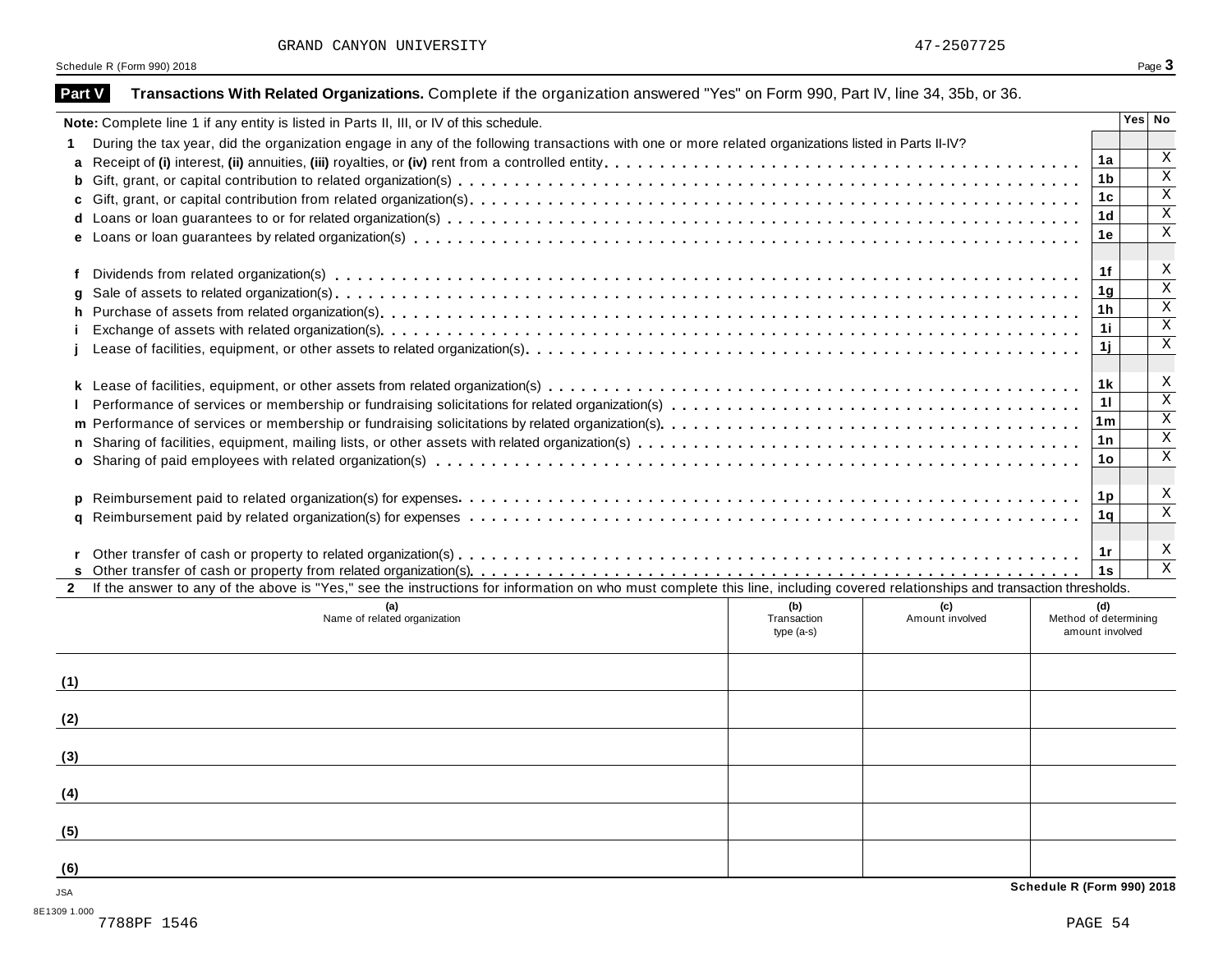### **Part VI Unrelated Organizations Taxable as a Partnership.** Complete if the organization answered "Yes" on Form 990, Part IV, line 37.

Provide the following information for each entity taxed as a partnership through which the organization conducted more than five percent of its activities (measured by total assets or gross revenue) that was not a related organization. See instructions regarding exclusion for certain investment partnerships.

| $\overline{\phantom{0}}$ | $\overline{\phantom{a}}$<br>$\tilde{}$<br>(a)<br>Name, address, and EIN of entity | (b)<br>Primary activity | $\overline{\phantom{a}}$<br>(c)<br>Legal domicile<br>(state or foreign<br>country) | (d)<br>Predominant<br>income (related,<br>unrelated, excluded<br>from tax under | (e)    |  | Are all partners<br>section<br>501(c)(3)<br>organizations? |  | . .<br>(f)<br>Share of<br>total income | (g)<br>Share of<br>end-of-year<br>assets |  |     |    | (h)<br>Disproportionate<br>allocations? | (i)<br>Code V - UBI<br>amount in box 20<br>of Schedule K-1<br>(Form 1065) | managing<br>partner? | (j)<br>General or | (k)<br>Percentage<br>ownership |
|--------------------------|-----------------------------------------------------------------------------------|-------------------------|------------------------------------------------------------------------------------|---------------------------------------------------------------------------------|--------|--|------------------------------------------------------------|--|----------------------------------------|------------------------------------------|--|-----|----|-----------------------------------------|---------------------------------------------------------------------------|----------------------|-------------------|--------------------------------|
|                          |                                                                                   |                         |                                                                                    | sections 512-514)                                                               | Yes No |  |                                                            |  | Yes No                                 |                                          |  | Yes | No |                                         |                                                                           |                      |                   |                                |
| (1)                      |                                                                                   |                         |                                                                                    |                                                                                 |        |  |                                                            |  |                                        |                                          |  |     |    |                                         |                                                                           |                      |                   |                                |
| (2)                      |                                                                                   |                         |                                                                                    |                                                                                 |        |  |                                                            |  |                                        |                                          |  |     |    |                                         |                                                                           |                      |                   |                                |
| (3)                      |                                                                                   |                         |                                                                                    |                                                                                 |        |  |                                                            |  |                                        |                                          |  |     |    |                                         |                                                                           |                      |                   |                                |
| (4)                      |                                                                                   |                         |                                                                                    |                                                                                 |        |  |                                                            |  |                                        |                                          |  |     |    |                                         |                                                                           |                      |                   |                                |
| (5)                      |                                                                                   |                         |                                                                                    |                                                                                 |        |  |                                                            |  |                                        |                                          |  |     |    |                                         |                                                                           |                      |                   |                                |
| (6)                      |                                                                                   |                         |                                                                                    |                                                                                 |        |  |                                                            |  |                                        |                                          |  |     |    |                                         |                                                                           |                      |                   |                                |
| (7)                      |                                                                                   |                         |                                                                                    |                                                                                 |        |  |                                                            |  |                                        |                                          |  |     |    |                                         |                                                                           |                      |                   |                                |
| (8)                      |                                                                                   |                         |                                                                                    |                                                                                 |        |  |                                                            |  |                                        |                                          |  |     |    |                                         |                                                                           |                      |                   |                                |
| (9)                      |                                                                                   |                         |                                                                                    |                                                                                 |        |  |                                                            |  |                                        |                                          |  |     |    |                                         |                                                                           |                      |                   |                                |
| (10)                     |                                                                                   |                         |                                                                                    |                                                                                 |        |  |                                                            |  |                                        |                                          |  |     |    |                                         |                                                                           |                      |                   |                                |
| (11)                     |                                                                                   |                         |                                                                                    |                                                                                 |        |  |                                                            |  |                                        |                                          |  |     |    |                                         |                                                                           |                      |                   |                                |
| (12)                     |                                                                                   |                         |                                                                                    |                                                                                 |        |  |                                                            |  |                                        |                                          |  |     |    |                                         |                                                                           |                      |                   |                                |
| (13)                     |                                                                                   |                         |                                                                                    |                                                                                 |        |  |                                                            |  |                                        |                                          |  |     |    |                                         |                                                                           |                      |                   |                                |
| (14)                     |                                                                                   |                         |                                                                                    |                                                                                 |        |  |                                                            |  |                                        |                                          |  |     |    |                                         |                                                                           |                      |                   |                                |
|                          |                                                                                   |                         |                                                                                    |                                                                                 |        |  |                                                            |  |                                        |                                          |  |     |    |                                         |                                                                           |                      |                   |                                |
| (15)                     |                                                                                   |                         |                                                                                    |                                                                                 |        |  |                                                            |  |                                        |                                          |  |     |    |                                         |                                                                           |                      |                   |                                |
| (16)                     |                                                                                   |                         |                                                                                    |                                                                                 |        |  |                                                            |  |                                        |                                          |  |     |    |                                         |                                                                           |                      |                   |                                |

**Schedule R (Form 990) 2018**